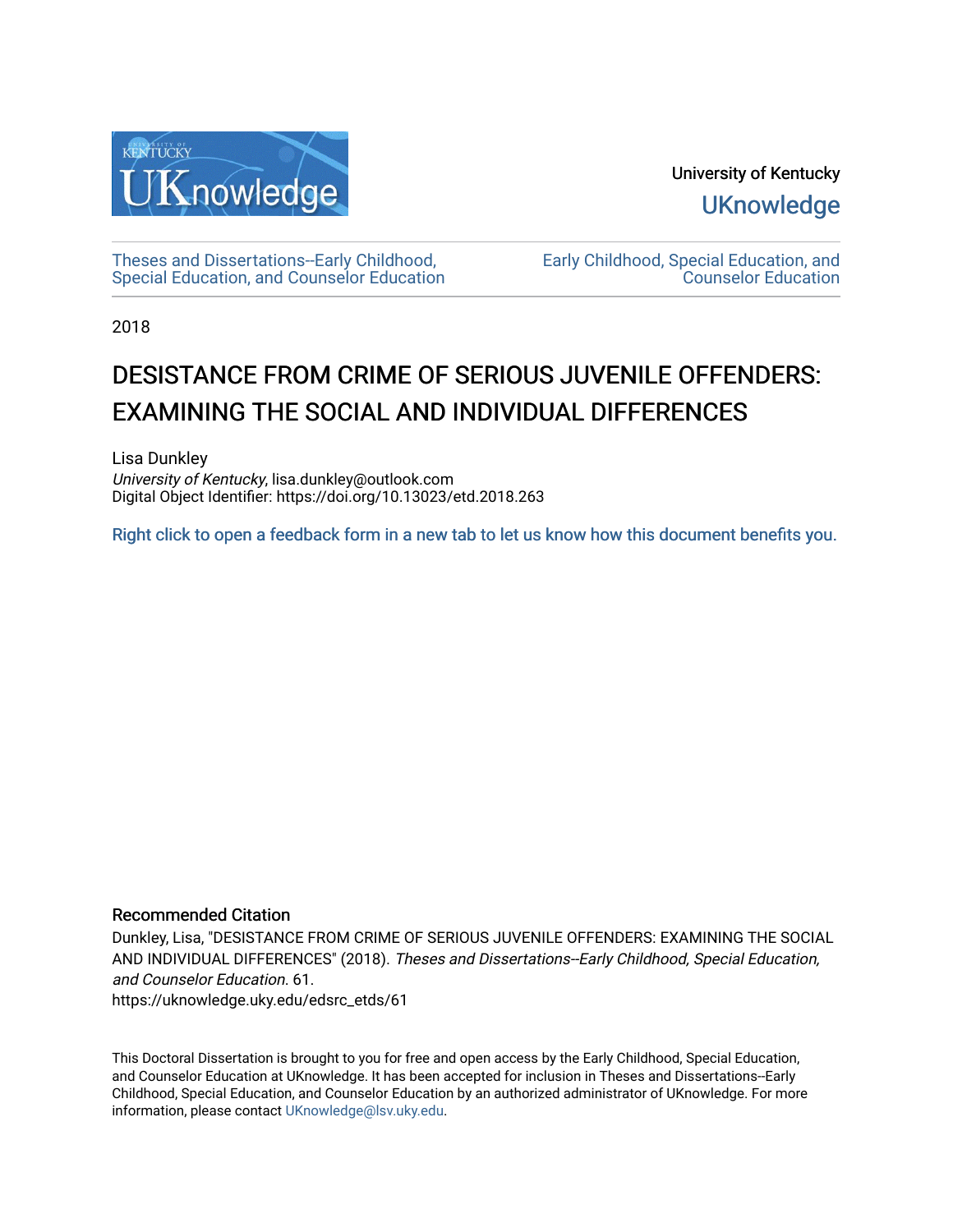### STUDENT AGREEMENT:

I represent that my thesis or dissertation and abstract are my original work. Proper attribution has been given to all outside sources. I understand that I am solely responsible for obtaining any needed copyright permissions. I have obtained needed written permission statement(s) from the owner(s) of each third-party copyrighted matter to be included in my work, allowing electronic distribution (if such use is not permitted by the fair use doctrine) which will be submitted to UKnowledge as Additional File.

I hereby grant to The University of Kentucky and its agents the irrevocable, non-exclusive, and royalty-free license to archive and make accessible my work in whole or in part in all forms of media, now or hereafter known. I agree that the document mentioned above may be made available immediately for worldwide access unless an embargo applies.

I retain all other ownership rights to the copyright of my work. I also retain the right to use in future works (such as articles or books) all or part of my work. I understand that I am free to register the copyright to my work.

### REVIEW, APPROVAL AND ACCEPTANCE

The document mentioned above has been reviewed and accepted by the student's advisor, on behalf of the advisory committee, and by the Director of Graduate Studies (DGS), on behalf of the program; we verify that this is the final, approved version of the student's thesis including all changes required by the advisory committee. The undersigned agree to abide by the statements above.

> Lisa Dunkley, Student Dr. Debra Harley, Major Professor Dr. Melinda Ault, Director of Graduate Studies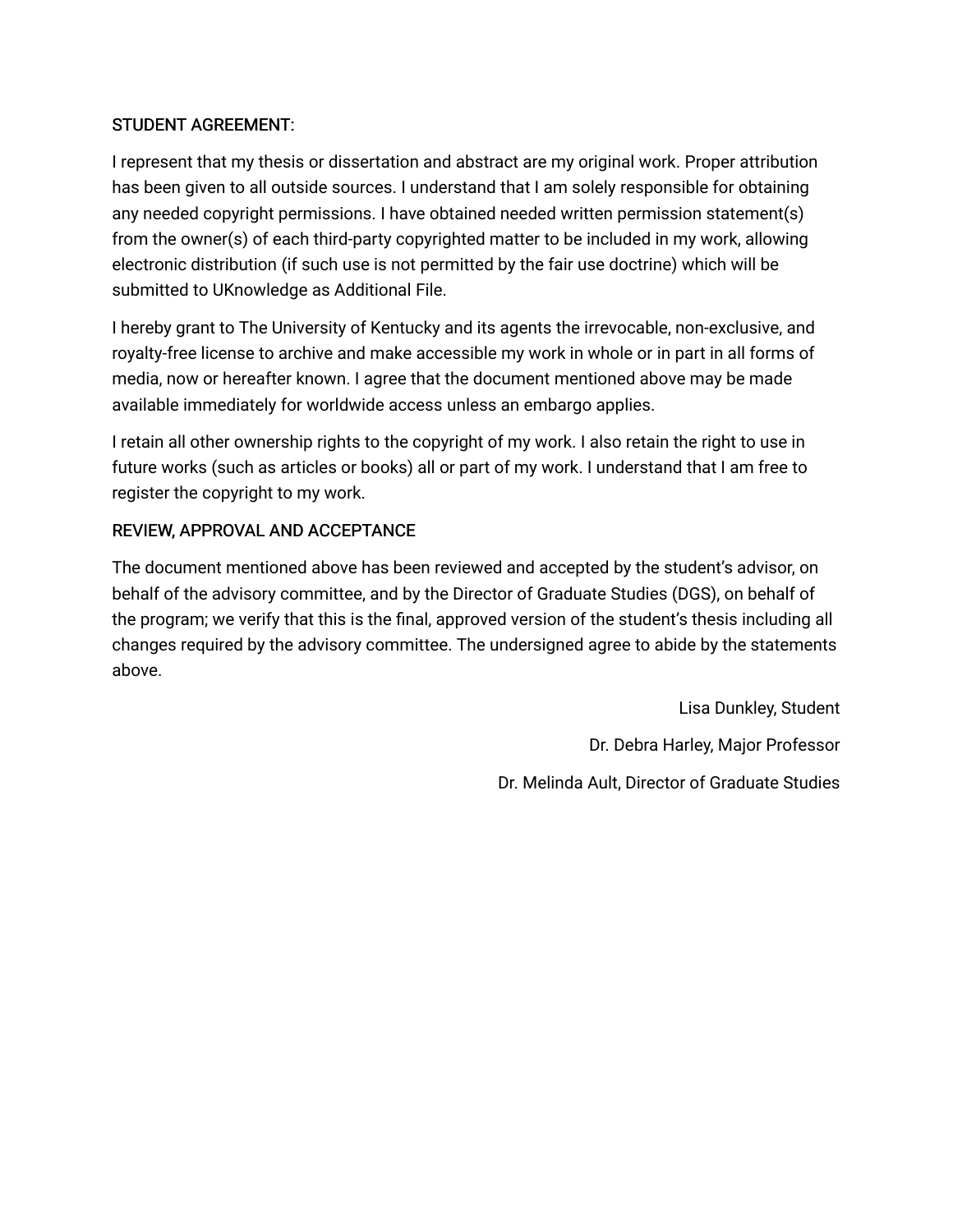### DESISTANCE FROM CRIME OF SERIOUS JUVENILE OFFENDERS: EXAMINING THE SOCIAL AND INDIVIDUAL DIFFERENCES

# **DISSERTATION**

A dissertation in partial fulfillment of the requirements for the degree of Doctor of Philosophy in the College of Education at the University of Kentucky

By

Lisa Dunkley

Lexington, Kentucky

Director: Dr. Debra Harley, Professor of Rehabilitation

Counseling

Lexington, Kentucky

2018

Copyright © Lisa Dunkley 2018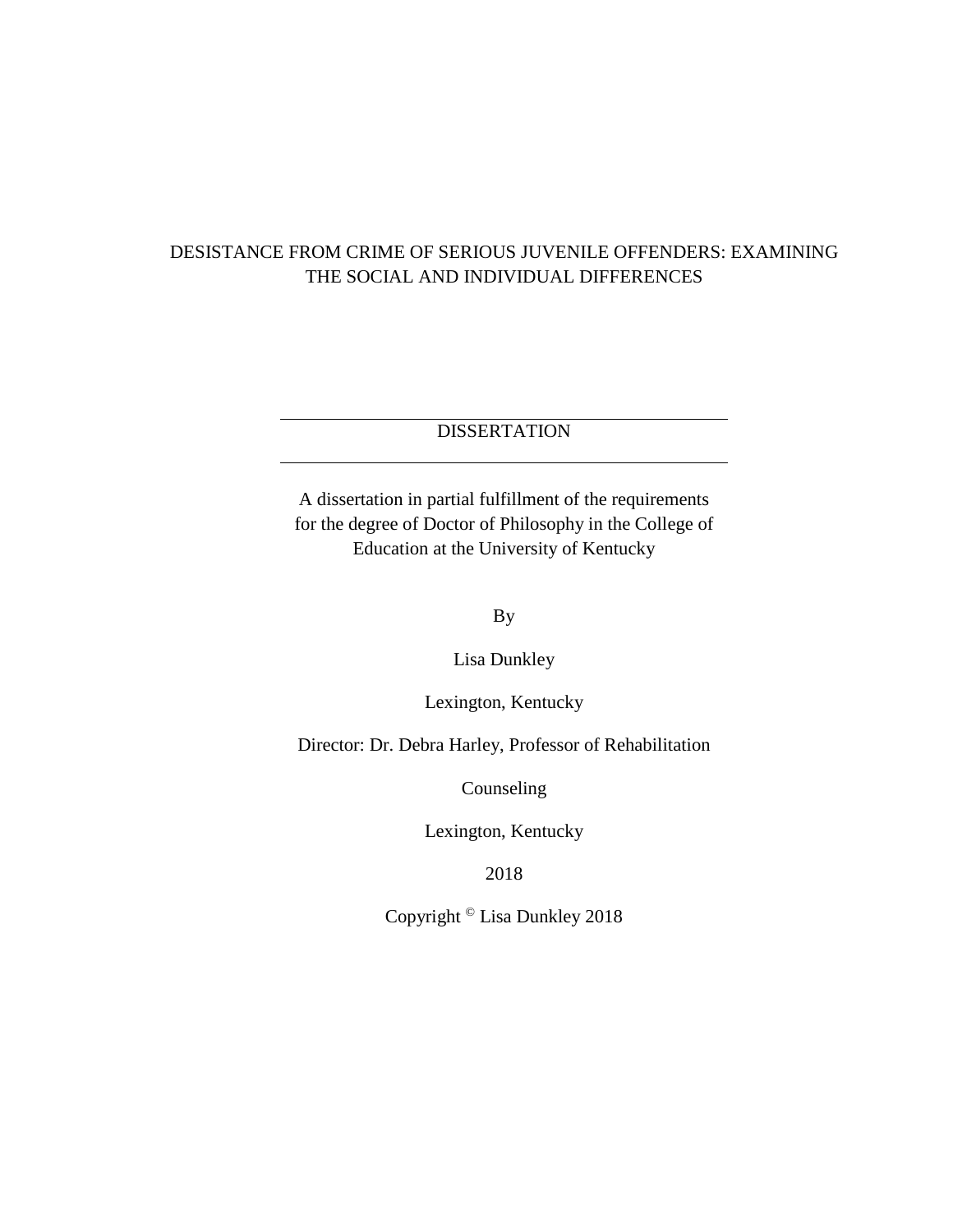### ABSTRACT OF THE DISSERTATION

# DESISTANCE FROM CRIME OF SERIOUS JUVENILE OFFENDERS: EXAMINING THE SOCIAL AND INDIVIDUAL DIFFERENCES

There is an overrepresentation of youths with disabilities in the juvenile justice system. As a result, each year thousands of juvenile offenders despite of the seriousness of the crimes committed, are released from incarceration with the hopes of living a successful life in society. Despite progressive research on identifying factors associated with desistance, it is still unclear what factors contribute to desistance for serious juvenile offenders and especially those with disabilities. The current study investigated the individual differences (e.g., moral disengagement, motivation to succeed and impulse control) and social factors (e.g., employment, education and maternal warmth) that are important in the process of desistance for serious juvenile offenders. The sample of 14 to 17-year-old male and female offenders (*N* =1354) was composed primarily of ethnically marginalized youths who have committed serious offenses. Results of the study indicated that both social and individual factors are significant predictors of desistance from crime. However, varied significance was found as it relates to Aggressive, Income Offending and desistance. Results obtained are applicable to scholarship across multiple disciplines, as well as inform policy, practice and future research on desistance from crime. Limitations of the study were also stated.

KEYWORDS: Juvenile Offenders, Desistance, Intellectual Disability

Social and Individual Factors

Name: Lisa Dunkley

7/12/2018

**Date**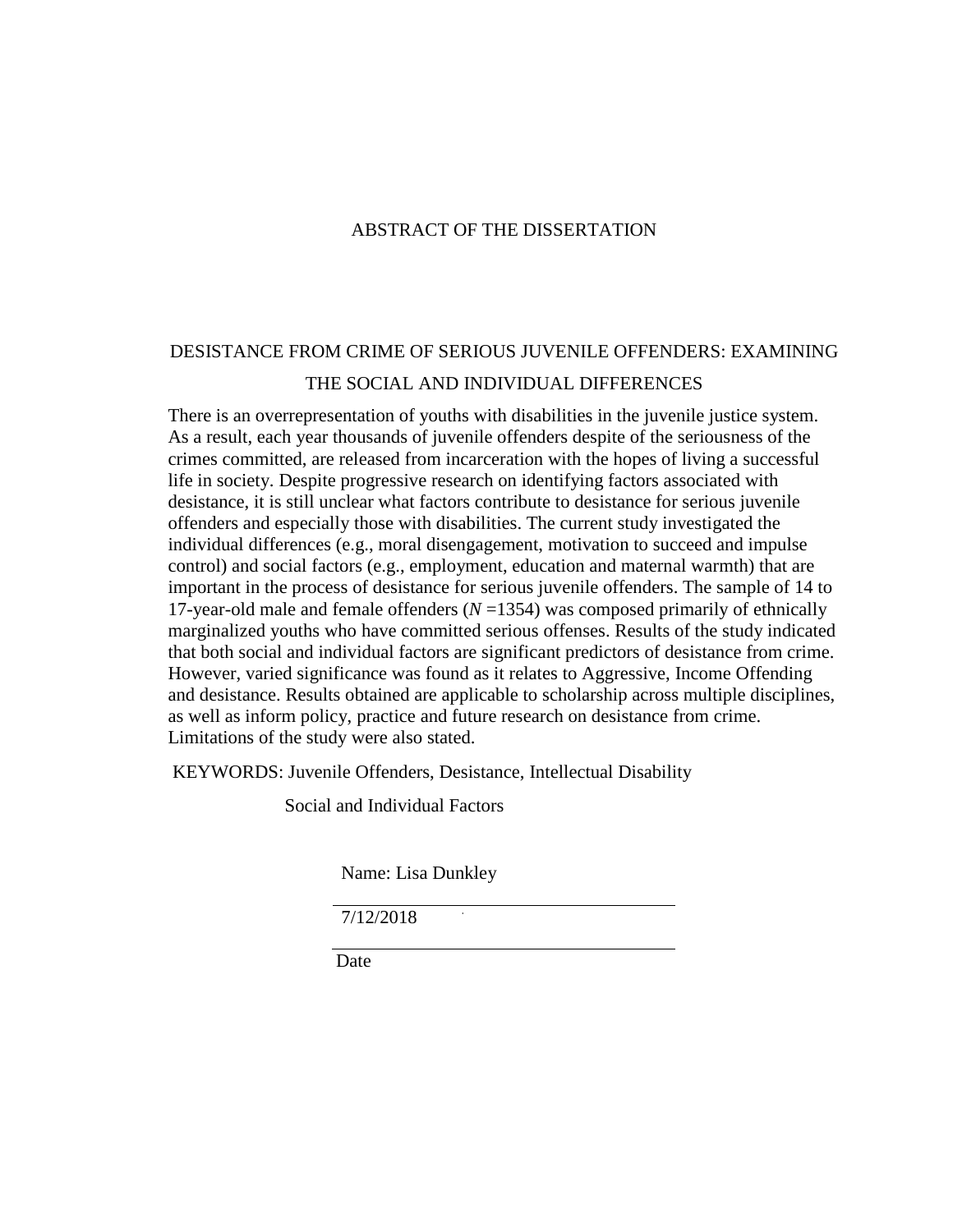# DESISTANCE FROM CRIME OF SERIOUS JUVENILE OFFENDERS: EXAMINING THE SOCIAL AND INDIVIDUAL DIFFERENCES

By

Lisa Dunkley

*Dr. Debra Harley* Director of Dissertation

*Dr. Melinda Ault* Director of Graduate Studies

*7/12/2018*

Date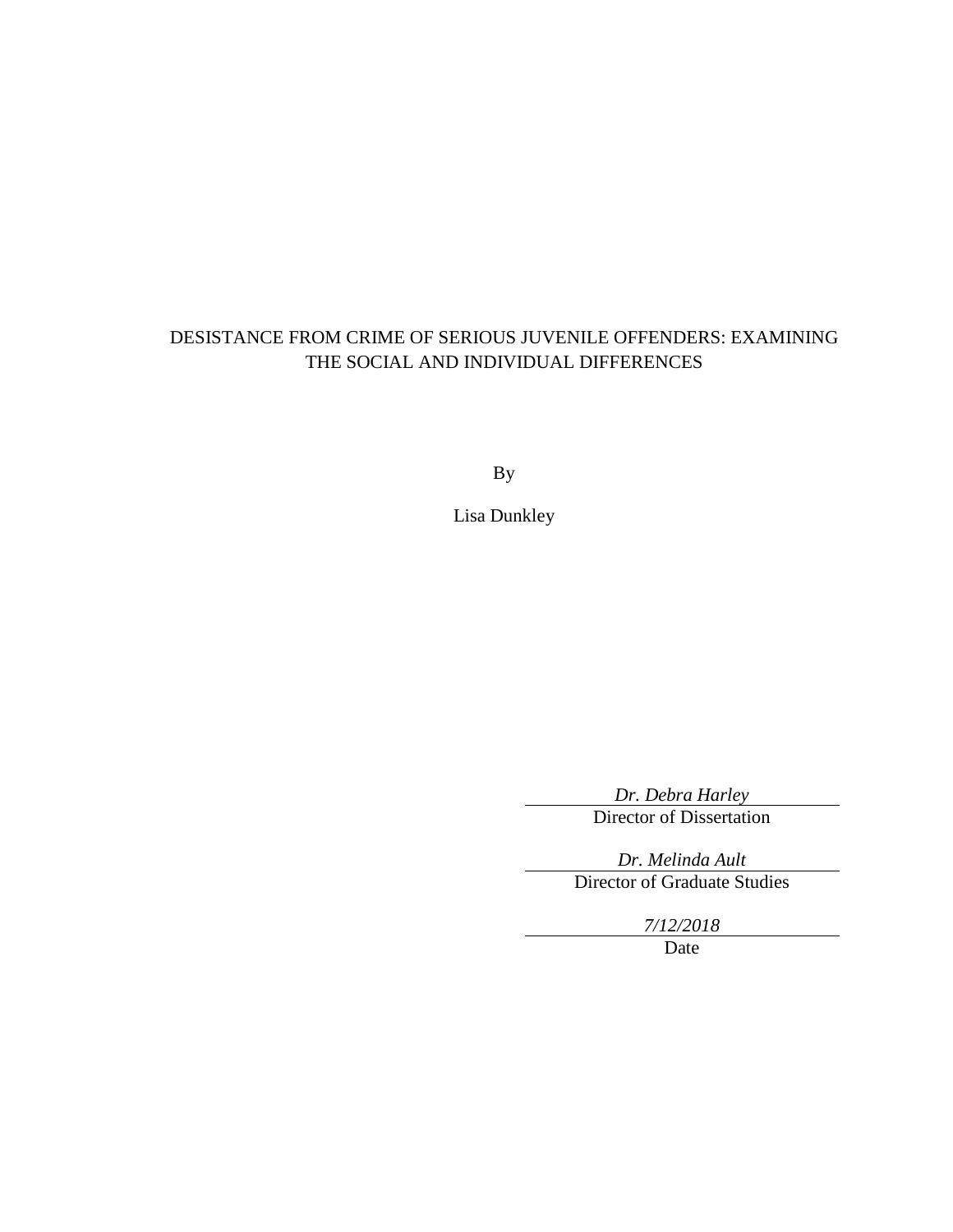*For my family and friends!*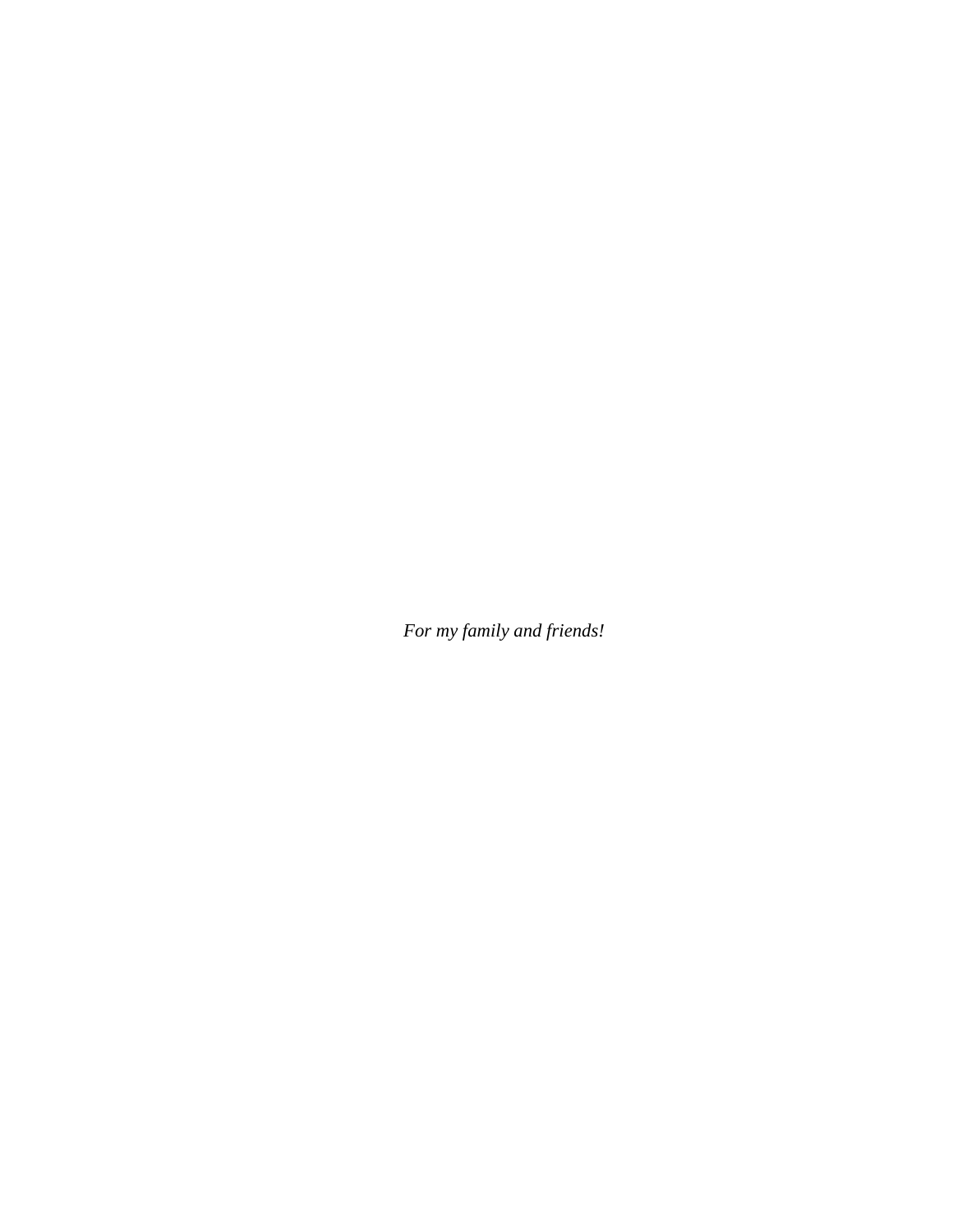#### ACKNOWLEDGEMENTS

First and foremost, I would like to express my most sincere gratitude to my advisor, Dr. Debra Harley for her infinite patience, guidance, and encourage throughout the past years and those to come. The appreciation and opportunities you have provided me with is immeasurable and for that I am forever grateful. Your passion for inclusivity has fueled my passion to be a better person and to make it a better place for all. You have made this journey one worth remembering. You are a great advisor, counselor, mediator and a light at the end of the tunnel when I just do not know where to go. Thank you for being grounded.

To my dissertation committee, Drs. Bishop, Crystal and Mock your patience and guidance over there years has made me a better scholar and student. Numerous letters of support and recommendations will never be taken for granted. The valuable feedback you have provided to fuel my academic success, my career moving forward, and overall wellbeing have made me a better human. Dr. Mock, thank you for your blessings "*always with God speed*". Dr. Crystal, you are the most knowledge person I know regarding the University of Kentucky and I can ALWAYS count on you to point me in the right direction or person to contact. From the smallest task to approaching deadlines you know the who, where, how and when for anything UK.

Dr. Bishop, I want to personally thank you for your support, encouragement and side joke about a song or movie you want me to see or even something about Jamaica. Thank you for your patience, calmness and constructive feedback over the years. It has provided me with a sense of calm in the chaos of being a student.

iii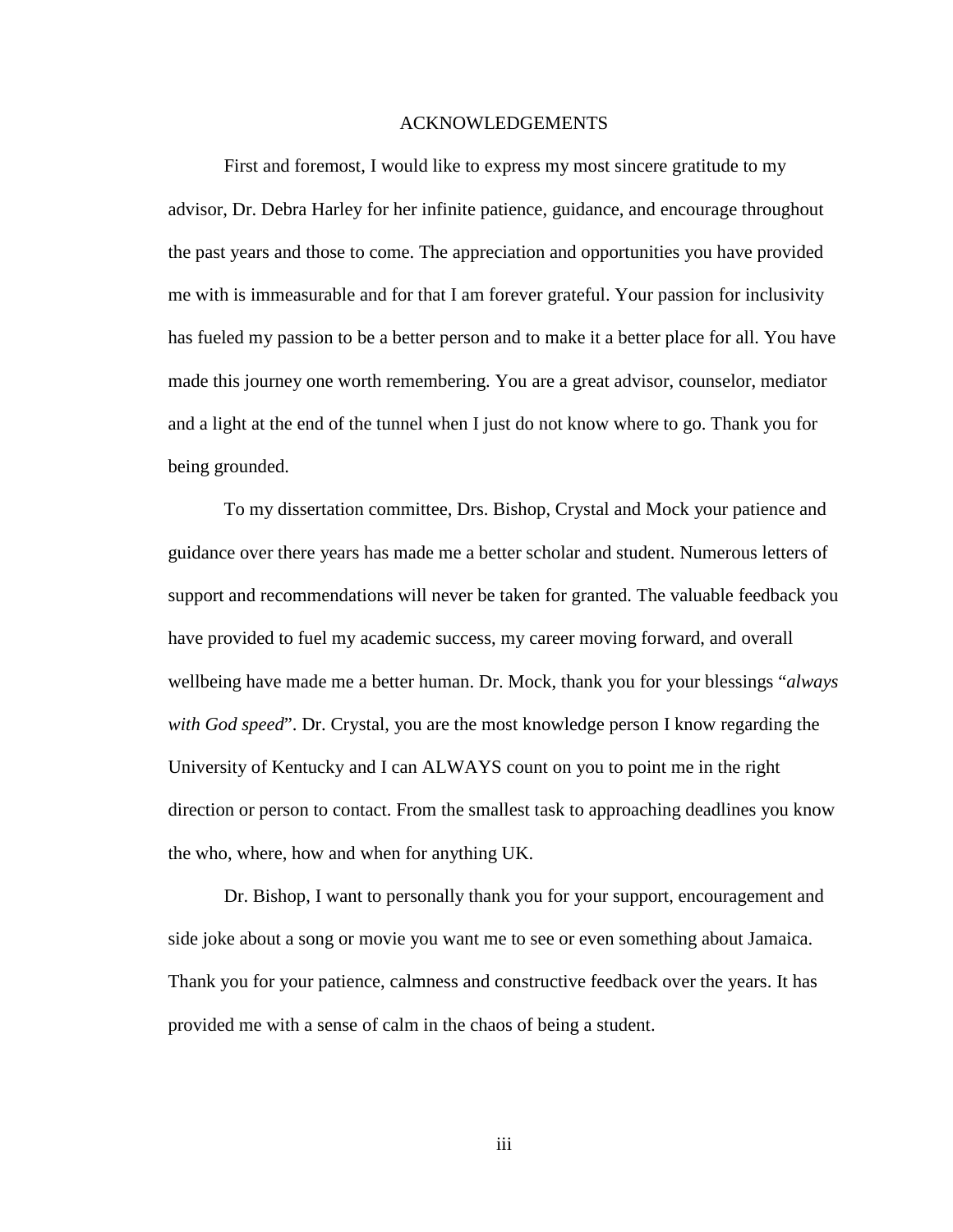My warmest thank you to my friends especially Dr. Charlene Harris for being there for me every step of the way. You are one in a million and a forever friend. Thank you Maxsalia for your words of encourage through rough times and being one of my best cheerleaders. To all my colleagues in the department of EDSRC thank you for the money moments, laughter and sharing your lives and cultures with me. You are all my family way from home and no good deed have gone unnoticed.

Lastly, I want to acknowledge my family as without you all I would not have made it this far. Thank you for your countless support, prayers, inspiration, company during late nights of writing, courtesy calls, and frequent wellness checkups. What is mine is yours. I love you all!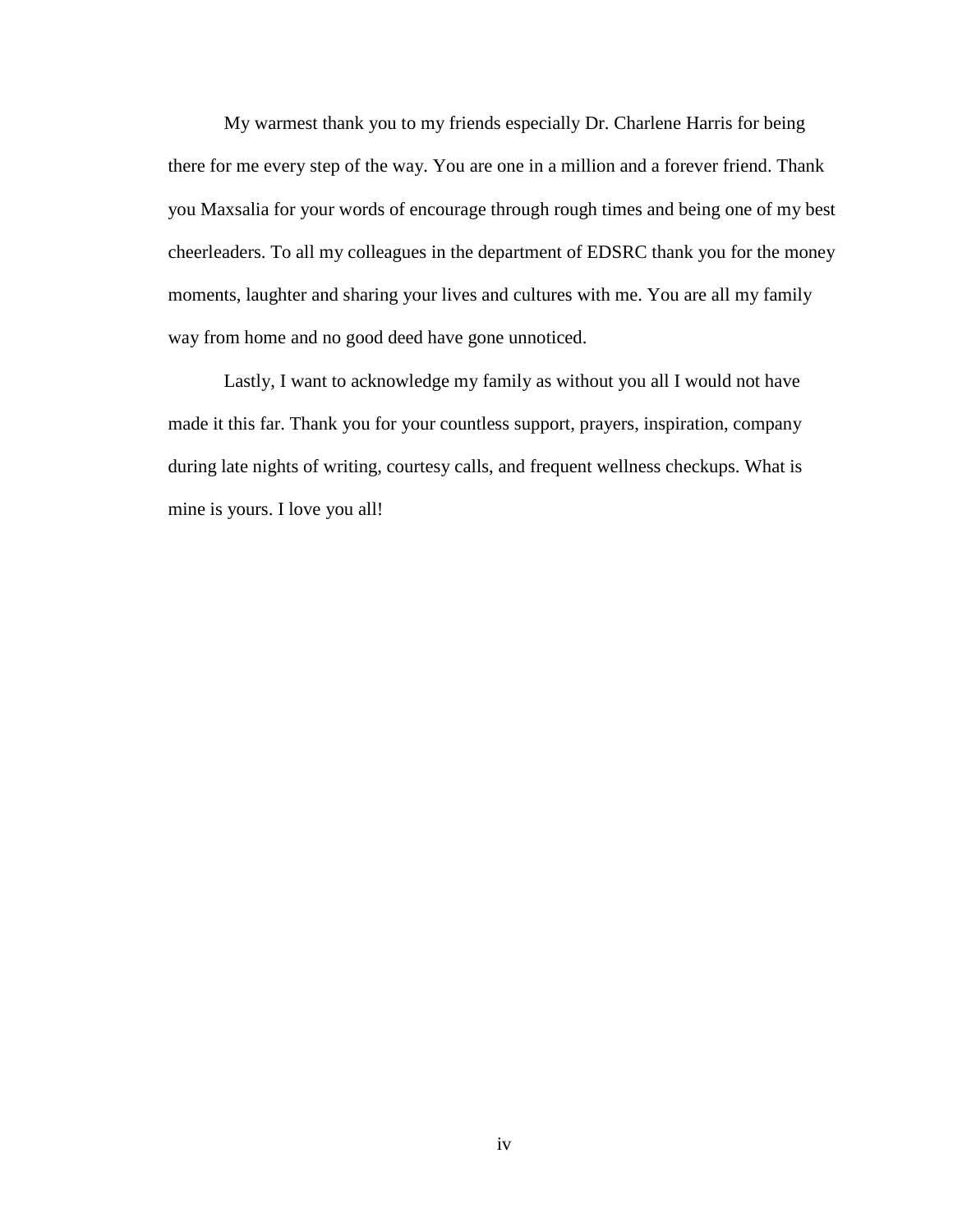|  | <b>TABLE OF CONTENTS</b> |
|--|--------------------------|
|--|--------------------------|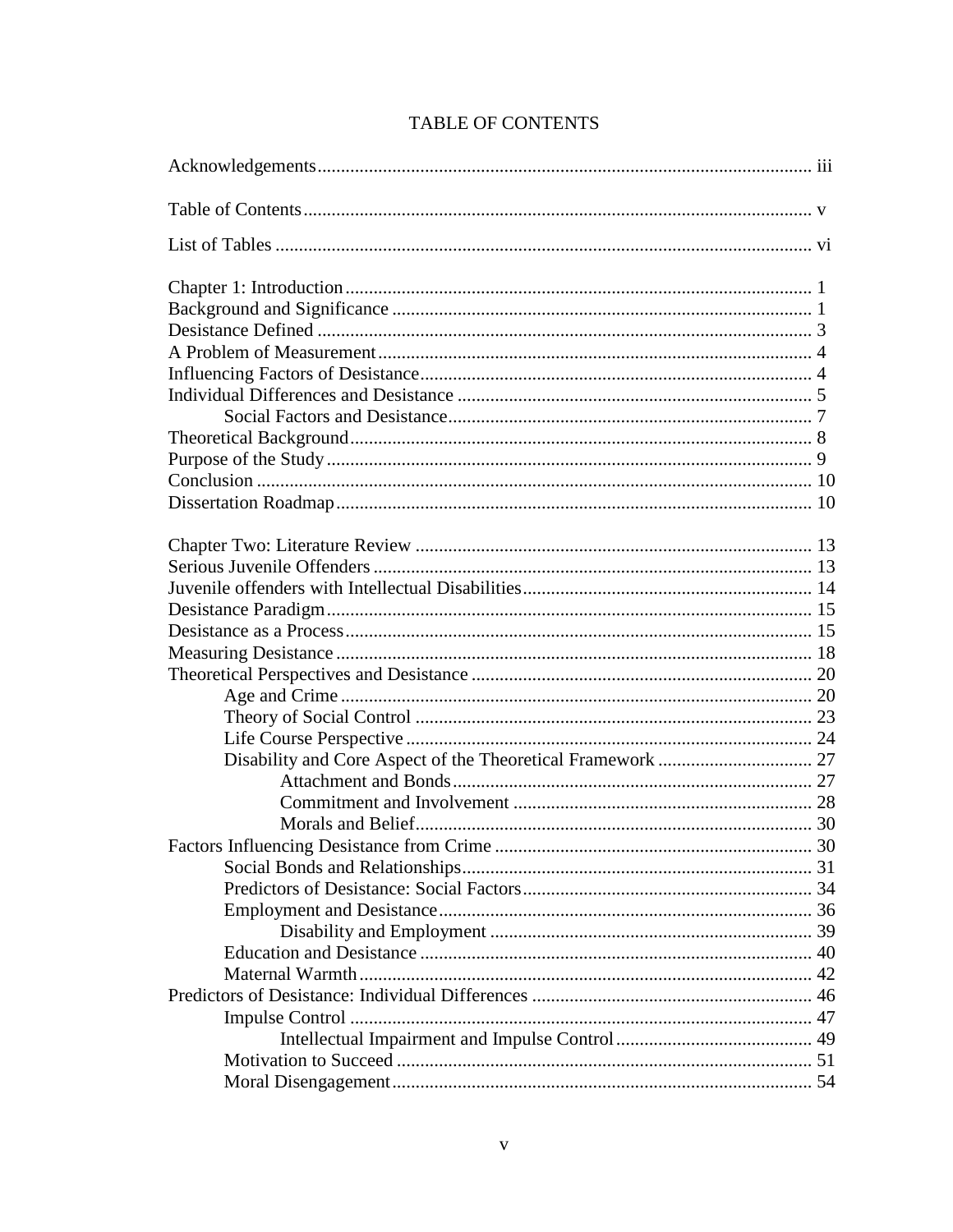| Population Without Intellectual Disability: Exploratory Analyses  78 |    |
|----------------------------------------------------------------------|----|
|                                                                      |    |
|                                                                      |    |
|                                                                      |    |
|                                                                      |    |
|                                                                      |    |
|                                                                      |    |
|                                                                      |    |
|                                                                      |    |
|                                                                      |    |
|                                                                      |    |
|                                                                      | 99 |
| Implications for Vocational Rehabilitation and Other                 |    |
|                                                                      |    |
|                                                                      |    |
|                                                                      |    |
|                                                                      |    |
|                                                                      |    |
|                                                                      |    |
|                                                                      |    |
|                                                                      |    |
|                                                                      |    |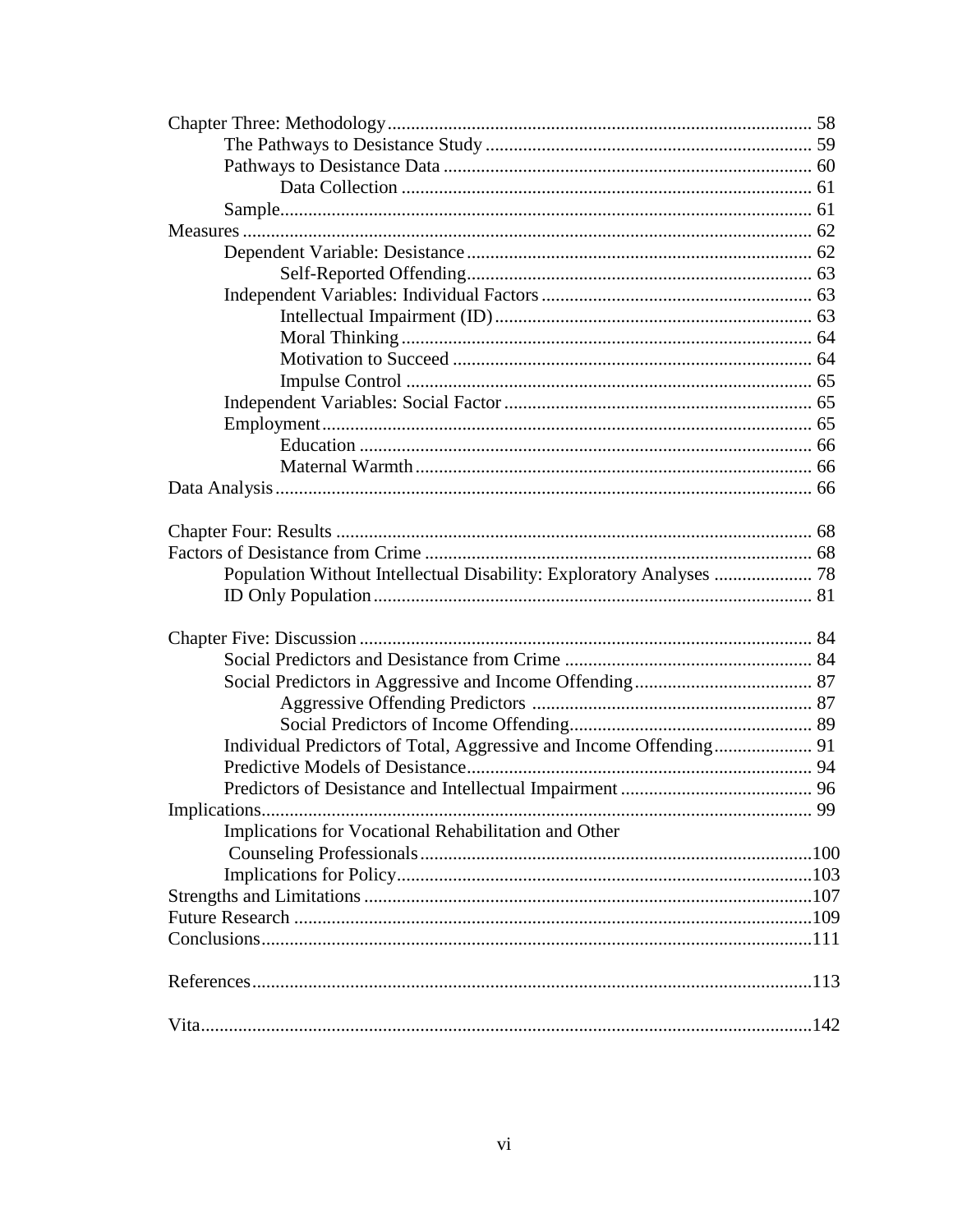# LIST OF TABLES

| Table 1 Demographic Characteristics of Identified Sample of Serious                   |  |
|---------------------------------------------------------------------------------------|--|
|                                                                                       |  |
|                                                                                       |  |
| Table 2.1 Demographic Information of Desistance from Aggressive Offending 69          |  |
|                                                                                       |  |
|                                                                                       |  |
| Table 3 Binary Logistic Regression Analyses Showing Social and Individual Factors for |  |
|                                                                                       |  |
| Table 4 Binary Logistic Regression Analyses Showing Predictors of Total Aggressive    |  |
|                                                                                       |  |
| Table 5 Binary Logistic Regression Model Showing Predictors of Total Income           |  |
|                                                                                       |  |
| Table 6 Total Offending and Predictors of Desistance Binary Logistic                  |  |
|                                                                                       |  |
|                                                                                       |  |
|                                                                                       |  |
| Table 9 Binary Logistic Regression Model of Total Offending                           |  |
|                                                                                       |  |
| Table 10 Binary Logistic Regression Model of Total Aggressive Offending Population    |  |
|                                                                                       |  |
| Table 11 Binary Logistic Regression Model of Total Income Offending Population        |  |
|                                                                                       |  |
| Table 12 Binary Logistic Regression Model of Total Offending with ID Only 81          |  |
| Table 13 Binary Logistic Regression Model of Total Aggressive                         |  |
|                                                                                       |  |
| Table 14 Binary Logistic Regression Model of Total Income Offending                   |  |
|                                                                                       |  |
|                                                                                       |  |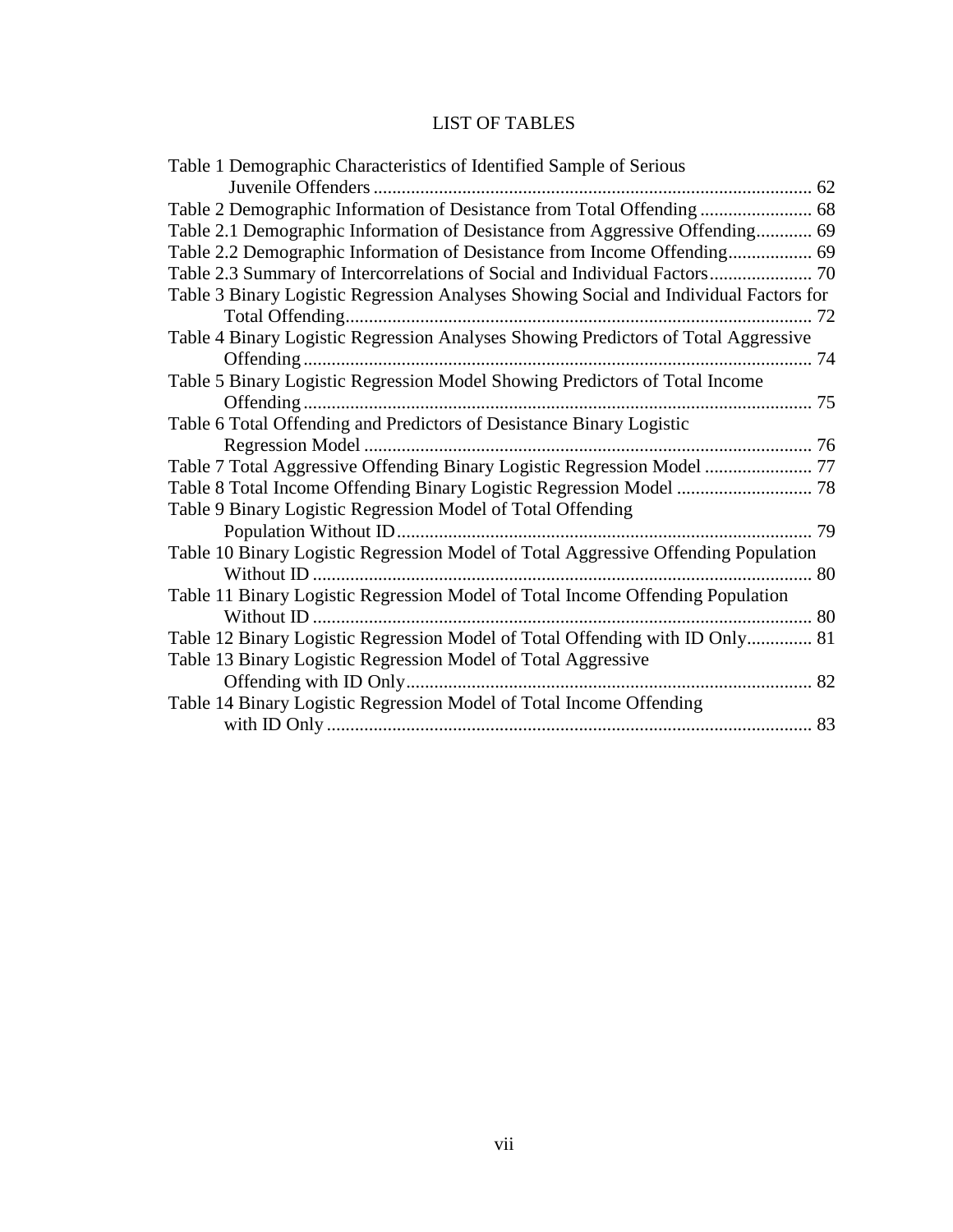#### CHAPTER 1

#### **Introduction**

#### **Background and Significance**

Studies have shown that over 100,000 juvenile offenders who commit serious (e.g., drug offenses and homicides) and minor offenses (e.g., shoplifting and truancy) are released from incarceration with the hopes of living a successful life in society (Anthony et al., 2010; Terry, 2012). Of the many incarcerated juveniles, youths with disabilities are overrepresented in the juvenile justice system. Recent data suggest that 65 to 70 percent incarcerated juveniles have disabilities such as learning disabilities (LD), emotional and behavioral disorders (EBD), psychiatric or mental health disorders (MH), physical disabilities (PD), visual impairments, deaf or hard of hearing, and acquired brain injury (Davis, 2015). According to Zhang, Barrett, Katsiyannis, and Yoon, (2011) individuals with disabilities are more likely to become repeat offenders and experience longer stays in correctional facilities. The average time it took for a juvenile offender with a disability to be referred to the study was 2.75 years compared to seven years for those without disabilities. In other words, juvenile offenders with disabilities are more likely to have their first contact with the juvenile justice system at an earlier age than those without disabilities.

The overrepresentation of individuals with disabilities in the juvenile justice system can be explained by multiple theories and most notably the school failure theory. According to Quinn, Rutherford, Leone, Osher, and Poirier, (2005), the school failure theory states disabilities (e.g., learning, emotional/behavioral and intellectual disability) lead to school failures or difficulties which then lead to problems in school resulting in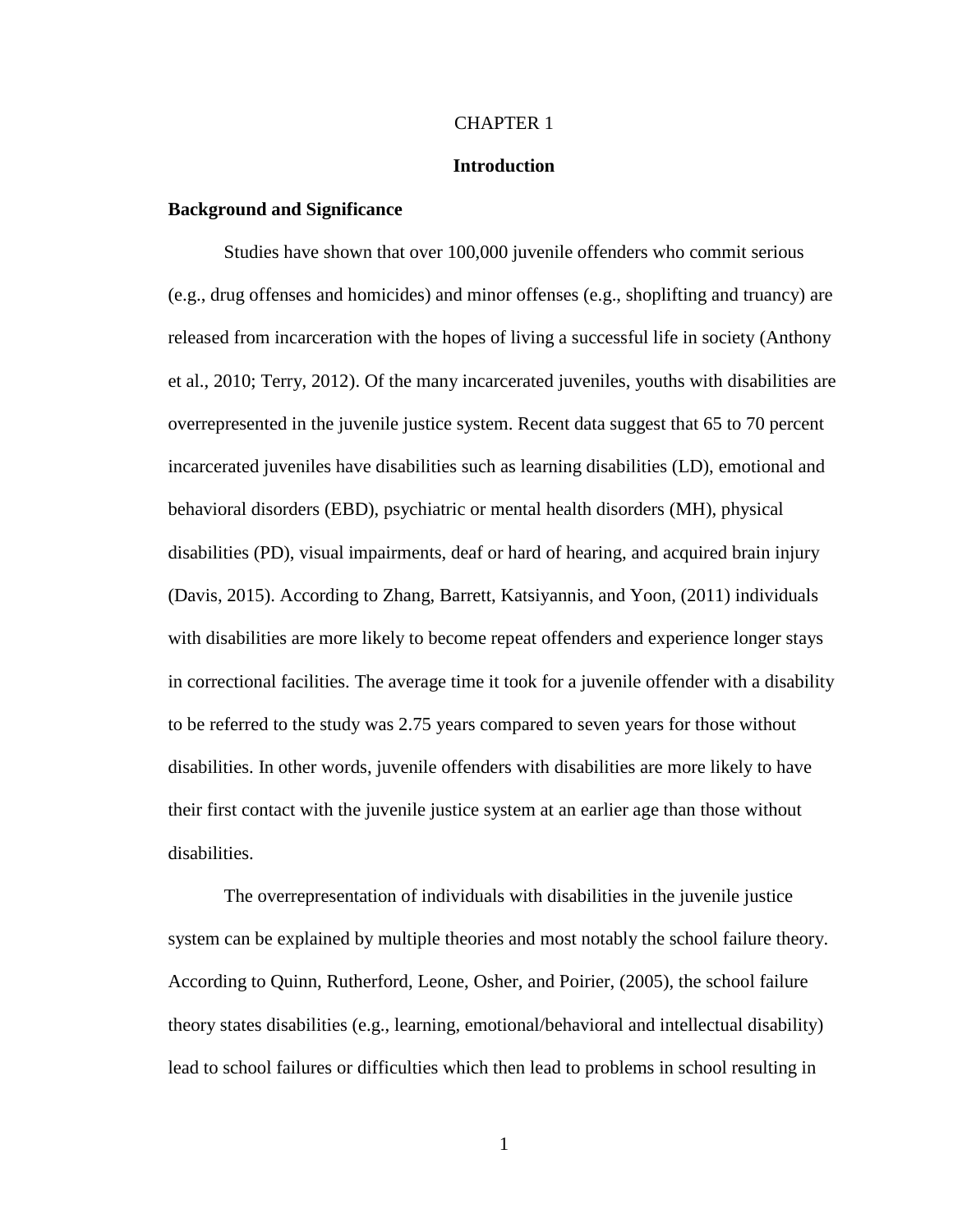school dropout, suspensions and delinquency. In addition, individuals with cognitive and personality disabilities possess characteristics of impulsivity, irritability, suggestibility and an inability to interpret consequences (Miechenbaum, 2017) which predisposes them to criminal/delinquent behavior. Furthermore, the metacognitive deficits hypothesis asserts juvenile delinquents have poor and less developed problem-solving skills than socially competent adolescents. Poor social cognitive development observed in those with disabilities predisposes them to and magnifies the risk of criminal activities and delinquent behaviors (Quinn et al., 2005). The desistance paradigm began to view rehabilitation as a relational process, which is best looked at in the context of the person's environment and relationship with others.

To better understand the outcomes of these youths, research on desistance (i.e., the abdication of criminal offending) have gained increased attention in the criminological literature (Laub & Sampson, 2001; Farrington, 2007; Laub & Boonstoppel, 2012; Runell, 2015). Research addressing the factors that promote successful behaviors that facilitate a life without criminal offending have begun to take shape, however, there is still limited information relating to desistance from crime when compared to the emphasis on recidivism in criminological literature. In fact, criminological literature has heavily explored the causes of crime and factors contributing to recidivism rather than exploring the factors contributing to desistance. Although studies have shown that not all juveniles continue on into adult offending (persistent offenders) and some juveniles do have a desire to do away with criminal offending (Fields & Abrams, 2010), juvenile offenders will encounter various social, environmental and personal barriers that will impact community reintegration. Although some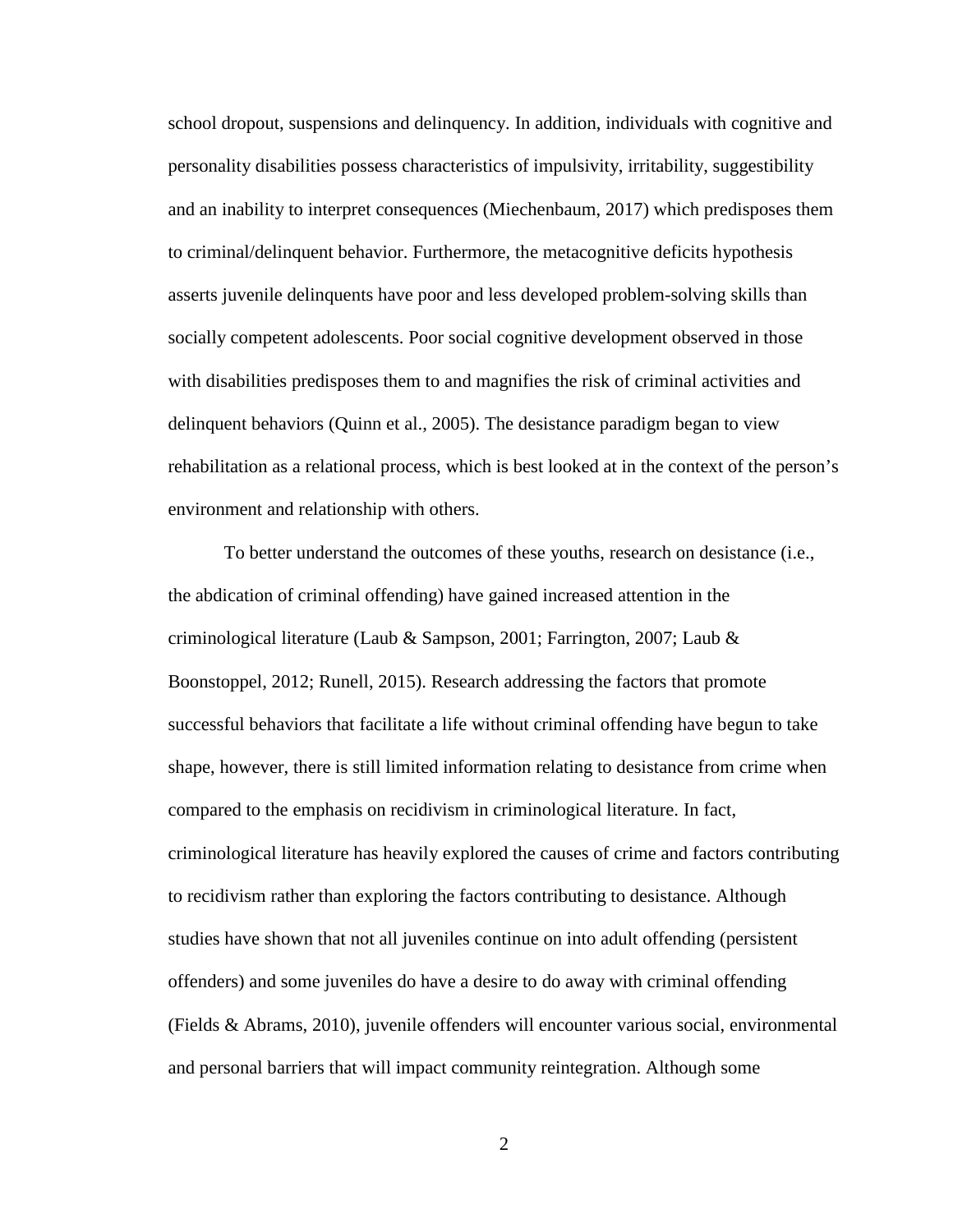researchers have raised the question whether factors promoting desistance and recidivism from crime should be considered as separate entities (Laub & Sampson, 2001), and despite research focused on identifying the factors associated with desistance (e.g., marriage, military service, parenthood, motivation and employment), it is still unclear what individual factors contribute to desistance for serious juvenile offenders.

**Desistance Defined**. Just as important as the factors that contribute to desistance is the definition of desistance. Without clear theoretical understanding of desistance from crime, it is very difficult for rehabilitation service providers and policy makers to engage in the steps necessary to promote desistance from crime. Desistance has been casually defined as the abandonment of crime or the "cessation of criminal behavior" (Laub  $\&$ Sampson 2001, p. 369). While this helps to define desistance, it provides limited knowledge on the underlying process involved in the termination or cessation of criminal behaviors. Thus, Bushway, Piquero, Broidy, Cauffman, and Mazerolle, (2001) attempted to expand on this definition by describing desistance as a process by which offenders arrive at a state of non-offending from a state of offending. Laub and Sampson (2001) included in their definition of desistance that it is a "process consisting of interaction between human agency, salient life events, and historical context" (p. 4). They go on to clarify that desistance from crime is not an event that occurs in one instance, but a sustained absence of this activity over time. In essence, desistance assumes a reduction in offending behavior in both frequency and offending variety leading to complete termination of criminal behavior. Laub and Sampson's definition is used to operationally define desistance in the current study because it encapsulates the interaction of human agency and the environment to achieve a sustained cessation of criminal activities.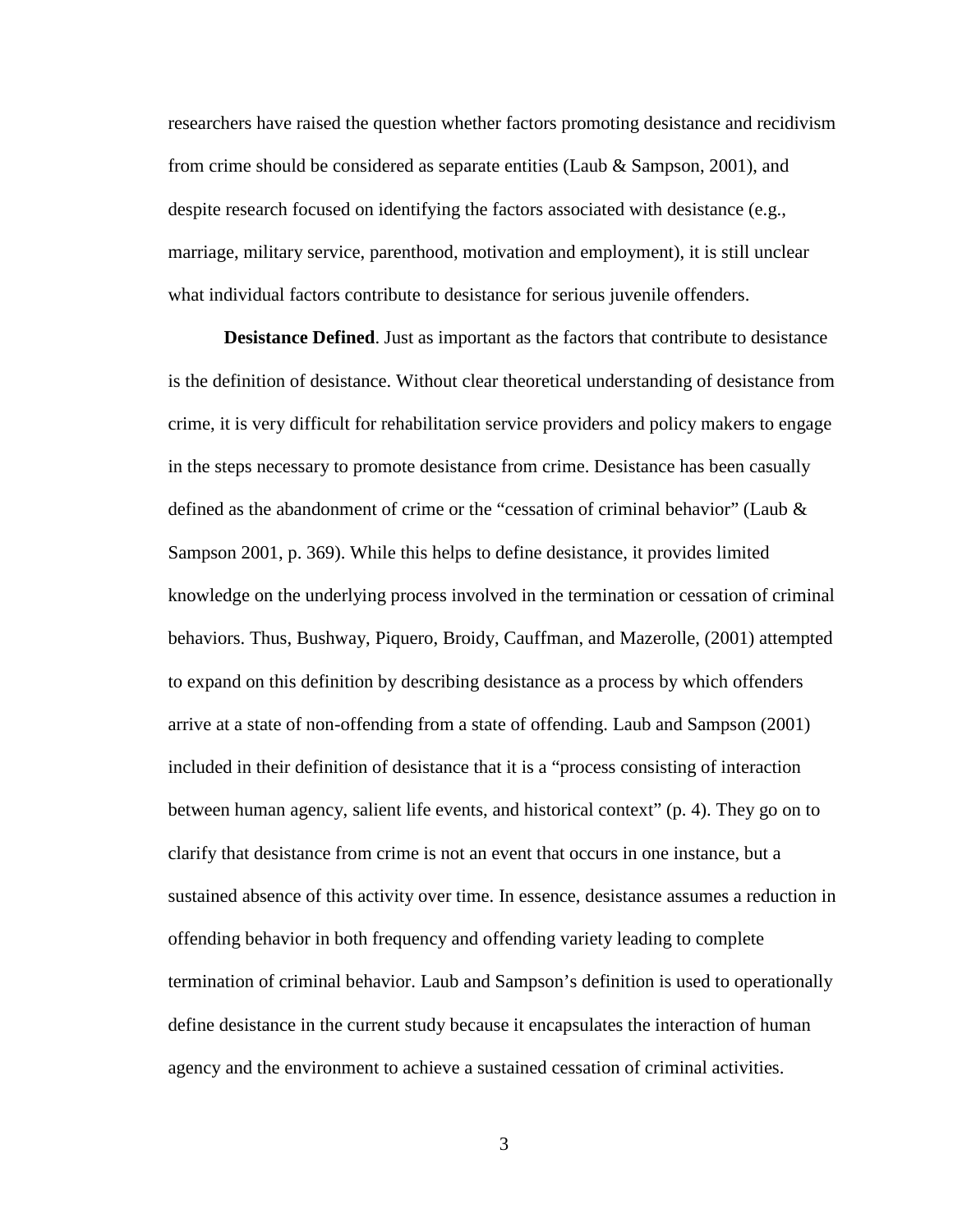**A Problem of Measurement**. The absence of clear measurement and a consistent definition of desistance pose considerable challenges. For example, some studies suggest a one year crime-free period while others prefer a time frame of up to five years as being ideal for measuring desistance (Basto-Pereira, Comecanha, Ribeiro, & Maia, 2015). Given the varied definitions and measurement, studies will yield different results that make generalization a challenge. Clearly, there is a need for a universal definition of desistance to establish uniformity in measuring and studying desistance in the literature. Cools, Easton, Ponsaers, Pauwels, and Ruyver, (2011), reiterate that desistance is difficult to assess, as it is measured in terms of an absence of committing offences although one cannot be sure that a person has stopped offending. The only true way of ensuring desistance is with death. Despite no clear resolution on the measurement of desistance, Bushway, Thornberry, and Krohn, (2003) made a convincing argument that the best way to investigate desistance is as a developmental process across the life course through longitudinal data. They go on to state that this trajectory approach provides information on the causes of desistance such that inferences can be made regarding the increase or decrease in offending. Emphasis is placed on the 'transition' to a state of nonoffending rather than the 'state' of non-offending.

#### **Influencing Factors of Desistance**

Understanding criminal desistance requires a comprehensive outlook on the idea that disruptions in criminal activities are the products of complex decisions and represent a multi-layered process. The literature suggests several important factors that influence the desistance process: *social factors* (e.g., romantic relationships/marriage, maternal warmth, education, and employment), and *individual factors* (e.g., motivation to succeed,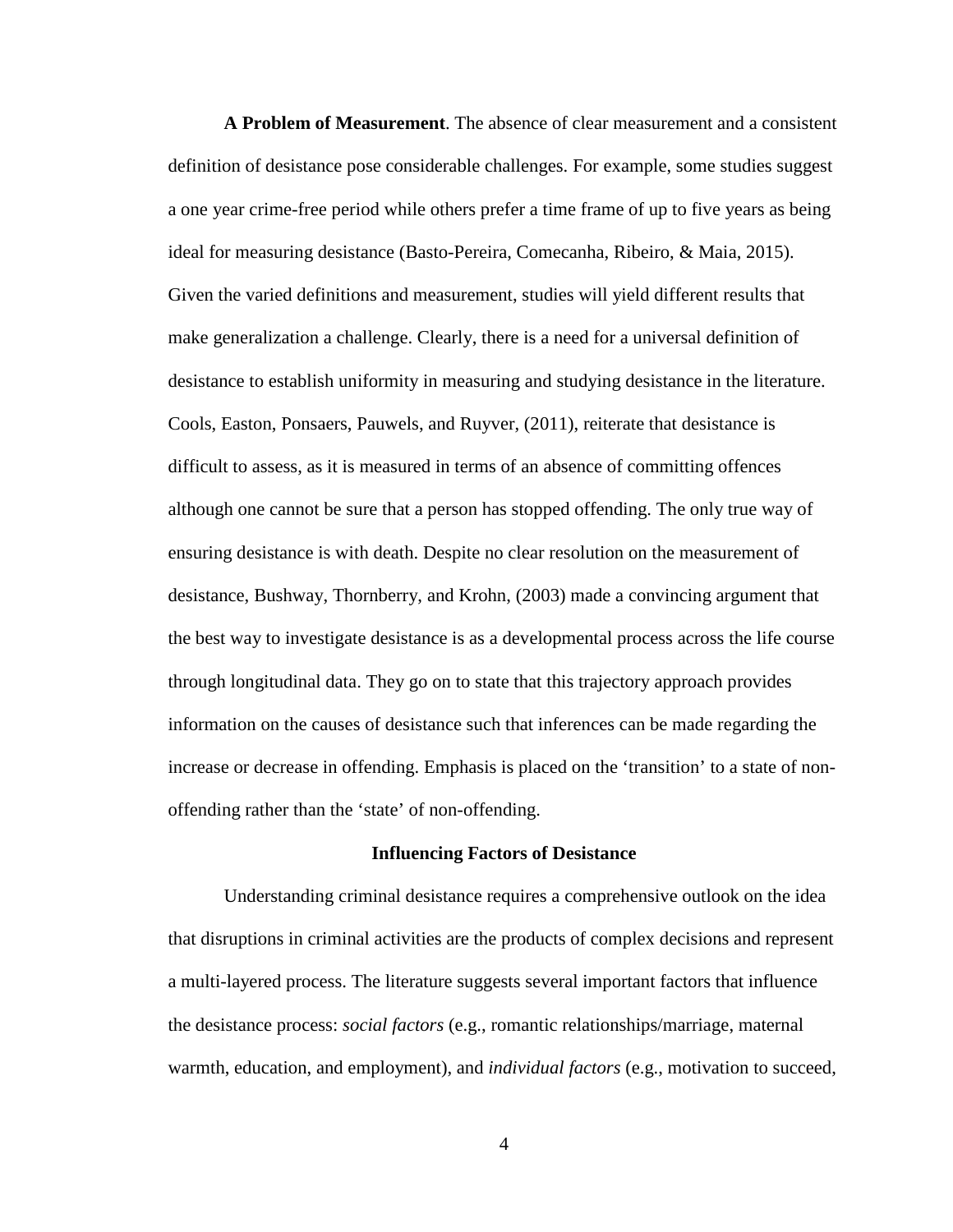impulse control, and moral disengagement) (Crank, 2014; McNeill et al., 2012; Sampson & Laub, 1993). Engaging in healthy social relationships and prosocial institutions has shown to reduce the risk of criminal behaviors (Durrant, 2017; Hirschi, 1969; LeBel, Burnett, Maruna, & Bushway, 2008; Terry, 2012; Unruh, Povenmire-Kirk, & Yamamoto, 2009; Warr, 1998). Social bonds provide support for social investments that ties them to other community. The social bonding model predicts that individuals who have more social capital and bonds to society are more likely to desist from crime (Devers, 2011). Other researchers have emphasized the ties and bonds produced through attachments to create life-changing phases in one's life. Researchers refer to the points of life where transition from criminal activities occurs as 'turning points' (Carlsson, 2011; Sampson & Laub, 1993). The occurrence of turning points (e.g., marriage, employment and enrolling into the military) allows for the desistance from crime. These important predictors of desistance are especially important in early adulthood and the desistance process (Crank, 2014; Wright & Cullen, 2004; Uggen, 2000).

#### **Individual Differences and Desistance**

Another influencing factor of desistance is agency. Agency is defined as the capability of individuals to make their own choices within their social environment (Liem & Richardson, 2014). Individuals make conscious decisions to move away from crime that are influenced by internal motivations. Therefore, agency governs all individual differences experienced by individuals. To understand desistance, it is important to fully examine the person as a whole. Healy (2013) conceptualized agency to be a sense of control over one's destiny as a result of internal motives. Moreover, it entails the capacity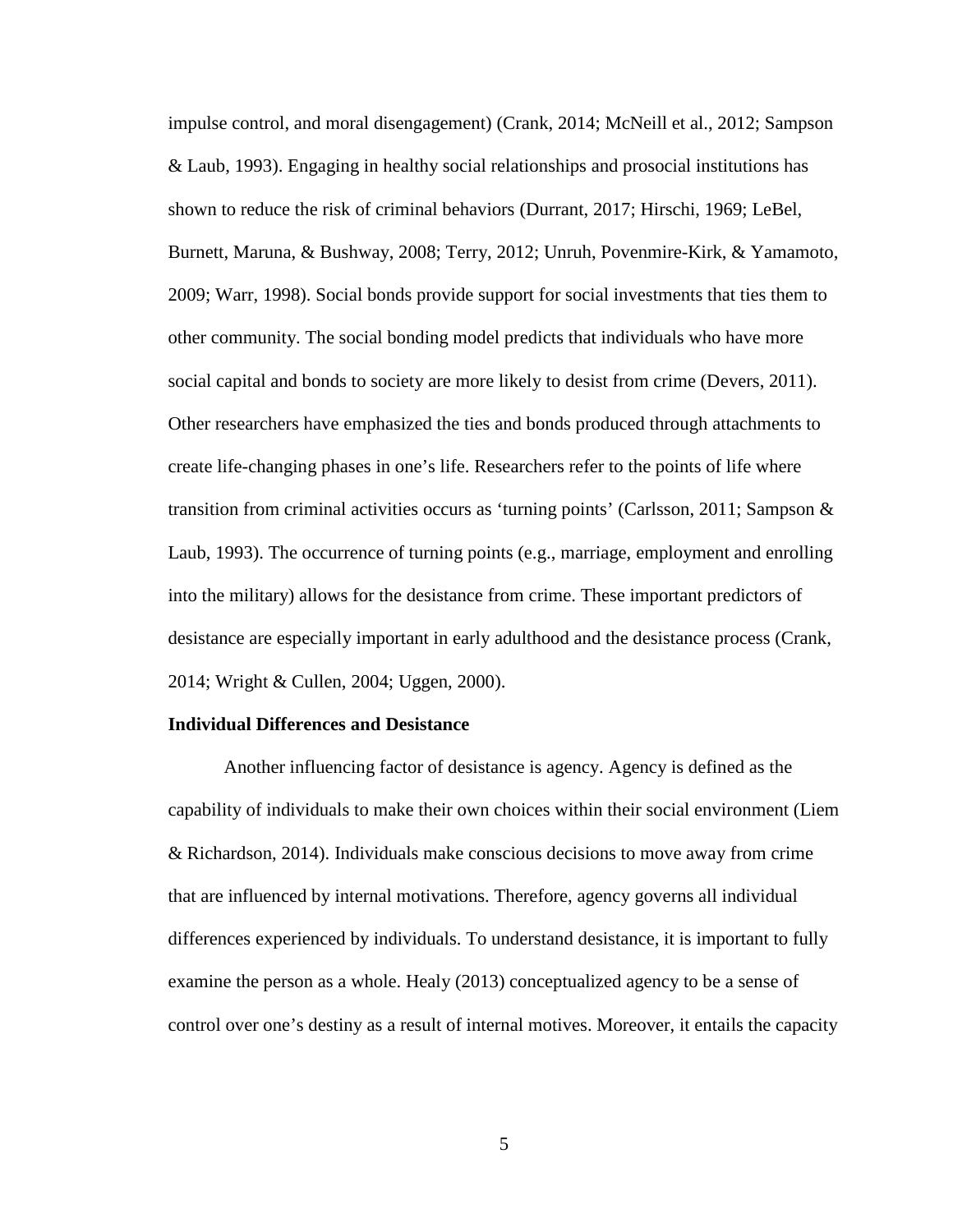to exercise willpower during interactions with the environment in a free, planned and purposive manner.

Ozkan (2016) asserts that serious juvenile offenders' future orientation and temperance (e.g., motivation to succeed) is an influential factor in their criminal behavior. Moreover, Maruna (2001) explained that offenders have the power to shape their own future and outcomes, which are in return molded by self-worth, beliefs, and other cultural influences. An offender's *motivation to succeed* is found to be a predictor of desistance and encompass an offender's willpower to be successful at living a crime free life (Pittaro, 2008). In addition, offenders hold positive views about overcoming adversities upon leaving the confinement of a correctional institution. Offenders are positive views about successful reintegration.

The process of moving away from crime includes a change in the individual's personal outlook on life. Important to a person's outlook is the individual factor of *moral disengagement* (LeBel, Burnett, Maruna, & Bushway, 2008). Changes in moral beliefs have a strong effect on desistance as offenders begin to reevaluate past behaviors and regrets. This motivates a change in cognition and criminal thinking which helps offenders to reconsider their criminal behavior. Having a sense of shame for what they have done serves as a catalyst for change and to give up a life of crime.

A popular individual factor that has been researched across disciplines is *impulse control* and is found to be a predictor of desistance (Maruna, 1999; Monahan et al., 2015; Mulvey et al., 2010; Shulman et al, 2015). The practice of self-control characterized by the control of impulsiveness and display of aggression is an important trait for juvenile offenders. Practicing appropriate behavioral impulses considering environmental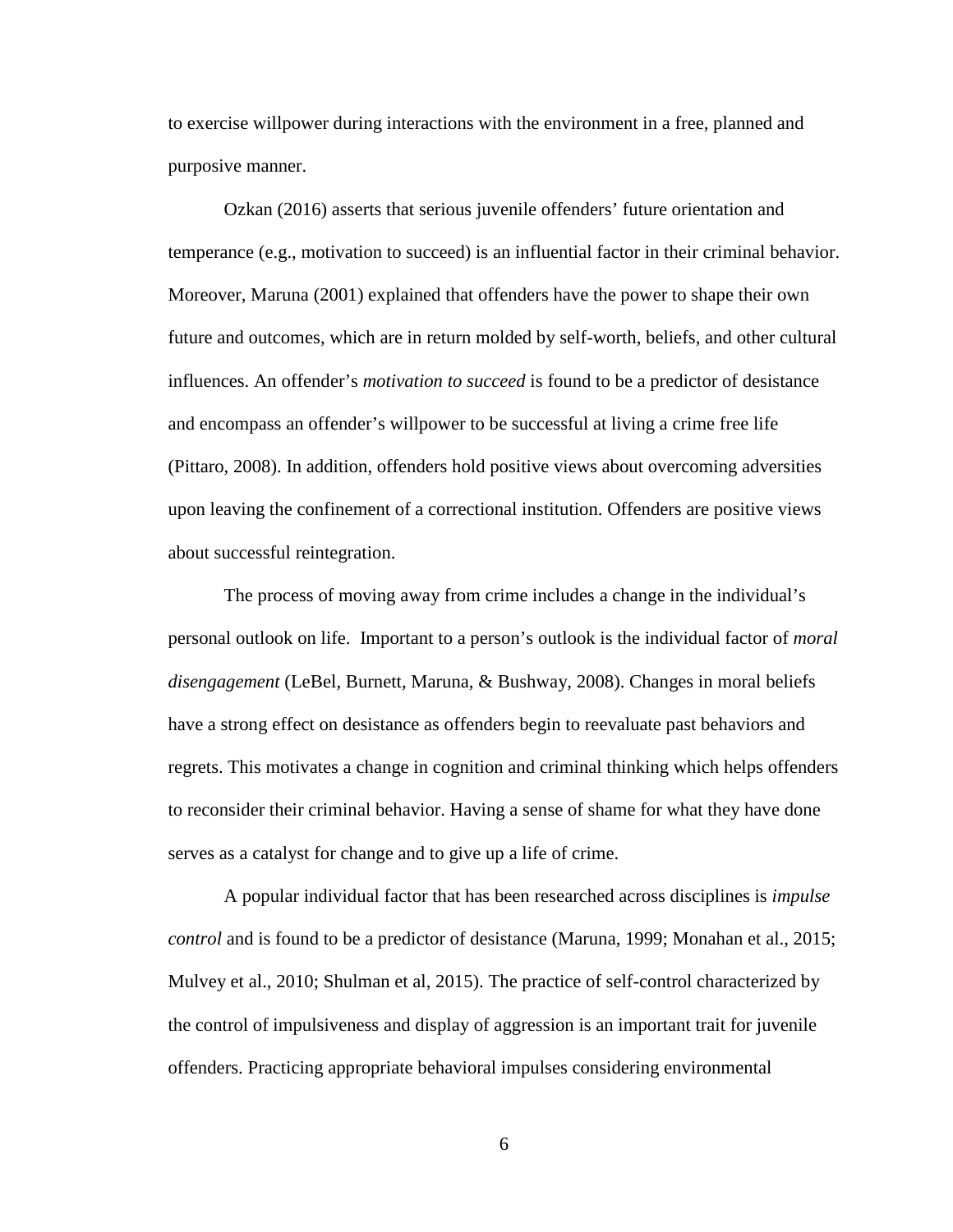interactions is associated with better problem solving and future-oriented thinking. Impulse control is found to develop in childhood and may be sustained throughout developmental stages (Monahan et al., 2015).

#### **Social Factors and Desistance**

With positive relationships and strong emotional supports, an individual can lead an adult life free from criminal activities. For some juveniles, supports may not be available in all aspects of their lives. Juveniles rely on the stability provided from their families and peers, however, this form of support is often lacking in the communities of many juvenile offenders (Unruh et al., 2009). Furthermore, adolescents' criminality may not only affect social relationships, but jeopardize their opportunities for employment/career and independent living options as adults.

The role of *employment and education* has proven to be impactful on the process of desistance (Barry, 2010; Sampson & Laub, 1993; Uggen & Massoglia, 2003; Warr, 1998). For juvenile offenders, employment and education serve as a means of prosocial bonds and attachment as well as provide structure in everyday life. For some juvenile offenders these factors serve as turning points perceived as a change in the life course from one behavior to another. This allows juveniles to positively contribute to the community and dedicate their time in a more productive manner as opposed to engaging in antisocial behaviors.

The effects of parental role such as *maternal warmth* have been associated with juvenile behaviors (Caspi et al., 2004). Maternal warmth is one factor of positive parenting where mothers display positive relationships with children, effective communication, and promotes a supportive atmosphere for children (Sanders, 2008).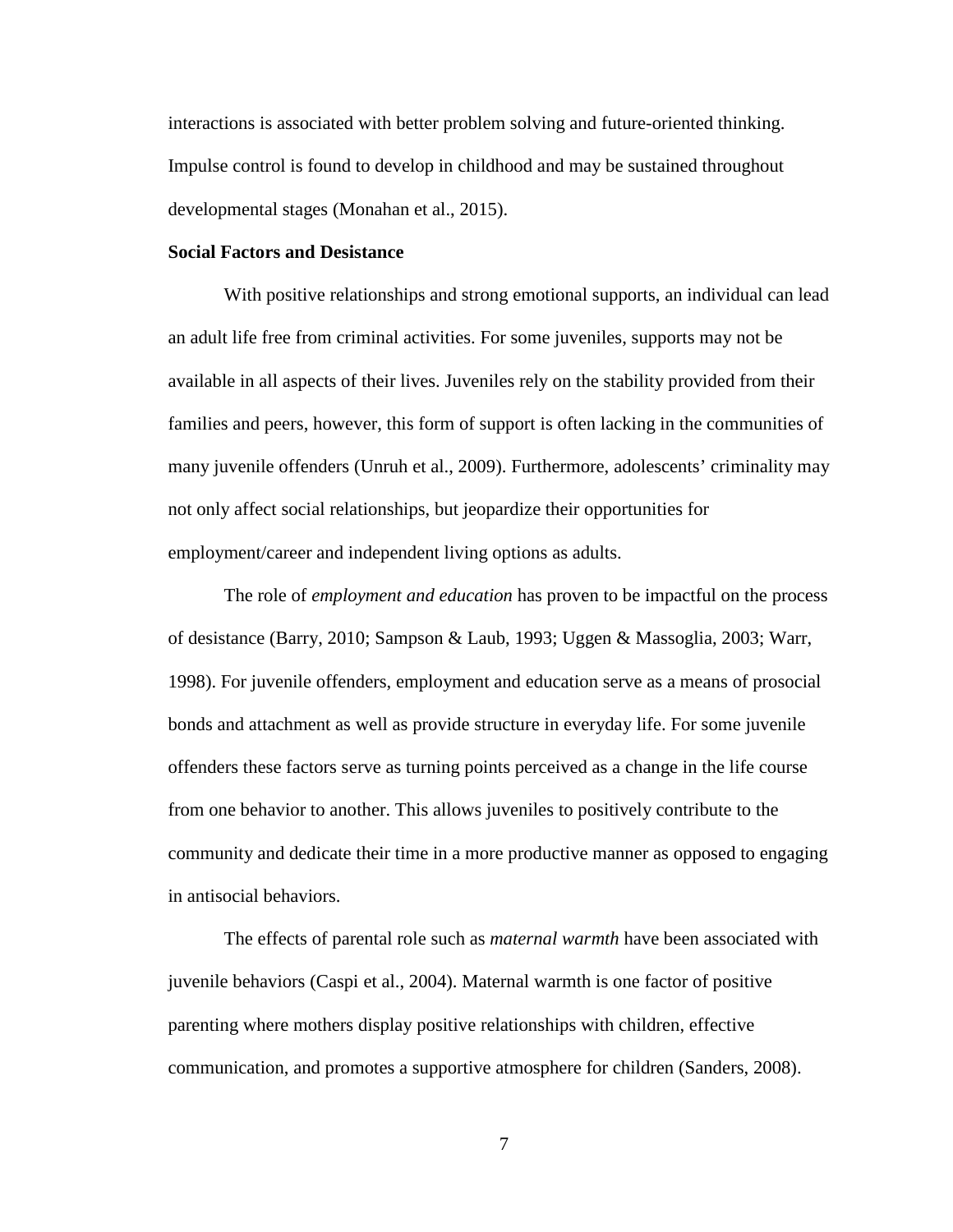High levels of maternal warmth and support displayed to children have predicted low levels of antisocial behaviors. The opposite is also found true with low levels of maternal warmth and children. Therefore, maternal behavior could reduce criminal trajectories and aggressive behaviors in children (Holmes, 2013), and therefore encouraging desistance.

Despite researchers acknowledging the importance of individual differences and social factors of desistance, LeBel et al., (2008) have expressed the need for more research in the area. A better understanding of the influence of individual differences and social factors serve to provide important policy implications and the foundation for effective rehabilitation support services. Individual and social factors will further be discussed in subsequent section in further detail as it relates to the process of desistance.

#### **Theoretical Background**

Like desistance, development of social bonds and the movement away from crime and antisocial behavior are processes developed over time (Laub, Nagin, & Sampson, 1998; Tripodi, 2010; Carlsson, 2012). Therefore, a life course theoretical perspective is ideal for studying desistance and will be the theoretical approach used to guide the current research. As a research paradigm, this approach builds on the social and individual influencing factors of desistance. Life course perspectives take into consideration the psychological factors, sociological changes and the importance of agency (capacity for individuals to make their own choices) as it relates to behavior. Researchers who adopt this approach seek to understand and address the pathways taken that are influenced by resources and opportunities available to offenders as well as past social circumstances (e.g., socioeconomic status, family support and values). Researchers such as Moffitt (1997) and Carlsson (2011) noted that individuals choose their life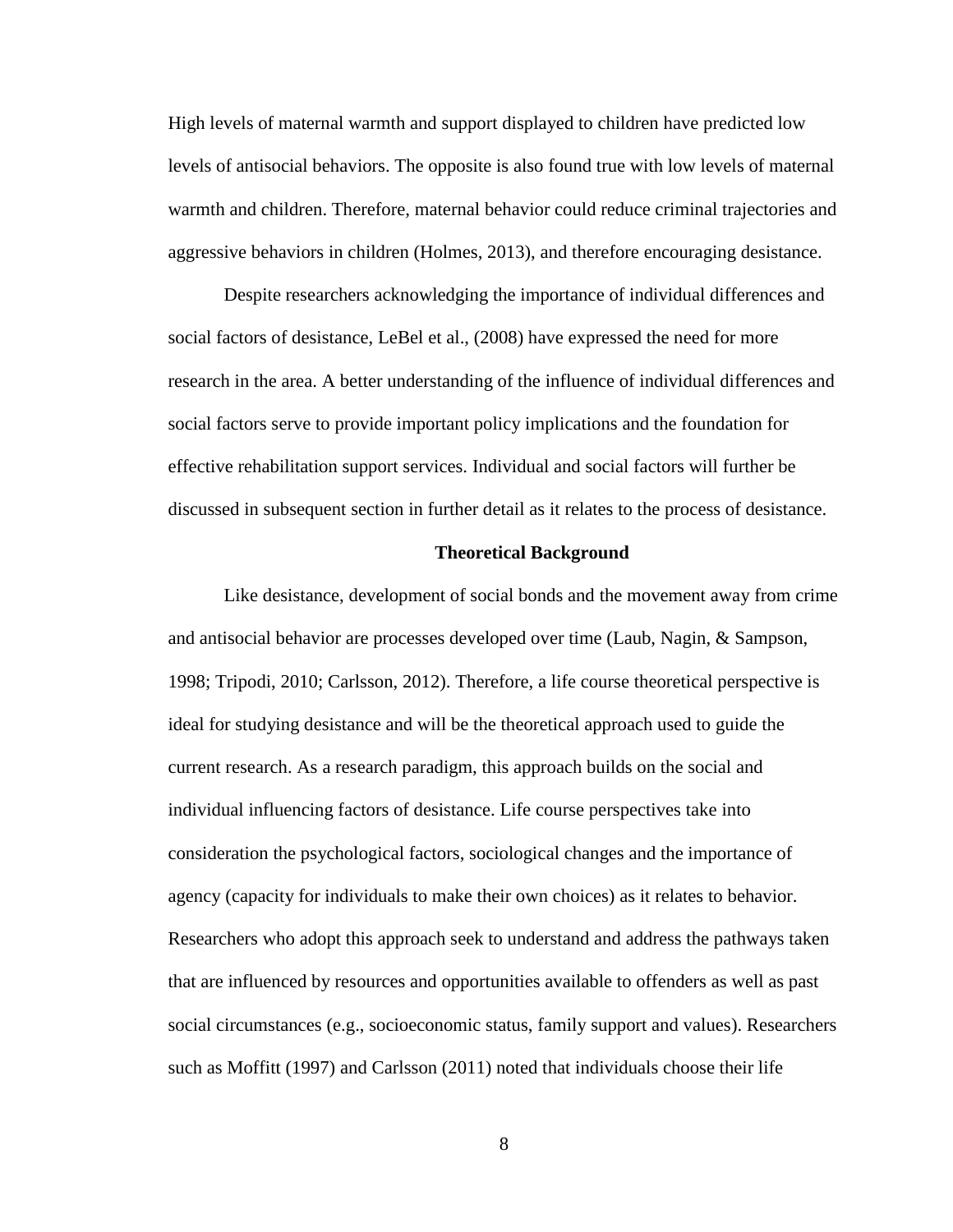choices based on opportunities available to them, culture and social structures. Life course transitions are attributable to changes in an individual's social control, routine activities and self-image. Life course theory attempts to capture the complexity of lives that are lived interdependently with social relationships and other environmental factors. New relationships can impact turning points that lead to change in behavior or maintain behavior (positive or negative). However, differences in levels of support and environmental factors may greatly affect the trajectories of juveniles as they reintegrate into society. In essence, life course theory highlights that individuals cannot be examined in entirety if separated from their environmental network of relationships or deny internal influences. Also, a single event or condition is rarely sufficient to bring about change or other events on its own. It is imperative to take into consideration the nature of human social activity influenced by past experiences and perceptions of future self (Carlsson, 2011).

#### **Purpose of the Study**

Recent criminological literature emphasized the role of formal and informal supports systems in helping juvenile offenders develop lifestyles and activities that promote desistance from crime. However, the research is inconclusive as to how these factors operate to help serious juvenile offenders and especially those with intellectual impairments become desisters (Kazemian, 2007; LeBel et al., 2008; Loeber, Hoeve, Slot & van der Laan, 2012). According Hoeve and van der Laan (2016), there are several factors that play an influential role in desistance and especially from adolescence to early adulthood. They believe advantageous individual differences, early brain maturation, prosocial commitments (e.g., employment) and low behavioral risk factors encourage the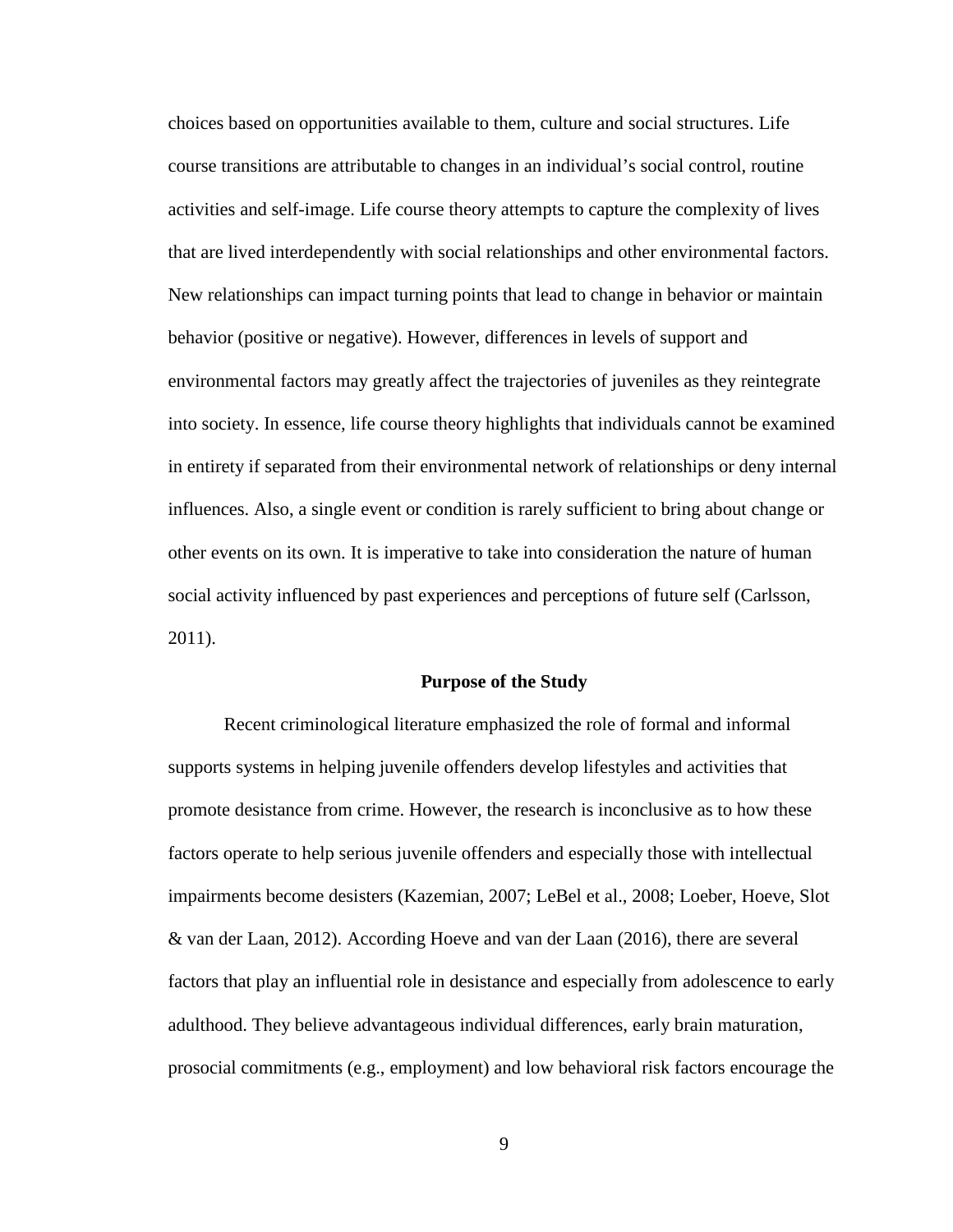process of desistance. Furthermore, the importance of context (environment) in the process of desistance as what happens to an individual is dependent on the individual themselves taking into an account their personality, history, social circumstances and events in their environment (Loeber et al., 2012). According to Kazemian (2007), it is important to comprehend the internal and external factors that promote desistance and not merely the contrast of desisters versus persisters. Similarly, Loeber et al., (2012) explain that understanding the reasons why individuals persist or desist from crime yields more information critical to desistance research. These reasons helped to coin the purpose of this study which was to identify the factors that contribute to a trajectory of desistance. Specifically, the role of both social factors and individual differences on the pathways to desistance was examined. Using a cross sectional design, this study investigated the following research questions:

- 1. Which social factors are most effective for increasing desistance for serious juvenile offenders?
- 2. Which individual factors are most effective for increasing desistance for serious juvenile offenders?
- 3. Does type of offending (aggressive and income) have an effect on the social factors for desistance for serious juvenile offenders?
- 4. Does type of offending (aggressive and income) have an effect on the individual factors for desistance for serious juvenile offenders?
- 5. Which interaction of social and individual factors predicts the best model for desistance for serious juvenile offenders?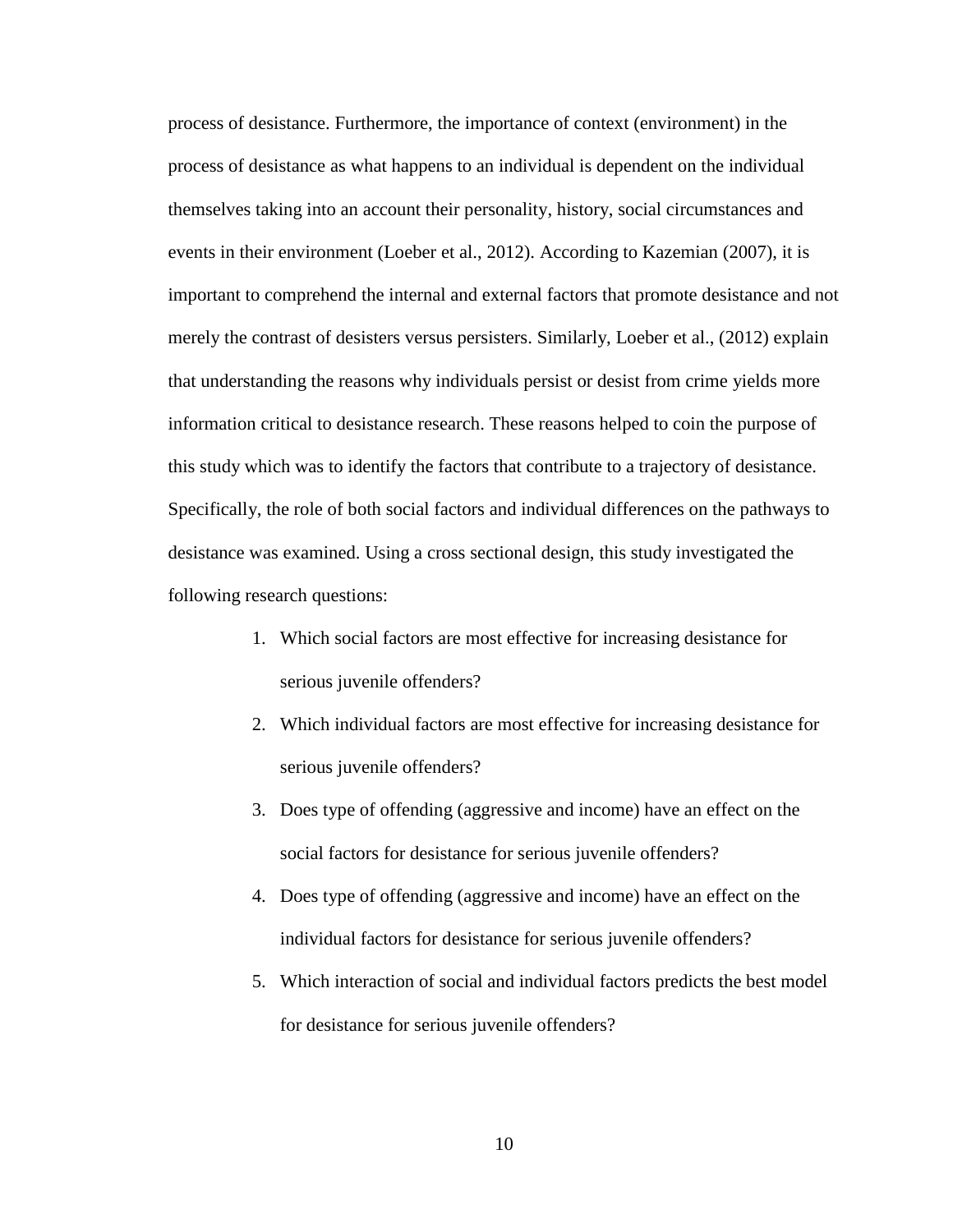6. Which interaction of social and individual factors predicts the best model for desistance for serious juvenile offenders with intellectual impairment?

#### **Conclusion**

The intent of knowledge generated from this study is to help address gaps in criminological and rehabilitation research by providing important insight into which social and individual factors promote desistance and may help to explain inconsistencies regarding pathways to desistance for serious juvenile offenders. Due to the sparseness of research on this population, it is important to concentrate and build upon the social and individual factors leading to desistance. This study can contribute to the criminological and rehabilitation literature by exploring a sparsely investigated area. Research in this area could assist in development of new policies and interventions to support desistance among serious juvenile offenders. Moreover, implications for rehabilitation professionals are provided to assist in the successful rehabilitation efforts as these individuals transition into adulthood.

#### **Dissertation Roadmap**

This dissertation is separated into various chapters. Chapter two provides a detailed overview of the desistance literature as it relates to juvenile offenders and their pathways to desistance. It explored the disproportionate involvement of offenders in the criminal justice system and their individual experiences with the larger community (i.e., internal motivations, social bonds and social factors). In addition, this chapter provides conceptual challenges and theoretical frameworks in understanding the process of desistance. More detailed focus on the life course perspective is provided.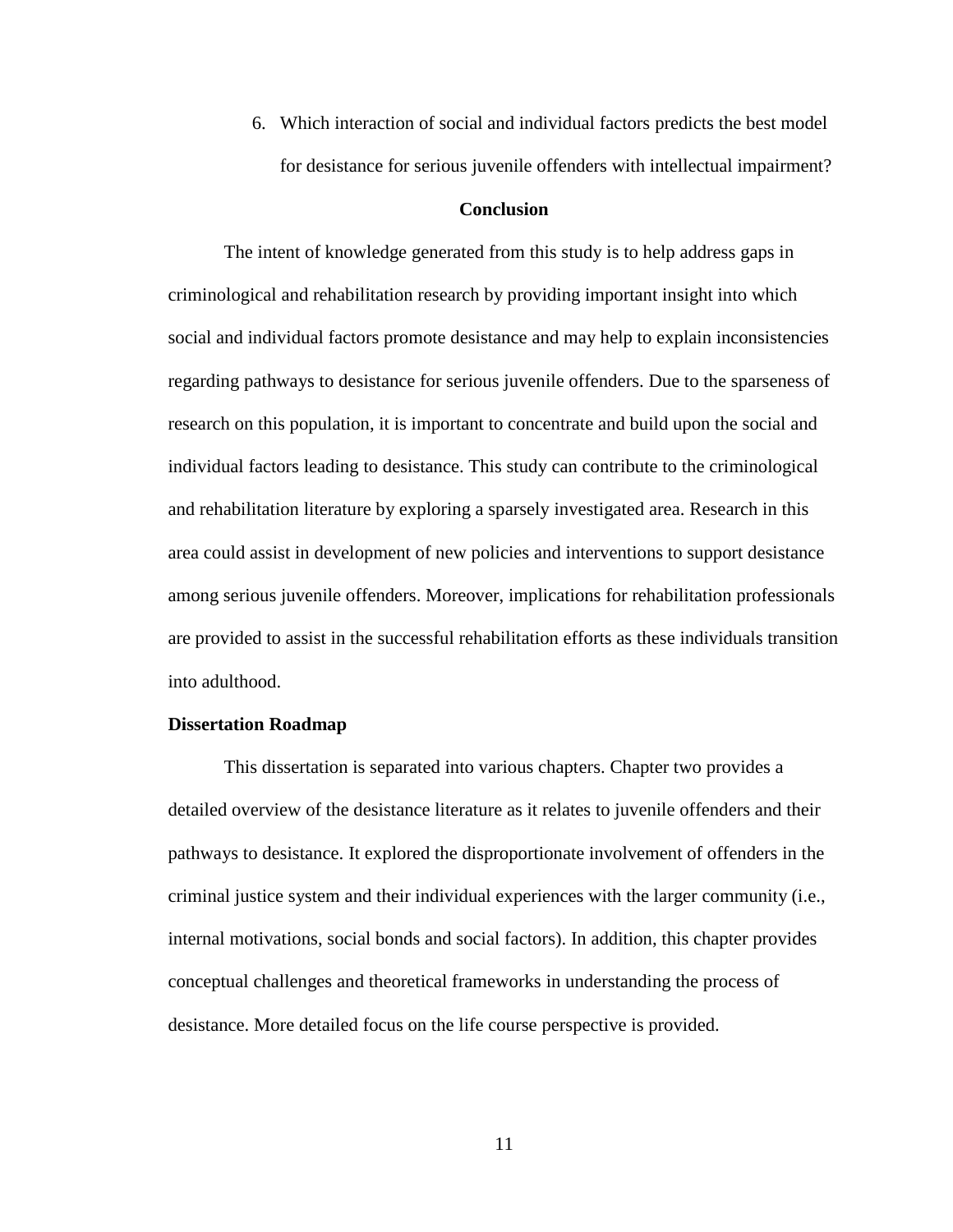Chapter three provides an overview of the Pathways to Desistance longitudinal dataset and its use in this dissertation. This chapter discusses the methodology used as well as statistical analyses employed to answer the six research questions. Notably, this study examined the predictive nature of certain factors that are important in explaining desistance from crime. Measures of individual differences, social factors and a description of the study sample is also presented.

Following the methodology (chapter 3), chapter four provides the results of the current study based on the binary logistical regression analyses conducted. This is organized in order of the research questions stated in the previous chapter which ends with the regression analyses on intellectual impairment and desistance. Further description of the data is provided as well. Lastly, chapter five discusses the findings reported in chapter four within the context of the theoretical framework and extant literature outlined in chapter two. In conclusion, implications for policy, practice, and future research are provided. Limitations of the current is also included in this chapter.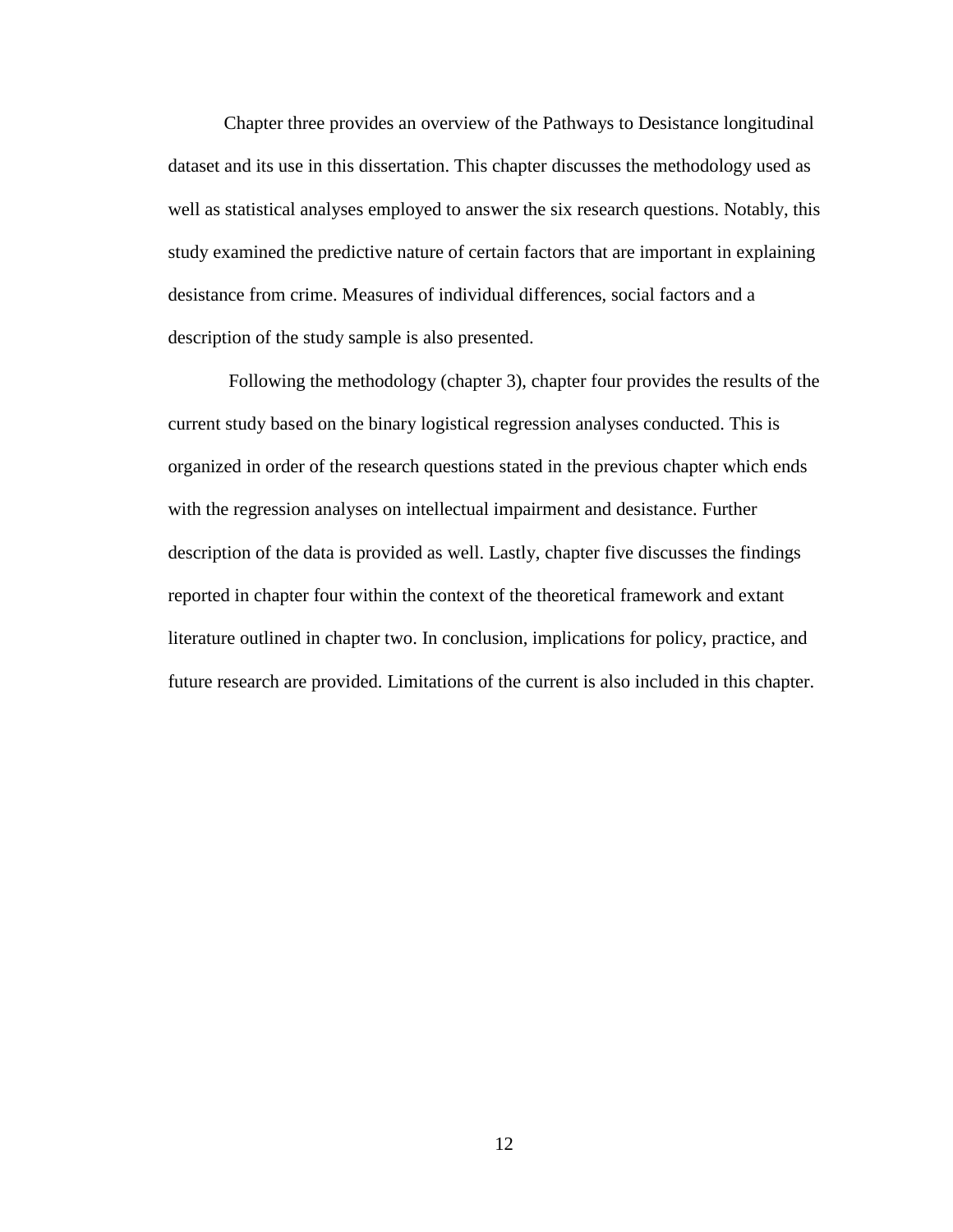#### CHAPTER 2

#### **Literature Review**

The increased attention to rehabilitation efforts for serious juvenile offenders have prompted increase in research on how best to support rehabilitation efforts. Having a thorough understanding of the of the factors that impact desistance from crime is beneficial to those working with serious juvenile offenders and the offenders themselves. Having knowledge of these factors will guide interventions necessary for successful reintegration and desistance from crime. In addition, this information provides juvenile offenders with an awareness of how their perceptions and interaction with their environment influence their individualized pathway to desistance. The combination of social and individual factors promoting desistance from crime is important but serves an even greater importance examining its impact for serious juvenile offenders. Furthermore, serious juvenile offenders with an intellectual disability may experience their own unique pathways as individuals with disabilities experiences their environments differently than their non-disabled peers (Roulstone & Mason-Bish, 2012). Therefore, it is important to further investigate their experiences and individual differences as it pertains to juvenile offending.

#### **Serious Juvenile Offenders**

Serious violent juvenile offenders are a distinct group of offenders who tend to engage in offending behaviors in their earlier years. In addition, these offenders are sometimes multiple problem youths who may have several or a combination of issues (e.g., truancy, mental health issues, substance abuse and victims of violence) (Farrington, 1998; Fox, Perez, Cass, Baglivio & Epps, 2015). These juvenile offenders comprise of a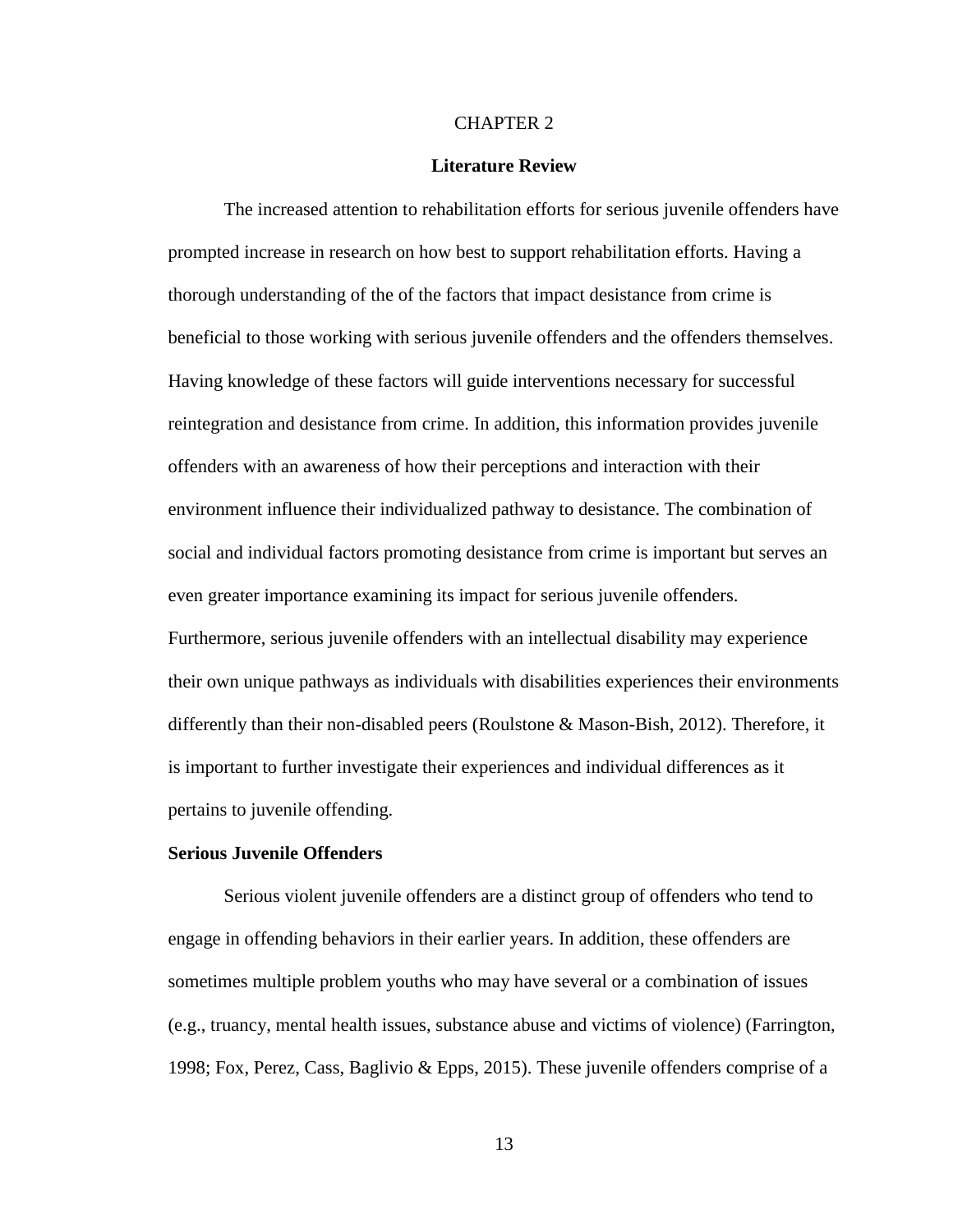small segment who commit the most serious offenses categorized as serious and violent based on the level of harm they inflict on individuals and society (Baglivio, Jackowski, Greenwald, & Howell, 2014). According to Fox et al., (2015), serious juvenile offenders commit an estimated 50% of all serious and violent offenses despite making up only a small population of all juvenile offenders (10%). This small population of most serious violent and chronic offenders perpetrate the most harm and economic costs on society and the correctional system due to the severity of crimes committed. Fox, Piquero  $\&$ Jennings, (2014) add that serious juvenile offenders are not to be perceived solely as perpetrators of crime as they are more likely to be victims of trauma, abuse and maltreatment during childhood.

#### **Juvenile Offenders with Intellectual Disabilities**

Intellectual disability is defined as a significant deficit in cognitive and adaptive functioning with an onset in early childhood (Sheehan, 2015). Of the population of serious juvenile offenders, those considered to have an intellectual disability comprise of an estimated  $7-11\%$  (Hellenbach, Karatzias & Brown, 2016). The disproportionately represented intellectual impairment population funneled through the school-to-prison pipeline (justice involvement due to school related behaviors) far outweigh the numbers of their non-disabled youthful offenders. These individuals experience a high number of school suspensions, adjudicated at a younger age and are more likely to experience extended stays at juvenile detention centers (Mallett, 2014). In addition, juvenile offenders with intellectual impairment experiences difficulties with social attachments. According to Rayner, Wood and Beal (2014), these offenders experience a 'double bind of dependency' in which the need for positive affections from others resulted in the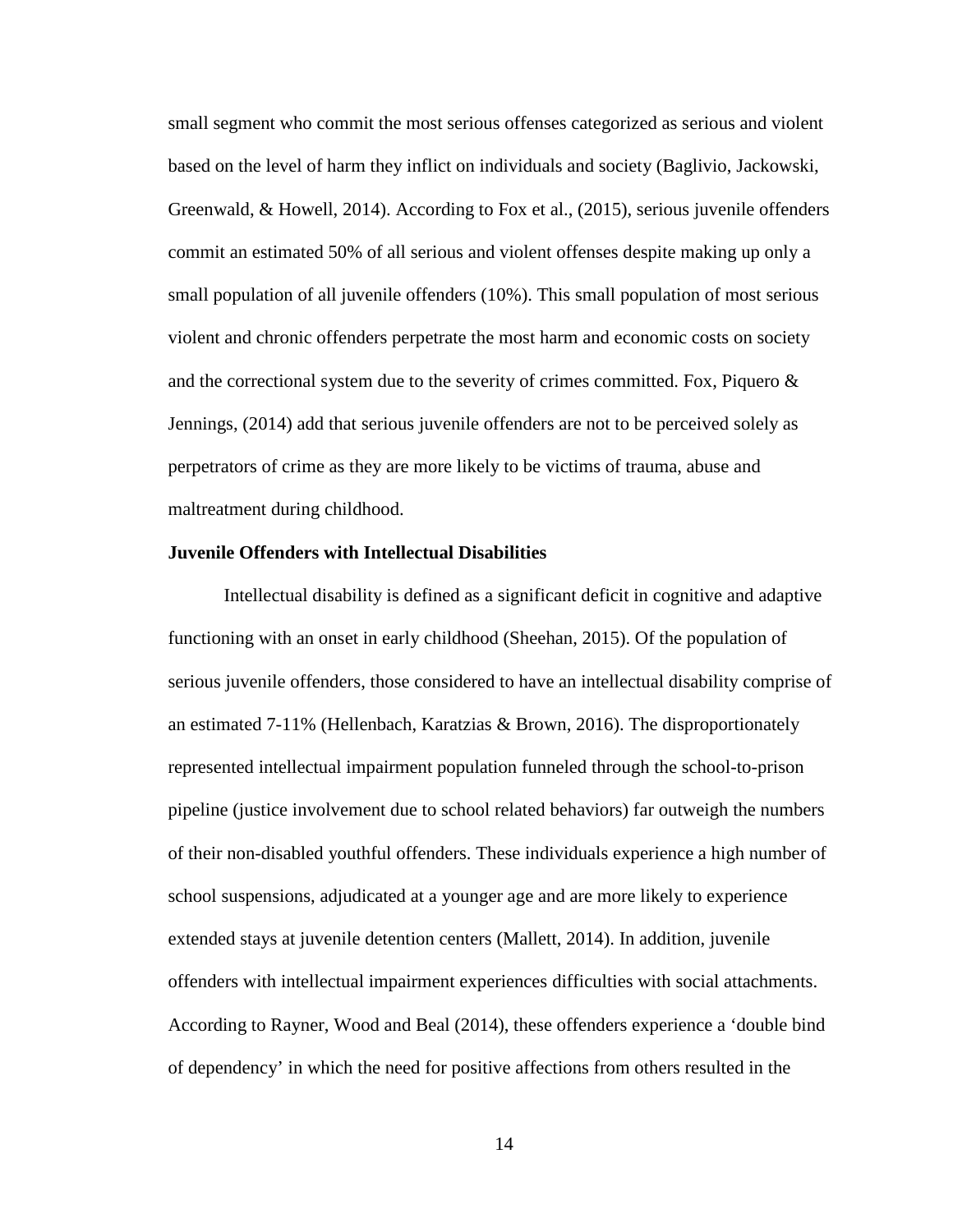experience of negative harmful relationships. When juveniles with intellectual impairment get involved with the justice system they often feel alone in the situation, experience confusion about judicial system and express the lack of support from others (Hyun, Hahn & McConnell, 2013).

#### **Desistance Paradigm**

Research on desistance continues to grow despite challenges in definition, conceptualization and measurement. Desistance research seeks to explain why some individuals continue to engage in criminal offending and why some individuals abstain from crime (Basto-Pereira, Comecanha, Ribeiro, & Maia, 2015). Studying and measuring desistance from crime poses several challenges and offers itself to myriad of theoretical perspectives. For instance, some researchers have postulated that the effects of social bonds and relationships contribute to desistance (Carlsson, 2012; Sampson & Laub, 2005; Tripodi, 2010). On the other hand, others have mentioned that desistance is a naturally occurring phenomenon that comes with age (Shulman, Steinberg & Piquero, 2013). Yet, others have made the argument for subjective factors or internal influences that drive desistance (Maruna, 2001; Terry, 2012). Theoretical perspectives associated with desistance, as well as, a review of the literature on desistance research are discussed in this section.

#### **Desistance as a Process**

Traditionally, desistance has been perceived as an event or abrupt ending to offending behaviors. Despite the increased attention to desistance research, very few researchers have provided a solid definition of desistance (Hoeve & van der Laan, 2016; Maruna, 2001; Parker, 2010). However, understanding criminal desistance requires a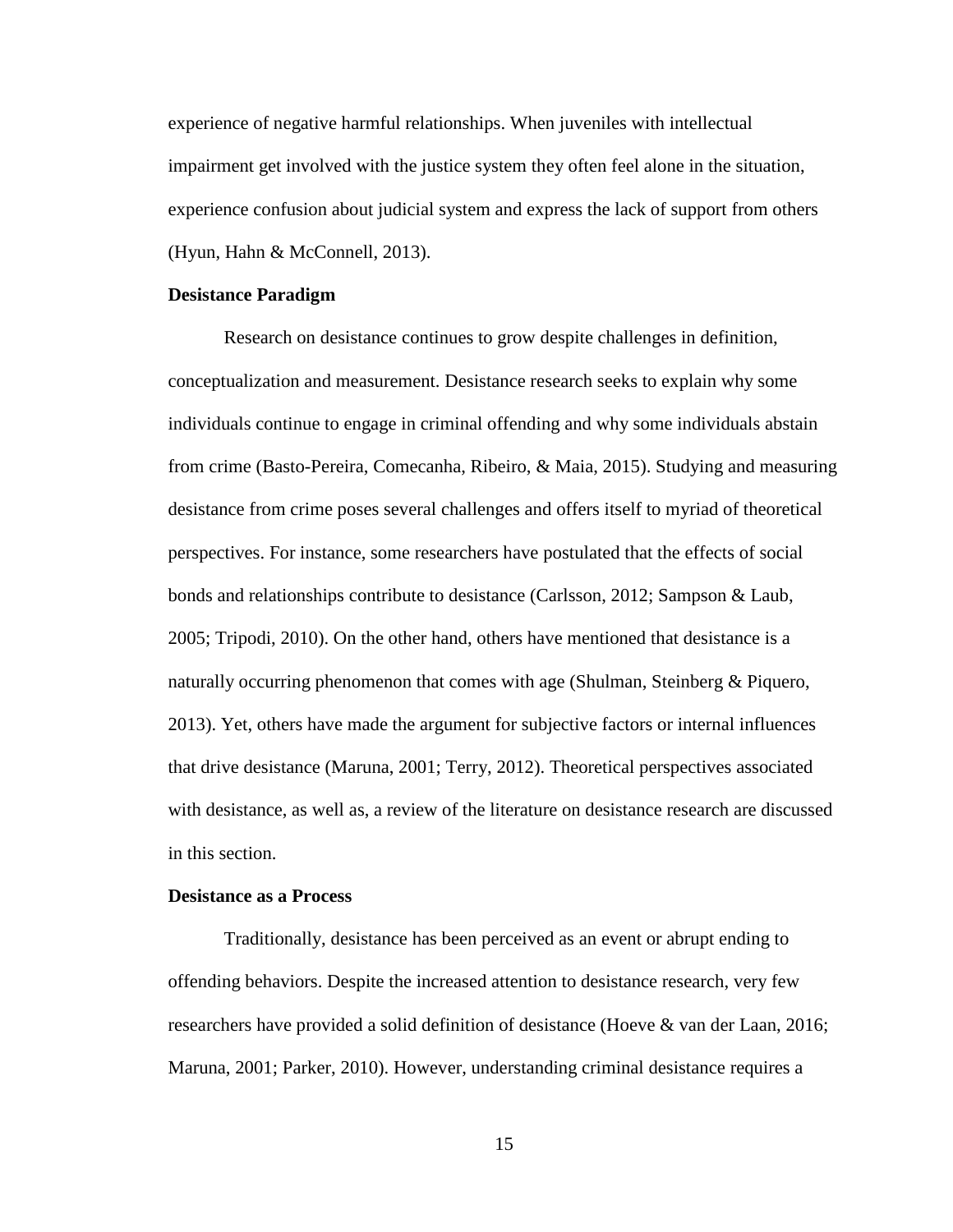comprehensive outlook on the idea that interruptions in criminal activity is a product of complex decisions and processes. Laub and Sampson (2001) provide a convincing argument for the understanding of desistance as a process while acknowledging the difficulties in adapting a uniform definition. According to their argument, a solid definition of desistance is difficult to develop and "developing a definition of desistance for the sake of having a definition is not worth the effort" (p. 9). Furthermore, Maruna (2001) highlighted that desistance as an abrupt ending to a criminal career is unacceptable and should not be viewed as a single abrupt event. Rather, it is the longterm absence of criminal offending as a result of processes (social and individual) leading to sustained non-offending.

Other researchers have attempted to define desistance while acknowledging that operational and conceptual difficulties that surrounds this variable. Cools, Easton, Ponsaers, Pauwels and Ruyver (2011) explain that desistance is difficult to assess, as it is measured in terms of an absence of committing offences. The problem lies with the uncertainty that an individual has ceased offending without any shadow of a doubt. The only way to guarantee complete cessation is when the person is deceased. Earlier researchers such as Shover (1996), defines desistance as the voluntary termination of serious criminal offending, which is similar to the definition of Farrall and Bowling (1999). They describe desistance as the moment that a career of criminal offending ends. Although the efforts of these researchers in defining desistance is commendable, these definitions provide little explanation as to the processes involved leading to the ending of a criminal career. Furthermore, these definitions do not take into consideration the complexities that capsulate desistance.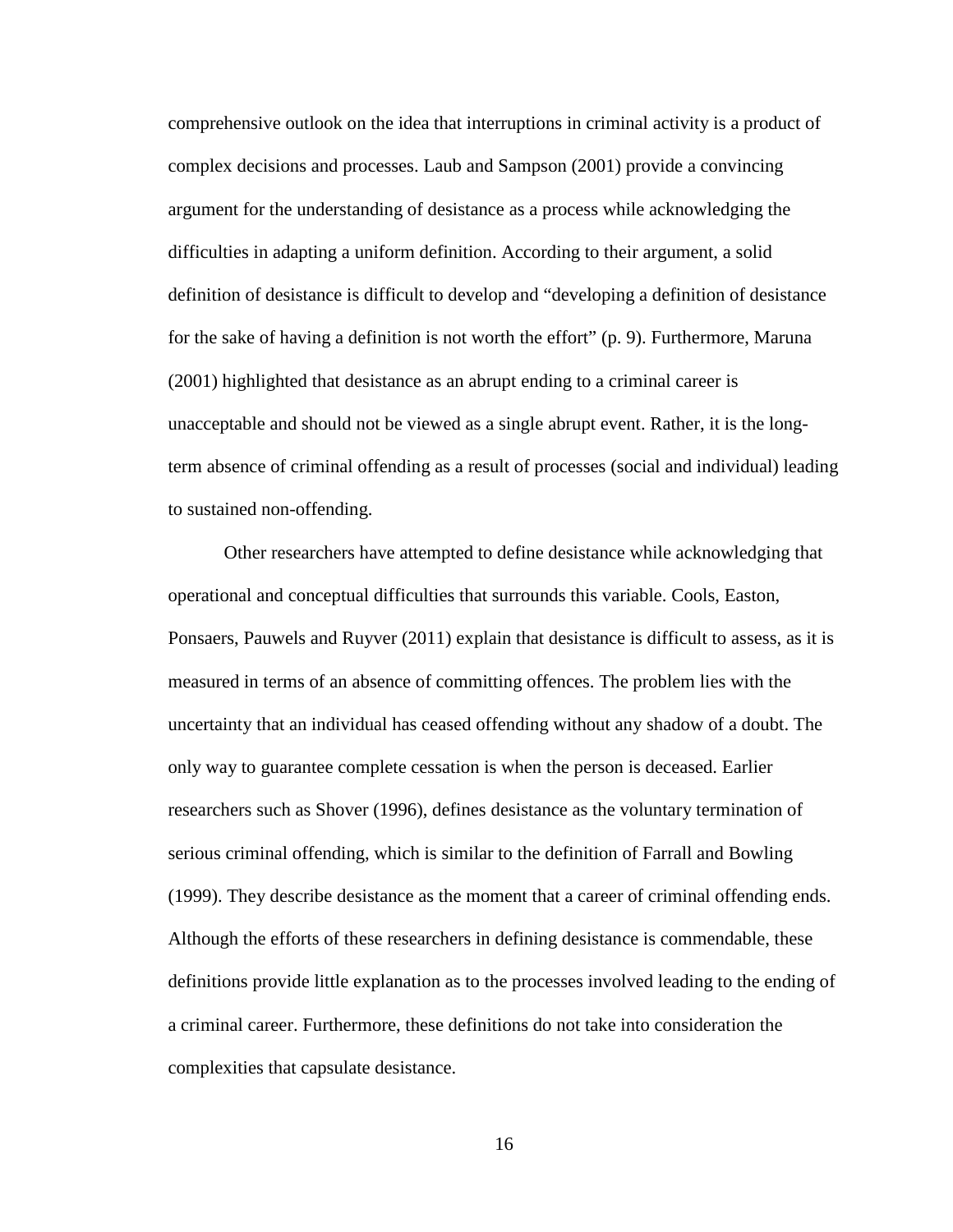While research has predominantly focused on desistance as a behavioral factor, other researchers have acknowledged the significance of individual differences during the process of desistance. Currently, more researchers perceive desistance as a complex multi-processed phenomenon that occurs over time (Basto-Pereira et al., 2015). As some of the earlier influential researchers on promoting desistance as a process, Laub and Sampson (2001) and Maruna (2001) maintain that desistance should not be considered as a single event but a state of non-offending. This understanding of desistance has now been widely accepted by many desistance scholars. Notably, desistance may be seen as a process that happens for most offenders but should not be explained solely based on chronological age. However, factors that may be influential to the desistance process can vary across age groups and onset (early vs. late onset) of criminal offending (Hoeve  $\&$ van der Laan, 2016; Laub & Sampson, 2001). Influential processes of desistance stem from all aspects of the individual's environment as well as the individual themselves. The developmental, sociological and psychological complex processes of desistance tend to have similarities based on types of offending. In contrast, Fagan (1989), one of the earliest researchers to classify desistance as a process had opposing ideas. Fagan explains that a state of non-offending is unique in nature which is similar to the pathways individuals take to arrive at the non-offending state. Offenders have their own individualized pathways to desistance influenced by their unique situation and experiences. This is also true for offending varieties as desistance from each is unique to the offender and should not be generalized across offending type. What makes Fagan's understanding of desistance different than Sampson and Laub's is Fagan believes the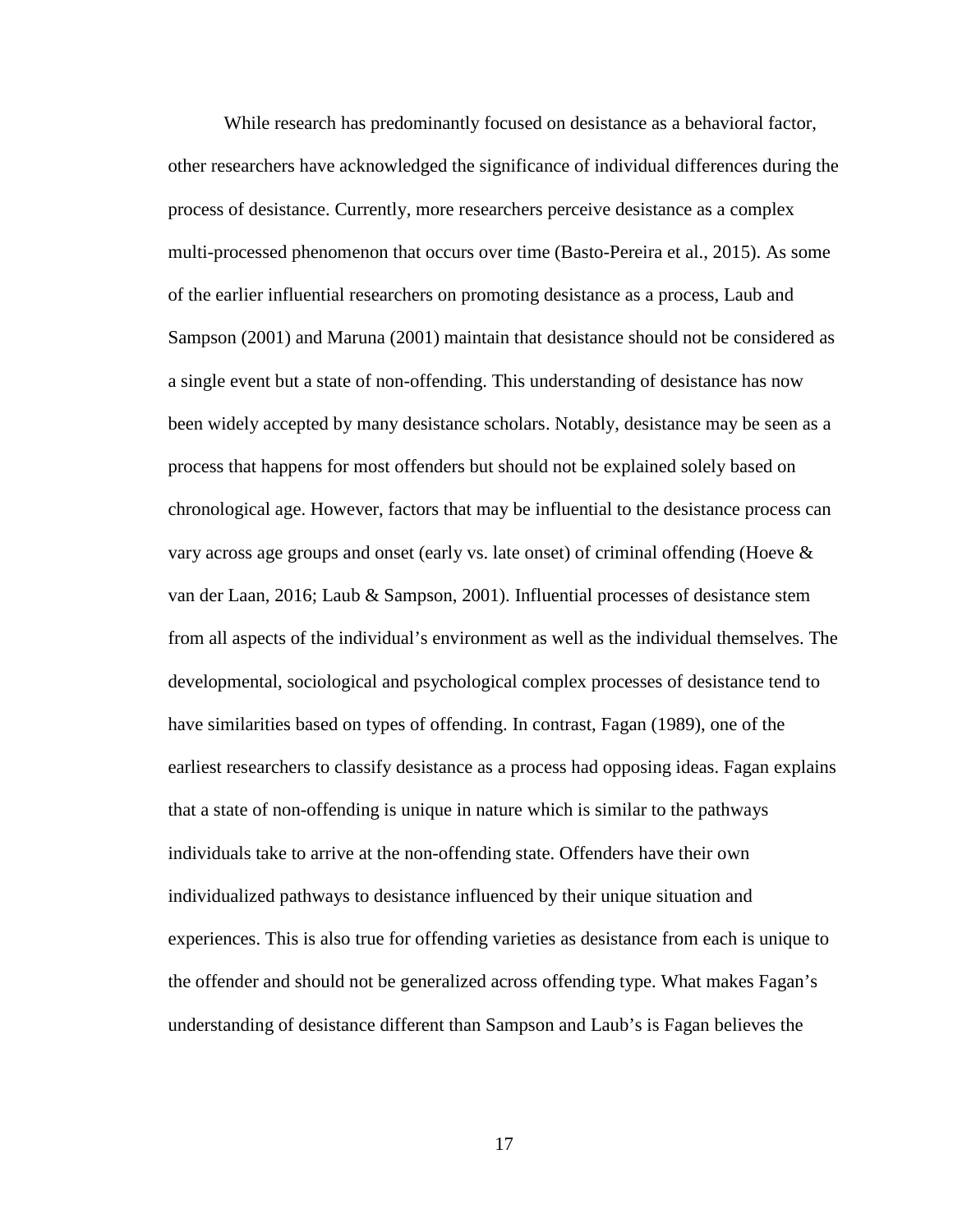causes of desistance, speed and probability at which desistance occurs will vary between individuals (Bushway et al., 2001).

#### **Measuring Desistance**

Similar to conceptualization of desistance, operationalizing desistance has led to discord among researchers. On one hand, researchers support the view that criminality is constant with a spontaneous decline to zero (desistance). While on the other hand, researchers support that desistance is a developmental process and is gradual in nature (Bushway et al., 2001). Another realization is that "false desistance" can occur if criminal offending re-surfaces after the conclusion of desistance studies (Laub & Sampson, 2001). Also, the possibility of false desistance may arise when an error of misclassification occurs where an ex-offender is deemed a desister merely as a result of no new observation of criminal activity, which leaves room for uncertainty (Bushway, Brame, & Paternoster, 2004). The paucity of data surrounding criminal activities later in life makes it difficult to correctly assess desistance as findings can only reflect the cutoff period of observations (e.g. at a specific age). Therefore, a true life-long analysis of desistance may not be achieved (Sampson & Laub, 2001). Some researchers have examined the process of "temporary desistance" stating desistance is not a permanent state but may be seen as a period of quiet (lulls) in offending for persistent offenders (Maruna, Lebel, Mitchell, & Naples, 2004). Researchers embracing the idea of intermittency in criminal careers should incorporate the concept of remission in desistance models (see Nagin & Land, 1993).

Another important measurement debate stems from the mode of data collection. Some researchers have made the point that the use of self-reports and offending records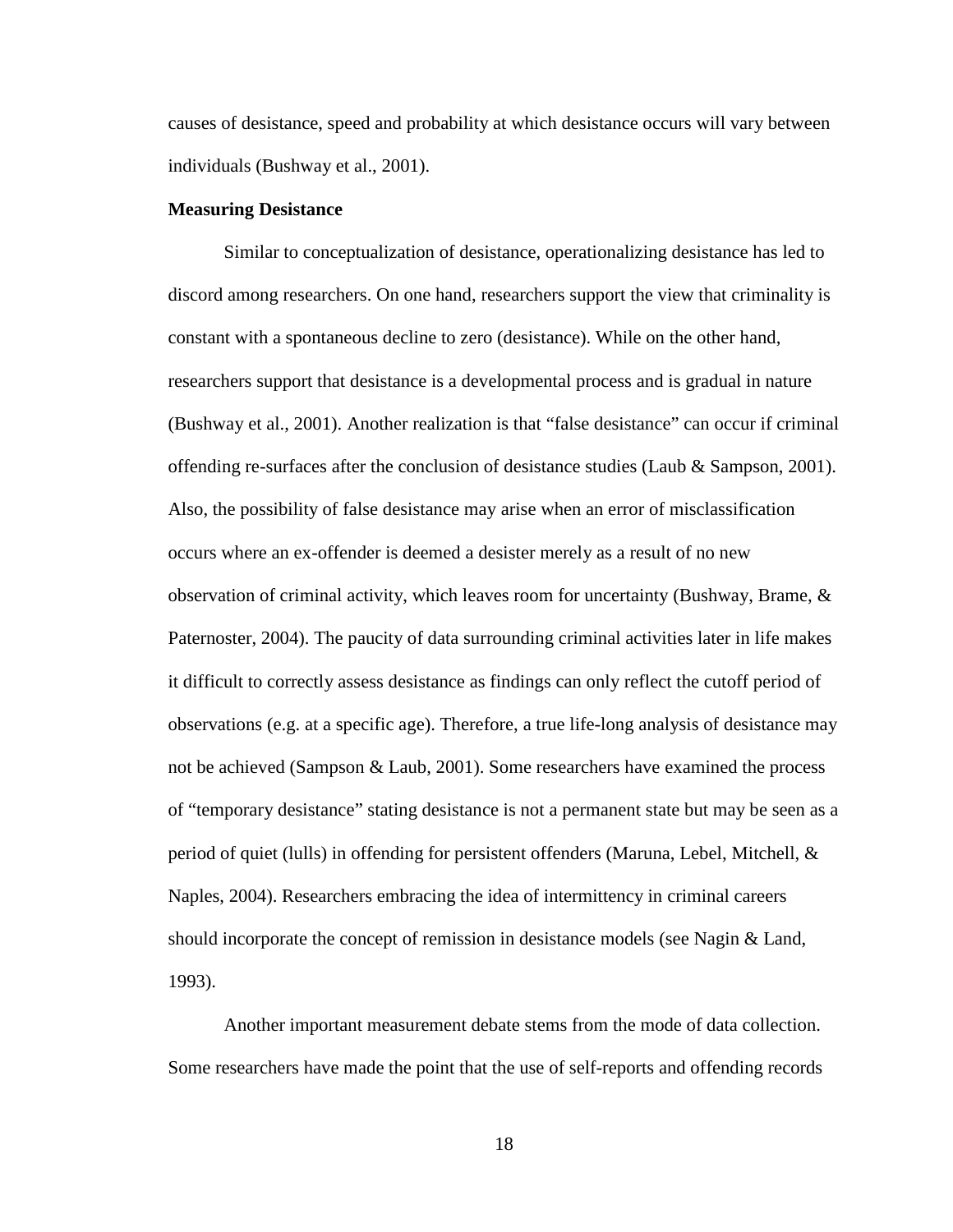are the primary collection agent for information on desistance from crime (Mulvey, 2001; Piquero, Schubert & Brame, 2014). Self-reported criminality yields rich information of criminal behavior but does not go without its criticisms. It has been criticized for primarily relying on personal recollection, which may not always be factual, and information may be skewed (Farmer & Dawson, 2017). Evidence suggests some individuals may admit to not committing criminal acts but engage in other deviant behaviors (e.g., gambling and substance use). This does not suggest that relying primarily on criminal records is the superior way of capturing desistance from crime. The same can be argued for this mode of analysis because not every act of crime will be noted in criminal records. Moreover, Laub and Sampson (2001) has cautioned against studies that solely rely on official documentation such as criminal records as such studies may miss other criminal offending behavior. Therefore, the use of both criminal records and selfreports should be practiced in desistance research.

In their attempt to coin an empirical framework for studying and measuring desistance as a process, Bushway et al. (2001) explain that desistance may be observed as s state of zero offending. They further explain that desistance may be perceived as the quantitative change in the frequency of criminal offending from higher levels to an ultimate zero. In addition, identifying a statistical framework that effectively models the level of change is necessary to observe the changes in criminality. Following a definition and framework for the study of desistance, one can then examine the characteristics of the individual and their environment that can predict the correlates of desistance. Research on the factors most influential in shaping criminality such as personality and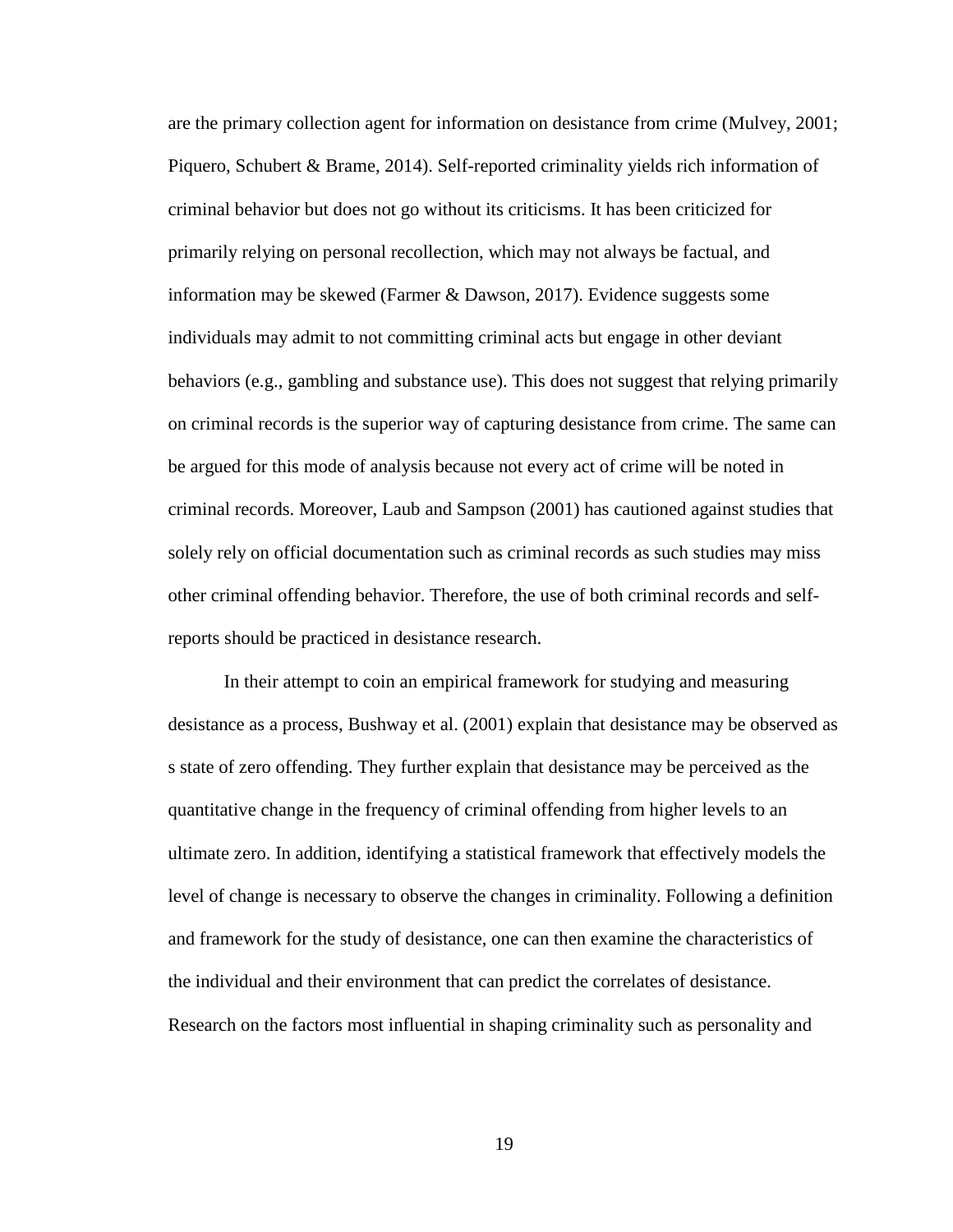social bonds are explained in the upcoming sections. In addition, theoretical frameworks most prominent in desistance research are discussed.

#### **Theoretical Perspectives and Desistance**

There is no single desistance theory or approach and desistance lends itself to a myriad of theoretical perspectives. A criminological theory of desistance is stated to incorporate the persons' individual characteristics and their interaction with their social environment (Cools et al., 2011). The offender as well as the criminal behavior cannot be understood in isolation (Sampson & Laub, 2001). Theories such as Hirschi's (1969) social control theory and Sampson and Laub's (1995) life course perspective of crime incorporate the person environment interaction on criminal behaviors. Sampson and Laub's life course perspective is used as the theoretical framework guiding this research study. However, one of the most common and consistent finding in desistance research is the relationship between age and crime. Therefore, it is worth discussing as it relates to desistance from crime (Blonigen, 2010).

### **Age and Crime**

One of the longest correlation found in the criminal justice literature is that criminal activities peak during the teen years and declines with age referred to in the literature as the 'age crime curve' (Carrington, 2001; Farrington, 2017; 1986; Kazemian, 2007; Rocque, Posick, & Hoyle, 2015). The natural biological process (e.g., puberty) that occurs with maturation helps to guide the process of 'growing out of crime' and settling down. Sampson and Laub (2001) explains that desistance theory hypothesizes that crime declines with age because of the factors associated with growing older that reduced criminality (e.g. physical, psychological, biological factors and the desire for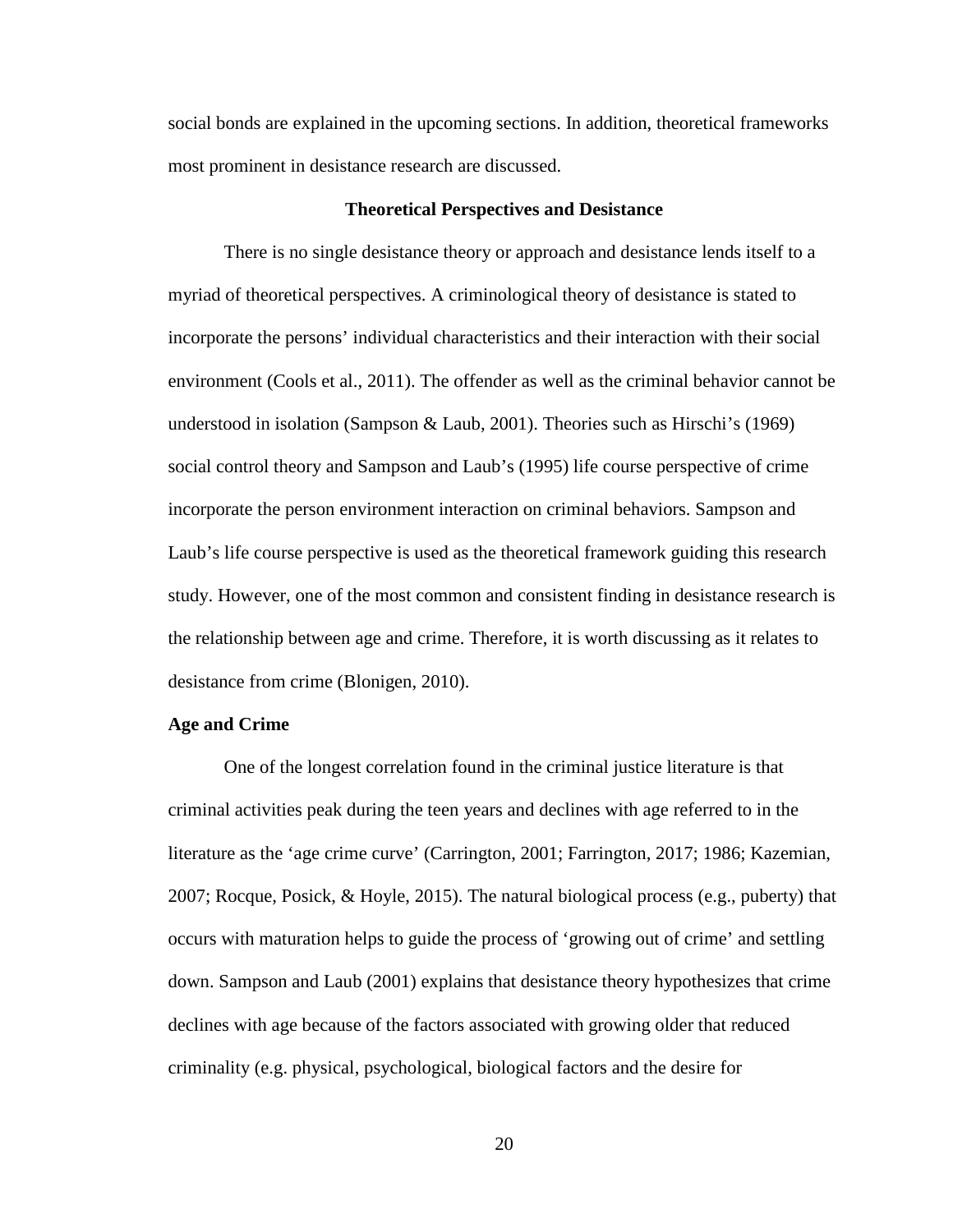stimulation). Similarly, Blonigen (2010) states that age by itself does not convey a relationship with crime. However, the covariates of age are the primary influence on crime. Aspects of aging and characteristics of social and environmental engagement associated with maturation positively contribute to living a more conventional lifestyle (Basto-Pereira et al., 2015; Loughran et al., 2016; Maruna, 1999; Terry & Abrams, 2015). Biological factors (e.g., impulse control) and behavioral factors (e.g., hopefulness) are associated with decreased offending. A decreased interest in offending as one ages may be seen as a normative stage as one transition into adulthood and the desire to commit crimes has dissipated, replaced by living a more mature focused lifestyle (e.g., marriage, parenthood and employment). Those offenders who continue into adulthood with a life of offending have been hypothesized to have biological or neurological disabilities that may have affect the normal maturation process (Massoglia & Uggen, 2010).

Desistance is a product of the changes in behavior (behavioral shift) that is a reflection of the age of the individual. A part of maturation is becoming financially independent and as well as other behavioral markers such as getting married and owing a home (Sampson & Laub, 2005). Furthermore, younger adolescents commit more crimes than older ones owing to differences in economic status. Younger youths are poorer than older youths and as a result commit more crimes to compensate this lack of economic independent (Shulman et al., 2013). Likewise, older juveniles are more likely to desist from crime than younger juvenile offenders because younger juveniles will not have had the adult experience of marrying and finishing school. Therefore, younger juveniles have not yet accumulated deep-rooted social ties associated with conventional standards of society (Hayford & Furstenberg, 2008).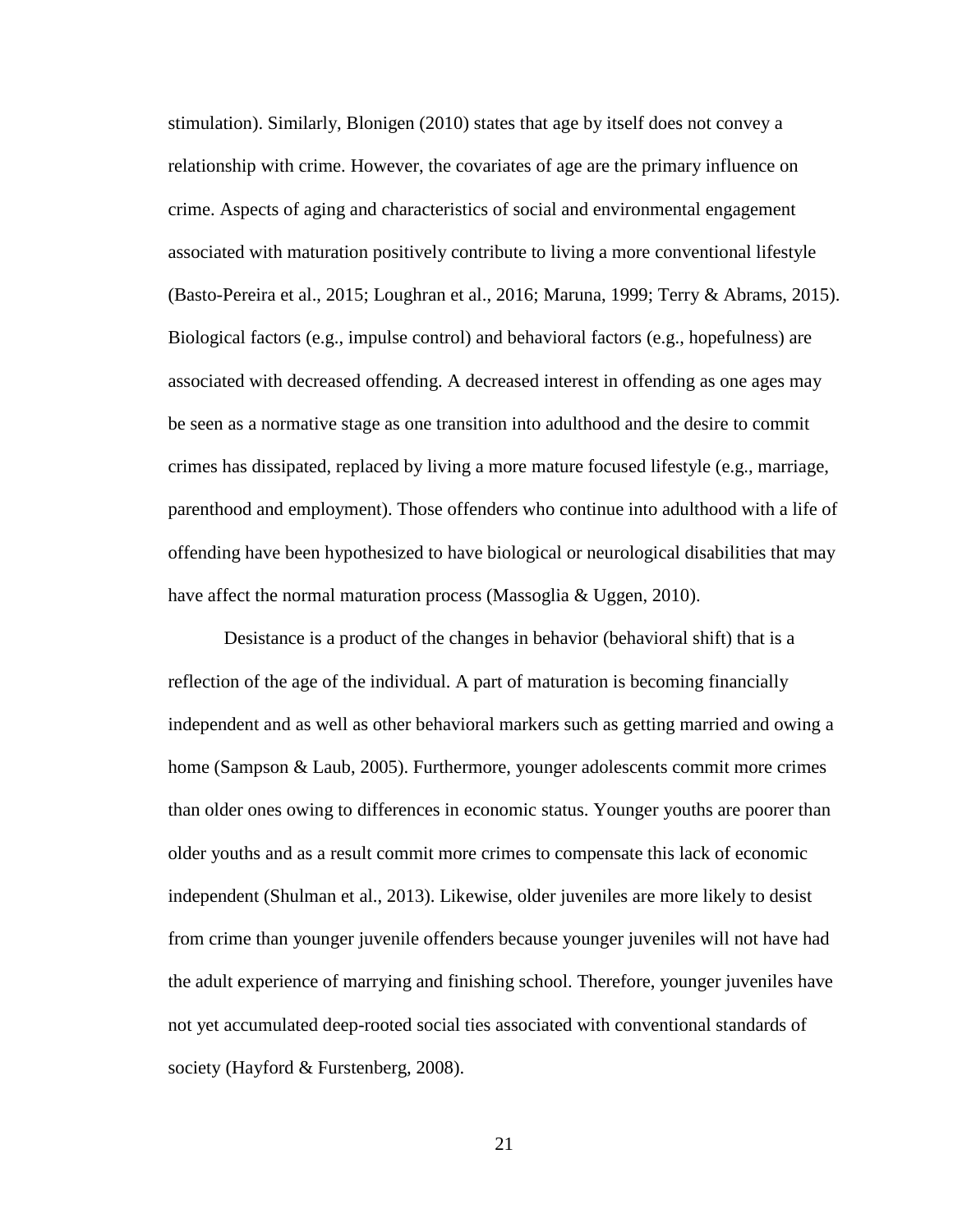Another important relationship between age and criminal offending is the 'age crime curve'. The 'age crime curve' assumes offending tends to increase from late childhood with a peak in later juvenile years (e.g., 15-19 years old). Crime will decline as juveniles get older, especially in their early twenties (Blonigen, 2010; Loeber & Farrington, 2012). Differences in peak points are observed between gender and types of crimes in some cases. For example, girls peak earlier than boys in offenses and the same is said for property crimes as opposed to violent crimes. The 'age crime curve' tends to be higher for minority males stemming from a disadvantaged background (Loeber & Farrington, 2012).

Incorporating personality into the age crime literature, Blonigen (2010) asserts that during the late adolescence into early adulthood, normative changes in personality (maturation) may play a significant role in desistance from crime and antisocial behavior. The extensive psychological growth that takes place during this developmental phase is referred to as the maturity principle (Allport, 1937 as cited by Blonigen 2010). This phase parallels desistance from crime over time. More so, juveniles show a continual increase in agreeableness and conscientiousness and a decline in neuroticism throughout adulthood is observed. Some theorists however, dismiss personality traits as an explanation for desistance in juveniles (Loeber & Farrington, 2012).

Unfortunately, for juveniles with disabilities going through transitions they may be faced with a lack of support and transition services to help with age appropriate goals leading to independence (Kohler & Fields, 2003). Juveniles with disabilities may often be under the care of a family member which may also have not received parental transition services. These services are needed to aid in the successful transition into young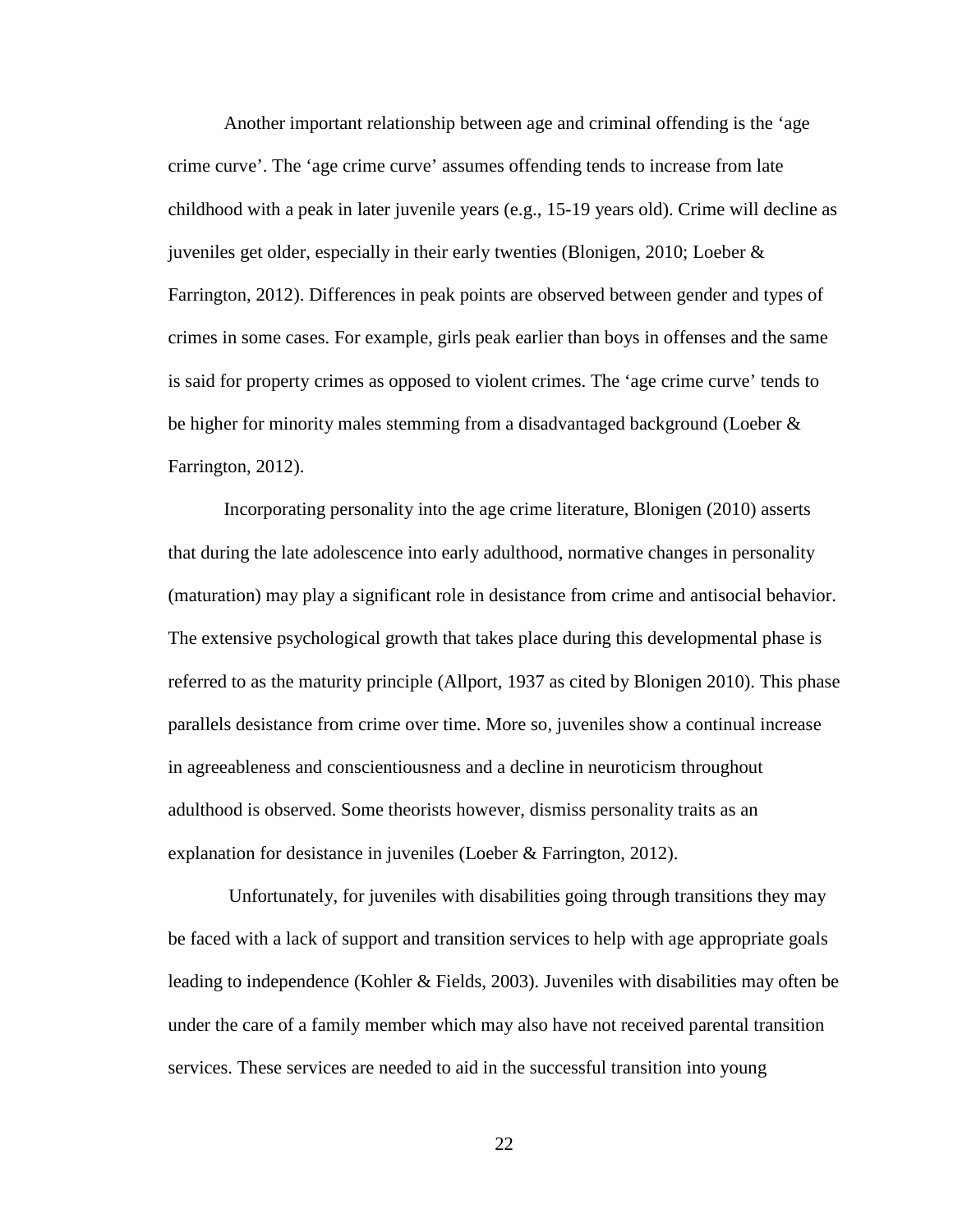adulthood of juveniles with disabilities and the lack of needed services may lead offenders with disabilities to engage in criminal behaviors (Anthony et al., 2010). Lack of effective transitional services include but are not limited to continued education, employment training and independent living skills. Ultimately, with poor transitional services, and limited services allocated to those with the most severe of disabilities, individuals with disabilities such as intellectual impairment will result in high unemployment rate and restricted participation in community activities (Cummings, Maddux, & Casey, 2000).

#### **Theory of Social Control**

One of the major theories in criminology literature is social control theory. Dating back to the 1950s and 1960s, this theory was made prominent by the early writings of Hirschi (see "Causes of Delinquency", 1969). The theory of social control predicts that the formation of informal bonds to work, social roles, and institutions results in increased investment in conventionality (Opsal, 2012). Social control theory proposes that individuals who commit crimes or are delinquent, fail to form appropriate bonds to society consisting of attachment, commitment, involvement, and belief. The stronger the bonds the less likely delinquency will occur (Wiatrowski, Griswold, & Roberts, 1981). In contrast, social control theory makes the assumption that individuals will engage in criminal activities when an individual's bond to their community and society are weak (Britt, 1990). Therefore, where social bonds are stronger criminal activities will decrease.

Social bonds are comprised of four units (1) attachment, (2) commitment, (3) involvement and (4) belief (Hearn, 2010; Hirschi 1986). The four bonds are not independent of each other but are interrelated and are the foundation for healthy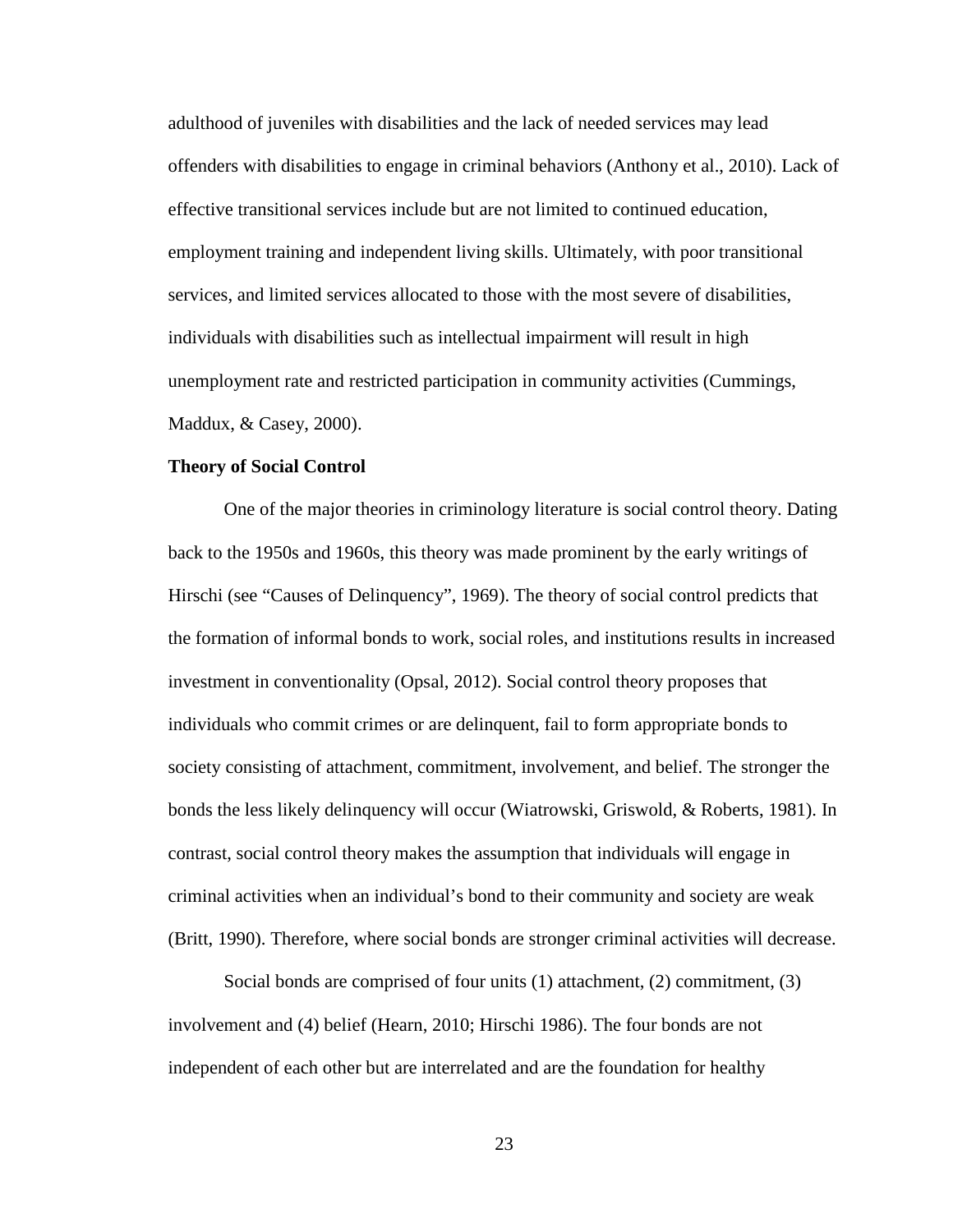psychological development (Britt, 1990; Parent, 2003). Attachments to others (family, friends, religious, respect, love), especially to parents, are the most important as they are the first forms of socialization where norms and values may lead to deterrence from crime. Commitment refers to the extent individuals build up investments and assets in society (e.g. education and the thought of criminal activities will be outweighed by the risk of losing such investments). Involvement refers to the amount of time spent in societal activities (e.g. spending time with friends, family and extra-curricular activities). The assumption is that if individuals are too busy participating in social activities, they will be less likely to engage in crime. Belief refers to the level at which an individual accepts and respects the laws and authority of society (Parent, 2003). The theory further suggests that the absence of close relationships with others can give individuals a significant amount of free time, allowing them to engage in delinquent behaviors. Alternatively, close relationships with delinquent peers can lead individuals to criminal activities (Kempf-Leonard, & Morris, 2012). Therefore, peer relationship may have a positive or negative effect on individuals. The basic findings on the correlates of desistance from crime relating to the theory of social control is similar to those found using a life course theoretical framework. In addition, findings obtained are the same whether a cross sectional or longitudinal design is used (Hirschi & Gottfredson, 1995).

#### **Life Course Perspective**

Sampson and Laub (2003) modeled elements for the life course perspective from Hirschi's social control theory. They emphasized the importance of social factors in the role of desistance and added concept of turning points in moving away from a life of crime. The life course theory declares five general principles, which includes "social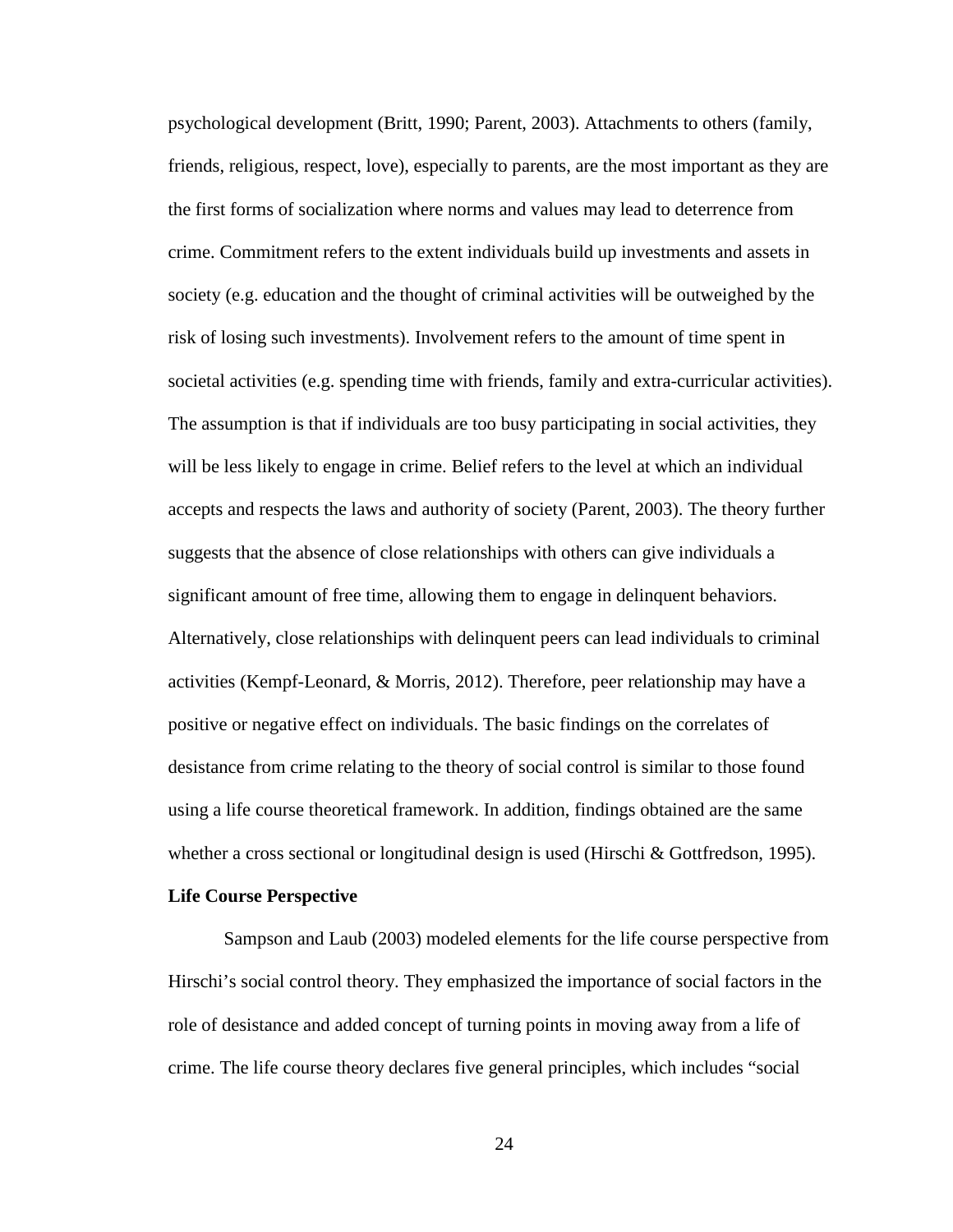pathways, developmental trajectories, and social change" (Elder, et al., 2003, p. 11). The first principle of lifespan development is the notion that human development and aging is a lifelong process and does not end at age 18. The principle of agency is the second principle which states, individuals follow their own life course through personal choice and pathways taken are influenced by resources and opportunities available to them as well as past social circumstances (e.g., socioeconomic status, family support and values). It is with their individual choices and limitations of their environment that contribute to their future trajectories. For example, juvenile's intellectual investment to further their education may result in educational and occupational success, society involvement and life satisfaction. Schubert, Mulvey, and Pitzer (2016) found that purposeful psychological changes and entry into the job market as possible mechanisms, which promote desistance during the developmental period of individuals.

The principle of time and place postulates that the life course of individuals is influenced by past occurrences over their lifetime (Elder, Johnson, & Crosnoe, 2003). The same experiences may have different effect on different individuals depending on the time frame of experiences throughout the life course (or developmental stages). This is considered to the fourth principle called 'the principle of timing' (Elder et al., 2003). This fourth principle helps to put into perspective why juveniles of the same age/cohort may be affected differently by the same event. The fifth principle highlighted by Elder and colleagues is the 'principle of linked lives'. The assertion is that lives are lived interdependently with social relationships and socio-historical influences are often a reflection of this shared relationship. New relationships can impact turning points that lead to change in behavior or maintain behavior (positive or negative). The essence of the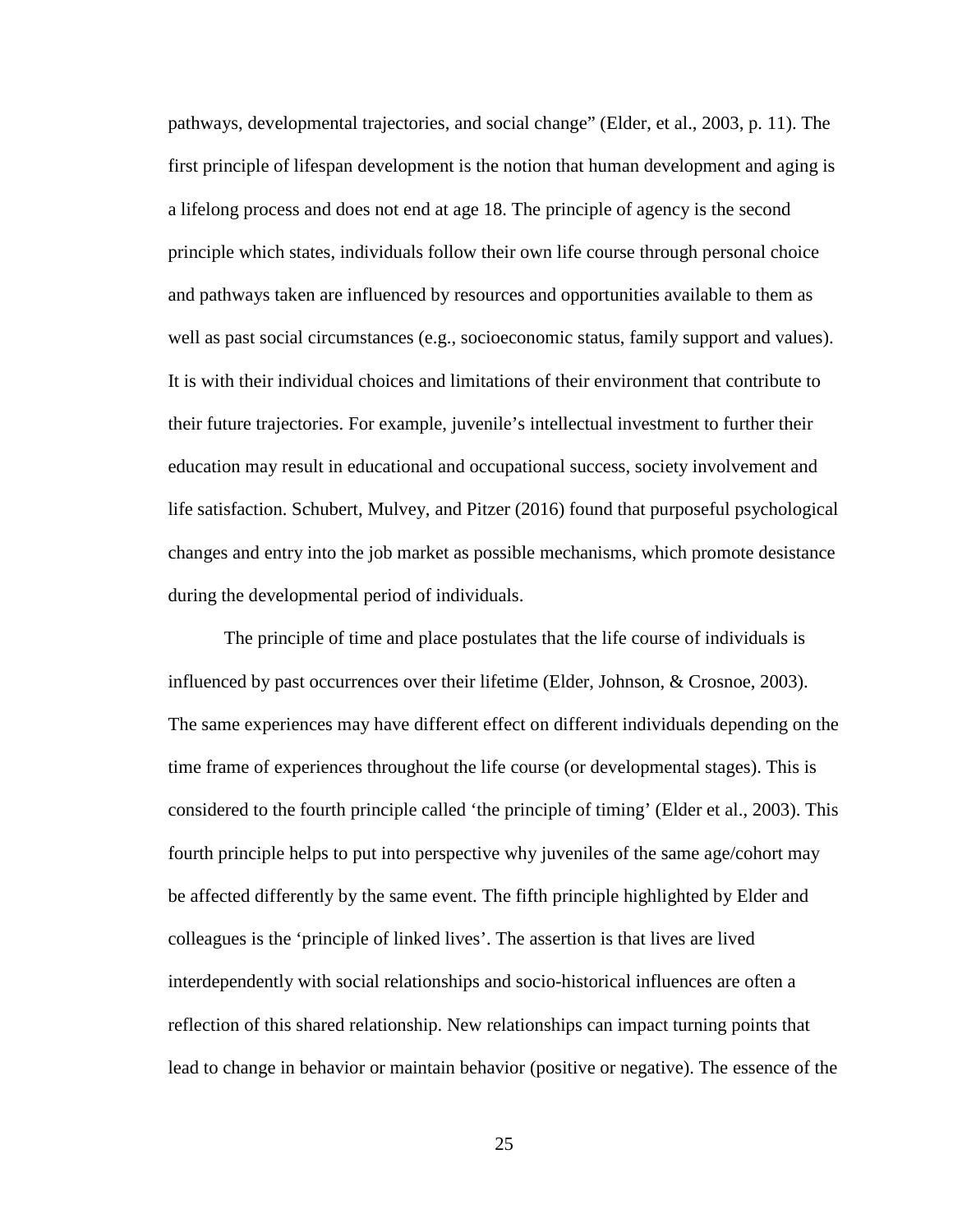developmental life course theory is to highlight that individuals cannot be represented entirely if separated from their network of relationships. Moving away from an age specific theoretical framework, this theory moves towards the recognition of individual choice and social history in the determination of developmental trajectories.

Another contributor to the life course perspective is Moffitt (1997). In his book on developmental theories on crime and delinquency, Moffitt (1997) noted that individuals choose their life choices based on the opportunities, culture, and social structures. However, differences in levels of support and environment greatly affects the trajectories of juveniles. Moffit explains that positive events in the transition phase (e.g., marriage and employment) may provide opportunities for desistance as well as may promote continuity for antisocial behavior. Individuals may choose to live a conventional lifestyle with healthy relationship and civil involvement or may pursue these opportunities with individuals that support their antisocial behavior. Additionally, unlike persistent offenders, juveniles who are desisters have more to lose (e.g., family and career) if they continue into crime beyond juvenile years. Therefore, this may serve as a deterrent to criminal behaviors.

The life course perspective theory is a good theoretical model for the current study as it allows for the incorporation of a variety of influences in the desistance process (e.g., employment, marriage and children). It emphasizes social ties and external influences that facilitate changes in behavior and encourage desistance from crime. Furthermore, it emphasizes the role of agency where individuals have the power to shape their own lives and criminal pathways. The internal motivations and interpersonal workings of an individual will allow researchers to understand the connectivity and social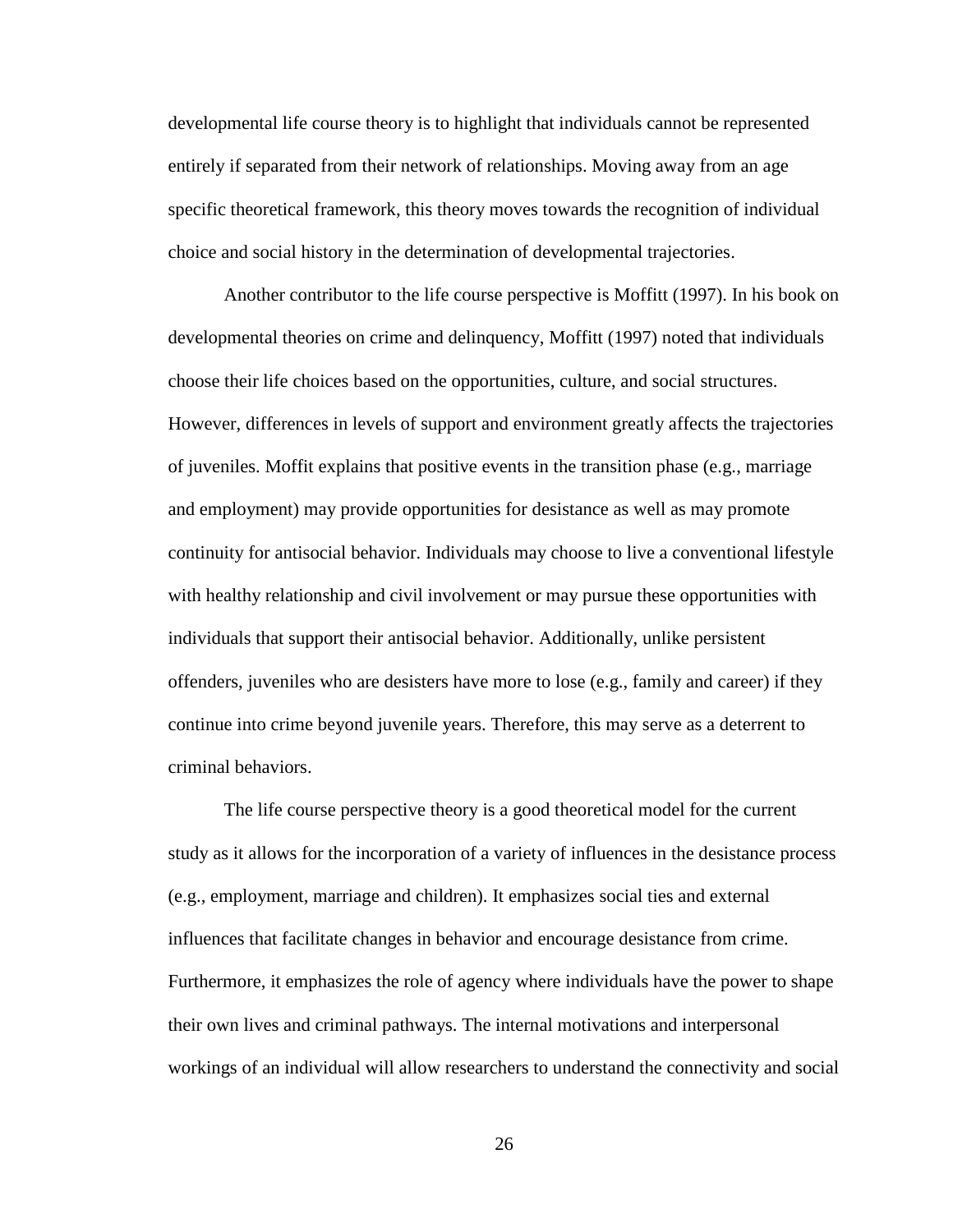ties influencing behavioral outcomes and pathways to desistance (Farrington, 2011; Laub, 2006). Sampson and Laub (1993) described these informal social controls to link interpersonal bonds to individuals and social institutions in society (e.g., school, work and family). Change in behavior over the life course are systematically linked to social bonds and attachments to work, family and institutions in adulthood supporting desistance into adulthood (Farrington, 2017). In essence, manifestations of crime or the dynamics of desistance can be explained by the life course perspective through processes of social control, human agency and the role of routine activities.

#### **Disability and Core Aspect of the Theoretical Framework**

Further examining the theoretical framework of desistance delves into a closer look at the social conditions of individuals with disability in society. Social conditions and interactions with disability indicate vulnerability in this population due to stigma (Gargiulo, 2016), employment barriers (Cook, 2006), structural barriers (Swain, French, Barnes, & Thomas, 2013) and social barriers (Burchardt, 2004). Social factors associated with Hirschi's theory can be explored by examining the basic factors that constitutes this theory.

**Attachment and Bonds**. Weak social bonds and attachment among individuals can lead to deviant activities (Hirschi, 1969). Individuals with disabilities experience negative perceptions, which may lead to weak attachment in society. Traditionally individuals with disabilities have been perceived as passive and unable to maintain normal social relationships with others (Swain et al., 2013). Individuals with disabilities are often placed in oppressive relationships and seen as incapable with a devalued social status. People with disabilities experience disadvantages in all areas of life (employment,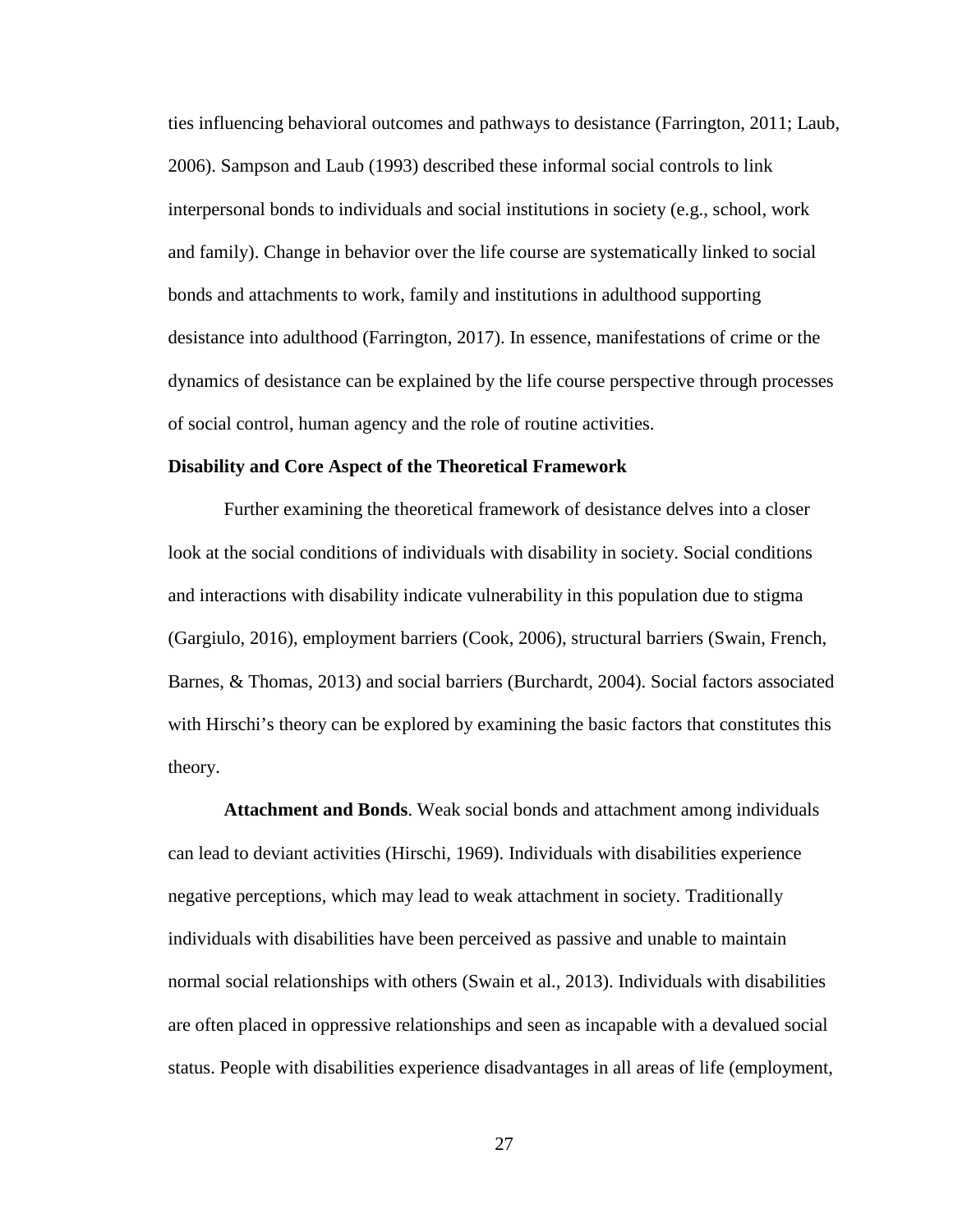education, housing, transportation, and civil rights) and through disablism (social imposition of avoidable restrictions on all aspects of the life of people with disability) experience social oppression or exclusion (Swain et al., 2013). Moreover, stigma, discrimination, and stereotypes result in social isolation and impaired social networks for individuals with disability especially for those with mental illness. Consequently, in some this may lead to suicidality, hopelessness and the co-occurrence of biological and psychological vulnerability (Rusch, Zlati, Black, & Thornicroft, 2014). According to Hirshi's theory, attachment to others particularly parents control delinquent tendencies and the more attachment an individual has, the less likely they are to be involved in delinquent behavior (Parent, 2003). However, Hirschi believed attachment to parents are of high importance because they are the first unit of socialization. Raising a child with a disability can pose several challenges for families (e.g. economic hardship) and may lead to significant stress which may lead to isolation and embarrassment for the family. Mothers are especially affected as they are often the primary caregivers and experience the most vulnerability. As a result, attachment difficulties to the child may arise as a result of the general stress and guilt associated with raising a child with a disability (Findler, Jacoby, & Gabis, 2014).

**Commitment and Involvement**. Commitment and Involvement refers to the investment of one's time and energy into activities within the community such as education/school and employment. Several studies have found that individuals with disabilities are less likely to be employed, have a poor education and this is exacerbated for those with multiple disabilities (Mitra & Vick, 2013). Employment related stigma and discrimination experienced by individuals with disability causes inequality within the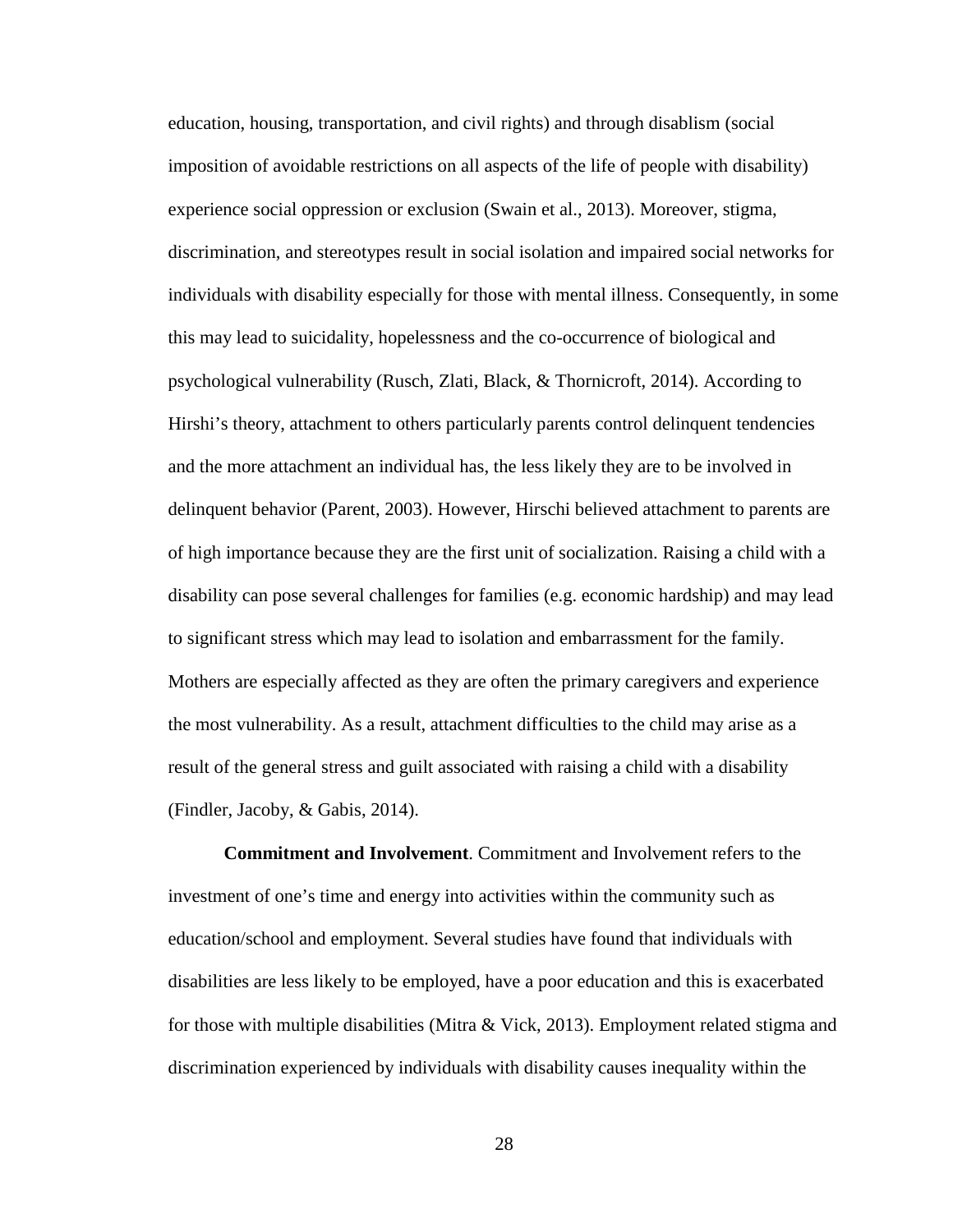workplace. Barriers experienced include cognitive, attitudinal, behavioral and structural issues received from employers and fellow employees alike. This may result in negative self-confidence and isolation among individuals with disabilities (Stuart, 2006). With the barriers faced by individuals with disabilities such as discrimination in hiring practices and poor accommodation in schools, individuals with disabilities may not feel motivated and confident to fully commit to career and educational goals. As a result, individuals with disabilities will have lower investments and social output in society.

Similar to commitment is involvement. Hirschi (1969) and Sampson and Laub (2003) postulate that the time spent participating in societal activities (e.g. spending time with the family and studying for school) will cause the individual to utilize their time productively and as a result is likely to not get involved in criminal activities. Due to the barriers individuals with disabilities may experience will prevent them for participating in conventional activities, which causes detachments from society. For example, transportation serve as a primary barrier for individuals with disabilities (Friedman & Rizzolo, 2016) and this will affect them going to school, library, participate in extracurricular activities and socializing with distant friends and family. As a result, individuals with disabilities resort to unplanned activities, which may be close to home or within the house. Hirschi (1969) posit that individuals want to be involved in conventional activities where possible but other conventional activities (e.g. work) may place restriction on the amount of time allotted for these activities. Excessive amounts of leisure (or sensation seeking) activities may lead to deviant activities but individuals with disabilities may or may not resort to deviant activities despite having the extra time for recreation due to environmental and social barriers.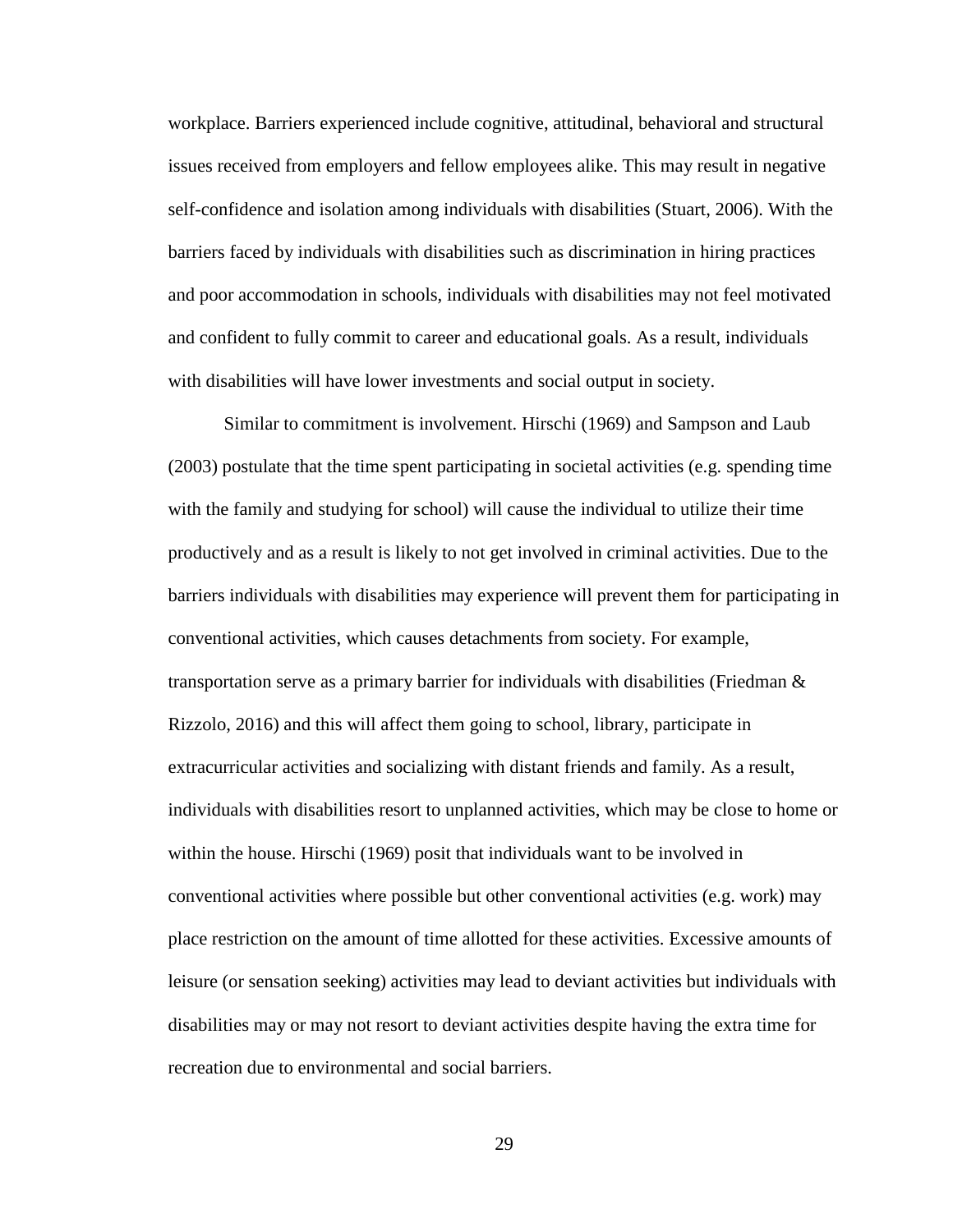**Morals and Belief**. Belief and morals refers to the acceptance of socially acceptable attitudes, sensitivity to others, behaviors and laws. Alston, Harley, & Lenhoff, (1995) explain that prior to the onset of disability, the moral beliefs of individuals associated with a person with a disability are often in accordance with the laws and regulations of society. They provided examples in substance abuse where individuals have respect for appropriate substance use and the non-use of illegal substances. However, with the onset of a disability laws and regulations may be perceived in a less rigid manner. Persons with disabilities may be perceived as being entitled to participate in drug use owing to perceived loss of societal involvement and independence. As a result, family members and other persons may encourage as opposed to discourage the use of substances as a result of pity, guilt and compromise. Hirschi (1969) highlights that compromise may lead to deviant activities as the values and norms of society are not made primary in the decision making in committing deviance activities. Hirschi goes on to state that if allegiance to a society's belief system is weak or do not exist, the individuals may behave without consideration of that or belief system and this may lead to engaging in deviant activities. Those who conform are more likely to embrace society's value system.

## **Factors Influencing Desistance from Crime**

Scholars acknowledge that not all juvenile offenders continue a criminal career into adulthood becoming persistent offenders as some move away from their criminal background. However, this is not a straight forward process to understand and there are many variables that come into play to attempt to explain why some juvenile offenders desist from crime. The focus of the current study seeks to highlight the social and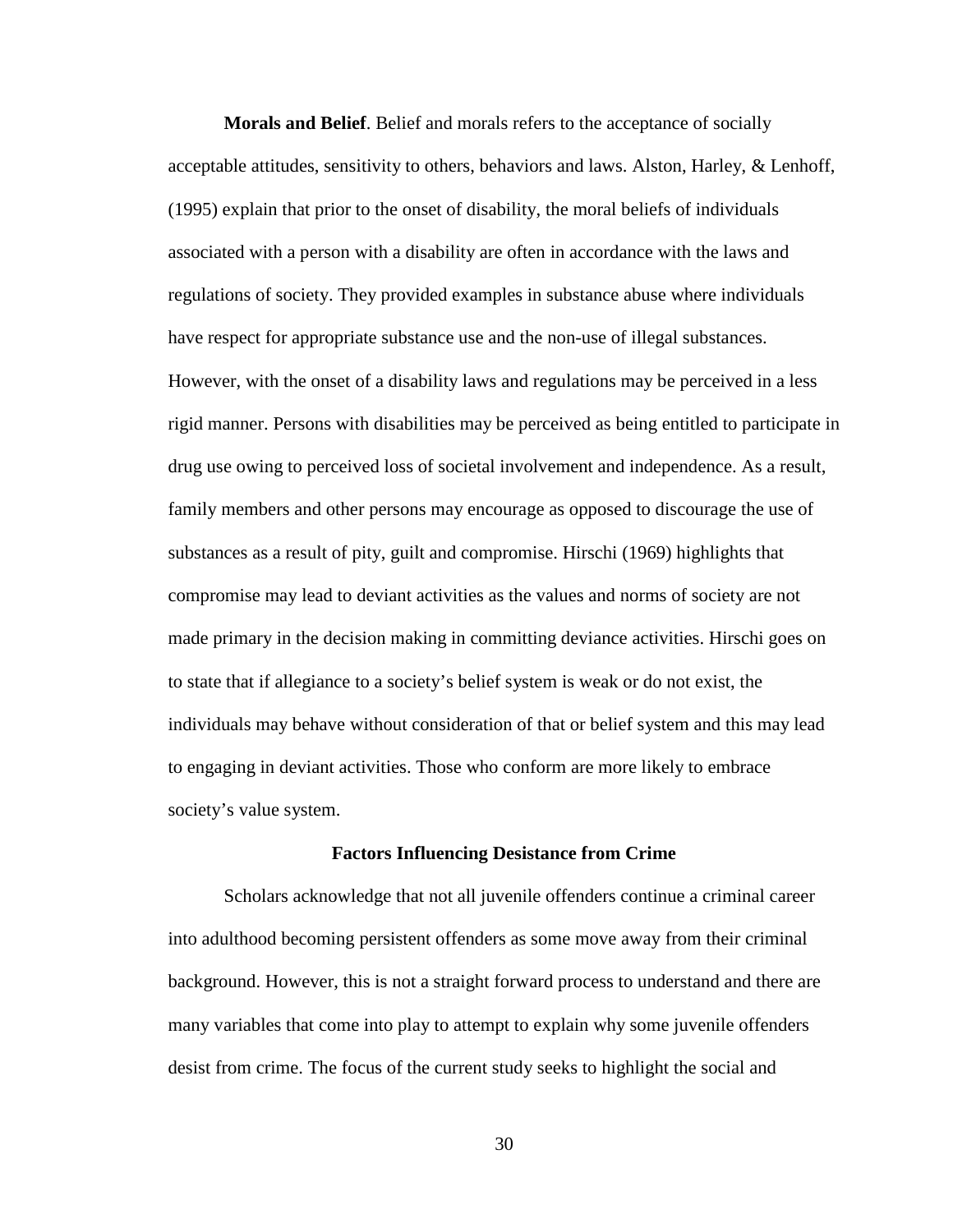individual factors that contribute to desistance for serious juvenile offenders. Therefore, it is important to take a closer look at the definitions of social and individual differences. According to LeBel et al., (2008) *individual differences* (e.g., which is also referred to as subjective factors or agentic factors is explained as the "changes in the way individuals experience, understand, interpret, and make sense of the world around them" (p. 133). Walters (2002) explained that desistance begins with a shift in conscious awareness, which then influences a shift in behavior. However, this shift in consciousness is debated to be a response to structural turning points (e.g., employment and positive social bonds) in an individual's life (Sampson and Laub, 2003). Therefore, *social factors* refer to the "institutions, developmental events and processes" (LeBel et al., 2008; p. 133). Individuals live interpedently within their communities and rely on elements in their environment to affect significant life changes. Social ties to the environment create a limitless accumulation of social capital that influences positive behavior and eventually desistance from crime (Savolainen, 2009). The observation of attachments or commitments to various social institutions in the environment is classified by Hirschi (1969) as *social bonds*.

#### **Social Bonds and Relationships**

The development of social bonds has undoubtedly played a role in desistance literature. Sampson and Laub (2001) in their study using Glueck's historical sample, found desistance from criminal offending is governed by three main social factors: employment, marriage and military service. Beaver, Wright, DeLisi, and Vaughn (2008), postulate once individuals accumulate social capital like employment and marriage they are more invested in conforming to conventional society. On the other hand, those who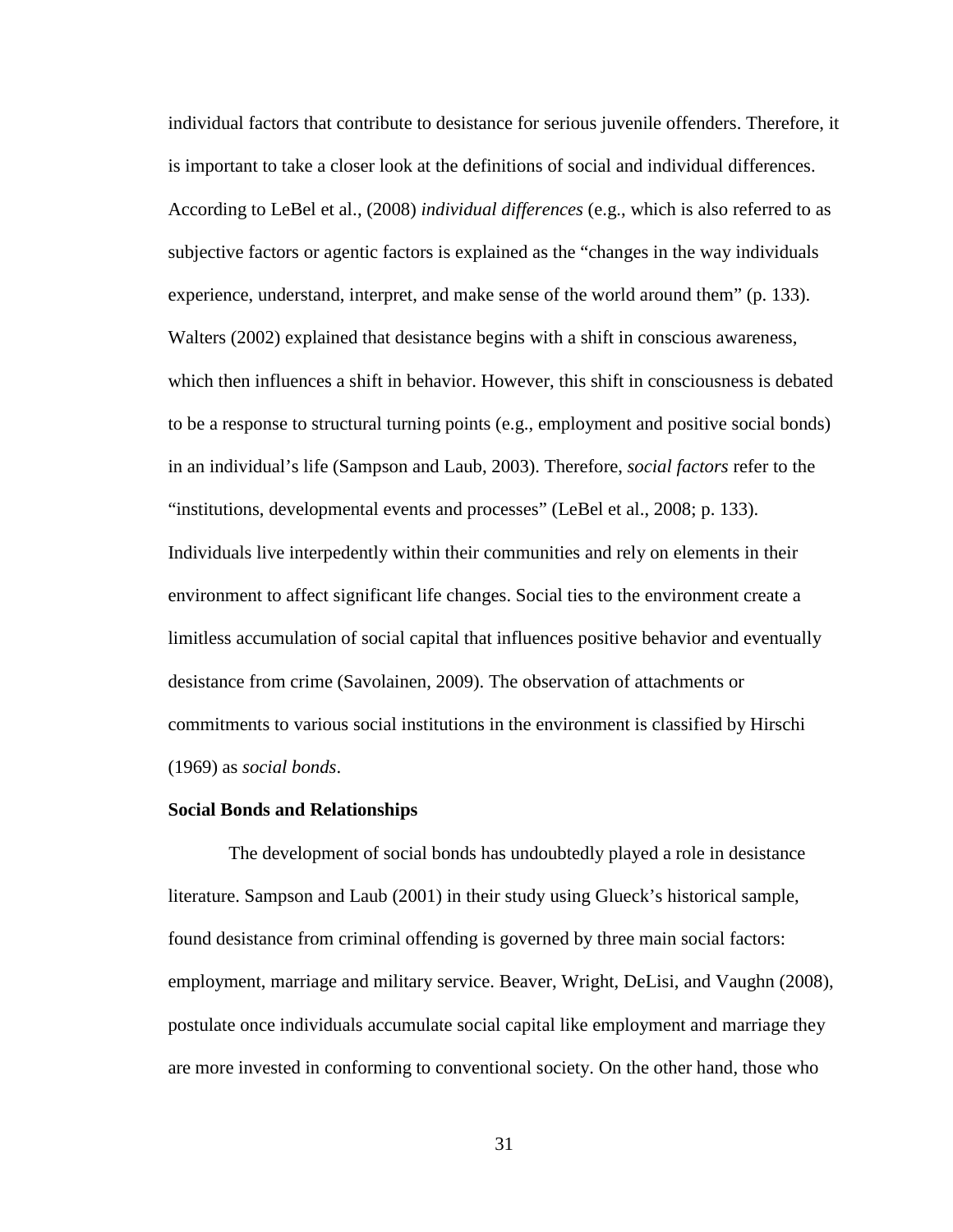fail to develop social bonds will have less investment in society and less to lose by engaging in criminal activities. These individuals are likely to become persistent offenders throughout adulthood. McNeill, Farrall, Lighthowler, and Maruna (2012) corroborate Samspon and Laub's (2001) perspective by adding formal and informal institutions help to solidify the connection between the individual and society. For juveniles, institutions such as school, peer groups, and the family, influence the bonds between the wider society. While marriage and parenthood encourage bonds for older adults.

The role of social bonds undoubtedly encourages a path from criminal offending to more conventional behaviors through forms of social support (Crank, 2014). Most important, is the mere presence of social bonds in desistance than the quality of the bonds formed. These important predictors of desistance are especially important in early adulthood and the desistance process (Crank, 2014; Wright & Cullen, 2004; Uggen, 2000). Barry (2010) examined youth transitions of 40 young ex-offenders (20 males and 20 females) and their reasons for, and the advantages and disadvantages of continuing of or cessation from offending. Barry found that with more legitimate opportunities available for juveniles, desistance is more likely to occur. Individual determinants are seen as the most influential in young adults' desistance from crime. Results of the study indicated that, for female participants in the study, attention and contact from peers or partners as well as drug using partners were most influential in starting offending. This was a result of the need for attention from interaction with their peers, which was not obtained from their families (Barry, 2010). Social reasons were the primary reasons for women to start offender while personal or practical reasons were stated for males.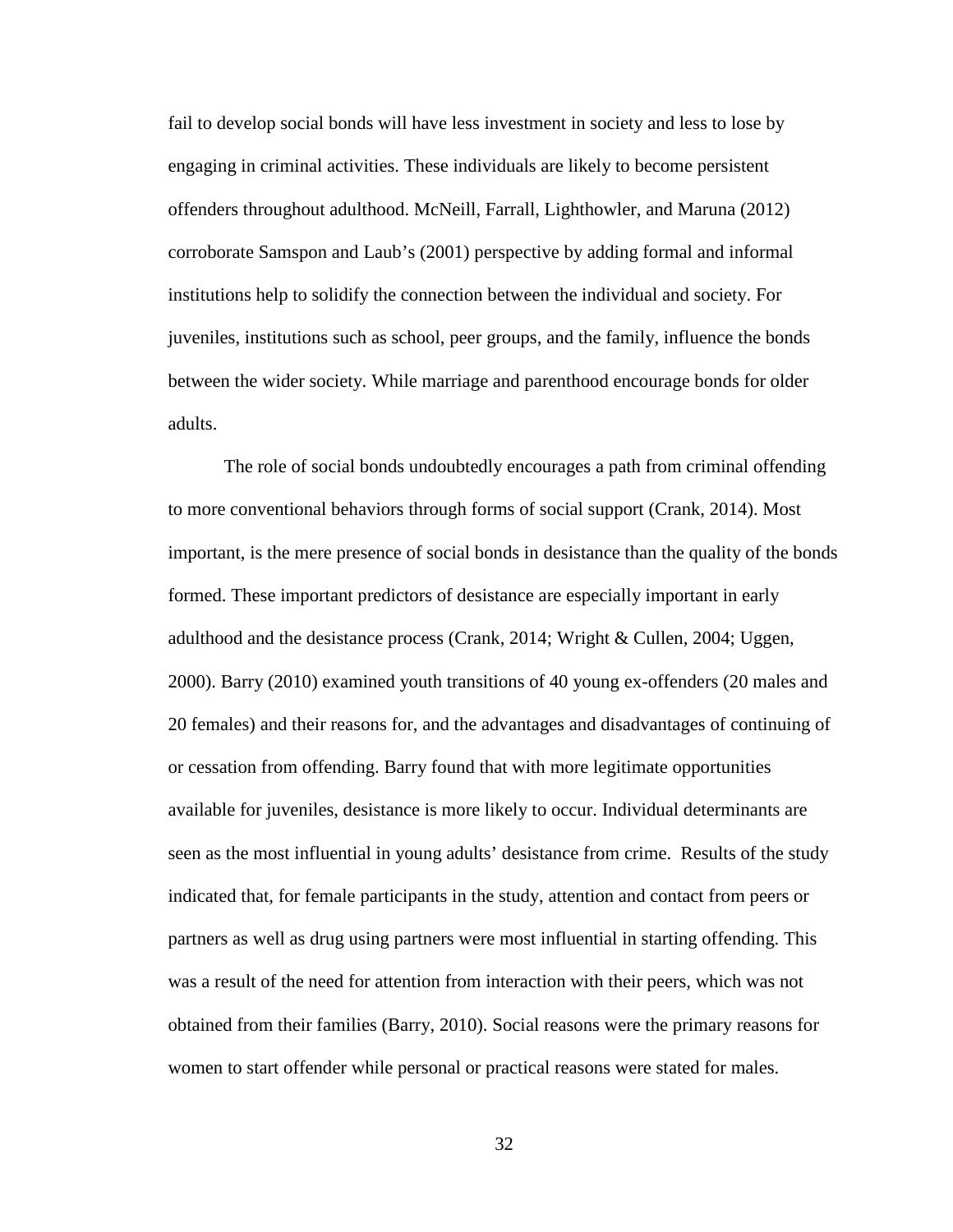There are several factors that explain desistance and most include the risk of being reincarcerated, losing social relationships and overall independence. In addition, females expressed a deeper concern for being incarcerated owing to the risk of their children being in the care of others (e.g. social work department) and losing established social networks (e.g. partners, family and friends). The disenchantment from criminal activities in the desistance phase was attributed to the increased desire for conventional aspirations and goals (e.g. owing a house, car and a family of their own).

The increase attention to social relationships and crime has raised attention to the importance of marriage and desistance. Barr and Simmons (2015), proposed cohabitation (which is "marriage like") is associated with reduced crime, especially among African Americans. This association further fueled a study by the authors who examined the impact of desistance, cohabitating and dating relationships. Barr and Simmons (2015) examined a longitudinal dataset of African American youth and their families living in Iowa and Georgia. Results of the study indicated coresidential relationships, quality of relationships were associated with a reduction in crime. Similar to Barr and Simmons, Wyse, Harding, and Morenoff, (2014) in their study they investigated the impact of romantic relationship on desistance. Result of the study supported the idea that romantic relationships (particularly marriage) adds to desistance to offending. Negative influences are also observed as a result of romantic relationships. Women are more likely to become romantically involved with partners similar to themselves (e.g. addiction, criminal history, etc.), which may negatively affect the desistance process. The marital and financial supports obtained from relationships may help to prevent homelessness and income generating crime. Although positive relationships have indicated to be an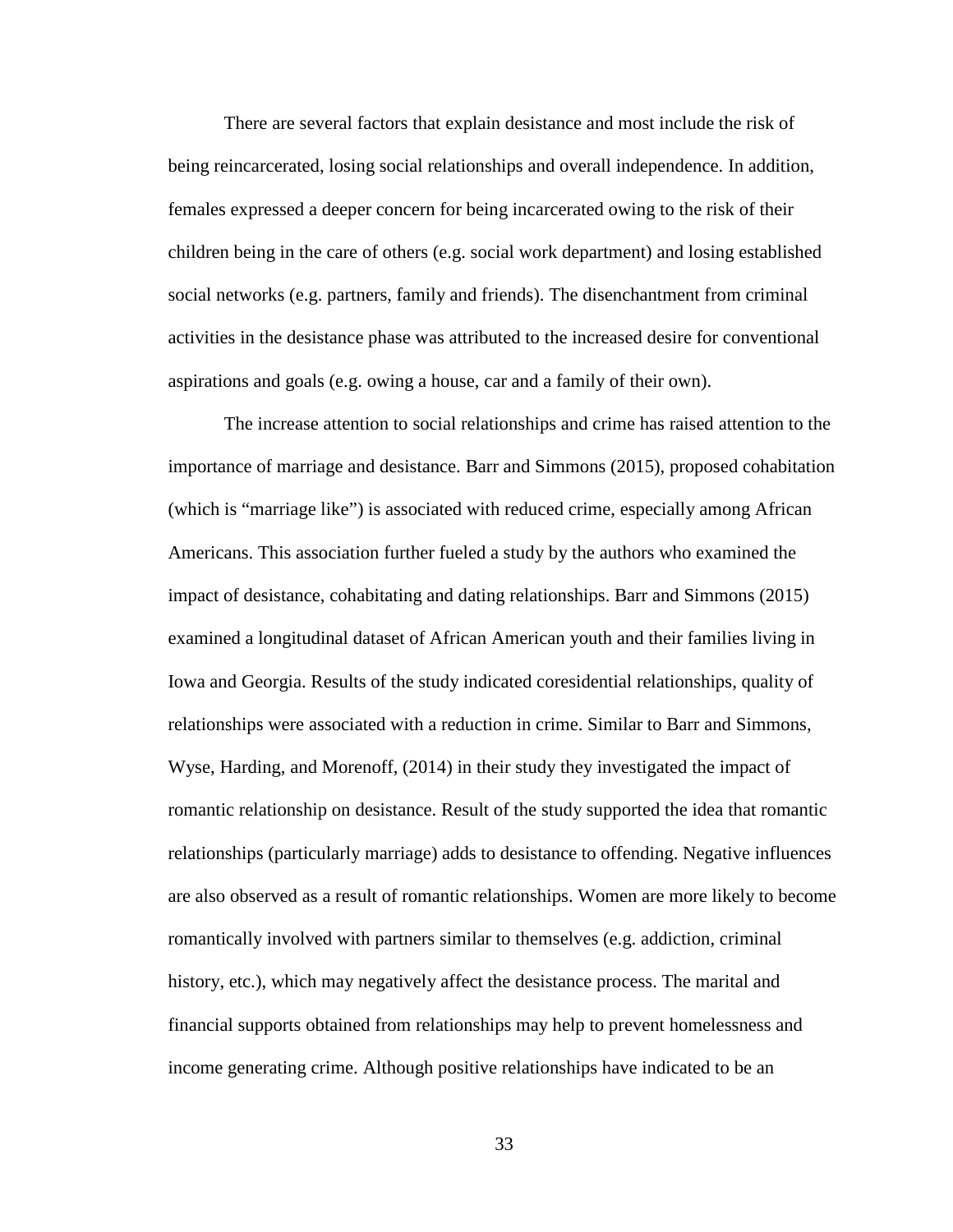important variable to desistance, lack of employment within the relationship may cause men (head of households) to engage in criminal activities to meet gender expectations (Wyse et al., 2014). This stresses the importance of a multidimensional approach to desistance as no one factor can adequately explain this process.

Engaging in healthy social relationships and prosocial institutions has shown to reduce the risk of engaging in criminal behaviors (Durrant, 2017; Hirschi, 1969; LeBel, Burnett, Maruna, & Bushway, 2008; Terry, 2012; Unruh, Povenmire-Kirk, & Yamamoto, 2009; Warr, 1998). The social bonding model predicts that individuals who have more social capital and bonds to society are more likely to desist from crime (Devers, 2011). Sampson and Laub (1993) refer to the points of life where transition from criminal activities occurs as 'turning points'. The occurrence of turning points (e.g., marriage, employment and enrolling into the military) allows for the desistance from crime. However, developmental and structural factors (e.g., parent's divorce, socioeconomic status, family dysfunction and being foreign born) play an important role in how individuals develop social ties in their environment and impacts whether a person becomes involved in crime or not.

## **Predictors of Desistance: Social Factors**

Understanding predictors of desistance is important to promote and encourage those factors that yield successful outcomes. However, some desistance research such as that conducted by Bast-Pereira et al., (2015) highlight results that are contrary to other desistance researchers. It is important to discuss because it shows how conceptualization and methodology in studying desistance may yield varying results. In their research, Bast-Pereira et al. (2015) postulate that knowledge about the predictors of desistance is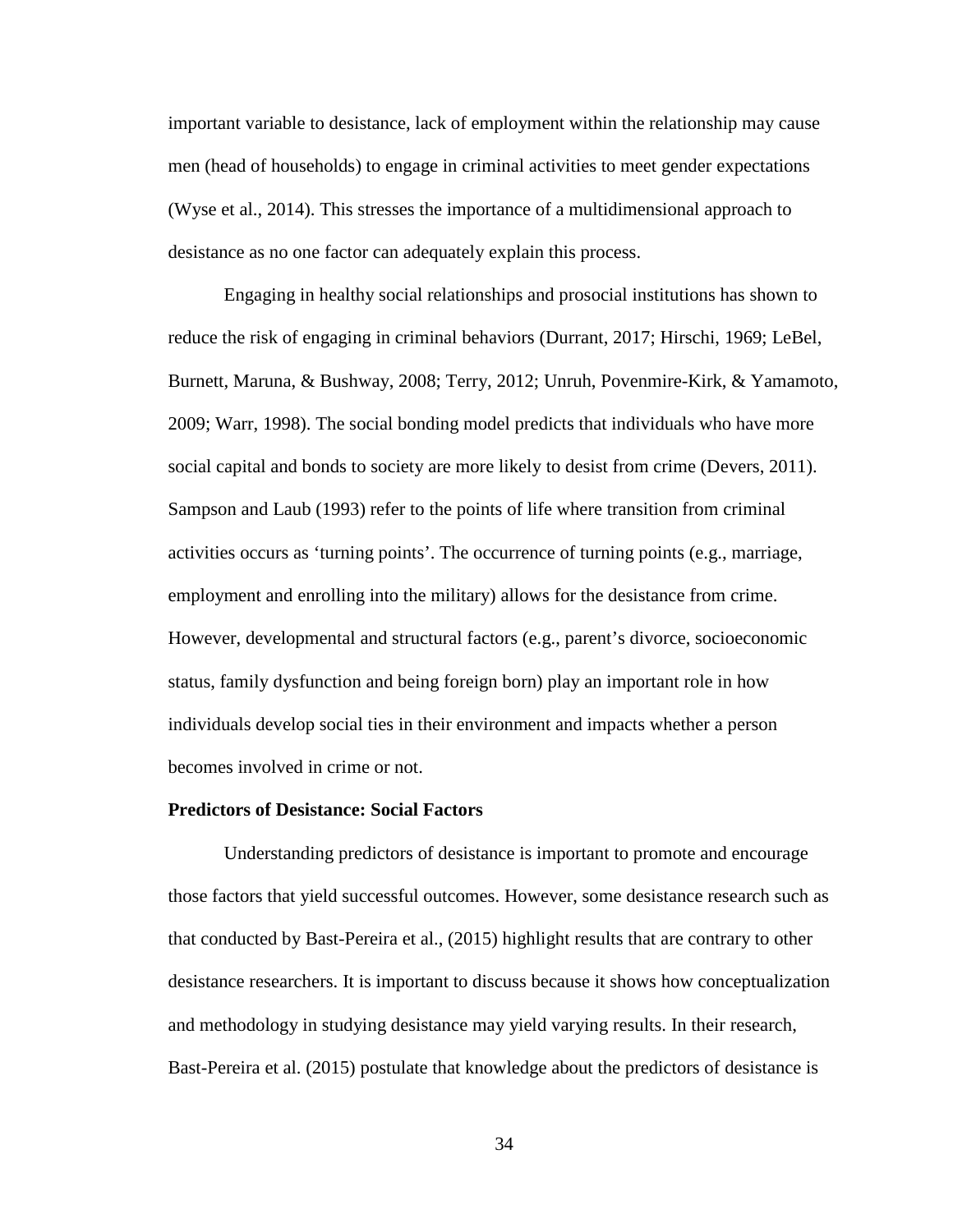key in establishing interventions for youths with delinquent behavior. However, many of the variables stated to be predictors in the literature proved to be non-significant. They carried out a systematic review of the long-term predictors of desistance from crime in juvenile delinquents. The study comprised of a total of 15 longitudinal studies published in academic journals between 1994 and 2013.

Results of the studies indicated non-significant predictors for males were parental supervision, anti-social behavior, sociability, delinquent friends, relationship with parents, race and socioeconomic status. In females, non-significant predictors of desistance included physical abuse and low income. No long- term factors during adolescence or adulthood consistently predicated desistance. Bast-Pereira and colleagues (2015) highlighted that these results are dissimilar to individuals and posed the question, why some studies yield different results than others even after controlling for certain variables (e.g., age and gender). One proposed suggestion is that criminal paths are not independent of social influences (e.g., employment, housing, mental health state and family/community relationships) and different levels of social integration may affect one's criminal path. They stated to test predictors of long term crime desistance without simultaneously testing for social variables in the present will yield different results (Bast-Pereira et al., 2015). Also, it is hypothesized that predictive ability of some of the variables will decrease over time. Variables may have had an effect on childhood but not in adulthood. Importantly, mirroring the debate about desistance and how it is measured shows that differences in methodology on studying the variables can yield different results between studies. Bast-Pereira et al., (2015) stated a possible meaning for the carrying results could be the strict inclusion/exclusion criteria, which reduced the number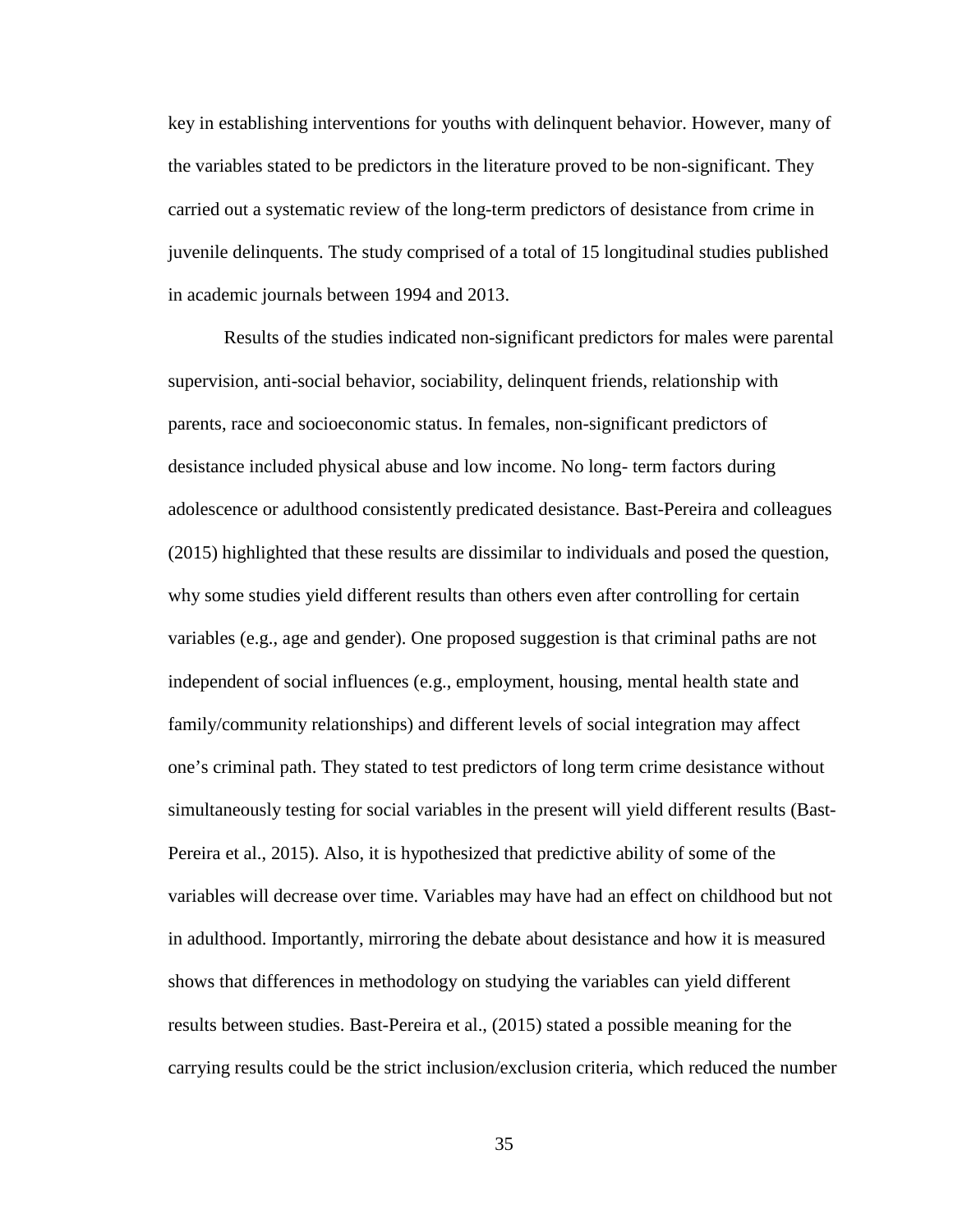of studies they reviewed. As a result, the small sample size may have negatively affected the results obtained.

## **Employment and Desistance**

Employment as a factor that promotes desistance and reduces or terminates criminal offending has been well discussed in criminological literature (Bushway & Apel, 2012; Doherty, 2006; Giordano et al., 2002; Laub & Sampson, 2003; Kruttschnitt, Uggen, & Shelton, 2000). Employment as an important domain in the process of desistance has proven to be controversial with some researchers stating its positive impact on desistance (Sampson & Laub, 2003) while others believe it has no impact on the desistance process (Tripodi, Kim, & Bender, 2010). The rational choice theory made popular by Cornish and Clarke (1986) asserts that access to economic opportunity is seen as a tradeoff to committing crimes. If legitimate wages outweigh the costs associated with criminal activity an offender will become less involved with crime. The economic independence obtained from employment is not the only benefit to employment, but the bond established with coworkers and the commitment to job stability reduces criminality (LeBel et al., 2008). Employment is a positive activity that provides social control where employers monitor the activities of employees, which helps to deter them from criminal activities. By engaging in constructive activities, take away from time that will otherwise be available to engage in destructive behaviors. Employment provides a sense of accomplishment, identity and belonging for individuals. Furthermore, earning legal income helps to negate the need for illegal means of obtaining an income. In addition to a legal source of income, employment serves as a source of peer interaction and networking. Wright and Cullen (2004) explain that employment produces social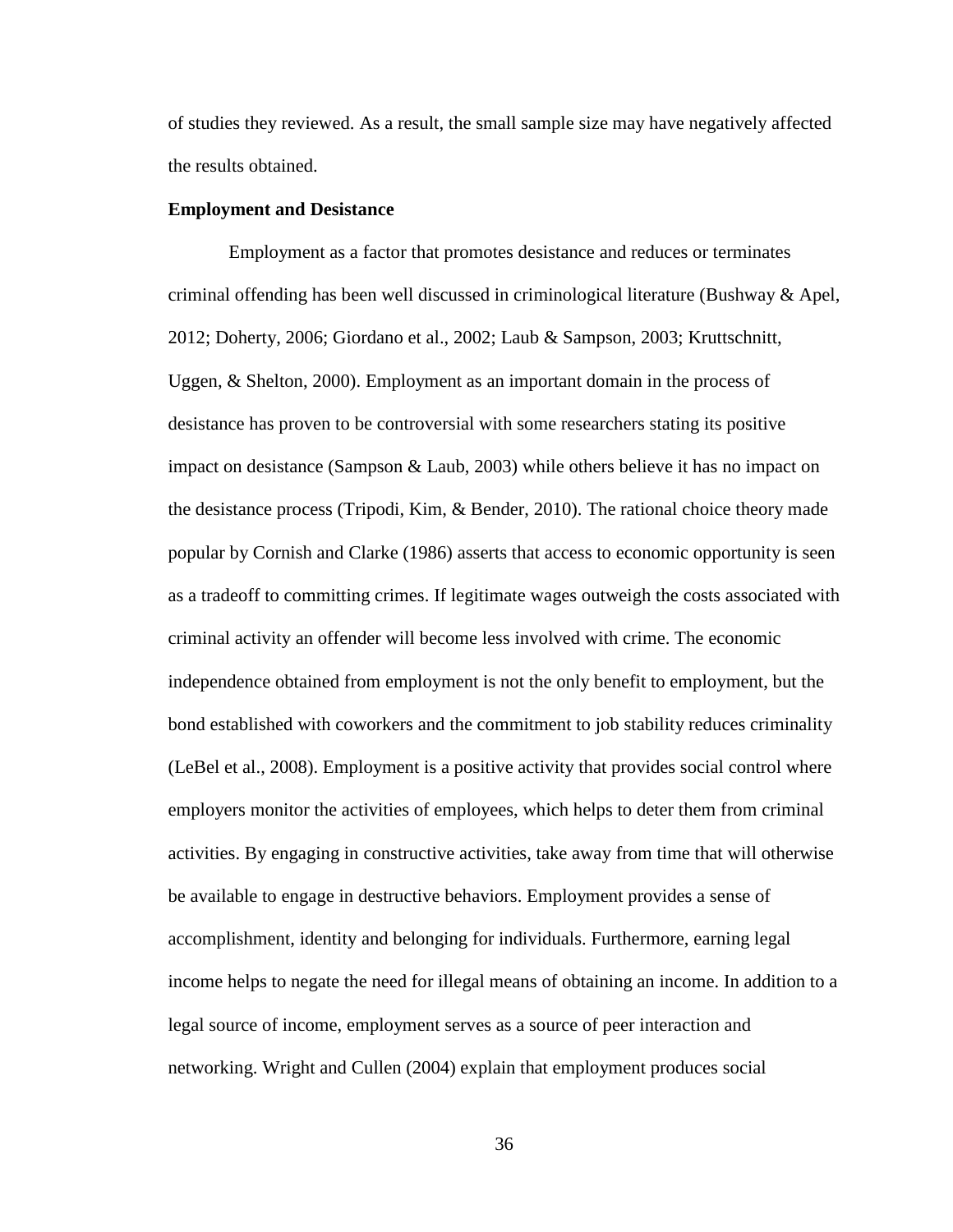interactions, which aid as a deterrence from criminal behavior. In their study using the National Youth Survey of over 1700 young adults Wright and Cullen explained the benefits of working included being a source of peers who may have extensive commitments to conventional values. Engagement with prosocial co-workers in turn takes time away from delinquent peers who may disrupt the desistance process.

Over the years criminologists and desistance researchers have acknowledged the unique pathways into crime for female and male offenders (Rodermond, Kruttschnitt  $\&$ Slotboom, 2015; Uggen & Kruttschnitt, 1998; Opsal, 2012). Historically, male offenders have been the primary focus of men's desistance from crime and very few studies have explored women's experiences of factors that contribute to desistance such as work after being incarcerated. For women, reducing the marginalization experienced with work has shown to reduce the chances of offending and increases the likelihood of desistance. Additionally, parenthood, supportive relationships and human agency are found to be important for females in addition to work and economic independence (Rodermond et al., 2015; Uggen & Kruttschnitt, 1998). While on the other hand, some researchers have suggested that working plays a less significant role in desistance for women as women tend to be more resourceful than men they may be more likely to find external means of financial assistance (e.g., spousal support and governmental assistance). However, Giordano et al., (2002) explain that women use employment to help shape prosocial identities and in shaping self-concepts relates to desistance (Opsal, 2012). From a social control framework, employment serves as an avenue for women to build prosocial bonds that helps to develop a stake in conventionality, which decreases the likelihood of criminal offending.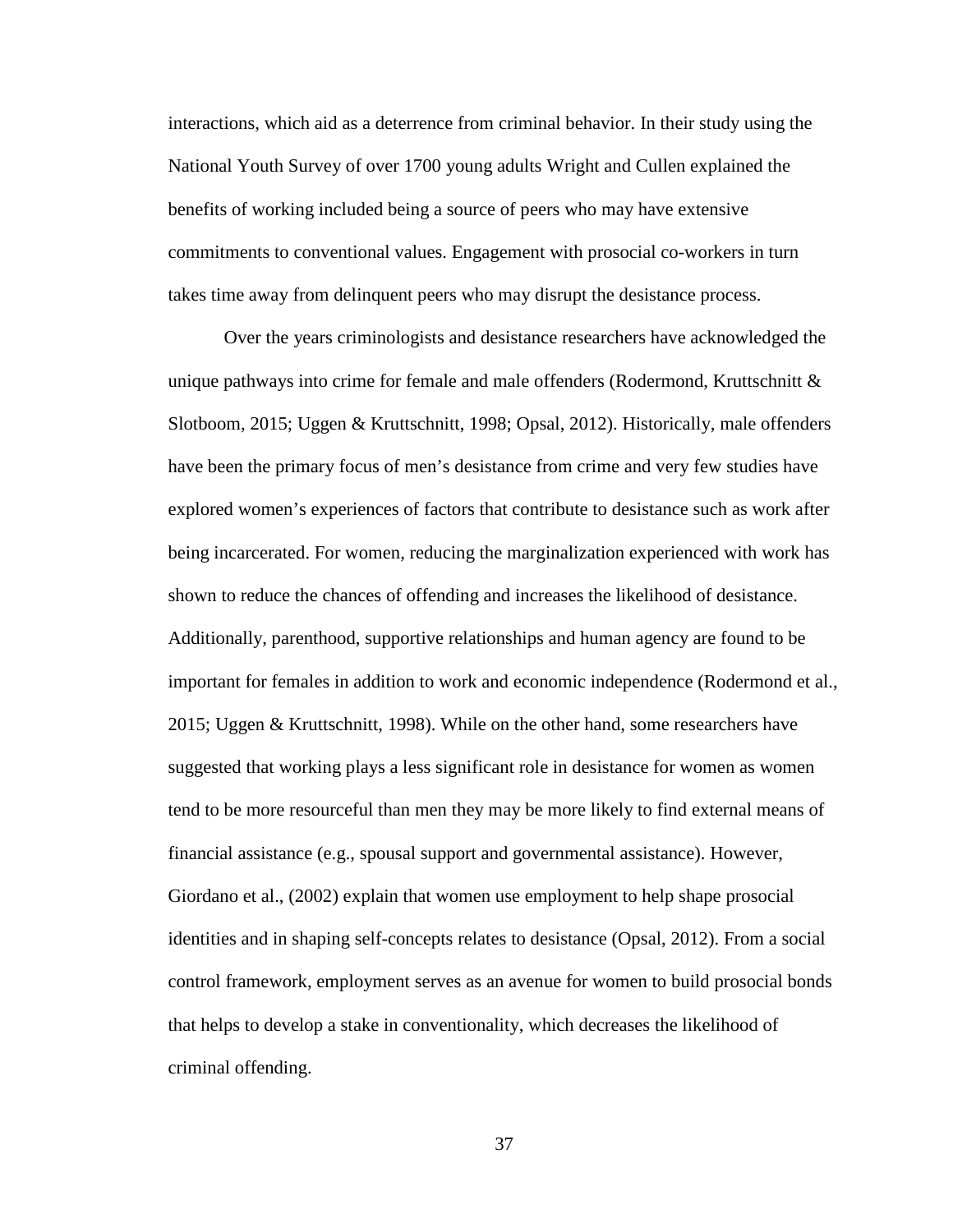Adolescents perceive being employed as a springboard to independence and to achieve their goals as this makes for a successful transition into adulthood and desistance (Unruh et al., 2009). Juvenile offenders explain that having independence help with the desistance process and stability especially after being released from a juvenile correction facility. However, juvenile offenders' pathways to employment may be impacted by the lack of work experience and having a criminal record. In addition, it is stated that the internal influences of an offender may prove to be a barrier to their successful employment. If an offender does not possess a committed cognitive mindset of "going straight" employment will unlikely facilitate desistance (Skardhamar & Savolainen, 2014). Additionally, with active criminal engagement, offenders do not perceive themselves as capable of taking on social roles associated with maturation such as employment. Therefore, under the life course theoretical model, life course transitions will only be short lived with no permanent changes to behavior without cognitive reform. On the other hand, Skardhamer and Savolainen, (2014) found that employment acts as a turning point for some offenders due to the substantial reductions in offending. However, they stated that desistance from crime was observed prior to employment and even after employment further reduction in crime was not observed. They further explained that it is important to observe time order in studying desistance.

For employment to be influential in the desistance process employment should have started prior to desistance and the opposite is also true. If desistance from crime preceded employment it should be treated as a causal factor of living a crime free life (Skardhamer & Savolainen, 2014). Despite their limited support for employment effect on desistance, it is thought that maintaining employment may have played a part in no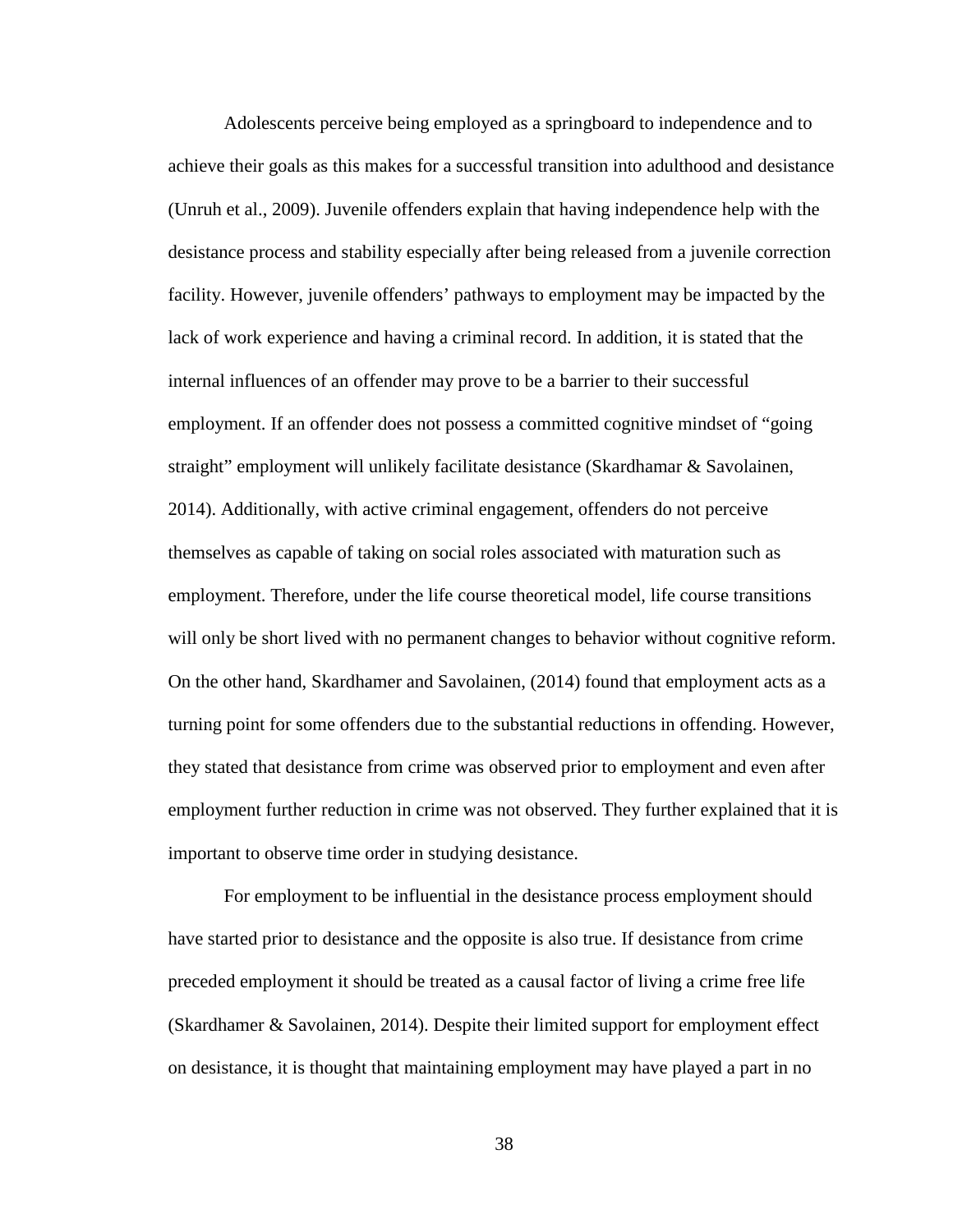further offending for some participant offenders. Also, it was highlighted that the impact of employment was more beneficial for older rather than younger offenders. One crucial point that was made by the researchers was that differences in their observations compared to other research on desistance, indicated no way to distinguish between a "good job" and "bad job" as this may have been impactful.

There are some researchers that make the correlation that intensive work and crime negatively affecting the process of desistance. According to Staff et al. (2011), criminologists predict an inverse relationship between intensive employment (working 20 hours or more) while in school and crime. For teenagers, paid work experience during the school year is positively correlated with delinquency and substance use. In a longitudinal study, Staff and colleagues found significantly higher rates of crime and substance use among employed youth who preferred intensive versus moderate work. They further explained a primary reason for the negative consequences is working too many hours may be that work conflicts with school commitments and reducing social control. In addition, employment provides financial freedom from parental supervision and as a result may enable more unstructured socializing activities (e.g., parties which may lead to increased deviance opportunities). Controlling for certain factors such as prior deviance, school success, and school commitment, reduces this negative effect of work but does not eliminate the relationship. In addition, they found higher rates of crime and substance use among non-employed youths who preferred intensive versus moderate work (Staff et al., 2001).

**Disability and Employment**. Employment has been considered to not only provide economic benefits but also a social network, providing workers a sense of worth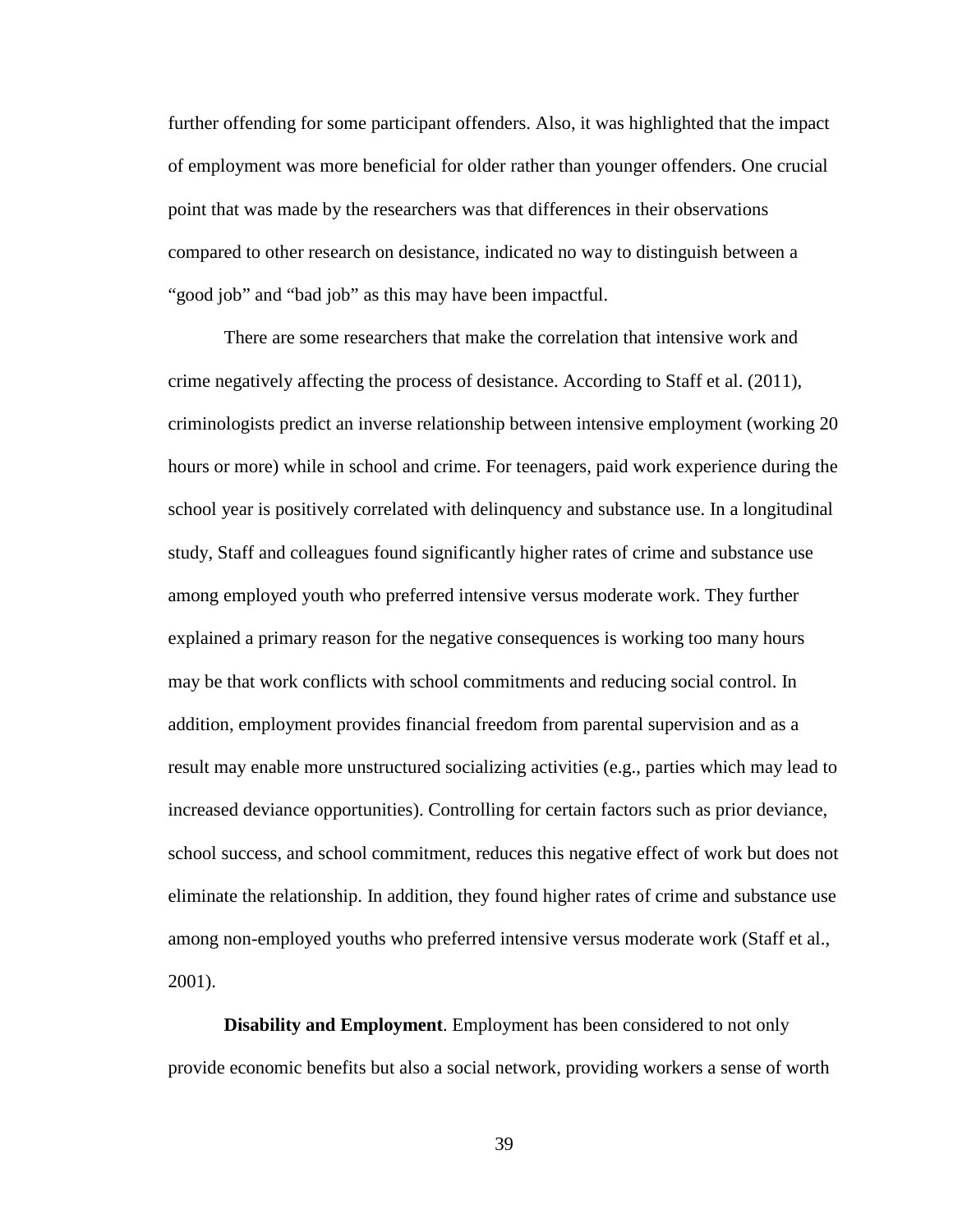as productive members of society. Despite positive emotions towards employment, young adults with disabilities are more likely to quit their last jobs than have left for other reasons (Newman et al., 2011). Jans, Kaye, and Jones (2012) postulate people with disabilities want to work but face employment barriers and as a result the employment rate among this population is dismal. About 40% of individuals age 21 to 64 with a disability were employed compared to 80% of individuals without disabilities (Brault, 2012). Individuals with mental illness experience particular barriers to employment (e.g. stigma, stereotype and inaccurate beliefs). Having a criminal record poses an additional barrier to employment (Poremski, Whitley & Latimer, 2014) and a double jeopardy with having a disability and criminal record (Tsai & Rosenheck, 2016). O'Hara (2004) found that women with disabilities are dually penalized in the job market. They experience discrimination based on both gender and disability status.

## **Education and Desistance**

Similar to employment, education serves as a turning point for young adults as they seek knowledge and skills to pursue vocational success (Giordano et al., 2002; Kruttschnitt et al., 2000; Runell, 2107; Sampson & Laub, 2003, 1993; Warr, 1998). Education requires for individuals to dedicate a significant amount of time and effort to their academics, which signifies considerable investment. Crank (2014) explains that education may influence the manner in which an individual perceives themselves, thereby promoting more responsible behavior. Adapting a human capital approach, the relationship between education and crime reveal education or skills training socialize individuals such that they may not find criminal behaviors attractive. Also, there is a correlation to wages, education and criminal offending for young offenders. Education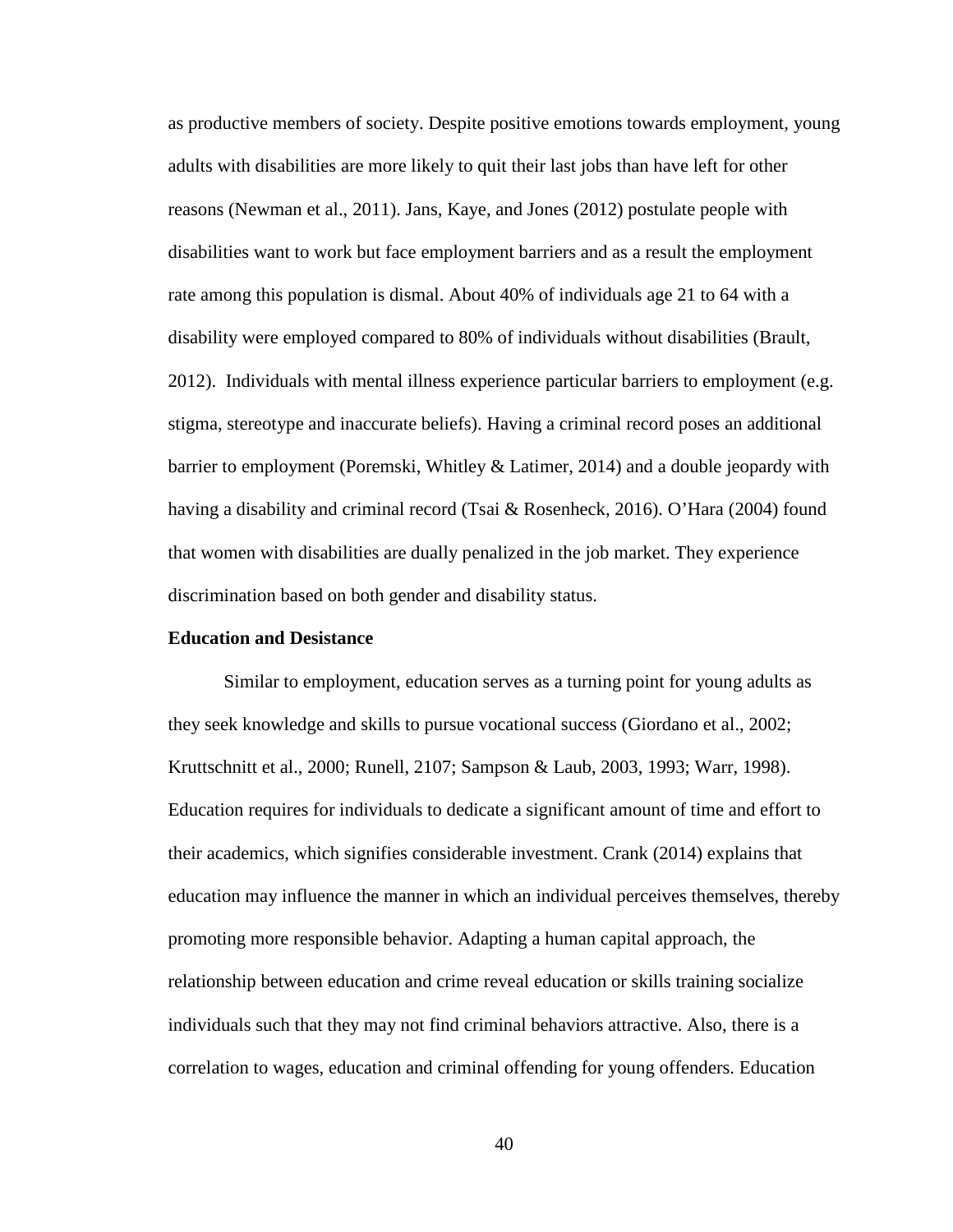increases future wage rates and as a result, more youths finish high school and college decreasing the likelihood of criminal activity. Following through with educational goals require patience and research, which shows that individuals who are more patient are less likely to engage in criminal activities (Lochner, 2007).

Education has been tied to desistance as a means to increase employability and decreases the need for criminal engagement (Runell, 2017). Post incarceration having an advanced level of education like that obtained in college or university is more desirable as it is more difficult to solely obtain employment with a GED or high school diploma. The investment of offenders to the educational achievement helps to foster bonds and attachment, which decreases the likelihood of reoffences. According to Runell, results of his study found that offenders perceived higher education as a motivation to act upon the inner will to desist from crime. Juvenile offenders highlighted the notion of personal will and desire. Education was an opportunity to act upon this motivation to follow through with desistance, which coincided with their transition into adulthood. In addition, pursuit of education was beneficial as it helped to form social bonds and introduced them to prosocial routine activities. Maruna (2011) perceive education as a turning point for positive change in an offender's life. Runell explained that offender' resonated with this concept as they believe education was their "hook for change" as it fueled a sense of confidence and purpose in their lives (Cleere, 2013) where they could see themselves abandoning a life of crime. One participant pointed out that post incarceration going to school was an activity they could look forward to on a daily basis similar to being incarcerated being in the same place for a long period of time. University was seen as an infrastructure leading a person to the right direction (Runell, 2017). According to Ford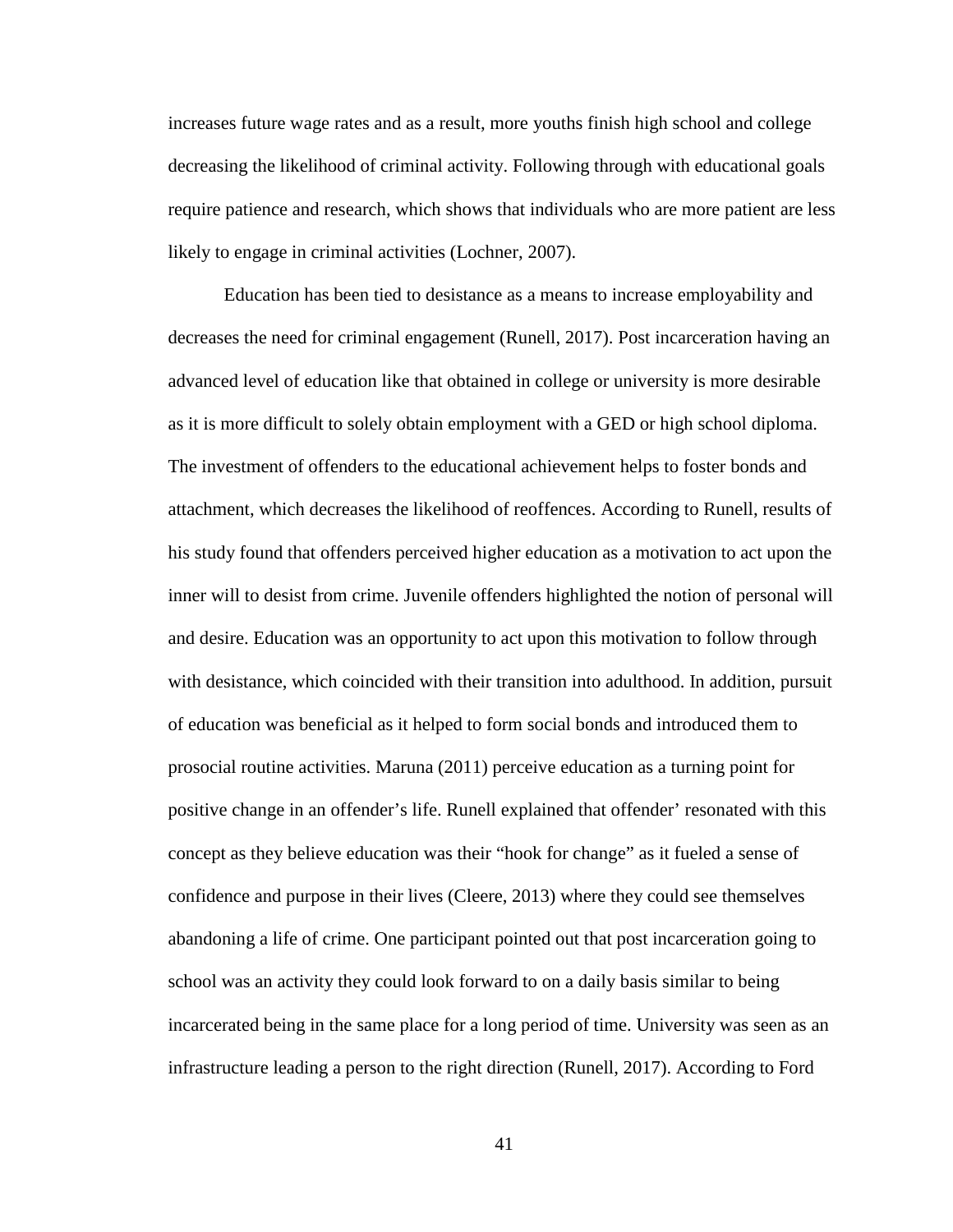and Schroeder (2010), higher education education during adulthood is more impactful for more serious juvenile offenders during adolescence.

Many juvenile offenders have a high rate of school failure, unemployment, poor home lives, living situations and criminal recidivism (McNeill, Farrall, & Lighthowler, 2012). Many of these obstacles are as a result from being incarcerated where disruption in the normal functioning of everyday life had occurred (e.g., being terminated from a job, missed classes and negative psychological effects). Some juvenile offenders may be forced to take on adult responsibilities beyond their years owing to poor socioeconomic situations (Terry & Abrams, 2017). For many offenders starting over or turning over a new leaf (referred to as knifing off) gives them an opportunity to put a past plagued with disadvantaged circumstances behind them (Elder, 1998). New beginnings and transitions allow offenders to establish potential turning points such as educational attainment. In this sense, all forms of educational attaining and skills training serve as prosocial activities as the extent to which education and other activities are needed to instill change is still unclear (Maruna & Roy, 2007).

# **Maternal Warmth**

Research has long since acknowledged the role of parenting and juvenile delinquency (Gilliom, 2004; Haddad, Chen, & Greenberger, 2011; Lahlah et. al, 2014; Myron-Wilson, 1999; Pardini, Walker & Hawes, 2015). Examining bidirectional associations between parenting and child/adolescent outcomes seeks to identify aspects of the family environment to the early emergence of antisocial behavior leading to criminal activities during adolescence. Positive parenting practices such as parental monitoring,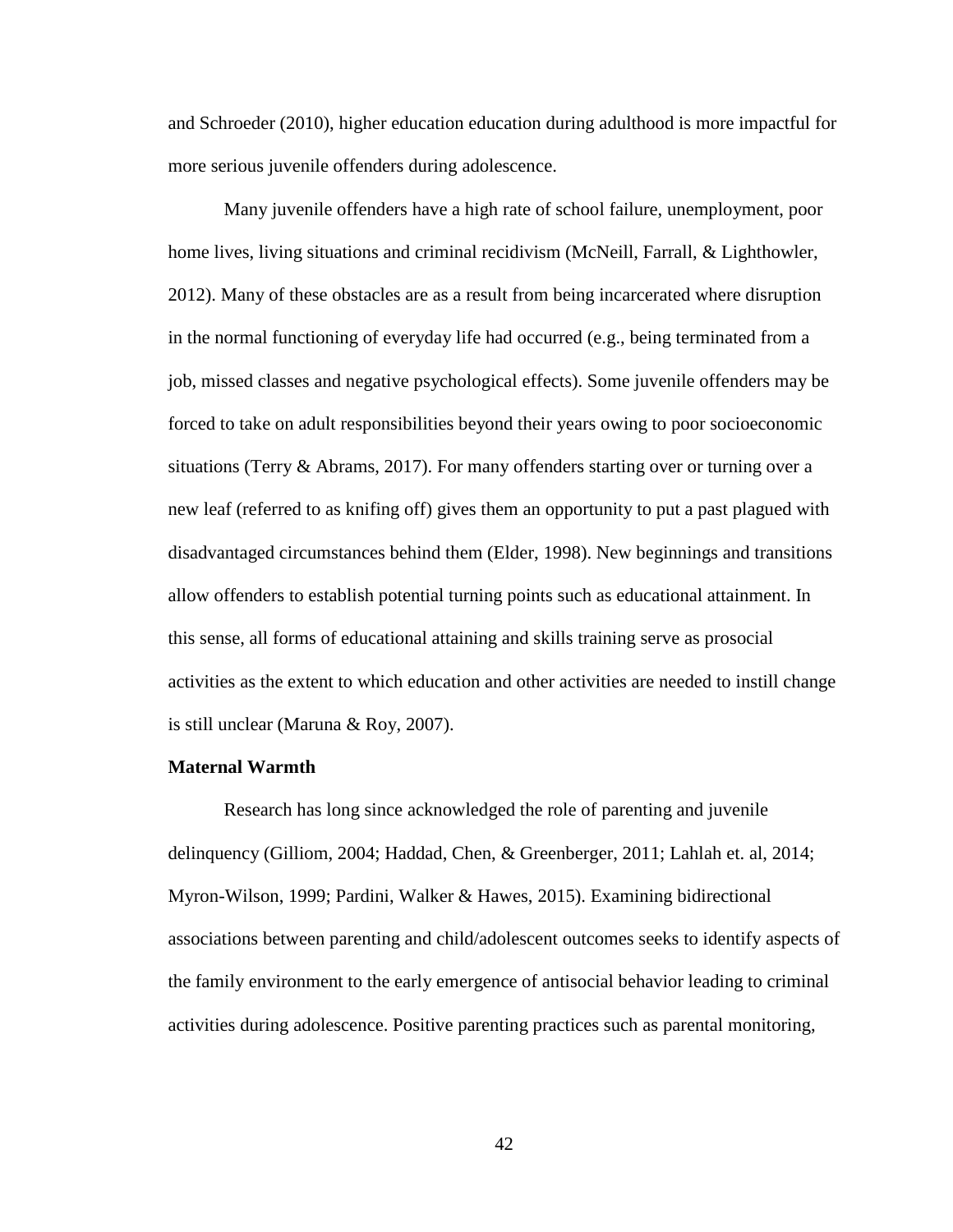warmth, and involvement have shown to reduce the risk of adolescent maladjustment (Harris, Vazsonyi, & Bolland, 2016).

Avinun and Knafo (2013), in their investigation on parenting dimensions such as positivity (maternal warmth, accepting of the child, and support) and genetics, results of the meta-analysis indicated that parental behavior was influenced by environmental influences as well as children's age. These findings are important as it speaks to the moderating effect on the parenting relationship on behaviors displayed by children/adolescents. They highlighted the importance of genetic effects on how children react to parenting practices to state that genetics play an important role in a child's behavior and not solely the family environment. It is difficult to definitively associate any one factor to desistance from crime as it relates to family dynamics and parenting qualities. However, parental warmth and parental practices have shown consistent associations with the development of antisocial behavior (Pardini et al., 2015).

According to Pardini and colleagues (2015), positive attachment serves to foster positive developmental characteristics in adolescence. Beyond the scope of bonds and attachment, children who were raised by nurturing mothers were less likely to be convicted of criminal offending in adulthood when compared to harsh mothers. In childhood, low levels of deviant behaviors were associated with high parental warmth and shared parental activities. When children do not experience healthy attachment to their parents/caregivers or when a nurturing relationship is not developed during infancy, early onset conduct issues develop. Adding to this point, Tanner-Smith, Wilson, and Lipsey (2013) indicated from their meta-analysis that when harsh parenting practices comprised of hostility, rejecting and unsupportive behavior towards children occur is a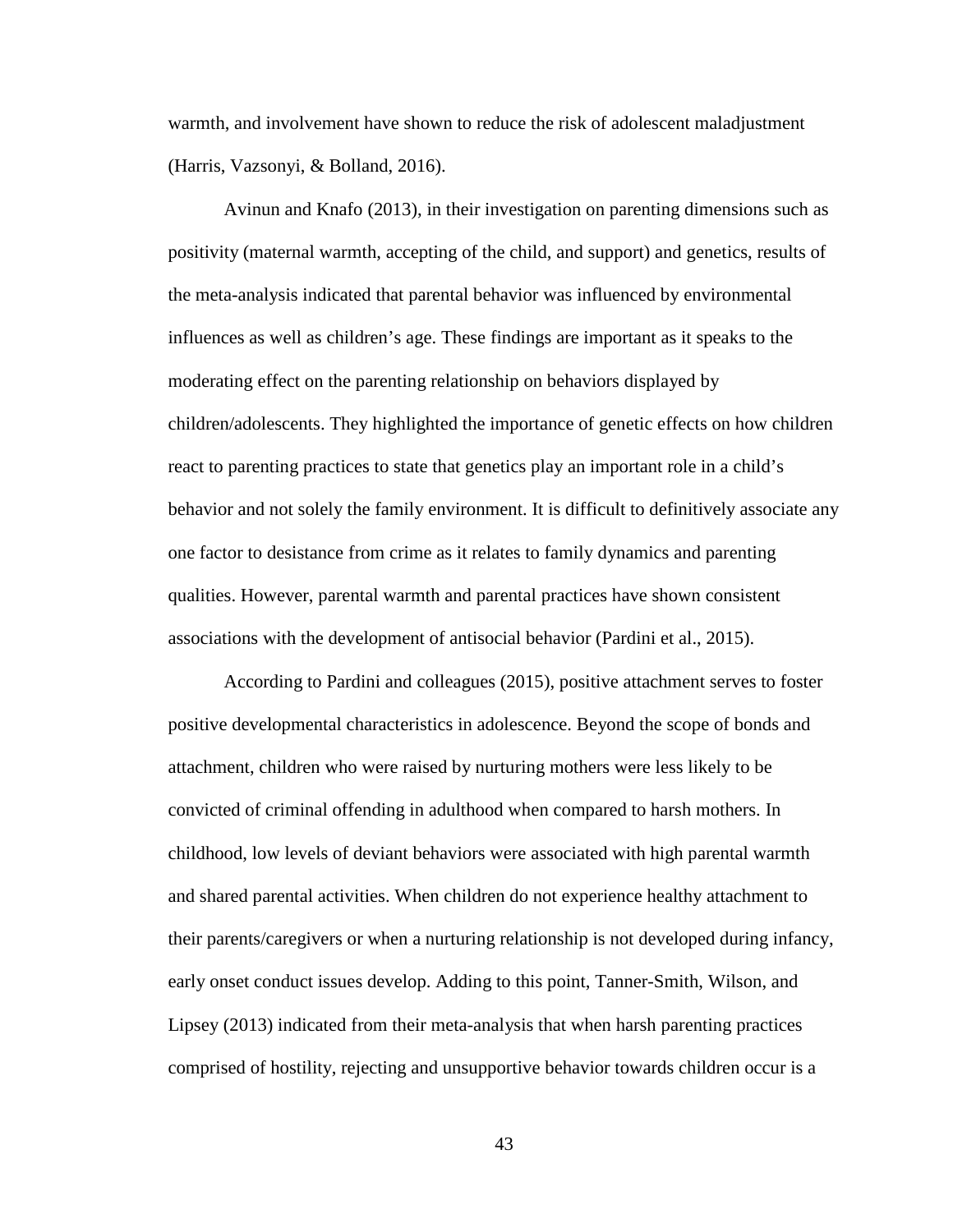primary predictor of youth delinquent behavior. An important consideration when examining parental practices is the measurement and data collection of this construct. Pardini et al., (2015) as studies often use child-report measures to assess parenting which tend to yield stronger associations to deviant behaviors than parent-report measures. In addition, studies frequently assess the primary caretaker in the home (mostly mothers) and take into account little consideration to other parental figures influential in the child rearing process.

Despite the growing attention towards positive parenting and trajectories to criminal offending, there are still areas to be explored regarding parenting practices. One such area is parenting style. Steinberg, Blatt-Eisengart, and Cauffman (2006) through their examination of parenting style and serious juvenile offenders found scores on measures of competence for parents were similar in both minority economically disadvantaged neighborhoods and White affluent suburban youths. What was significant is that parental control rather than parental warmth was found to be critical for deviant trajectories for youths in dangerous neighborhoods. This may be so as firm and protective parenting (authoritarian) may serve to be more beneficial to youths growing up in these environments (Furstenberg et al., 1999).

A more recent study by Yang and McLoyd (2015) highlighted the relationships with parents and child outcomes. Results of the study indicated that maternal warmth impacted the relationships among girls and antisocial behavior. Experiences of aggression in various environments (school, home and neighborhood) may influence later aggression and interpersonal rejection resulting in an increased probability for antisocial behaviors in later years. This logic weighs on the social-ecological model which states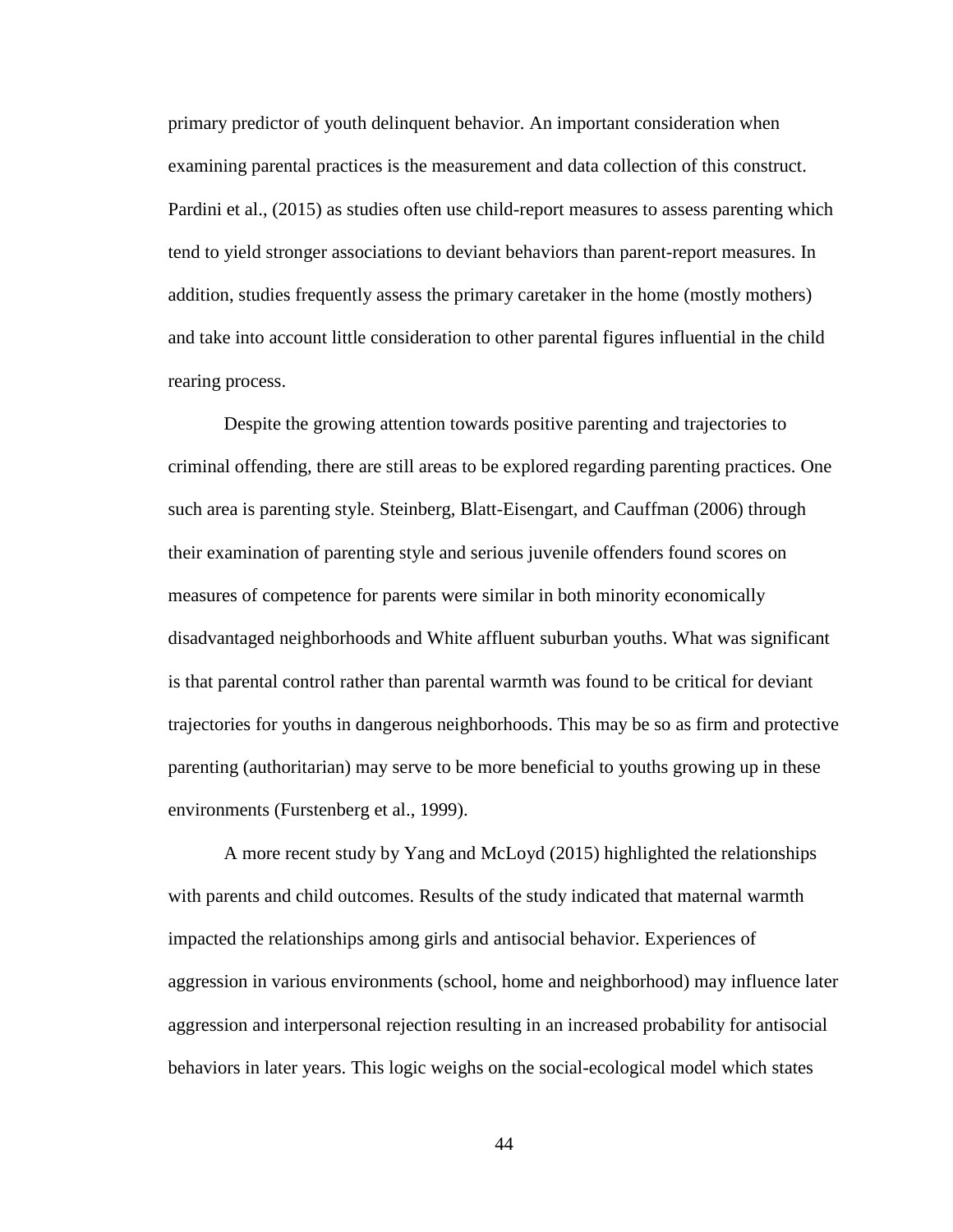individuals are influenced by their environment (Rosa & Tudge, 2013). According to Yang et al. (2015), maternal warmth (mother-child communication) influences how children react to peer victimization as well as children's antisocial behavior. They explained that maternal warmth increased the behaviors of a child by reducing anxiety and learning difficulties and acting out behaviors. When girls experienced increased maternal warmth and frequent communication with their mothers, antisocial behaviors decreased. For boys, when both positive and negative interactions occurred no significant changes were observed. It is suggested that boys may be less susceptible to family and maternal influences owing to boys spending less time away from home than girls. In addition, peer influence may play an important role as boys have a larger peer network and they are more likely to be more influential on their behaviors than family interactions. Boys may experience difficulties having quality conversation with their mothers than girls (Huizinga et al., 2005) and as a result the developmental of quality maternal bonds may not be present.

Similarly, in a more recent study of relationship quality and juvenile offending, Cavanagh and Cauffman (2017) found that high quality early mother son/son relationships reduced youth re-offending patterns. However, less maternal warmth was displayed to juveniles when mothers perceived that their sons were engaged in ongoing offending. This modest study made visible the impact reoffending or ongoing offending had on maternal warmth. Initial maternal warmth and parental support serves to deter antisocial behavior but as Cavanaugh highlighted, repeat offenders experience a decrease in this important positive parenting factor. Furthermore, this change in positive parenting is affected by age as younger adolescents experienced a sharper decrease in maternal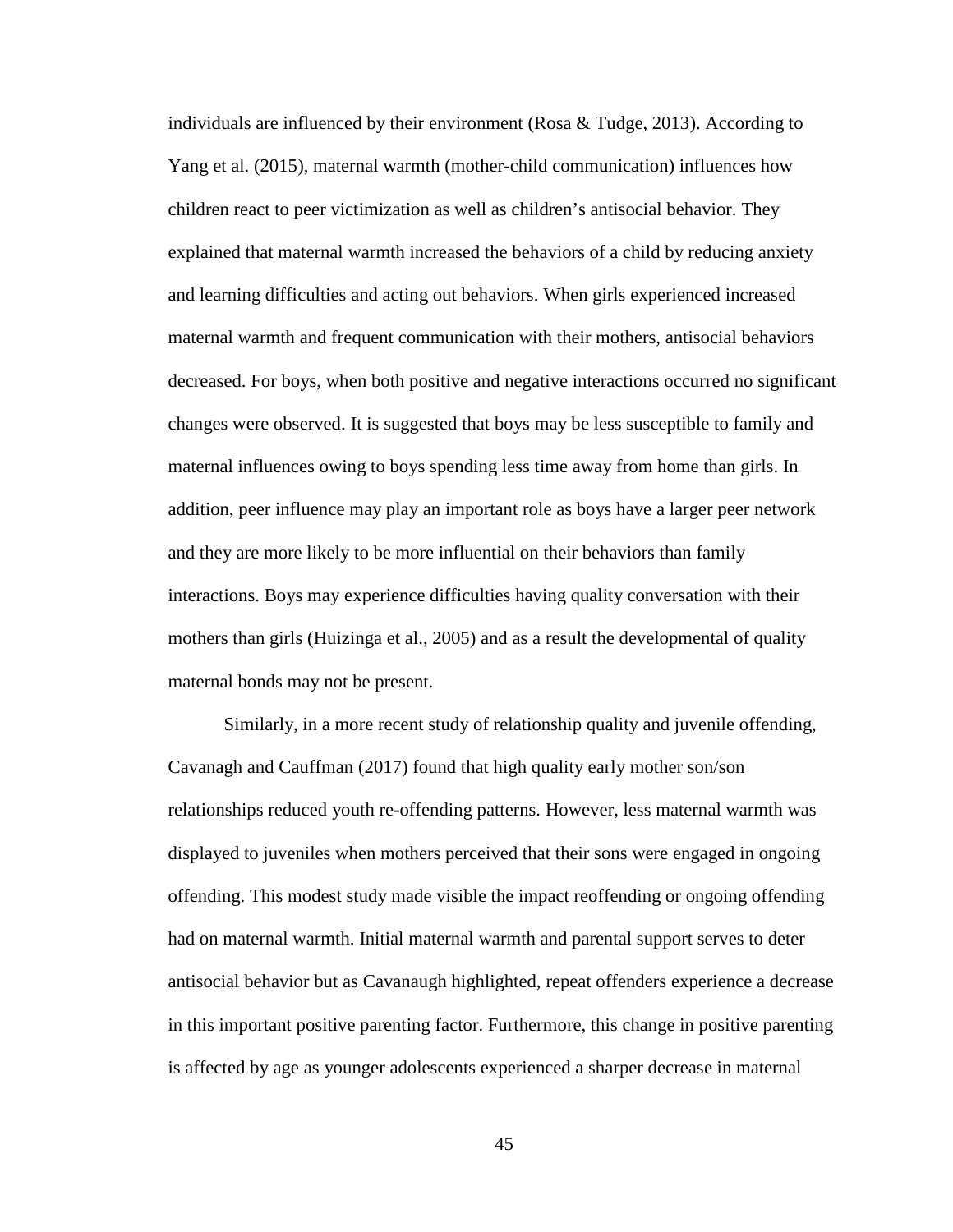warmth than older youths. This is contrary to Wright and Cullen's (2001) assumption that states positive parenting is consistent across age groups in reducing antisocial behaviors. It is mentioned that the burden of dealing with juvenile reoffending causes additional strain and stigma (Liberman, Kirk, & Kim, 2014) on the family, which as a result sever maternal relationships.

Parenting practices for children with intellectual disabilities (ID) suggest different parenting behaviors (Wieland, Green, Ellingsen, & Baker, 2014). Parents of individuals with ID tend to display more directiveness, which attributes to social competence for children with ID. Children with ID display higher levels of behavioral problems, conflict resolution, and emotional regulation, which may account for the increased directedness observed in parenting practices (Fenning et al., 2011, Guralnick, 1999; Wieland et al., 2014). For parents of children with ID, high level of behavioral problems was observed among those with parents that controlled their child's behavior and expressed low maternal warmth (Lancaster, Balling, Hastings, & Lloyd, 2014).

## **Predictors of Desistance: Individual Differences**

To understand desistance, it is important to fully examine not only environmental factors but also considering the person as a whole. Internal mechanisms are just as important in trying to analyze why individuals desist from crime or become persistent offenders. Maruna (1999) explains individuals live their lives shaped by the environment and culture shaping their own life narratives. Healy (2010) adds that offenders thinking styles are an important predictor to desistance and highlights that individuals are not passive aggressive in their environments. Personality encompasses the past, present and an individuals' perception of their future, which later mediates future interaction.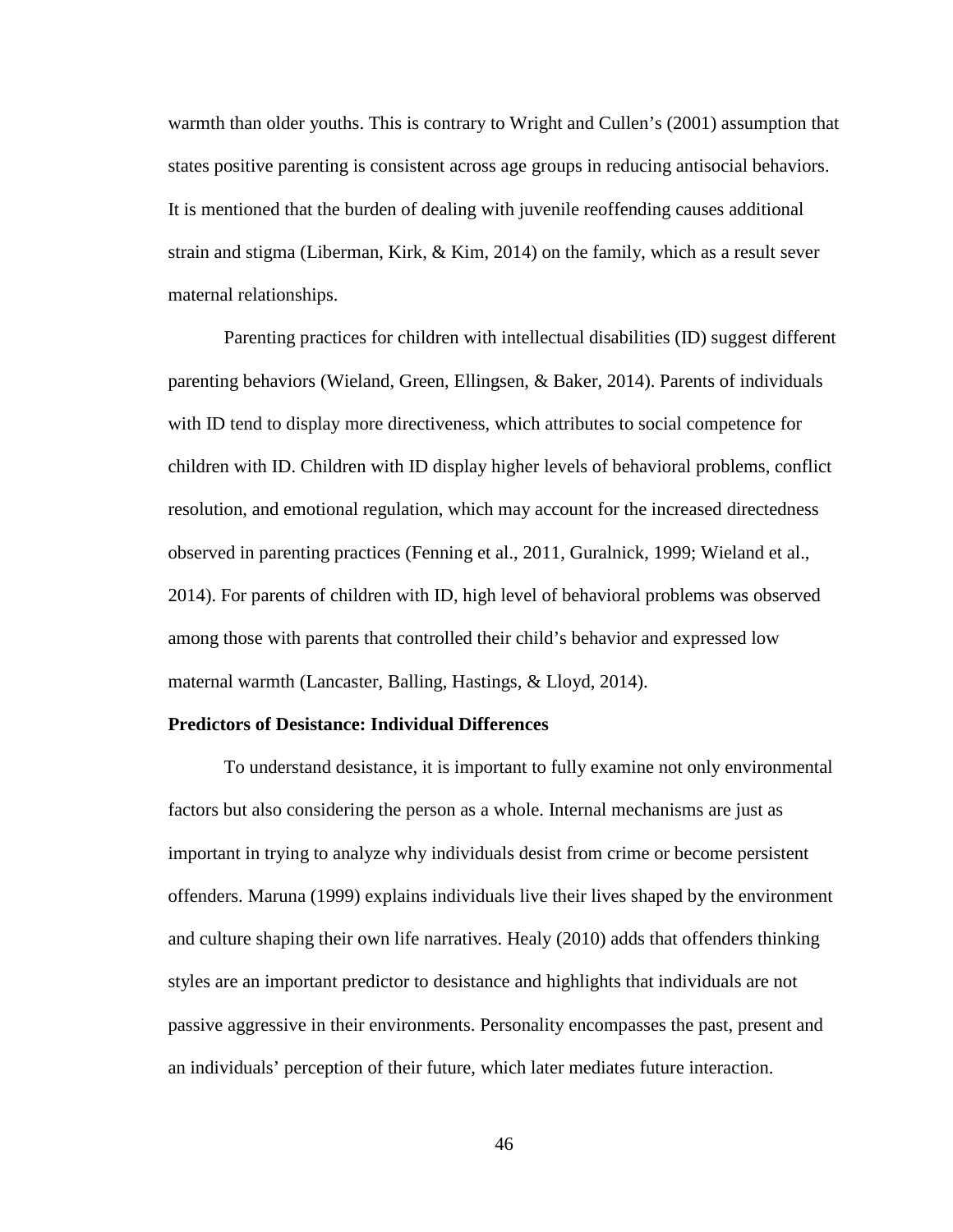According to narrative theory, human behaviors are influenced by internalized traits called personality. Personality traits (e.g. extraversion and aggressiveness) influence people's behaviors and have the propensity to change over time. Personality helps individuals to plan personal goals and accomplishments including the hope and decision to go straight. LeBel et al., (2008) assert that hope is fueled by confidence, optimism, and the active desire to accomplish one's goals than merely wishing it will work out. In, addition changes in moral beliefs have a strong effect on desistance as offenders begin to reevaluate their past behaviors and regrets which helps them to reconsider their criminal behavior.

## **Impulse Control**

Impulse control or self-control is an umbrella term used to connect the concepts of self-regulation, willpower, hyperactivity, and conscientiousness (Moffitt et al., 2011). Self-control is a behavioral trait that is fostered and encouraged during childhood. It is one of the most impactful predictors of persistent offending beyond mental illness and demographic variables (DeLisi & Vaughn, 2008). Effective socialization by parents in a child's younger years (approximately 8 years old) is associated with elevated levels of social control (Doherty, 2006). While Monahan et al., (2013) cautioned that harsh parental practices and low socioeconomic status and poor neighborhood environment may contribute to poor self-control from ages 9-12 years old. Poor self-control is not only associated with crime, it is important for health and adult socioeconomic status (Moffitt et al., 2011). However, when self-control is maintained it remains relatively stable throughout the life course and an offender's propensity to commit crimes decreases. According to Doherty (2006) individuals who have a propensity to engage in criminal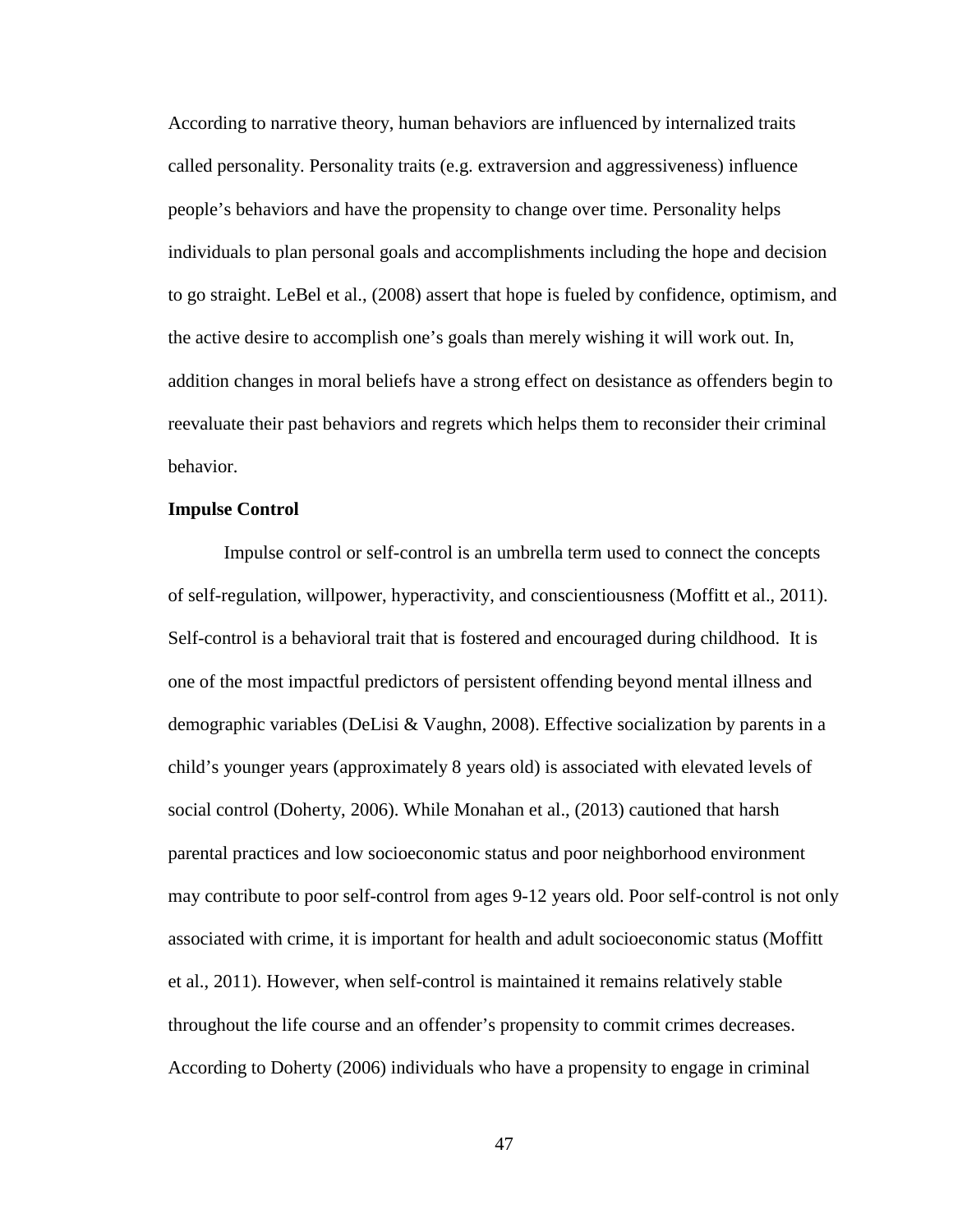activities tend to be insensitive in nature, impulsive, risk takers, lack forward thinking and nonverbal skills. In her study of desistance and a test of Sampson and Laub's (1993) 'life course desistance theory' Doherty found that self-control is significant and negatively related to desistance from crime. Those individuals who have low social integration and low control of impulse are more like to belong in the offending group. The opposite is also found to be true. Individuals who portray high self-control are future oriented (opposed to immediate gratification), plans towards their future, display concerns for other individuals rather than aggression, and practice self-restraint (Gottfredson & Hirschi, 1990). An important finding in the study emphasized that social bonds play a significant role in predicting desistance independent of an individual's level of self-control. This simply means that each person experiences trajectories to desistance in their own way as there are multiple pathways to desistance. Furthermore, social bonds and self-control do not work independently of each other but work interdependently for desistance from crime (Doherty, 2006).

Shulman, Harden, Chein, and Steinberg (2014) propose that there are differences observed in self or impulse control and gender. In their study, they found results consistent with desistance literature, which indicate that impulse control increases into the 20s for both males and females. However, they reported that females than males exhibit a higher level of impulse control. Differences in neurological development, maturity and sensation seeking are stated to contribute to this factor. Females' sensation seeking spurt peaks at an earlier age and declines earlier than that of males. Males tend to have a more gradual effect in sensation seeking and impulse control. Despite gender differences in impulse control, adolescents exhibit poor decision-making skills, reckless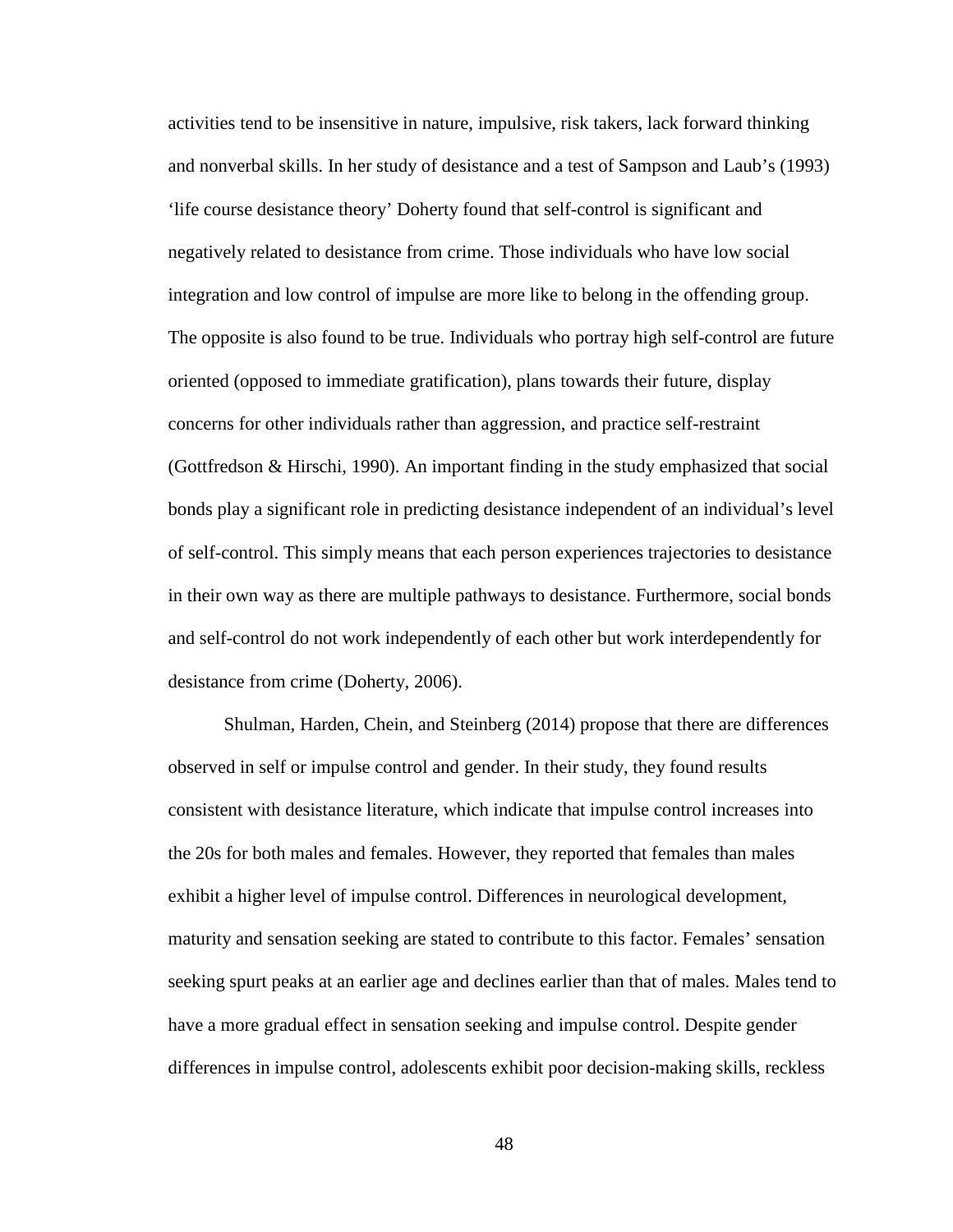behavior, unsafe sexual activities reckless driving and criminal activities (Shulman et al., 2014). Results of their study indicate that on average, females have higher impulse control than males with greater disparity between the sexes as age increased. Several theoretical reasons were proposed for these gender differences ranging from societal pressures placed on males to have a high social status. As a result, males may engage in higher risk taking and impulsive behaviors to obtain resources and provide protection to females. On the other hand, females are motivated by the need to become independent from their families, which fosters impulsive behaviors (Daly  $\&$  Wilson, 2001; Shulman et al., 2014).

From a religious perspective, the beliefs of prison chaplains were considered to determine the causes of criminal offending. According to Denney (2017), results of the study indicated that low impulse control among other factors such as poor social supports and lack of moral thinking were correlated to criminal offending. Prison chaplains believed that individuals commit crimes due their inability to control their impulses and exercising low self-control about the opportunities that emerge in their lives. Offenders do not perform long-term thinking and demands immediate gratification driven by greed and selfishness. Denney postulate that for an offender to proceed on a pathway to desistance from crime, they will need to change their outlook on life and criminal thinking. With strong support enforcing morality (accepting right from wrong), offenders can become successful desisters (Denney, 2017).

**Intellectual Impairment and Impulse Control**. The role of low IQ is researched to be a prominent factor in placing adolescents at risk for a life of criminal offending (Farrington & Loeber, 2000; Hampton, Drabick & Steinberg, 2014; Meldrum, et al.,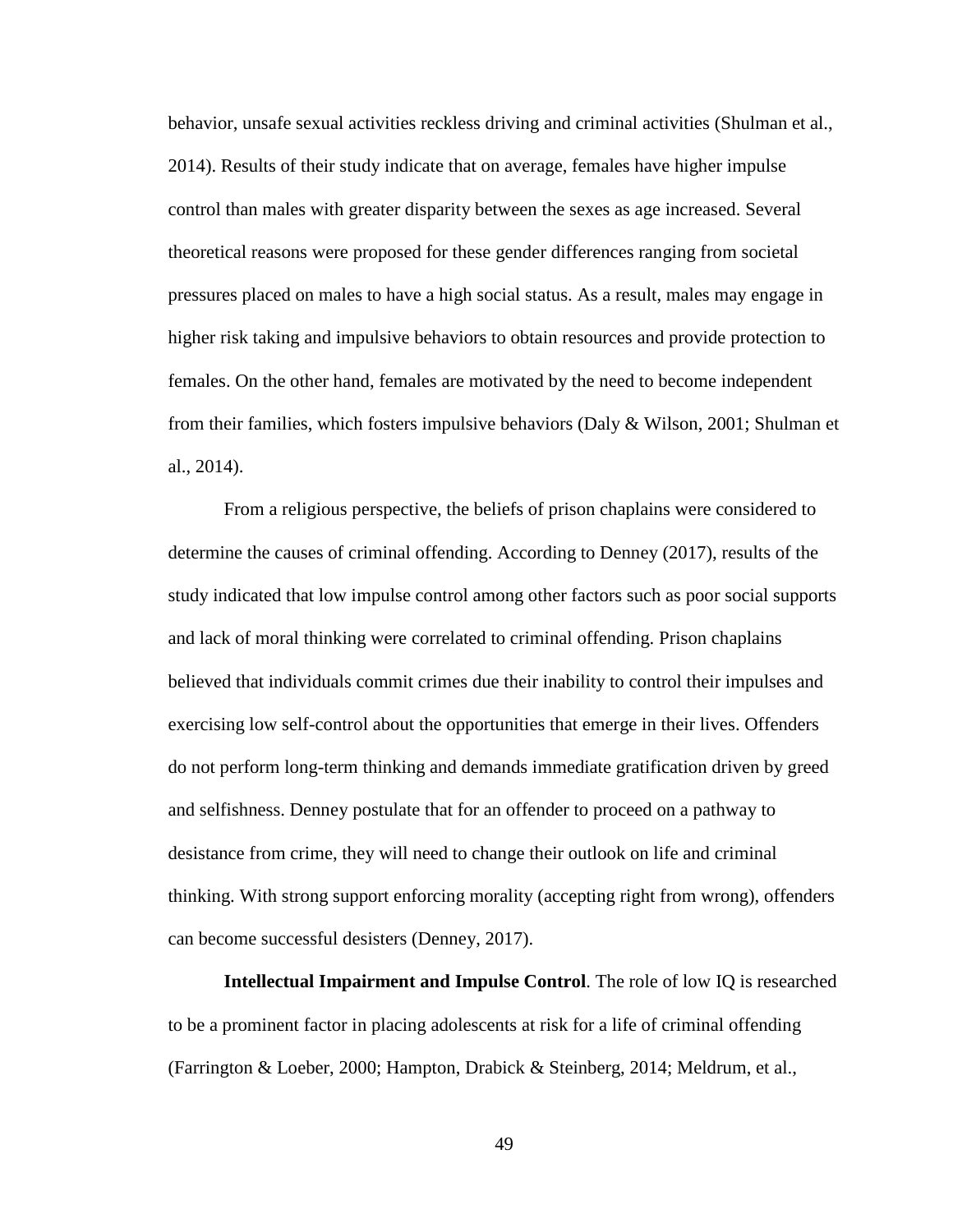2017). Research on brain activity has indicated that neurological factors have an indirect association with antisocial behavior and low self-control (Meldrum et al., 2017). They go on to state that influences in early childhood such as harsh parenting and neighborhood disadvantage may negatively affect neural development leading to delinquent behavior and hinder the development of self-control. In addition, the susceptibility theory asserts that individuals with cognitive and personality disabilities possess characteristics of impulsivity, irritability, suggestibility and an inability to interpret consequences which predisposes them to criminal/delinquent behavior (Quinn et al., 2005). Therefore, tackling and preventing childhood deficits from an early age will help to prevent selfcontrol issues and deviance in the future.

For adolescents, the role of impulsivity continues to play a vital part in criminal offending due to their malleability. This notion perceives juvenile offenders as more susceptible to bad influences and having poor judgment in consequences as a result of their actions (Scott & Grisso, 1997). An alternative explanation provided by Hirschi (1969) relates to a lack of social bonds. He believed that impulsivity, aggressiveness and isolation may be observed when there are no moral restraints and attachments have been weakened (Hirschi, 1969). Some researchers have asserted that social impairment experienced by these individuals may be because of symptoms of hyperactivity and impulsiveness (Friedman et al., 2003). Moffitt and colleagues (2011) added that despite of social class and IQ, poor self-control would more likely result in conviction of crimes into adulthood. In contrast, Silver and Nedelec (2018) in their study indicated that low IQ does have moderating effects for antisocial behavior, but this effect diminishes as participants age. Nevertheless, it is not completely clear as to the reason for impaired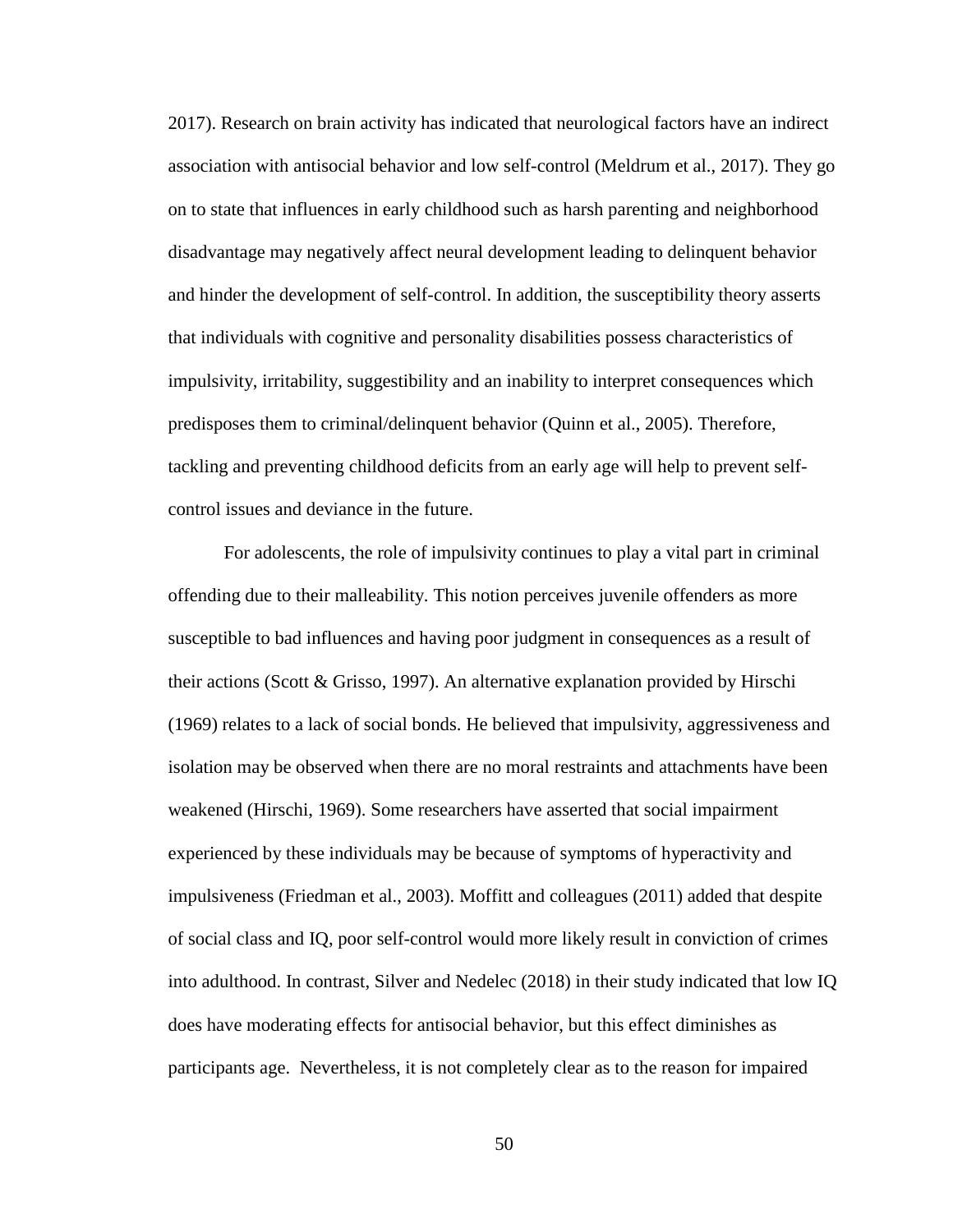social competence among individuals with intellectual impairment. Meldrum et al., state that answering these questions will require an integration of neurological models into theoretical frameworks within criminology research.

# **Motivation to Succeed**

Healy (2010) postulate that offenders' thinking style is an important predictor to desistance and highlights that individuals are not passive aggressive in their environment. Terry and Abrams (2015) explains that young people who possess high levels of motivation and good coping skills, tend to be more successful as it relates to desistance. Paternoster and Bushway (2009) posit offenders make a conscious change in their identity or subjective self to do away with an identity of a criminal to a law-abiding identity. This gradual change to a more positive future is further supported by the individuals' environment and social supports. In essence, juveniles who come into contact with the juvenile justice system and have a strong motivation to succeed will experience a decrease in offending overtime than those who do not. Offenders have the capability of choosing their own pathways based on their internal beliefs, identity and destiny.

Personality plays an important role in an individual motivation to succeed as personality encompasses the past, present and an individuals' perception of their future, which later mediates future interactions (Healy, 2010). This positive way of thinking helps individuals to plan personal goals and accomplishments including the motivation and decision to go straight. LeBel et al. (2008) assert that hope to go straight is fueled by confidence, optimism, and the active desire to accomplish one's goals than merely wishing it will work out. Paternoster and Bushway (2009) on 'Desistance and the Feared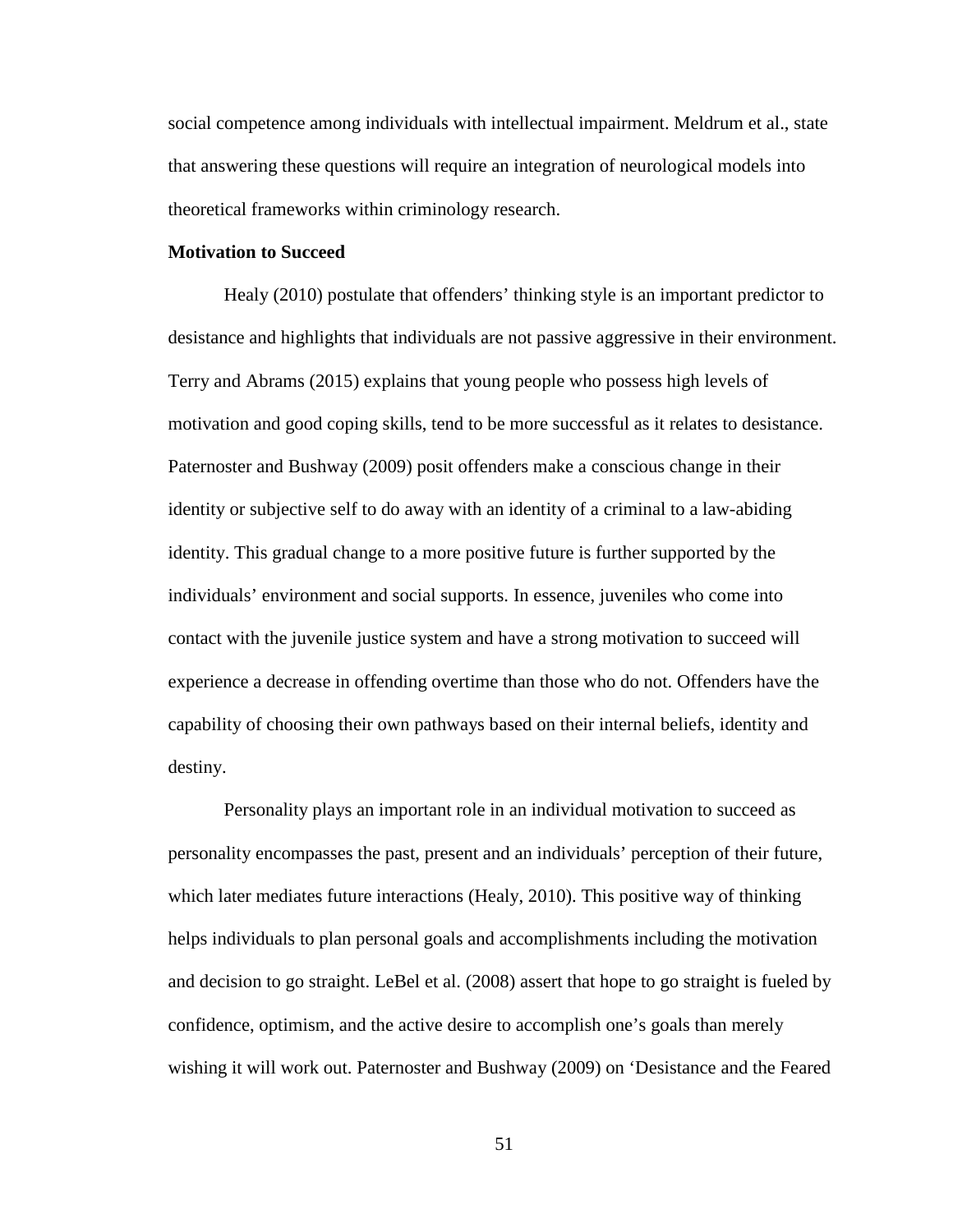Self" have explicitly targeted identity and desistance. They maintain that the self is a key element in the desistance process, which can be classified into the working self (oriented towards the present), future self or possible self (oriented towards the future). Offenders make an intentional shift in self-change and commit to this motivation to succeed in this new self to ensure sustained desistance. Hence, those who continue to actively follow a life without crime and become desisters saw meaning and purpose in their lives that motivate this positive trajectory from crime (Maruna, 2001).

Moving away from crime is a complex process that varies across offenders. Shifts in perceptions and interpretations of an offender's current situation may add to their motives for desistance. According to Haigh (2009), offenders' ability to choose to live a life without crime is influenced by insecurities of being able to maintain a crime free lifestyle. Going crime free is perceived as a life free from excitement and their criminal backgrounds are scrutinized and judged by others in the environment. In her qualitative study, juvenile offenders explained that engaging in criminal activities was a necessity due to economic circumstances or as a form of bonding with others. They explained that the decision-making process to go straight was primarily based on the personal choice to truly change their lives for the better. By embarking on a pathway from crime that is selfdirected as opposed to the direction of others was expressed to be the motivating factor for going straight. However, younger offenders (14-17 years) articulated that pressures from family, participating in support programs and changing schools were the motivating factors for change from a life of criminal offending. Participants in the study reinforced the understanding that change from criminal offending was necessary but the pathways to change are difficult (Haigh, 2009).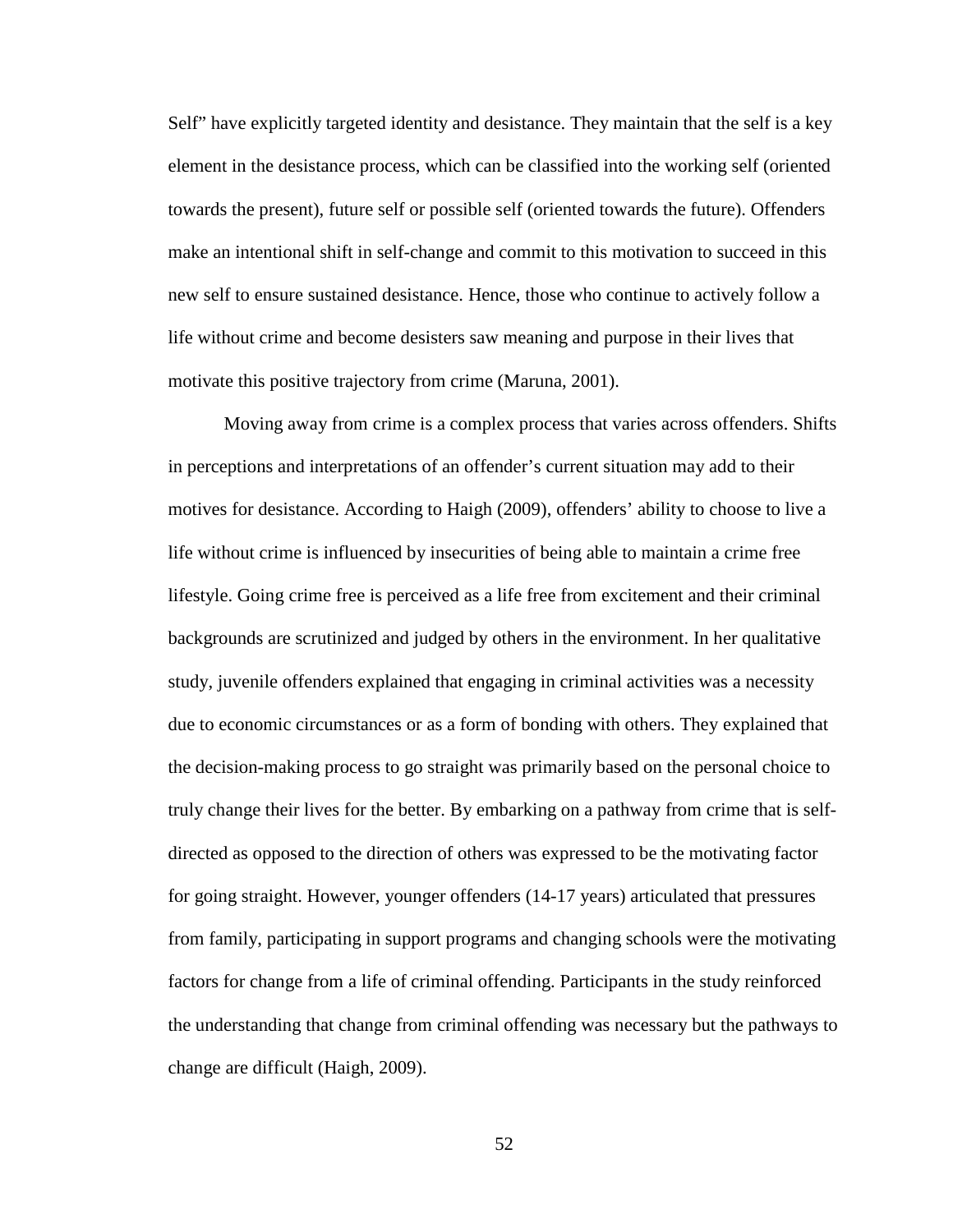Similar to findings by Haigh, Barry (2010) states that offenders' motivation to go straight are guided their own narratives, transitional experiences, industrial society (employment and education) and other structural factors. Therefore, both structure and agency are influential in the motivation to succeed. Nonetheless, the individual is primary in the decision-making process, which is additionally impacted by age, class and gender. Barry indicated that offenders expressed a fear of being reincarcerated and losing bonds and relationships with family and friends as their motivation to succeed. Therefore, an overall desire to successfully integrate with family, friends and the wider society were found to be key motivators to succeed in living a crime free lifestyle. Barry explained that these reasons to discontinue offending may not be the only motivators for offenders because contrary to extant literature on desistance, some offenders were actively living a desistant lifestyle but were not in any relationships or had any type of employment. One of the main reasons provided that motivated success in going straight was merely the fear of adverse effects experienced when participating in criminal activities.

It is clear that motivation is derived from both an internal process as well as reinforced through social support networks for desistance from crime to be successful (Panuccio, Christian, Martinez, & Sullivan, 2012). According to Pittaro (2008), change is unlikely to occur without the offender adapting to society's values, norms and laws. However, the demands of society pose legal challenges, medical and emotional difficulties paired with uncertainty for ex-offenders. Without adequate preparation and a willingness to change desistance is less likely. Overcoming social barriers is insufficient on its own to promote sustained desistance. A combination of needed supports and resources as well as a change in narrative is key for sustained desistance. When offenders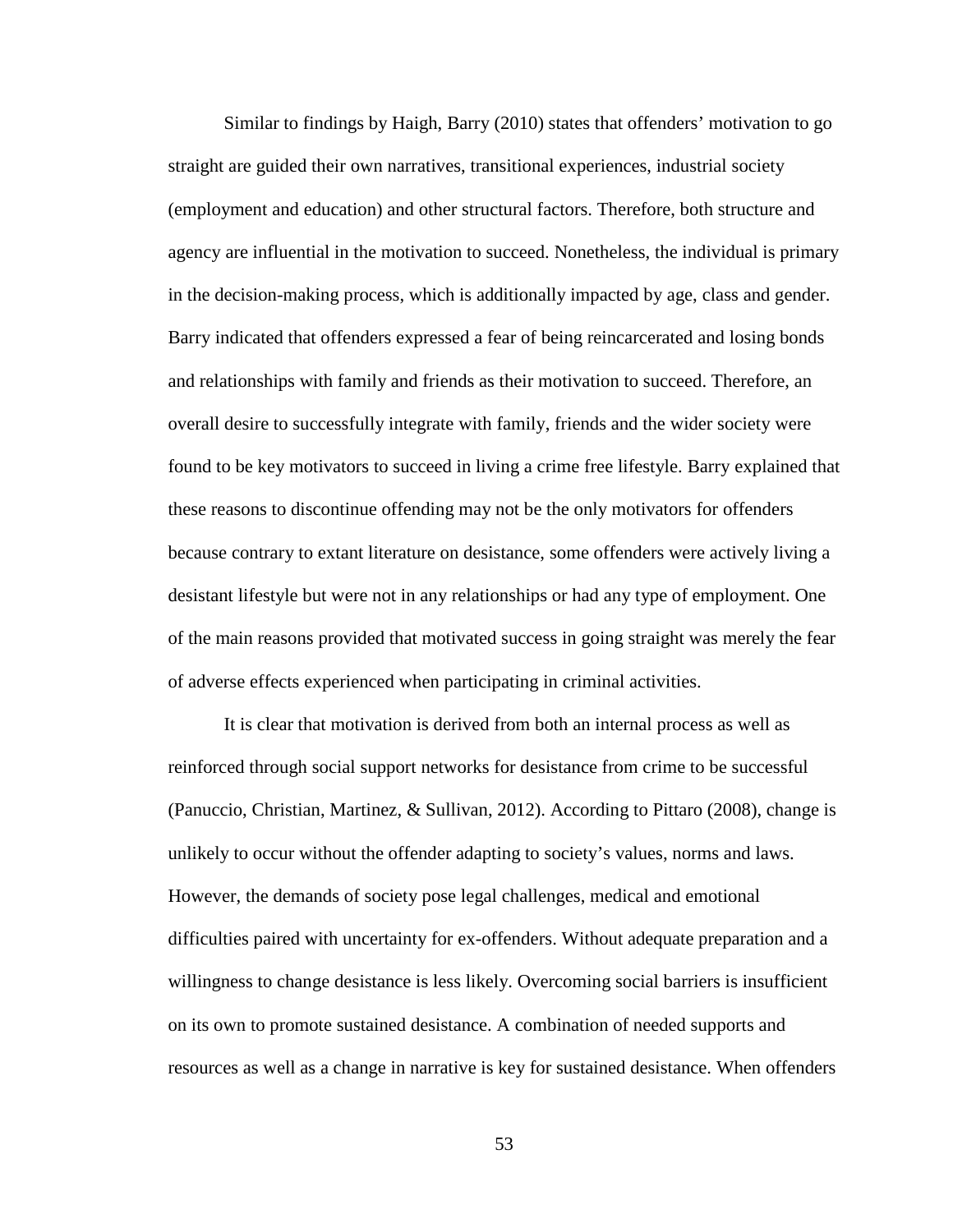envision a new identity free from crime and have the willpower to live crime free, social barriers such as unemployment are irrelevant (LeBel et al., 2008).

To compound matters even further, minority status negatively impacts motivation and the perception of having opportunities to succeed. For minorities, motivation is lower than non-minority juvenile offenders and may negatively impact reoffending trajectories (Molly, 2012). In her study, Sullivan (2013) found that Black and dual heritage participants had less social support, lower community engagement and economic resources due to marginalization. As a result, these individuals have less commitment to desistance and motivation to become desisters. Maguire and Raynor (2006) recommend providing empathetic support to offenders, which will increase their motivation to be successful in the desistance process. This is especially the case when offenders encounter setbacks and adversities on their pathway to desistance. Also, helping offenders to see the value of living a crime free life and increasing their cognitive skills set will equip them to make better life choices in challenging situations.

#### **Moral Disengagement**

The social cognitive theory conceptualizes moral disengagement as acts of wrong doing which may warrant external sanctions and as a result, individuals construct justifications for violations against the moral standards (Moore, 2015; Shulman, Cauffman, Fagan, & Piquero, 2011). When immoral behavior is justified through cognitive processes of the individual, they see the behavior less as a wrongdoing and more acceptable to themselves. In other words, moral disengagement is the cognitive processes that allow a person to commit negative actions against others (van Noorden, Haselager, Cillessen, & Bukowski, 2014). Moral disengagement is a term coined by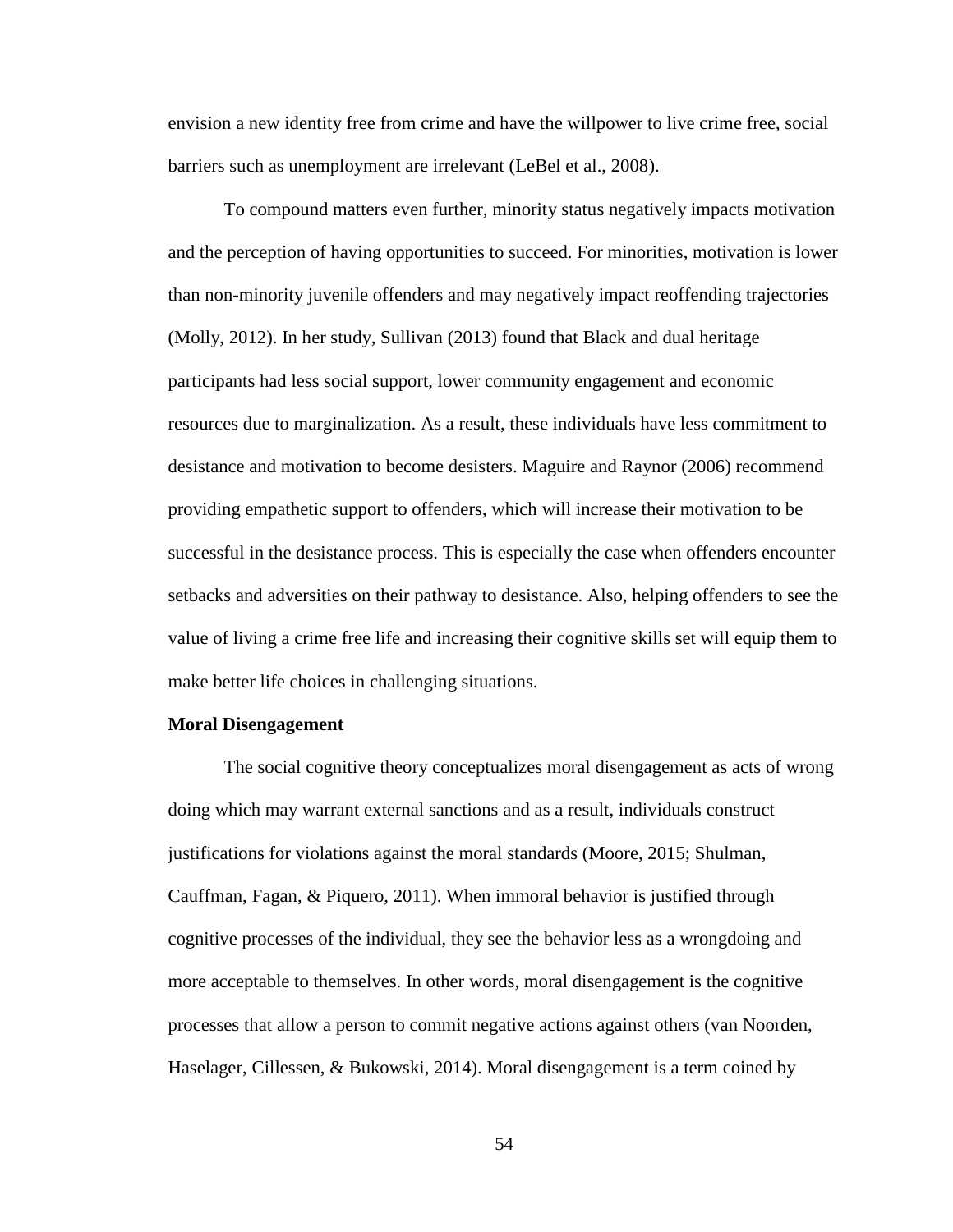Bandura and according to Bandura (2017, 1993,1991) frequent moral disengagement may result in a habitual rationalization of immoral behaviors and this may lead to stable morally disengaged attitudes. Immoral attitudes developed in children and adolescents are more likely to lead to antisocial behaviors and aggression due to a rejection of society's views of acceptable behavior (Shulman et al., 2011). Walter (2018) found that moral disengagement is a predictor of future offending. Furthermore, a decline in moral disengagement will result in a decline in antisocial behaviors. This can be explained by Bandura's (1999) classification as the 'dual aspect of moral agency'. He believes morals serve an inhibitive (power to refrain from negative behaviors) and proactive purpose (the power to behave humanely).

Moral disengagement has been the center of criminology research including childhood aggression, workplace deviance (Moore, 2015), and sexual aggression (Scarpati & Pina, 2017). Shulman et al. (2011) discussed the results of their research to indicate that effect of moral disengagement on offending has a greater influence on offending than offending impacting moral disengagement. Meaning, as moral disengagement increases an increased level of offending is observed. Also, lower levels of offending reflect lower levels of moral disengagement. Notably, they postulated that moral disengagement showed a decrease over time in their sample. It was suggested that this decrease may be attributed to developmental changes. Moore (2015) corroborates the notion that moral disengagement is malleable and decreases over time. Paciello et al., (2008) concluded moral disengagement decreases between the ages of 14 and 16. More recently, interventions to reduce moral disengagement have emerged. For example,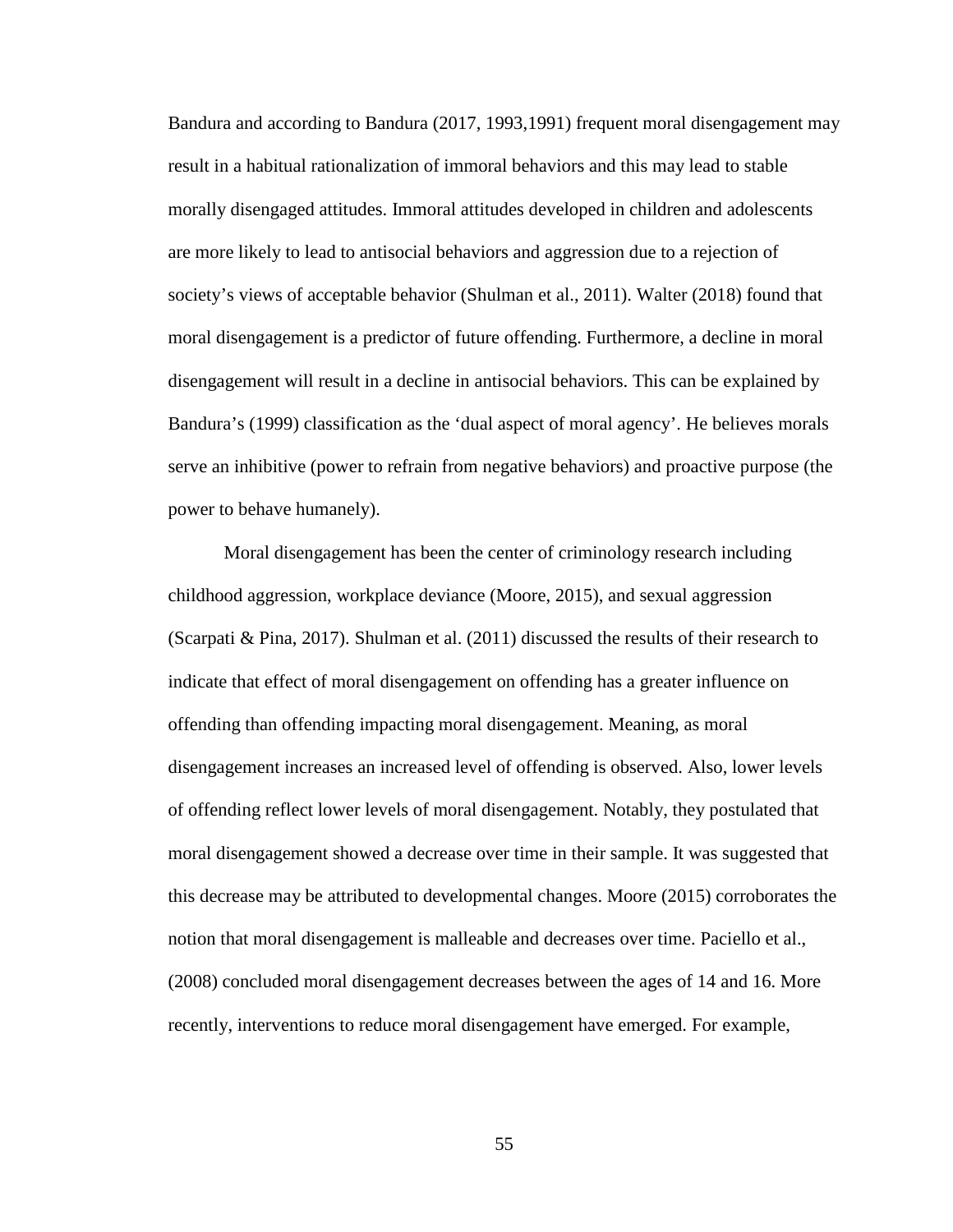Bustamante and Chaux (2014) have introduced increasing critical thinking skills in ninth grade students will help to reduce the levels of moral disengagement.

Moral disengagement and it relation to empathy and aggression among juvenile offender was examined by Wang, Lei, Yang, Gao, and Zhao (2016). These researchers expressed the need for more understanding about moral disengagement as aggression among youths may result in behavioral and psychological problems. The expression of more empathy for others aids in the development of increased moral concepts. Therefore, individuals who exercise low moral disengagement and high empathy would lead to less aggressive behaviors. Results of their study indicated that moral disengagement was positively correlated to aggression. High moral disengagement was indicated to be a risk factor of aggression among male juvenile delinquents. More (2015) highlighted that studying moral disengagement as a moderator or mediator has been cause for concern. However, research indicated that moral disengagement as a moderator or mediator has proven to yield similar results to research carried out studying this factor. When faced with dangerous situations moral disengagement serve as an accelerant for deviant behavior.

Kiriakidi (2007) explains that moral disengagement should be perceived as an independent variable influencing juvenile antisocial behavior more so that social and environmental characteristics (e.g., family, school and employment). Examining the relations of moral disengagement among social factors, Kiriakidi found that differences in moral disengagement existed between institutionalized offenders than those who were not. No difference in moral disengagement was found in regard to frequency of offending. In addition, education, employment history, age and family dysfunction were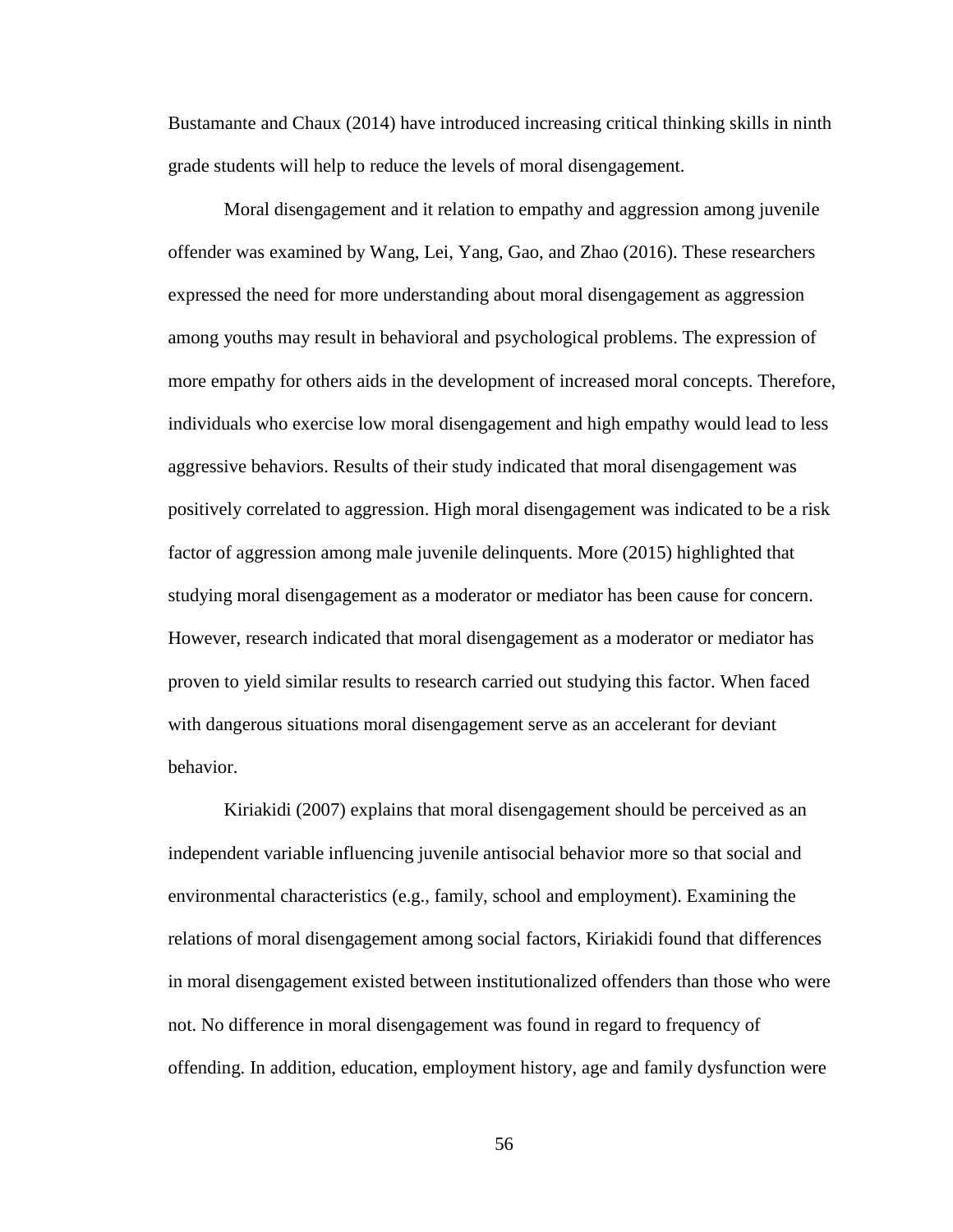not found to be significant as it relates to moral disengagement. Instead, substance use and the social worker support services and disruptive living accommodations were related to moral disengagement. Therefore, a within individual perception of moral disengagement provides a better understanding on how antisocial behavior is influenced. Interventions that target cognitive transformation will prove beneficial for juvenile offenders with high moral disengagement as this type of intervention will allow challenge juveniles to make better judgments about how they react to situations in their environment (Kiriakidi, 2008; McAlister, Alfred, Perry & Guy, 2008).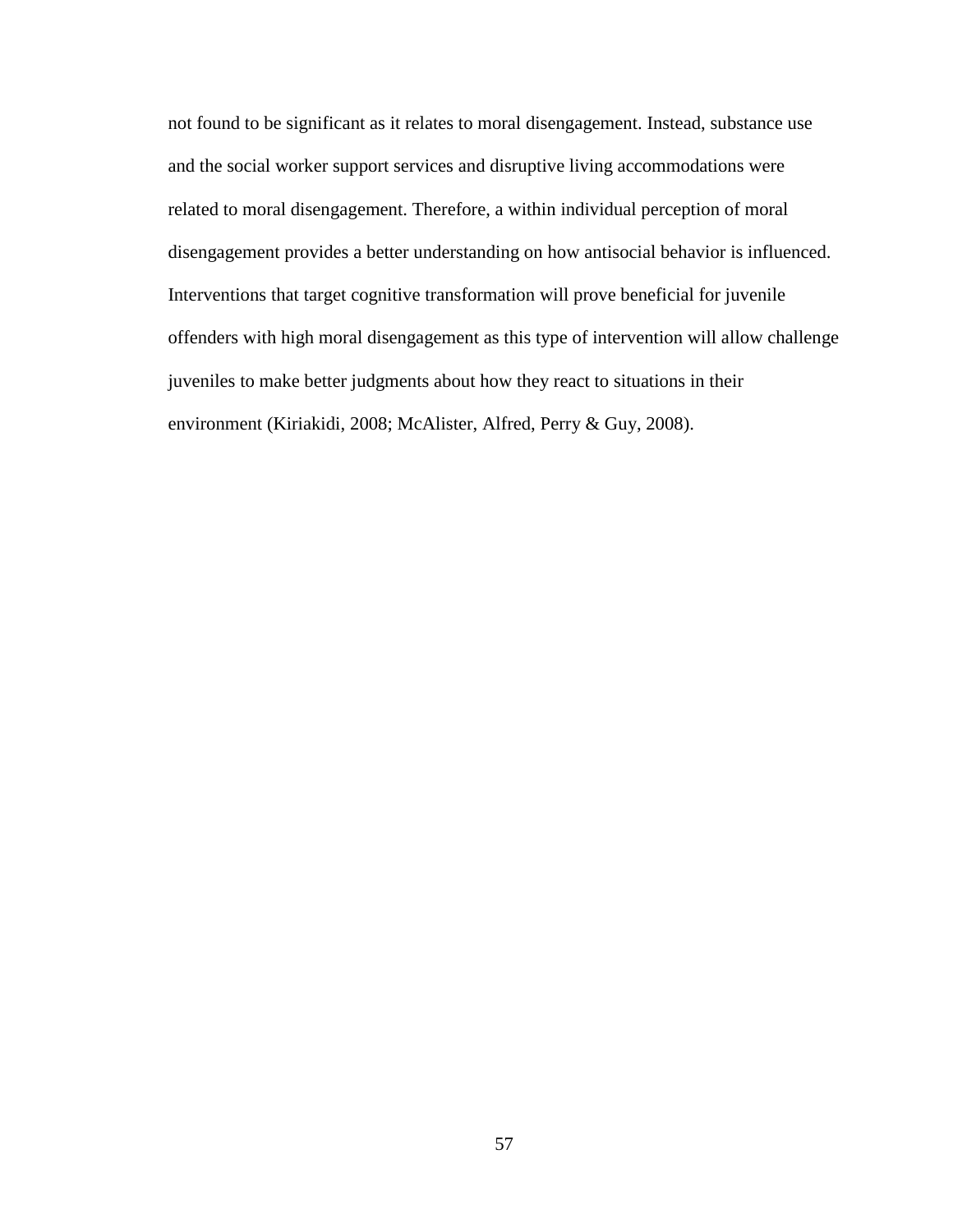# CHAPTER 3

# **Methodology**

Rehabilitation professionals work closely with individuals with disabilities and having knowledge of factors that impact serious juvenile offenders can help to better serve this population with reintegration and pathways to desistance. The aim of the current study was to investigated the individual differences and social factors that are important in the desistance process for serious juvenile offenders. Thus, this study aimed help to address gaps in criminological and rehabilitation research by providing important insight into both sets of factors, with a concentrated focus on the implications for rehabilitation counselors and human services professionals working with serious juvenile offenders. Provided that this focus on desistance is sparsely studied, it is important to concentrate and build upon the varied lists of factors leading to desistance from crime. Using a cross sectional design guided by the life course theoretical framework, this study addressed the following research questions:

- 1. Which social factors (i.e. education, employment, parental warmth) are most effective for increasing desistance for serious juvenile offenders?
- 2. Which individual factors (i.e. moral disengagement, motivation to succeed, impulse control) are most effective for increasing desistance for serious juvenile offenders?
- 3. Does type of offending (aggressive or income) have an effect on the social factors for desistance for serious juvenile offenders?
- 4. Does type of offending (aggressive or income) have an effect on individual factors for desistance for serious juvenile offenders?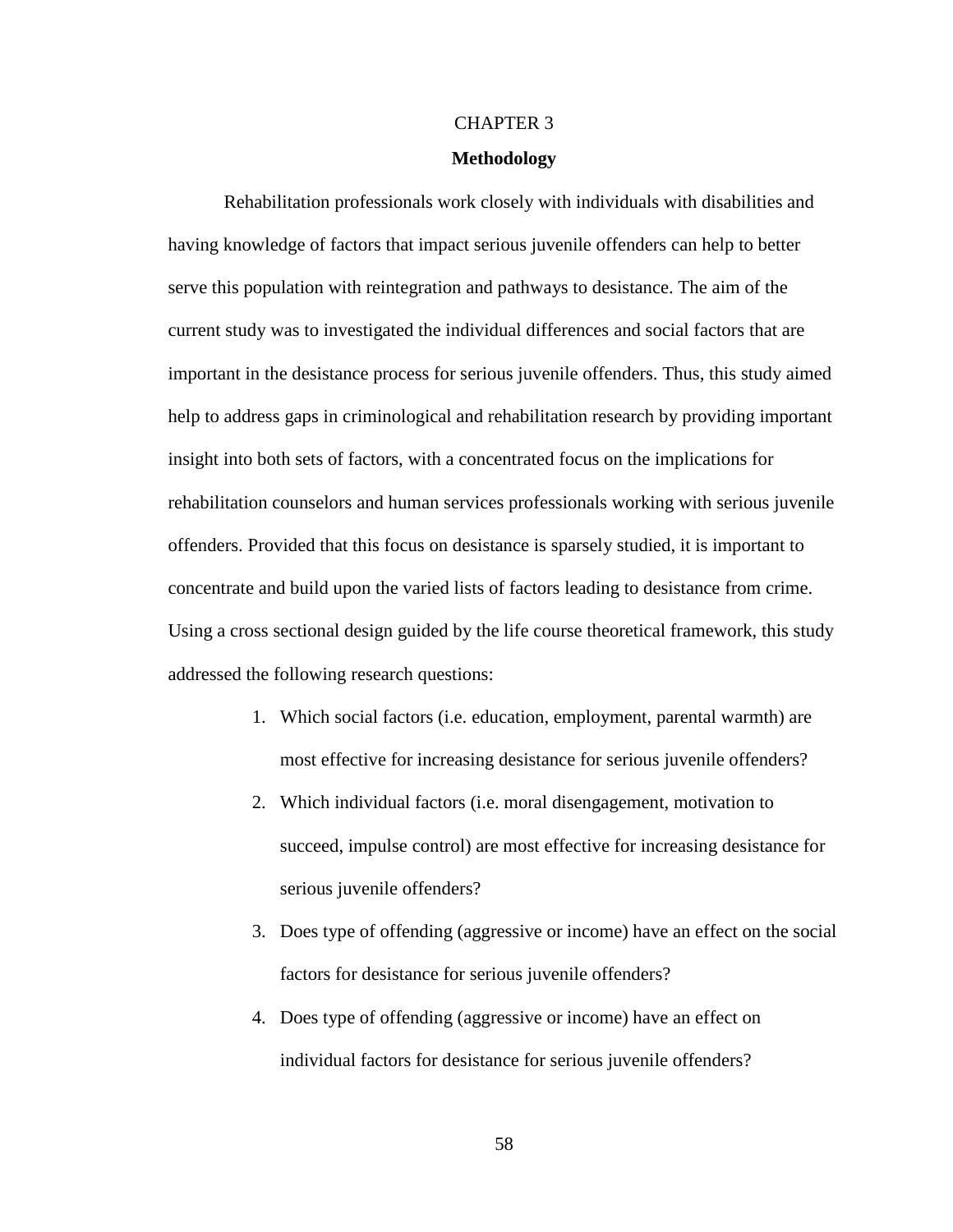- 5. Which interaction of social and individual factors predicts the best model for desistance for serious juvenile offenders?
- 6. Which interaction of social and individual factors predicts the best model for desistance for serious juvenile offenders with intellectual impairment?

## **The Pathways to Desistance Study**

The Pathways to Desistance longitudinal dataset used for this current study, has been used previously in research with a focus on desistance from crime. Very few longitudinal studies exist with a focus on serious juvenile offenders (Mulvey & Schubert, 2012) and especially with an extensive list of individual and social factors. This dataset was appropriate for the current research focus because the social and individual factors being examined (e.g., moral disengagement, motivation to succeed, impulse control, education, employment, maternal warmth) were available and included in this dataset. For example, in much of the desistance literature findings may have over exaggerated the role and importance of social factors, and as such, other key factors (e.g., individual differences) may have been overlooked and excluded (Crank, 2014). Also, Lebel et al. (2008) report that subjective factors or individual differences precede social factors, which results in desistance from offending. Therefore, desistance is perceived as the main function of social and individual factors and addressing one factor without the other will contribute little to the process of living a life without crime. Thus, both factors are imperative in the desistance process.

Data collected through interviews with participants and self-reports of criminal engagement can uncover a diverse range of offending activities that may otherwise not be uncovered in official criminal records alone. The use of official reports is predominantly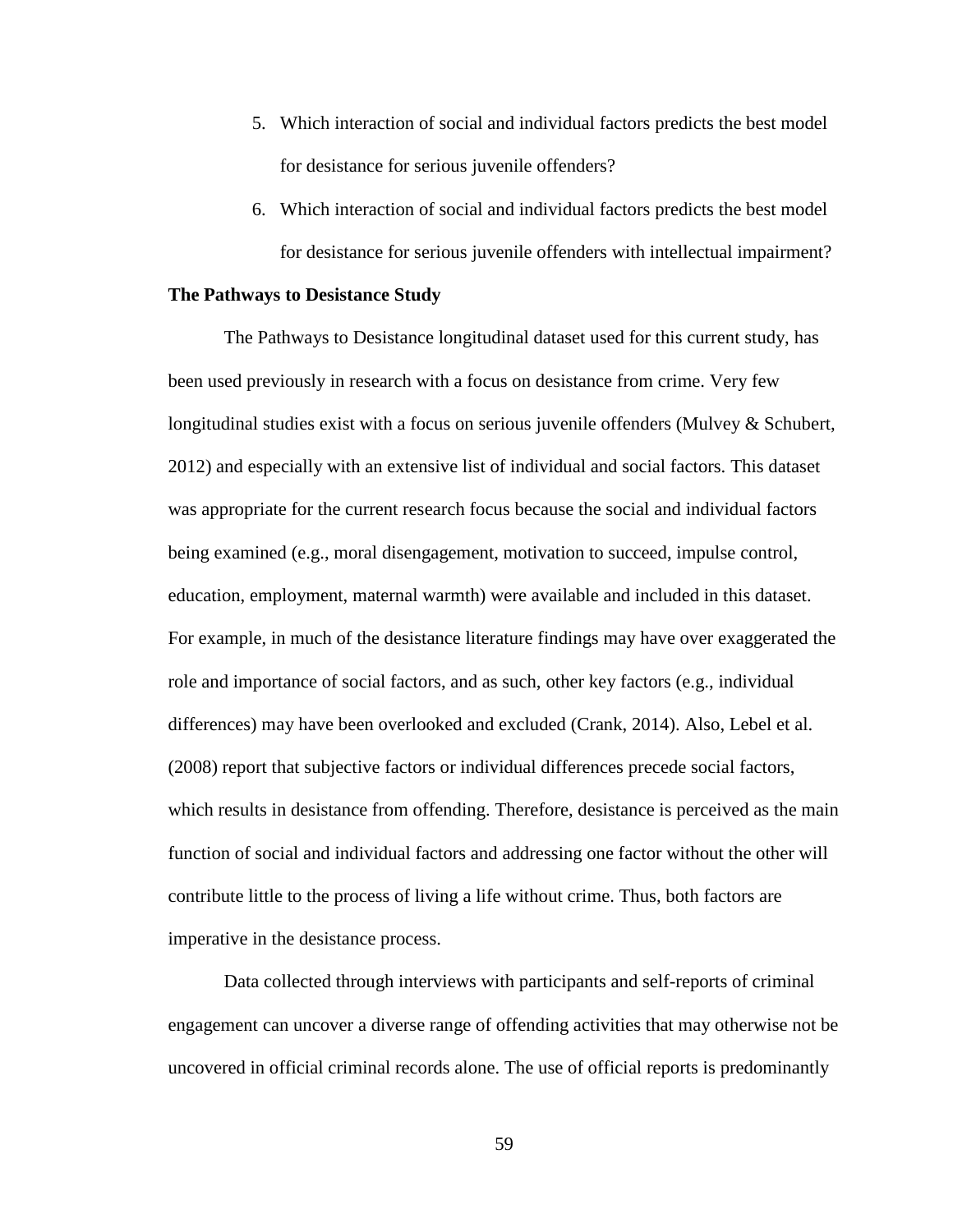used in quantitative studies (Crank, 2014) and with the Pathways data relying of selfreports, provides a richer pool of information that can be analyzed from the data obtained. Despite obtaining self-reported information on criminal activity directly from participants, it should be reiterated that one cannot be absolutely sure that an individual has desisted from crime (Mulvey & Schubert, 2012). Furthermore, with the large sample size of the Pathways data (1,354) the possibility of making generalization of the findings increased compared to smaller sample sizes in other research on desistance.

#### **Pathways to Desistance Data**

The Pathways to Desistance study is a longitudinal self-reported survey research focusing on serious adolescent offenders and their transition from adolescence to early adulthood over a period of seven years. The Pathways study was funded by several agencies and data from the Pathways to Desistance study is publicly available through the Inter-University Consortium of Political and Social Research (ICPSR). A total of 1,354 serious adolescent offenders are followed over a seven-year period and participants ages ranged from 14 to 19 years at the time of enrollment. Participants were recruited from two metropolitan site locations (1) Maricopa County, Arizona and (2) Philadelphia County, Pennsylvania. These two locations were strategically selected as both had a (a) diverse racial/ethnic mix of potential participants, (b) high rates of serious crime committed by juvenile, (c) a large enough number of female offenders, (d) contrast in the criminal justice systems' operations and (e) the presence of experienced researchers to oversee data collection. Data were collected via computer-assisted interviews (CAPI). Due to its large sample size the Pathways study yielded high rates of statistical power for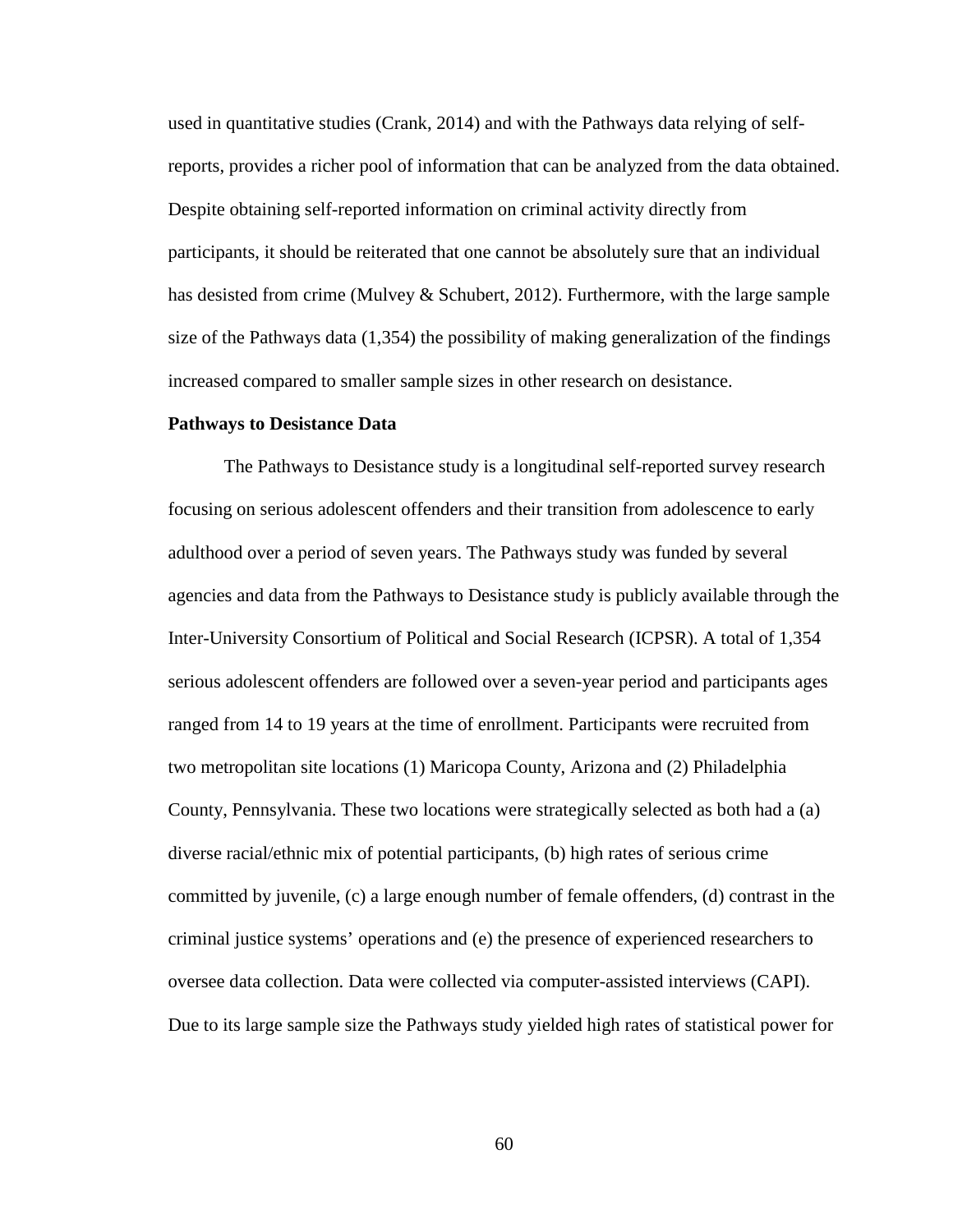analysis (Schubert et al., 2010). For the current study the large sample size of 1354 yielded a posthoc result of 0.99 indicating a very strong statistical power.

**Data Collection**. Enrollment in the study started in November 2000 and concluded in January 2003. Data collection concluded in April 2010. Youths were selected for the study if they met the the age requirements (14-18 years) and if they had been adjudicated delinquents in juvenile court or found guilty in the adult court for serious offenses. Offenses for juvenile offenders were felony levels with the exception of some misdemeanor property offenses, sexual assaults, and weapons offenses. There was a cap placed on male offenders to 15% for drug offenses owing to the elevated level of drug offenses at each site location but no cap was placed for females (Mulvey et al., 2004).

Upon enrollment in the study, participants involved in the juvenile justice system completed a baseline interview within 75 days of their adjudication, and those involved in the court system completed their interview within 90 days. Follow up interviews were conducted every six months for the first three years and then every year for the remaining four years. Therefore, a total of 11 waves of data were collected across the duration of the study (seven years). The response rate for follow up interviews averaged 90%. Interviews with participants were conducted and recorded on laptop computers (computer-assisted interviewing) and error prompts were used to alert the interviewer of any discrepancies that may arise (Mulvey et al., 2004).

# **Sample**

Participants included in the current study included those serious juvenile offenders from the Pathways baseline dataset. A total of 1,354 participants were included,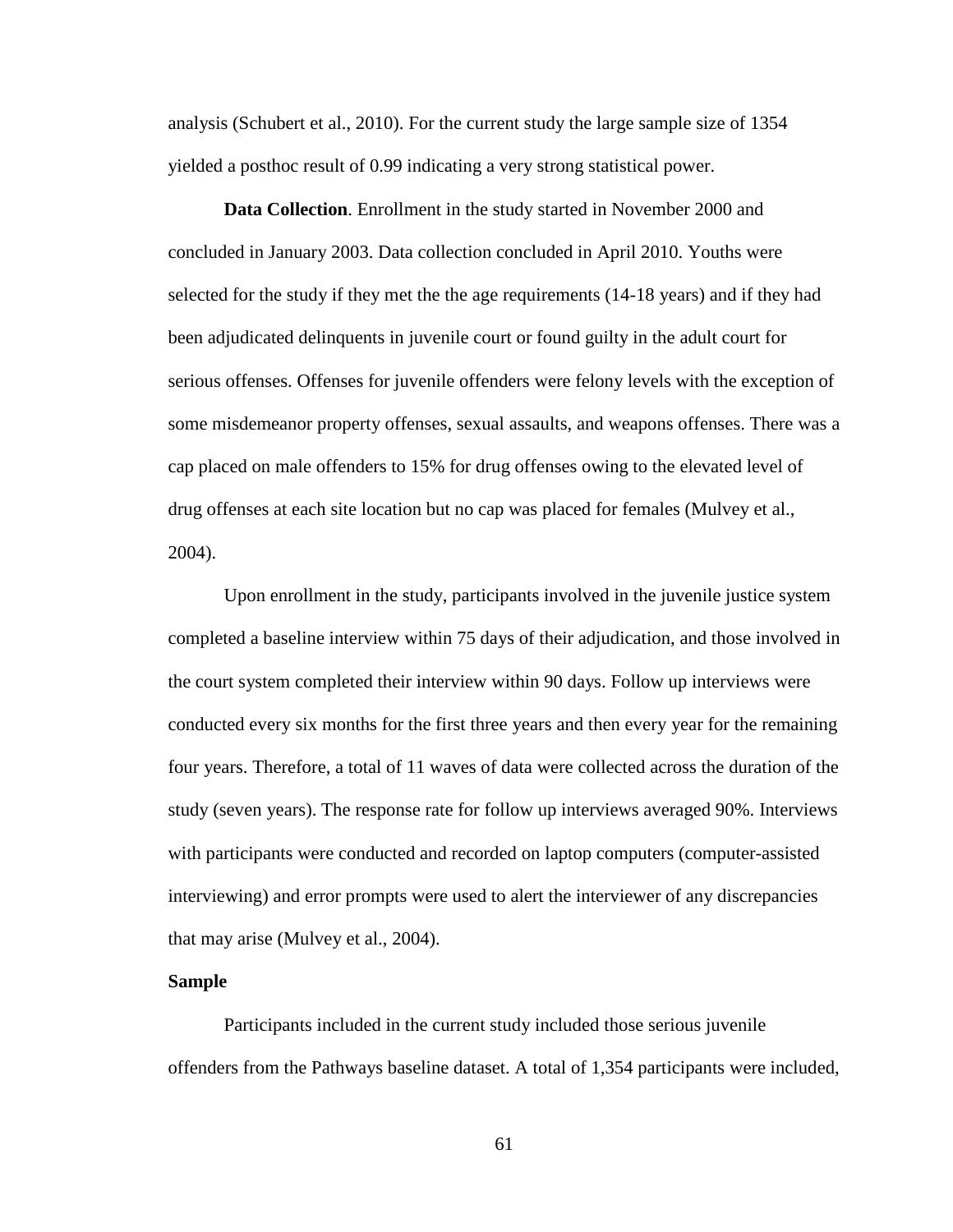and the sample demographics are demonstrated in Table 1. Participants' ages ranged from 14 to 19 years with an average age of 16.5 years. Participants were both male and female juvenile offenders of diverse ethnicities.

Table 1

| Ethnicity   |        |              |          |       |       |
|-------------|--------|--------------|----------|-------|-------|
| Gender      | White  | <b>Black</b> | Hispanic | Other | Total |
| Male        | 225    | 493          | 398      | 54    | 1170  |
| Percentages | 19.25% | 42.1%        | 32%      | 4.6%  | 100%  |
|             |        |              |          |       |       |
| Female      | 49     | 68           | 56       | 11    | 184   |
| Percentages | 26.6%  | 37%          | 30.4%    | 6%    | 100%  |
| Total       | 274    | 561          | 454      | 65    | 1354  |

*Demographic Characteristics of Identified Sample of Serious Juvenile Offenders (N= 1354)*

### **Measures**

The Pathways dataset used over 50 different scales and a total of 37 constructs. Constructs included in the study range from demographic information (e.g., age and gender), social constructs (e.g., employment and education), individual constructs (e.g., perception of chances of success), and offense history. Measures relating to the current study are discussed further in this section and information on validity and reliability are presented.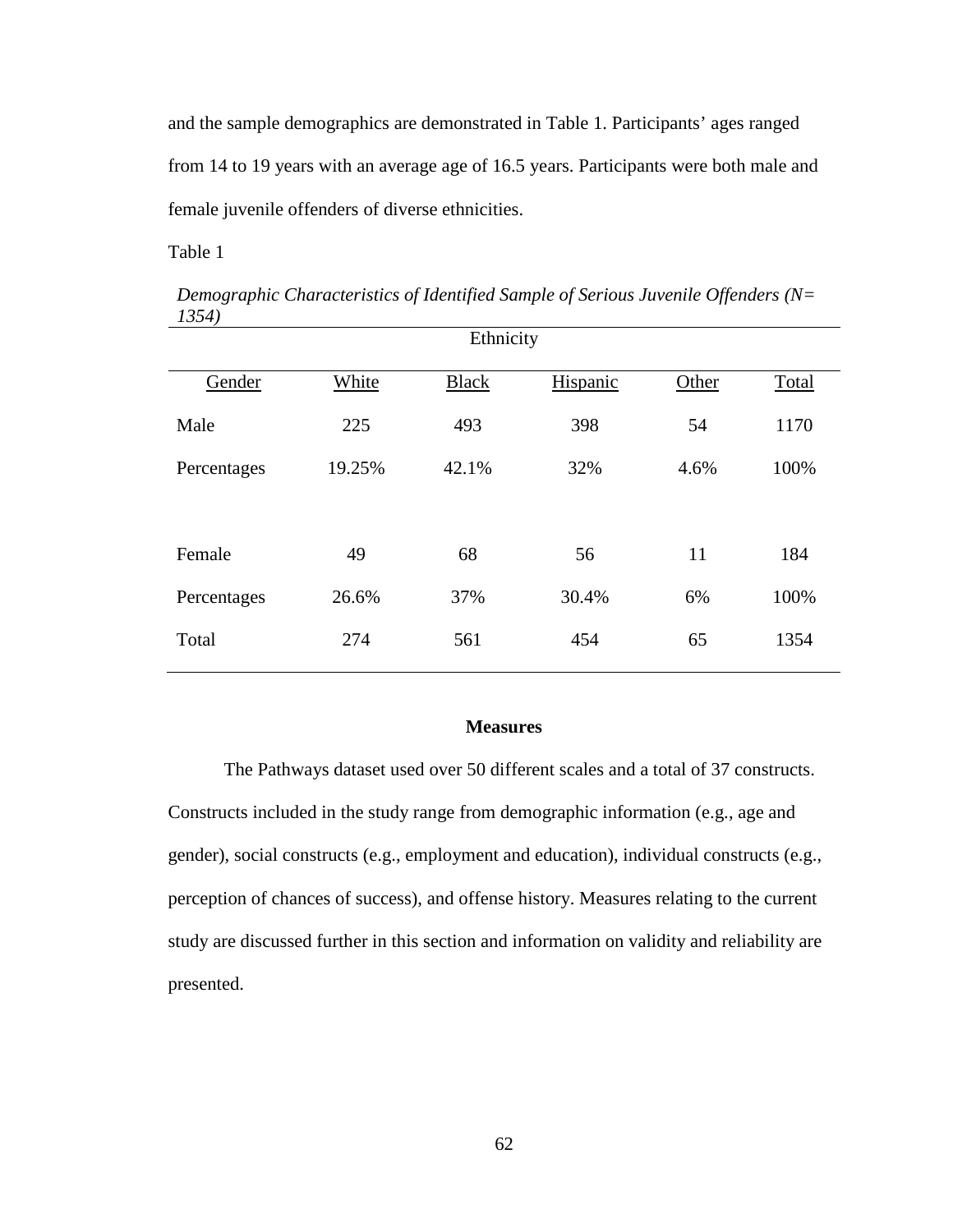#### **Dependent Variable: Desistance**

**Self-Reported Offending**. Desistance from crime is measured using an adaptation of the Self-Reported Offending (SRO) instrument (Huizinga, Esbensen, & Weihar, 1991). The SRO allows the participant to indicate whether he or she has been involved in any illegal activities 'ever' or over the last six months. The SRO is a 24-item instrument, which measures adolescent's account of involvement in antisocial and illegal activities. Two sub-categories of 'offending varieties' are measured (Aggressive and Income Offending Variety). Examples of questions used in the Aggressive Offending Variety include "Have you ever killed someone?" "Have you ever forced someone to have sex?" and items in the Income Offending Variety include "sold marijuana?" and "been paid by someone for sex" (Mulvey et al., 2011). For the current study, desistance is dichotomous where no illegal activity during the recall period is coded as 1 (indicating desistance) while participating in illegal activities are coded as 0. The scale SRO provided good reliability with a Cronbach's alpha of 0.80.

### **Independent Variables: Individual Factors**

I**ntellectual Impairment (ID)**. Due to varied causes and effects of ID on an individual, it may be perceived as an individual factor unique to the person (Boat, 2015). The Wechsler Abbreviated Scale of Intelligence (WASI) was used to measure IQ in the Pathways study. The WASI is a test used to assess intelligence quotient (IQ) and produces an estimate of general intellectual disability based on two subsets (a 42-item vocabulary and 35- item Matrix reasoning tests). The test is administered in 15 minutes and higher scores indicating greater intellectual ability. The WASI is administered on paper and only calculated scores are entered into the database. The scores are generated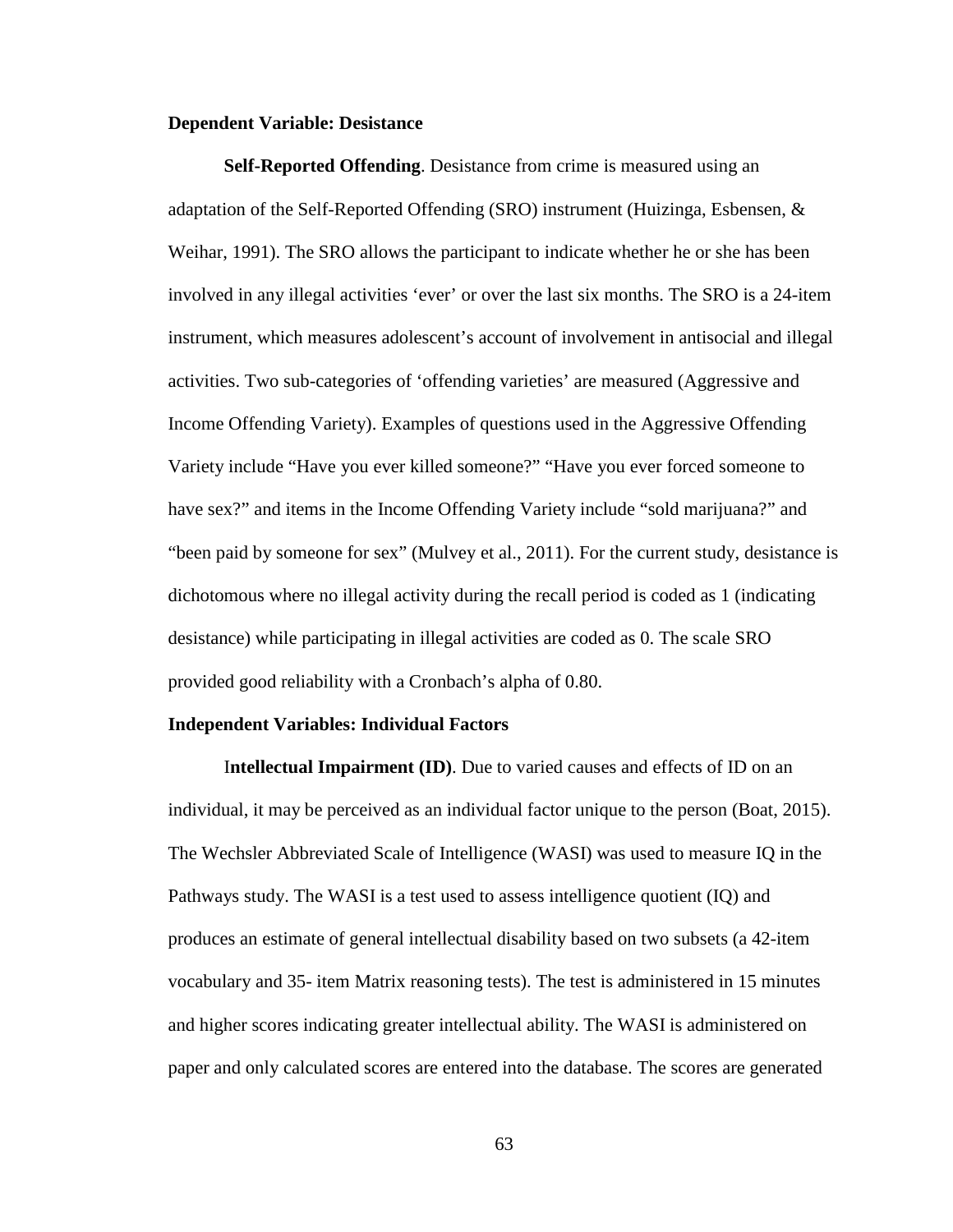by the interviewer administering the test. Intellectual impairment is defined as having a significant cognitive deficit, which manifests as having an IQ below 70 (Boat, 2015). As a result, ID was measured as having an IQ below 70 and a total of 198 juvenile offenders fulfilled this criterion. The WASI scale indicated good reliability and internal consistency with a Cronbach's alpha of 0.86.

**Moral Thinking**. This measure is used to assess the adolescents' attitudes toward treatment of others. The self-report measure contains 32 items to which participants respond on a Likert scale ranging from "Disagree to Agree" with higher scores indicating greater moral detachment. Items examine the following eight dimensions: moral justification (e.g., It is alright to beat someone who bad mouths your family.), euphemistic language (e.g., slapping and shoving someone is just a way of joking.), advantageous comparison (e.g., It is okay to insult a classmate because beating him/her is worse.), displacement of responsibility (e.g. Kids cannot be blamed for using bad words when adults do it.), diffusion of responsibility (e.g., A kid in a gang should not be blamed for the trouble the gang causes.), distorting consequences (e.g., Teasing someone does not really hurt them.), attribution of blame (e.g., If kids fight and misbehave in school it is their teacher's fault), and dehumanization (e.g., Some people deserve to be treated lie animals). The overall score for the was found to have good reliability and internal consistency at the baseline (alpha=.88 and CFI= 0.865) (Mulvey et al., 2004).

**Motivation to Succeed**. The items on motivation to succeed are constructed from the Eccles, Wigfield and Schiefele (1998) measure. Items examine participants' assessment of the opportunities available in their neighborhood regarding school and work and their perceptions of how far they would like to go and think they will go in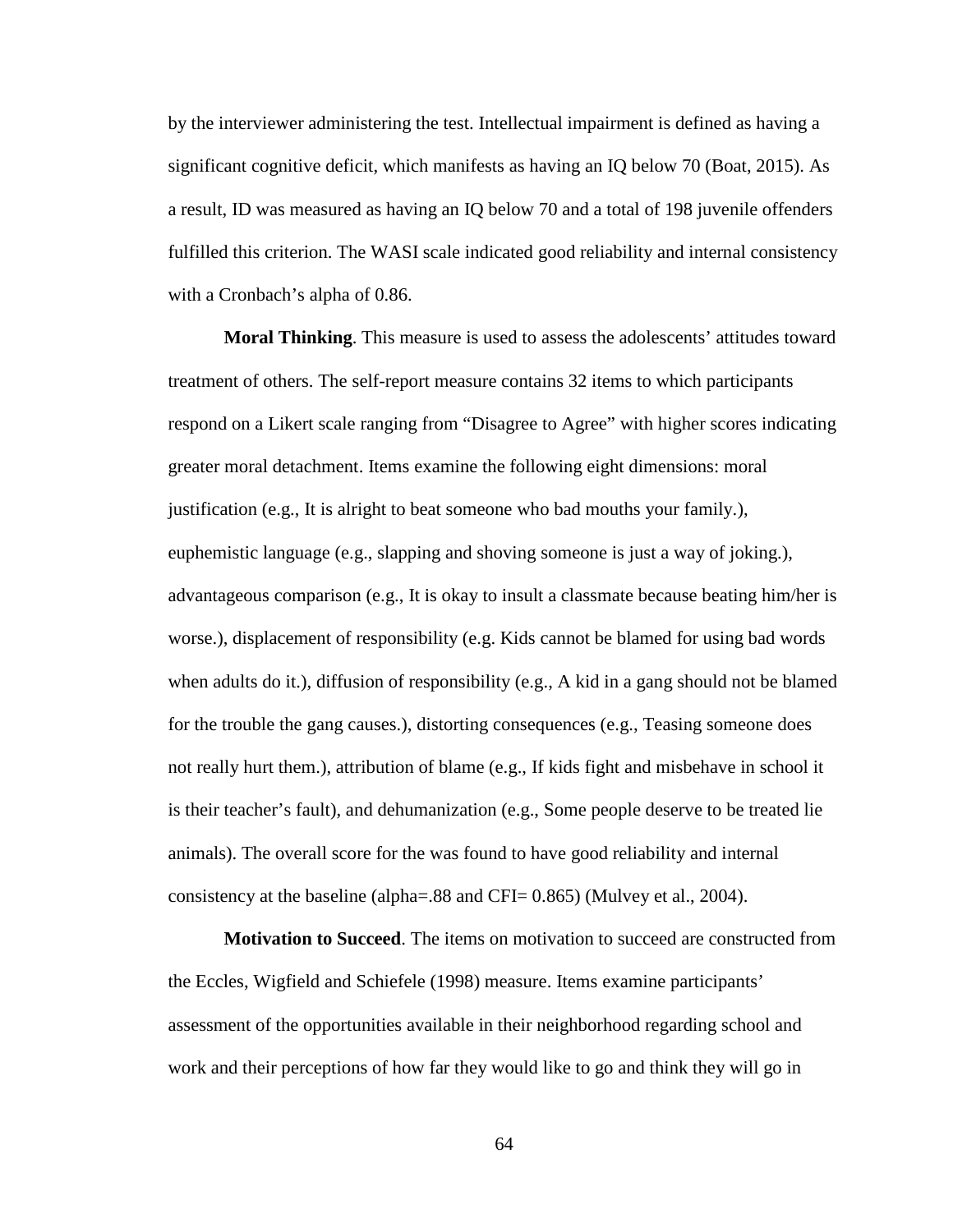school. A higher score indicates more optimism regarding future success. Reliability results showed good reliability where CFI=0.971 and RMSEA= 0.049 (Mulvey et al., 2004).

**Impulse Control**. The Weinberger Adjustment Inventory (WAI) is an inventory used in the assessment an individual's social-emotional adjustment within the context of their environment (Mulvey, 2011). A total of eight items from the WAI were used to assess impulse control and questions within this subscale included "I say the first thing from my mind without thinking enough about it". Participants were asked to rank the extent their behavior in the past six months matched the included statements (1=false to 5= true). The higher indicated more positive behavior (i.e. more impulse control). For the current study, this variable was recoded to a dichotomous variable where the lower score indicated high impulse control (coded as 1) and the higher score indicated low impulse control (coded as 0). Confirmatory factor analysis indicates good internal reliability (CFI= 0.95 and alpha=0.78). The WAI scale indicated good reliability and internal consistency with a Cronbach's alpha of 0.76 for impulse control.

### **Independent Variables: Social Factors**

**Employment**. Employment measure in the Pathways study included descriptive items regarding youth's prior employment experience and items related to financial responsibility. Items measured for include: currently employed, if ever worked in the past, durations of employment and/or reason for leaving, ever made money illegally and responsibility of repaying others (e.g. "tell someone you would pay them back but fail to do so") (Mulvey, 2011). For the current study, if participants were employed it was coded as 1 and if not currently employed as 0.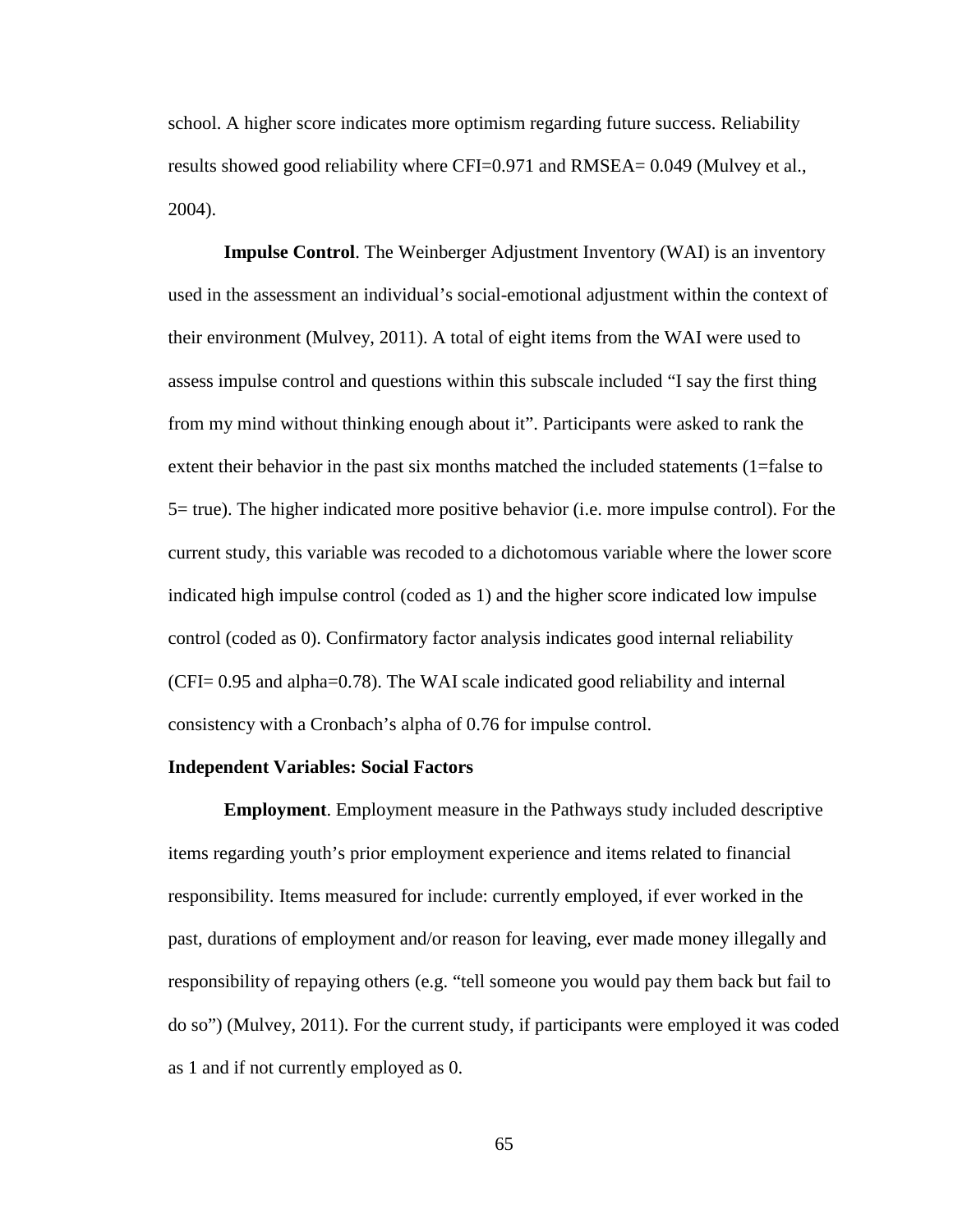**Education**. The School Bonding Attendance Activities and Orientation measure is used to assess several themes to the information from subjects about school: School attachment, information about the school experience (e.g. attendance, involvement, achievement and behavior problems). School attachment was used using a 5-point Likert scale ranging from "Strongly Agree to Strongly Disagree" with higher scores indicating greater degree of academic commitment. Information on enrollment status were also collected. For the current study, if participants were enrolled in school they were coded as 1 and unenrolled were coded as 0. The Chronbach's Alphas for the school orientation indicated good reliability with a score of 0.83 (Mulvey et al., 2004).

**Maternal Warmth**. Mothers' warmth is assessed using the Quality of Parental Relationships Inventory by Conger, Ge, Elder, Lorenz, & Simons, 1994. The mean of nine items was assessed to determine the level of nurturing supports provided by a participants' mother with higher scores indicating greater maternal nurturing and support (Mulvey, 2013). Items from the measure assesses maternal warmth by asking questions such as "How often does your mother let you know she really cares about you?" rated on a Likert scale ranging from never (0) to always (4). Confirmatory factor analysis performed at baseline suggested internal consistency and good reliability with alpha= 0.92 and CFI=0.95.

### **Data Analysis**

For the current study, the statistical package for the social sciences (SPSS) version 22 was used for the analyses. Descriptive statistics is provided to highlight demographic information among the sample population. In addition, binary logistic regression models were created to answer all research questions. This analytical method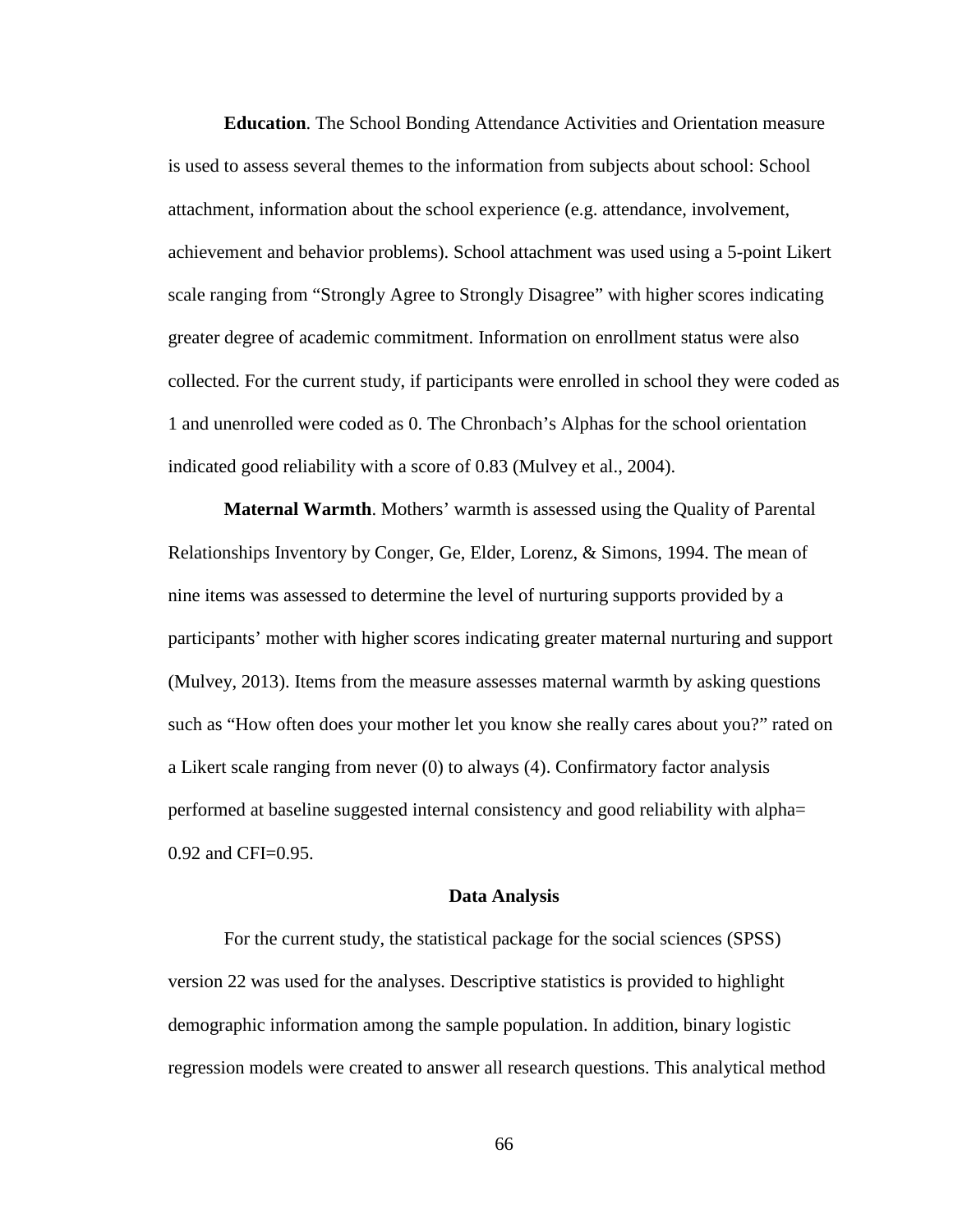was used to determine the relationship between each of the social and individual indicators. According to Kleinbaum, Kupper, Nizam and Rosenberg (2013) regression analysis is a statistical method used for its predictive purposes and understanding the relationship between two or more quantitative variables. Specifically, binary logistic regression is a statistical technique used when the response variable is binary (expressed as either 0 or 1). Predictor variables can be added or deleted from the regression model to meet some specific criteria deemed as stepwise logistic regression. This is a common technique used when the study is exploratory in nature. A binary logistic regression analysis is an appropriate model for the current study as multiple independent variables may determine the outcome of the dichotomous dependent variable (desistance). Given that desistance is a dichotomous variable, there are only two possible outcomes (desister or offender) coded as 1 or 0 respectively. A p-value  $< 0.05$  was used to predict desistance (outcome variable).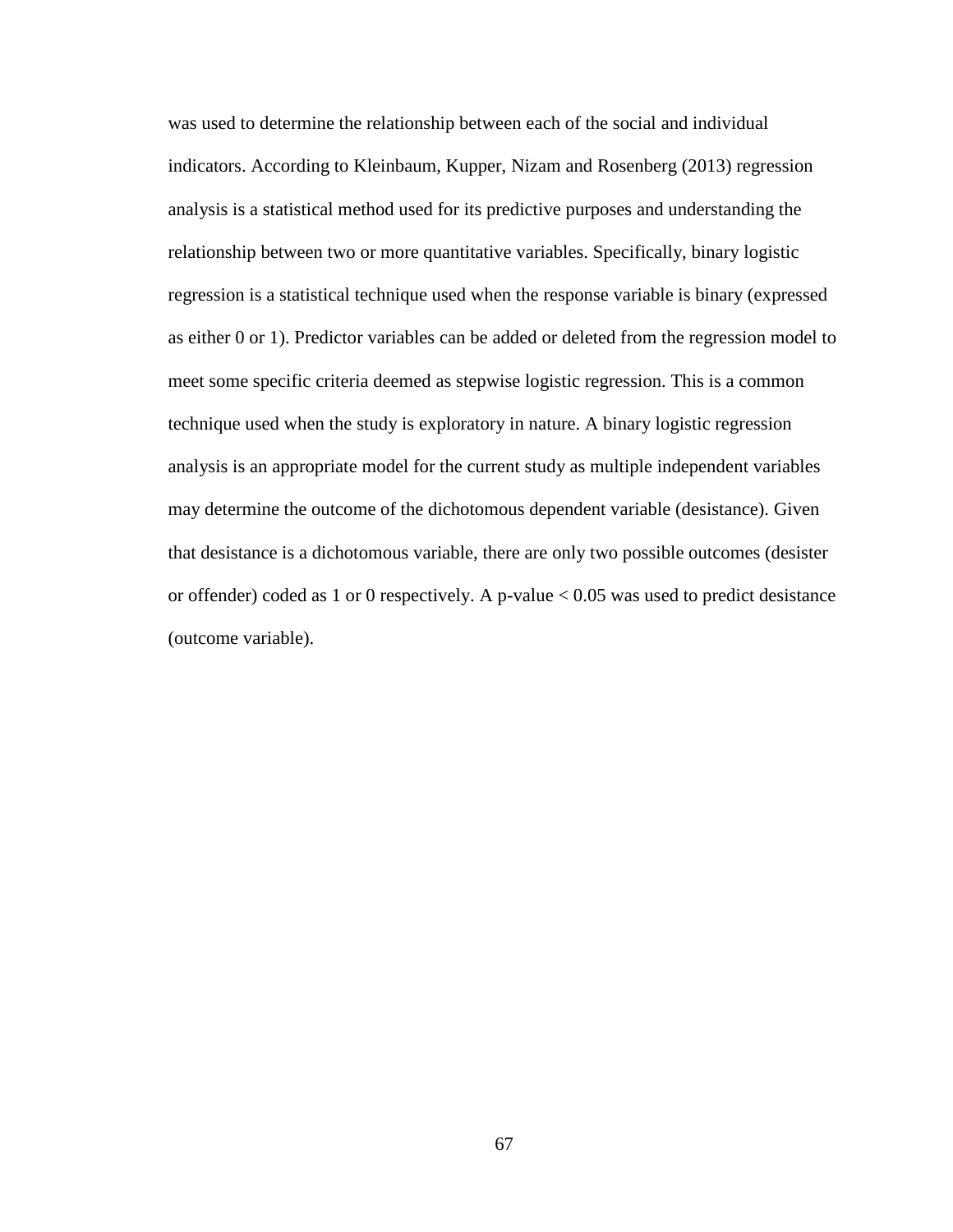### CHAPTER 4

### **Results**

# **Factors of Desistance from Crime**

The aim of the current research was to identify the social and individual factors associated with desistance for serious juvenile offenders. Results of the analyses is discussed in this section. In addition, desistance and offending results by ethnicity and gender are indicated in Table 2 to 2.2 below. Results indicated that majority of the participants of the study found to be desisters were mostly minority populations with the exception of the group "Other". The group Other had ranked the lowest in all categories and across all offending variety, which may be as a result of having the smallest group size of participants. Black and Hispanic juveniles were found to have the highest percentages of both desisters and offenders in both total and aggressive offender variety type. In the income offending variety, Black and Hispanics male and female offenders had the highest level of desisters. Black male and female juveniles were observed to have the highest percentage of offending with the exception of White female juveniles ranked slightly higher in income offending than Hispanic females at 31% and 30.2% respectively (Table 2.2). Overall, males rather than females represented the largest population of desisters in the study. This can be attributed to males making up the majority of the study participants (N=1170).

Table 2

| Demographic Information of Desistance from Total Offending $(N=1354)$ |                 |                 |  |  |  |
|-----------------------------------------------------------------------|-----------------|-----------------|--|--|--|
| <b>Variable</b>                                                       | <b>Desister</b> | <b>Offender</b> |  |  |  |
| <i>Ethnicity-male</i>                                                 |                 |                 |  |  |  |
| <b>Black</b>                                                          | 41 (41.8%)      | 452 (42.2%)     |  |  |  |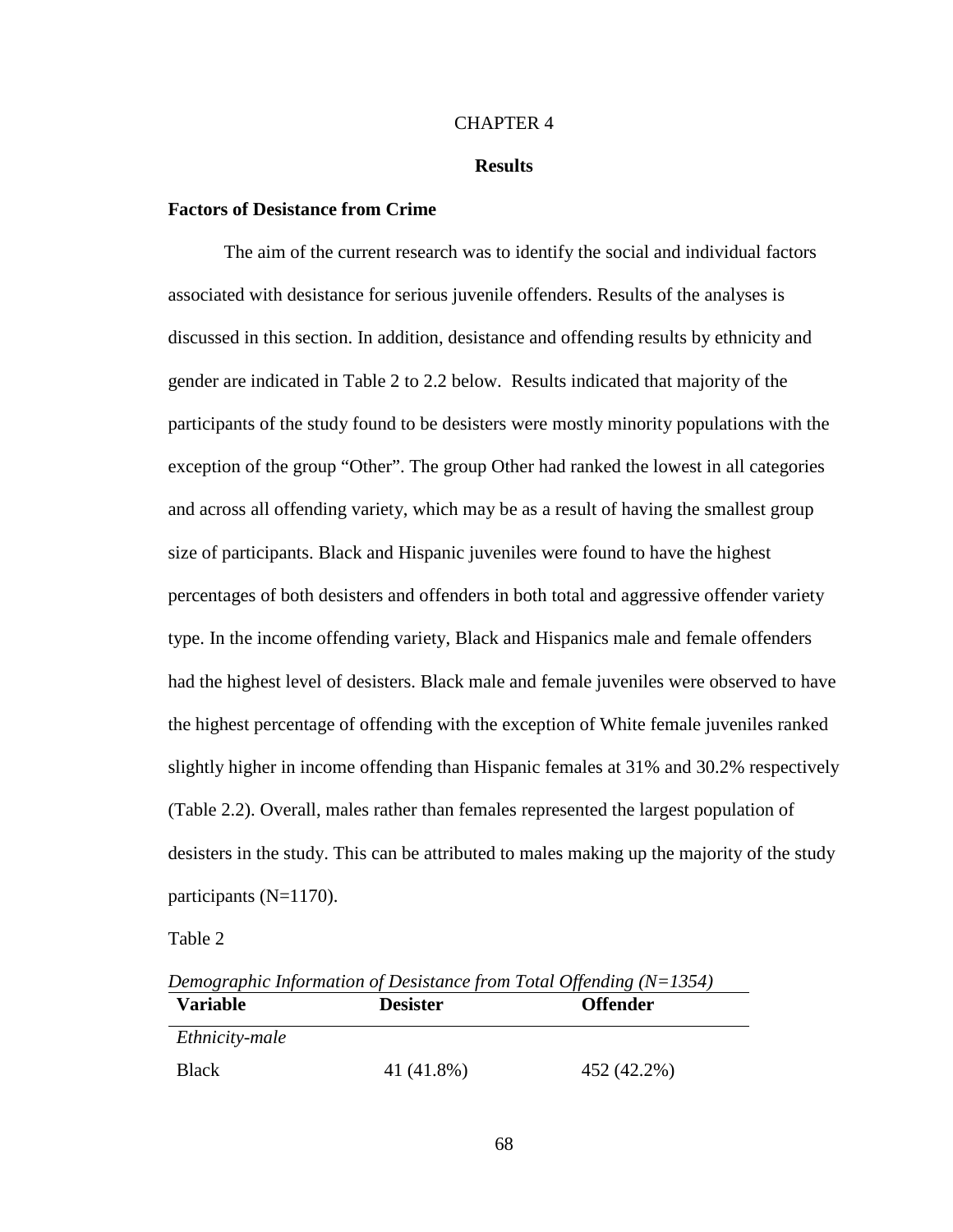# Table 2 (continued)

| White            | 17(17.3%)  | 208 (19.4%) |
|------------------|------------|-------------|
| Hispanic         | 35 (35.7%) | 363 (33.9%) |
| Other            | $5(5.1\%)$ | 49 (4.6%)   |
| Ethnicity-female |            |             |
| <b>Black</b>     | 58 (36.5%) | $10(40\%)$  |
| White            | 44 (27.7%) | 5(20%)      |
| Hispanic         | 48 (30.2%) | 8 (32%)     |
| Other            | $9(5.7\%)$ | 2(8%)       |

*Note*: Males= 1170 and Female= 184

# Table 2.1

*Demographic Information of Desistance from Aggressive Offending (N=1354)*

| <b>Variable</b>  | <b>Desister</b> | <b>Offender</b> |
|------------------|-----------------|-----------------|
| Ethnicity-male   |                 |                 |
| <b>Black</b>     | 89 (41.8%)      | 404 (42.2%)     |
| White            | 41 (19.2%)      | 184 (19.2%)     |
| Hispanic         | 75 (35.2%)      | 323 (33.8%)     |
| Other            | $8(3.8\%)$      | 46 (4.8%)       |
| Ethnicity-female |                 |                 |
| <b>Black</b>     | 21 (38.2%)      | 47 (36.4%)      |
| White            | 13 (23.6%)      | 36 (27.9%)      |
| Hispanic         | 17 (30.9%)      | 39 (30.2%)      |
| Other            | $4(7.3\%)$      | $7(5.4\%)$      |
|                  |                 |                 |

*Note*: Males= 1170 and Female= 184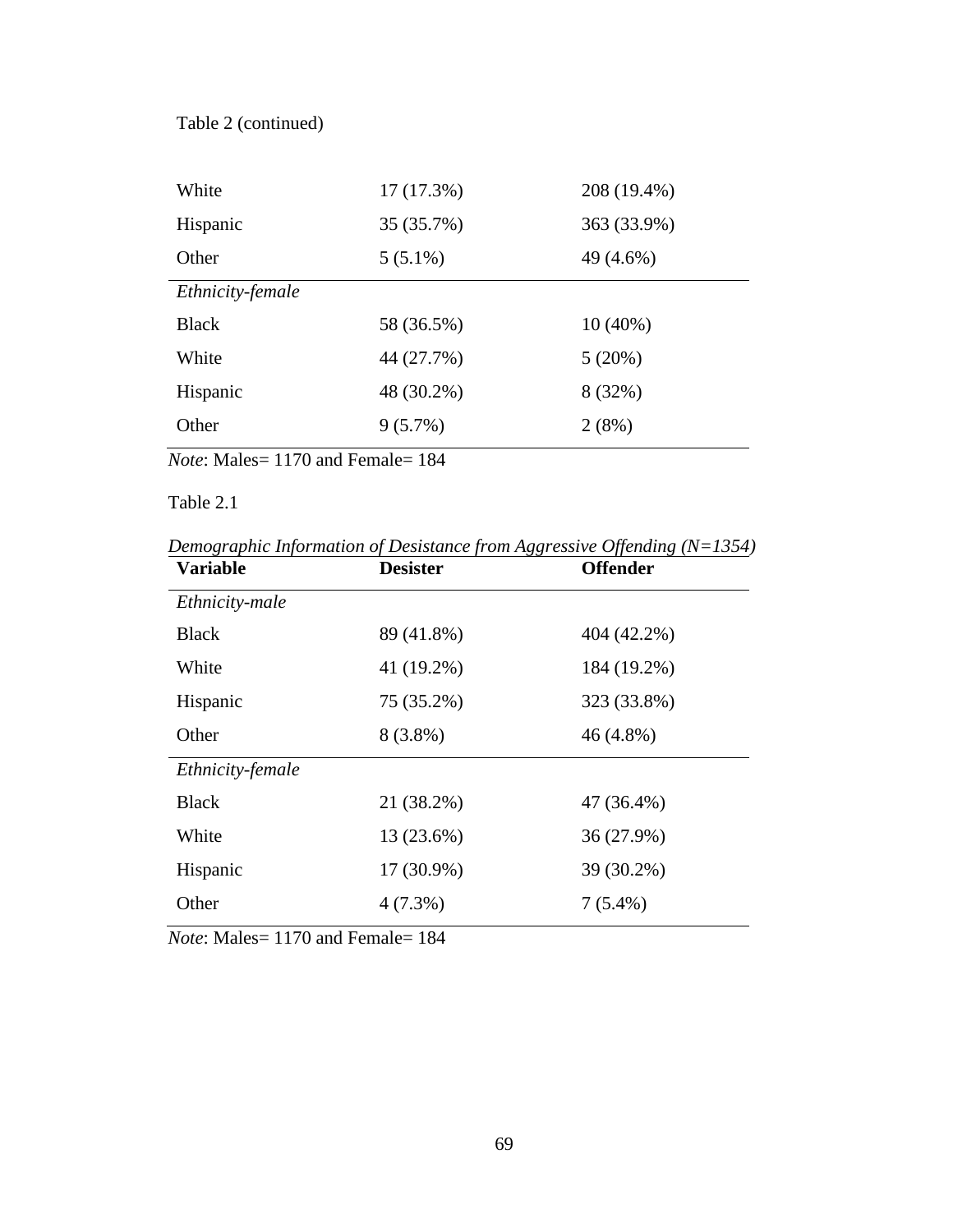# Table 2.2

| <b>Variable</b>  | <b>Desister</b> | <b>Offender</b> |
|------------------|-----------------|-----------------|
| Ethnicity-male   |                 |                 |
| <b>Black</b>     | 110 (43%)       | 383 (41.9%)     |
| White            | 52 (20.3%)      | 173 (18.9%)     |
| Hispanic         | 80 (31.3%)      | 318 (34.8%)     |
| Other            | 14 (5.5%)       | 40 (4.4%)       |
| Ethnicity-female |                 |                 |
| <b>Black</b>     | 27 (46.6%)      | 41 (32.5%)      |
| White            | $10(17.2\%)$    | 39 (31%)        |
| Hispanic         | 18 (31%)        | 38 (30.2%)      |
| Other            | $3(5.2\%)$      | $8(6.3\%)$      |
|                  |                 |                 |

*Demographic Information of Desistance from Income Offending (N=1354)*

*Note*: Males= 1170 and Female= 184

# Table 2.3

|    | <b>Variables</b>         |           | $\overline{2}$ | 3                  | 4         | 5        | 6        |
|----|--------------------------|-----------|----------------|--------------------|-----------|----------|----------|
| 1. | Education                |           | $-.027$        | $-.071**$          | $.156***$ | .018     | $.076**$ |
| 2. | Employment               | $-.027$   |                | $-.017$            | $.077**$  | .004     | $-.024$  |
|    | 3. Moral Disengagement   | $-.071**$ | $-.017$        |                    | $-.276**$ | $-172**$ | $-357**$ |
|    | 4. Motivation to Succeed | $.156***$ |                | $.077**$ $-.276**$ |           | $.102**$ | $.078**$ |
|    | Maternal Warmth          | .018      | .004           | $-172**$           | $.102**$  |          | $.193**$ |
|    | 6. Impulse Control       | $.076**$  | $-.024$        | $-.357**$          | $.230**$  | $.163**$ |          |

*Note:* \*\* indicates significance at the 0.01 level  $(p < .01)$ .

Results of the Spearman's rho correlation output indicated significant relationships among several independent variables (see Table 2.3). More specifically, a positive correlation was observed between education and motivation to succeed (small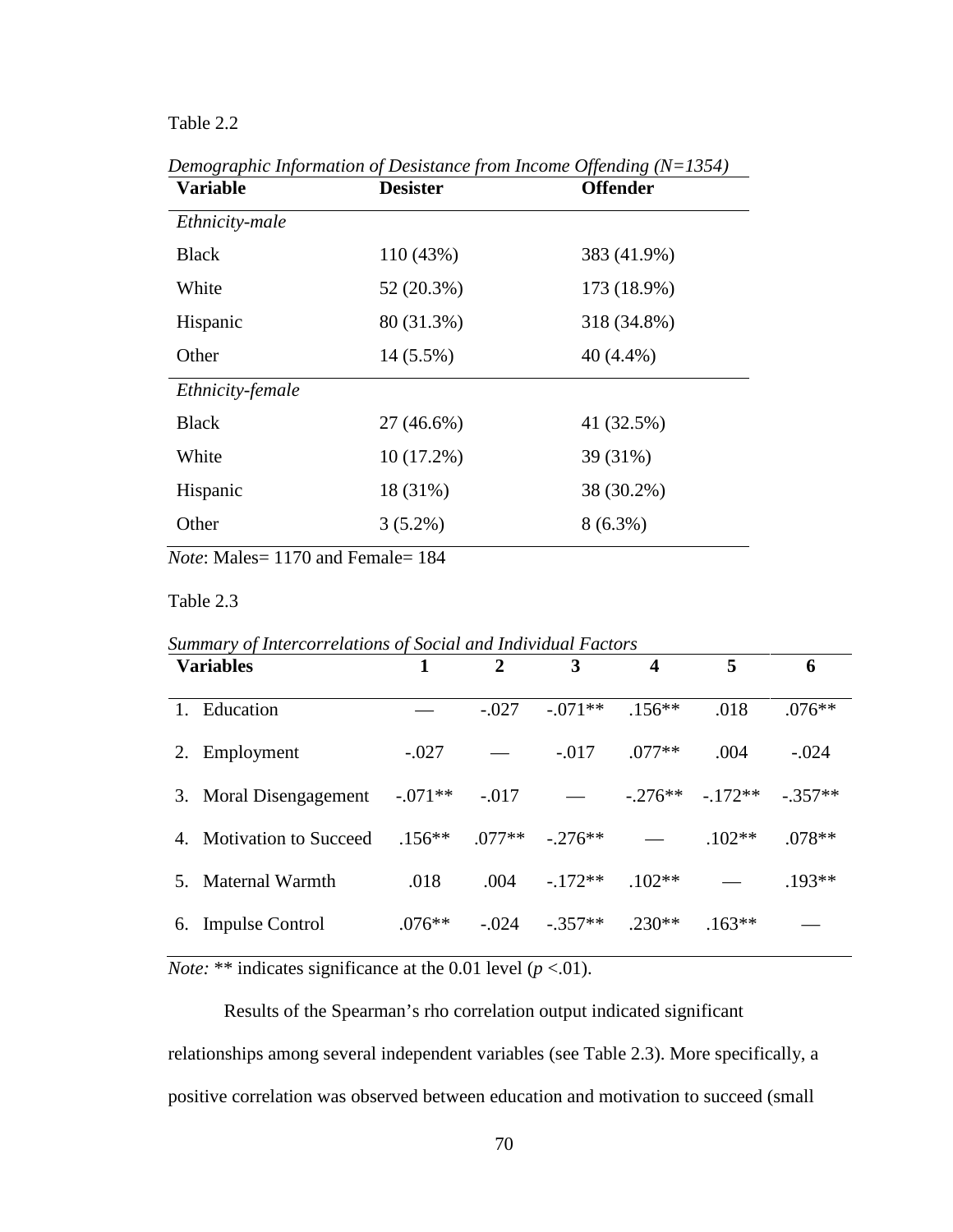strength) and education and impulse control (moderate to large strength). Additionally, a negative correlation was observed between education and moral disengagement (moderate to large strength). A moderate to large positive correlation was observed between employment and motivation to succeed (.077). Also, a small negative correlation was observed between moral disengagement, motivation to succeed, maternal warmth and impulse control. Lastly, small positive correlation was observed between maternal warmth motivation to succeed and impulse control. While a small negative correlation was observed among maternal warmth and moral disengagement  $(-.172)$ .

The first research question, "*which social factors are the most effective for juvenile offenders for desistance from crime?"* is answered using the data provided in Table 3. Predictors of desistance are stated to include employment, education and maternal warmth based on findings in the desistance literature (LeBel, et al., 2008; Maruna, 2001; Mendelson, Turner & Tandon, 2012). Table 3-14 show the influence of social factors and individual factors examined (employment, education and maternal warmth, motivation to succeed, impulse control and moral disengagement) on the process of desistance. Results of the binary logistic regression analyses are displayed indicating the beta value, significance, odds ratio and confidence intervals. Each table will be further discussed below.

For the total offending variety, all social predictors of desistance have proven to be significant in predicting desistance from crime when analyzed individually (Table 3). These findings reject the null hypothesis and accept the alternate hypothesis, which states that social factors will increase desistance in serious juvenile offenders. The most effective and impactful social factors are education (1.898), employment (1.695), and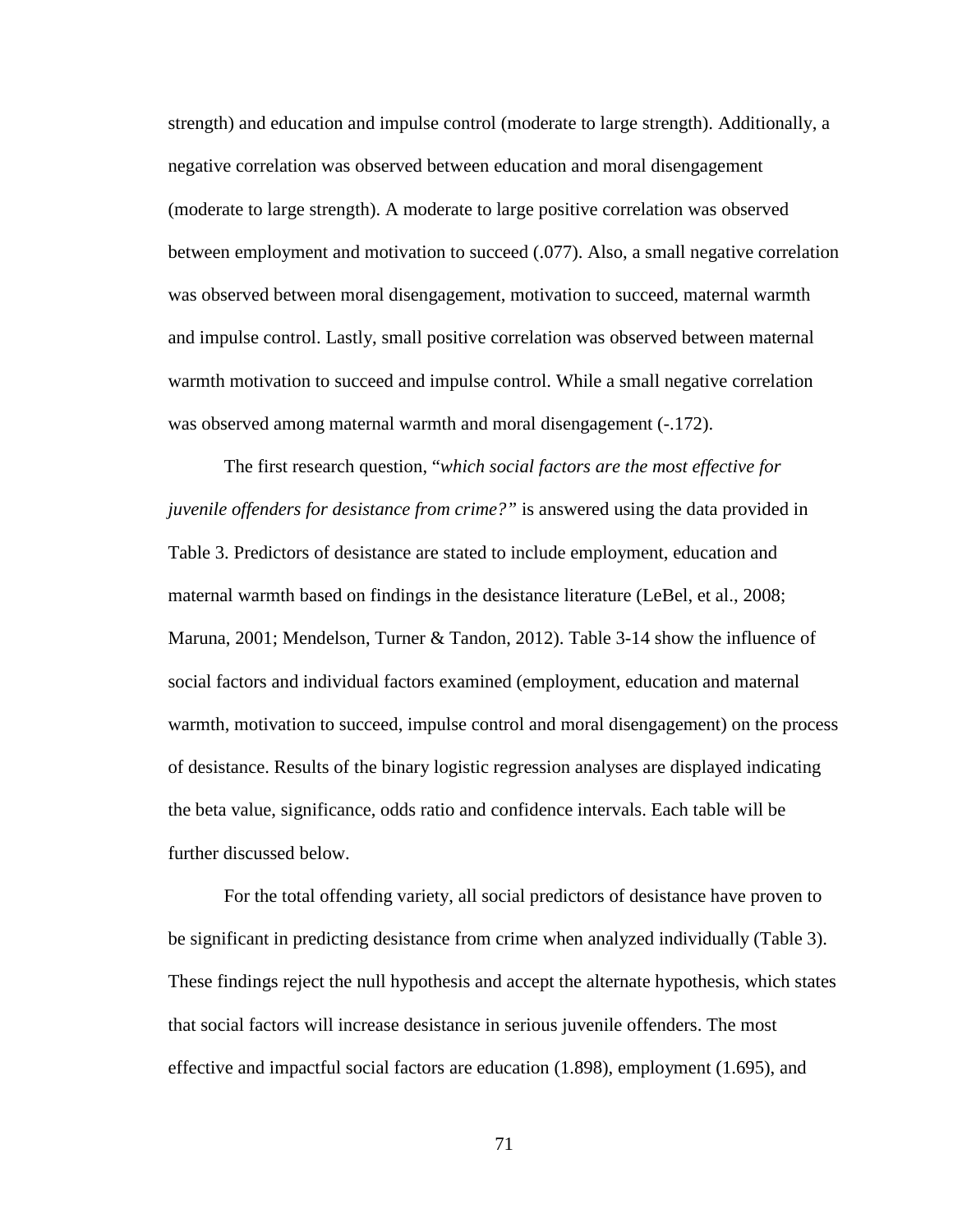maternal warmth (1.521). Of the three social factors, for juveniles who are enrolled in school the odds of desistance are multiplied by 1.898 compared to juveniles who are not. This means that juvenile offenders who are within an education institution (e.g., high school) are more likely to become desisters living a life without crime as opposed to those who are not in school.

To results of the research question two, *which individual factors are the most effective for desistance from crime*, are reported in Table 3. Similarly, to the social factors examined, all individual factors were found to be significant predictors of total desistance from crime. More specifically, moral disengagement, motivation to succeed and impulse control were shown to predict desistance from criminal offending. Of the three individual factors, impulse control is found to be the most impactful for desistance from total offending. The odds of desistance from crime are multiplied 3.372 times as impulse control increases. Following impulse control is motivation to succeed, and thirdly moral disengagement as predictors of desistance. When juveniles experience increased moral disengagement the odds of desistance decreases by 0.397 times (Table 3). These findings are in the expected direction and level of significance, which are consistent with desistance research (Monahan, Steinberg, Cauffman & Mulvey, 2009; Shulman et. al, 2011). These findings allow for the rejection of the null hypothesis stating no differences will be observed among individual variables in predicting desistance.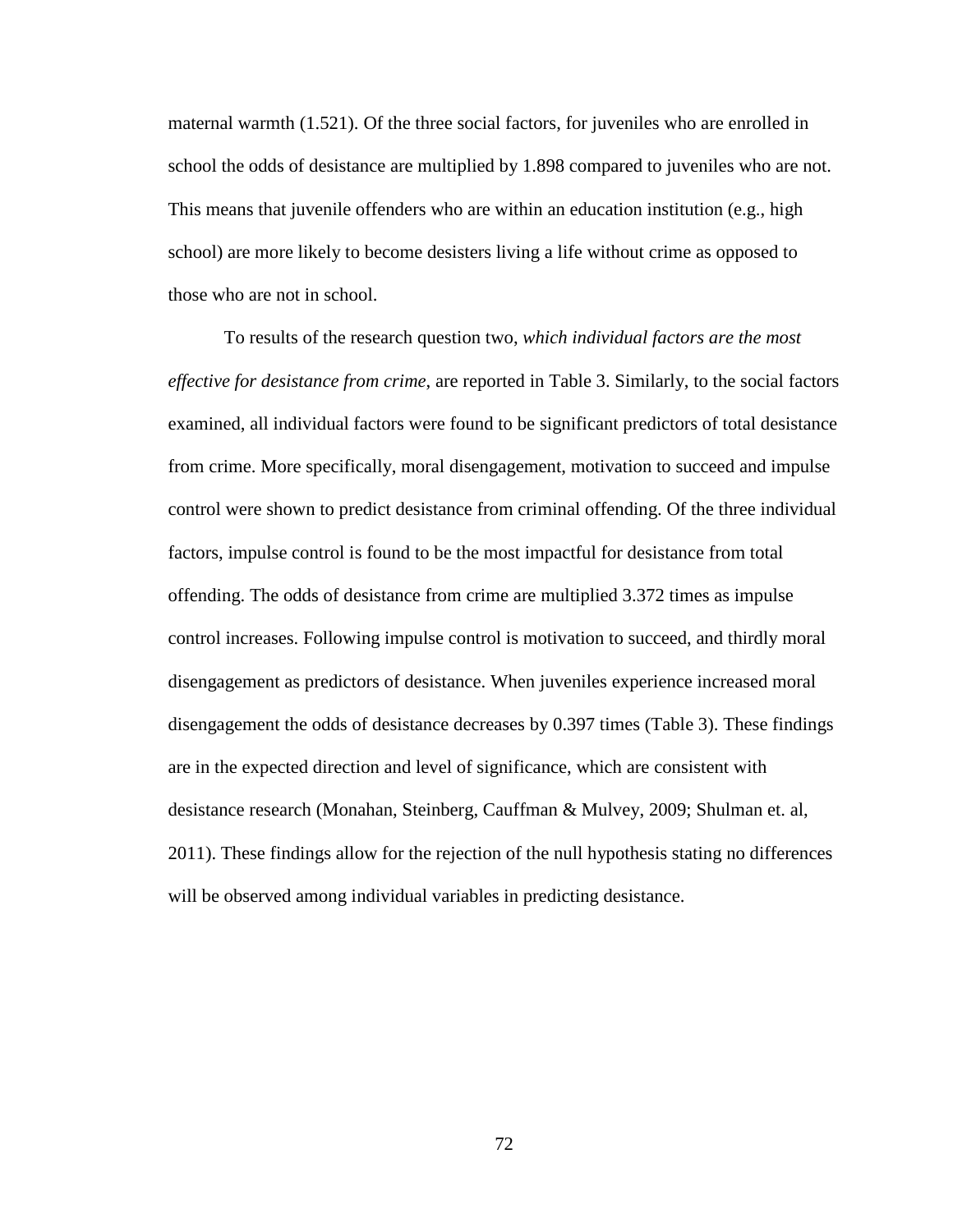### Table 3

| $\sim$ point $\sim$<br><b>Predictors</b> | $\mathbf{b}$ (SE) | <b>Odds Ratio</b> | 95% CI         | P-val |
|------------------------------------------|-------------------|-------------------|----------------|-------|
| <i>Social Factors</i>                    |                   |                   |                |       |
| Employment                               | 0.528(0.244)      | 1.695             | [1.051; 2.734] | 0.030 |
| Education                                | 0.641(0.243)      | 1.898             | [1.177; 3.058] | 0.009 |
| Maternal Warmth                          | 0.419(0.155)      | 1.521             | [1.122; 2.061] | 0.007 |
| Individual Factor                        |                   |                   |                |       |
| Moral Disengagement                      | $-0.923(0.295)$   | 0.397             | [0.223; 0.708] | 0.002 |
| <b>Motivation to Succeed</b>             | 0.437(0.150)      | 1.547             | [1.154; 2.075] | 0.004 |
| <b>Impulse Control</b>                   | 1.215(0.341)      | 3.372             | [1.728; 6.577] | 0.000 |

*Binary Logistic Regression Analyses Showing Social and Individual Factors for Total Offending* 

*Note*: p < .05

Results for research question three, *does type of offending (income and aggressive) have an effect on social factors of desistance is as follows. Results of the* binary logistic regression analyses reveal that all social factors except one were significant predictors of desistance from aggressive offending. Education and maternal warmth were shown to be significant predictors and employment was found to be nonsignificant (Table 4). With more than one variable shown to be predictors the null hypothesis is rejected to accept that type of offending has an effect on social factors of desistance. As it relates to aggressive offending, the most impactful social factors related to aggressive offending are maternal warmth (1.285) followed by education (0.702) (see Table 4). With increased maternal warmth, the odds of desistance from aggressive offending among serious juvenile offenders increased 1.285 times. Interestingly,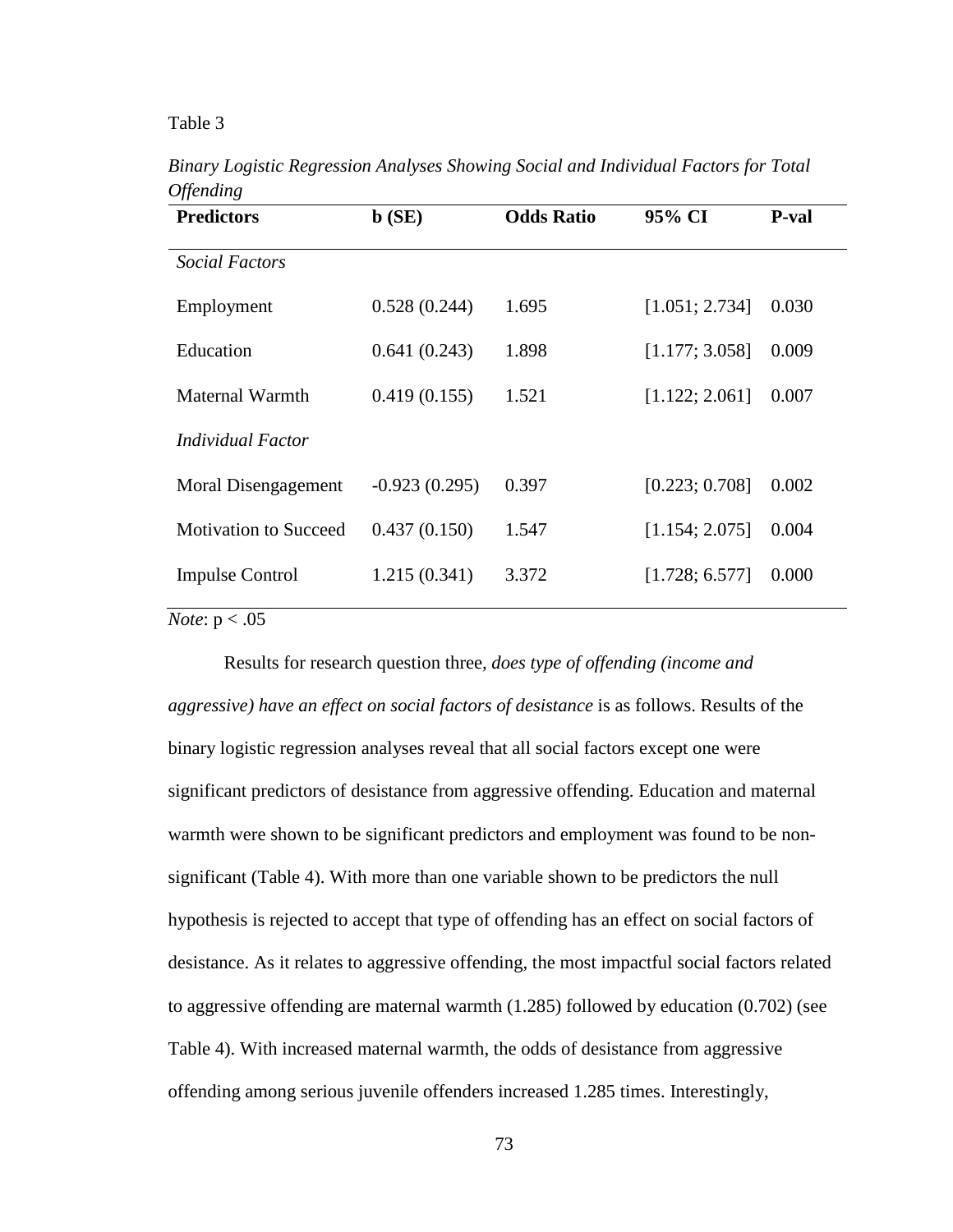education was found to be significant with the odds of desistance decreasing with increased changes in education.

The results of social factors and income offending indicated varying effects on desistance. As a result, the alternate hypothesis holds true. All social factors were found to be significant predictors of desistance from income offending (see Table 5). Results indicated the odds of desistance increased with employment as well as maternal warmth. However, the odds of desistance decreased with education. The odds ratio for employment showed this factor to be the most impactful (1.548), followed by maternal warmth (1.352). Lastly, with increased education showed a decrease in odds of desistance of 0.610 times for income offending.

Table 4

| <b>Predictors</b>            | $\mathbf{b}$ (SE) | <b>Odds Ratio</b> | 95% CI         | P-val |
|------------------------------|-------------------|-------------------|----------------|-------|
| <b>Social Factors</b>        |                   |                   |                |       |
| Employment                   | 0.226(0.161)      | 1.254             | [0.915; 1.719] | 0.160 |
| Education                    | $-0.353(0.160)$   | 0.702             | [0.513; 0.961] | 0.027 |
| Maternal Warmth              | 0.251(0.105)      | 1.285             | [1.046; 1.578] | 0.017 |
| <b>Individual Factor</b>     |                   |                   |                |       |
| Moral Disengagement          | $-0.668(0.205)$   | 0.513             | [0.343; 0.765] | 0.001 |
| <b>Motivation to Succeed</b> | 0.281(0.281)      | 1.325             | [1.075; 1.633] | 0.008 |
| <b>Impulse Control</b>       | 0.602(0.227)      | 0.183             | [1.170; 2.849] | 0.008 |
|                              |                   |                   |                |       |

*Binary Logistic Regression Analyses Showing Predictors of Total Aggressive Offending*

*Note*: p < .05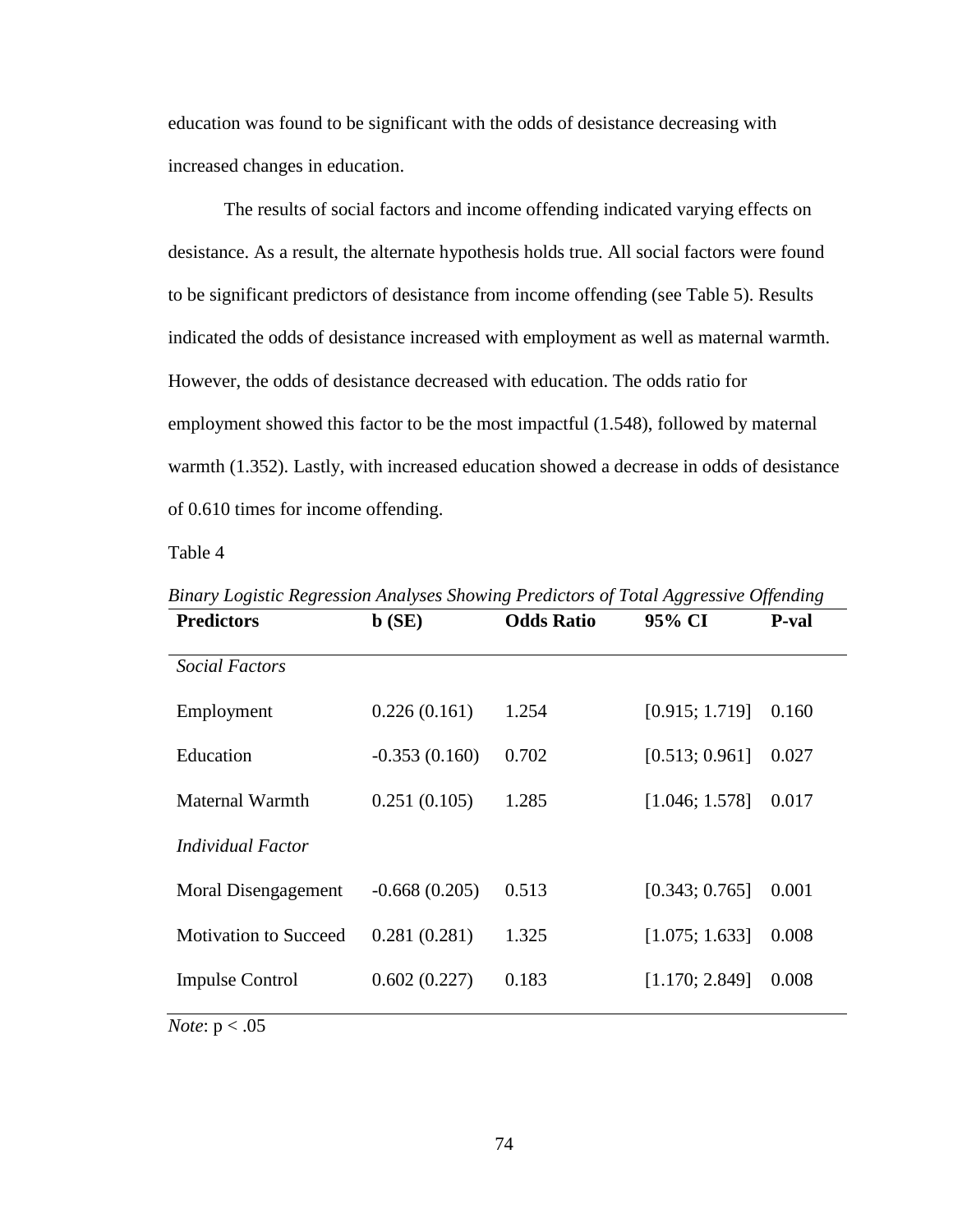The results of question four "*does type of offending (aggressive or income) have an effect on the individual factors for desistance*", are reported in Tables 4 and 5. For aggressive and income offending, all individual factors were found significant in predicting desistance from crime. For aggressive offending, changes in impulse control are positively related to changes in desistance. In essence, when a juvenile offender experiences an increase in impulse control or control of self and behavior, the odds of desistance are multiplied by 0.183 compared to those who do not. As it relates to moral disengagement, a decrease in the odds of desistance (0.513) was found as this factor increases. Therefore, as adolescents experience increased moral detachment and increased negative attitudes towards the treatment of others, the probability of desistance is reduced.

For individual factors in relation to income offending the results are discussed in this section. The odds of desistance increased and are multiplied by 4.297 as juvenile offenders experience increased impulse control. This is similar to results found in the desistance literature (Morizot & Le Blanc, 2007; Laub et al., 1998). Similarly, when a juvenile offender experiences increased moral disengagement characterized by moral detachment and the treatment of others, the odds of desistance decreases by 0.313 times. Lastly, for this model the odds of desistance increased 1.600 times (Table 5) with increased motivation to succeed. Therefore, with a more positive and optimistic outlook on opportunities to succeed juvenile offenders increases their chances of desistance from crime for income offending. As a result, the null hypothesis is refuted stating no differences would be observed.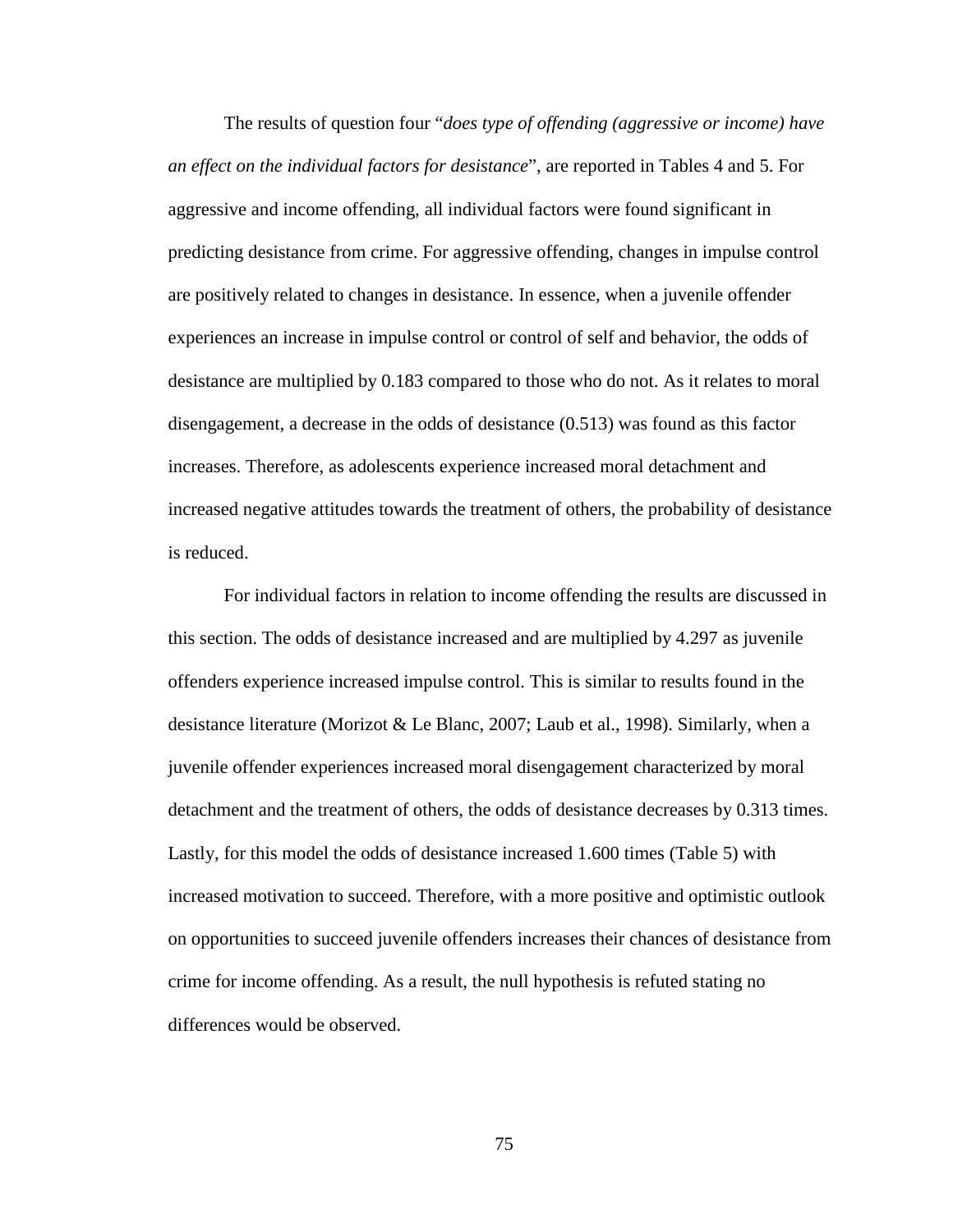# Table 5

| <b>Predictors</b>            | $\mathbf{b}$ (SE) | <b>Odds Ratio</b> | 95% CI         | P-val |
|------------------------------|-------------------|-------------------|----------------|-------|
| <b>Social Factors</b>        |                   |                   |                |       |
| Employment                   | 0.437(0.157)      | 1.548             | [1.138; 2.105] | 0.005 |
| Education                    | $-0.495(0.154)$   | 0.610             | [0.451; 0.825] | 0.001 |
| Maternal Warmth              | 0.301(0.100)      | 1.352             | [1.112; 1.643] | 0.002 |
| Individual Factor            |                   |                   |                |       |
| Moral Disengagement          | $-1.161(0.202)$   | 0.313             | [0.211; 0.466] | 0.000 |
| <b>Motivation to Succeed</b> | 0.470(0.103)      | 1.600             | [1.308; 1.958] | 0.000 |
| <b>Impulse Control</b>       | 1.458 (0.222)     | 4.297             | [2.778; 6.645] | 0.000 |
|                              |                   |                   |                |       |

*Binary Logistic Regression Model Showing Predictors of Total Income Offending*

*Note*:  $p < .05$ 

The importance of both individual and social factors is evident in desistance research (Kazemian, 2007; Maruna, 2001). Research question five examined "*which interaction of social and individual factors predicts the best model for desistance serious juvenile offenders*". When examining the relative impact of both sets of factors on desistance for total offending the impulse control is the only significant predictor. The odds of desistance are multiplied 2.547 as impulse control increases. All other social and individual factors were found not to be significant when combined in the same regression model (see Table 6).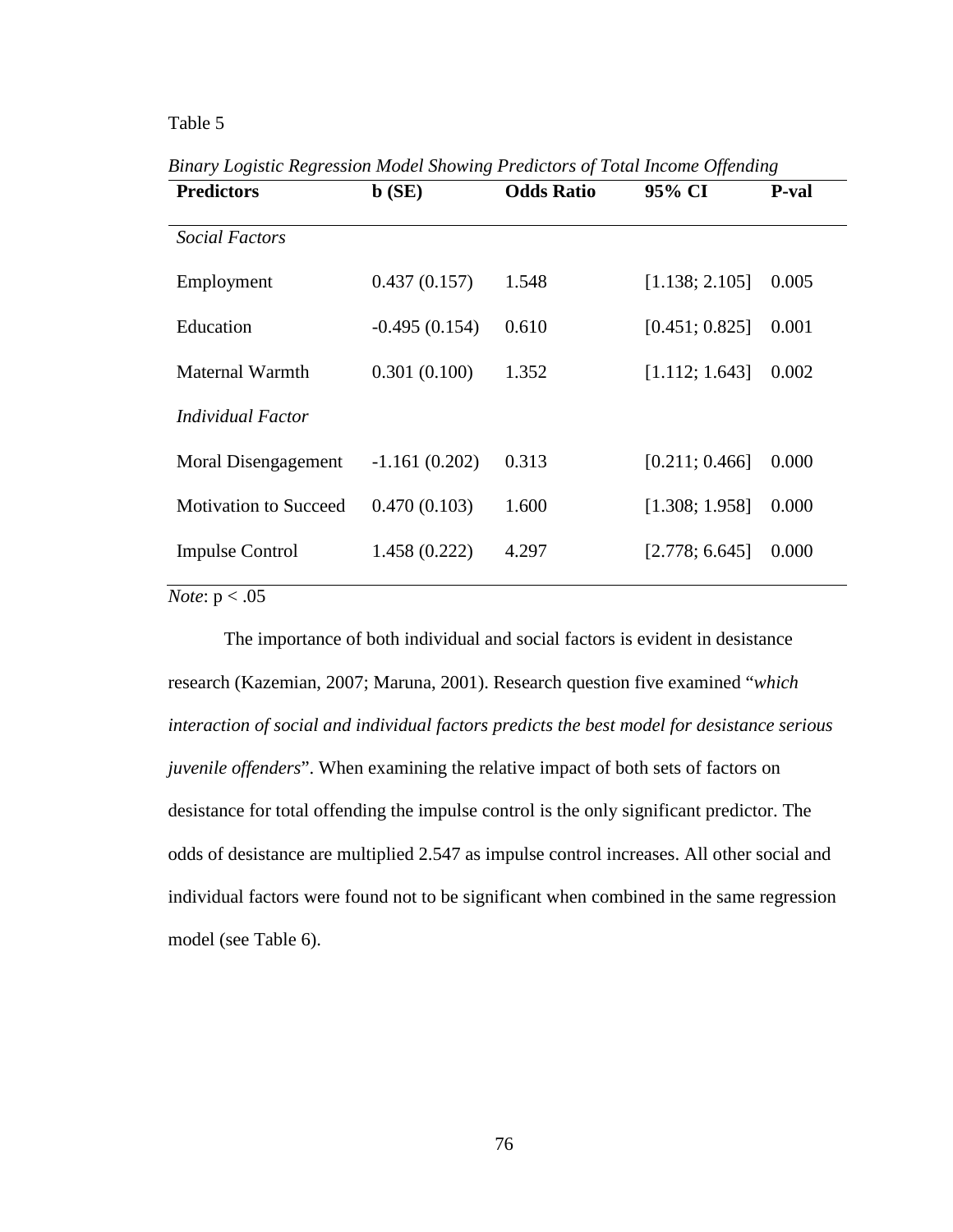# Table 6

| Four Offenang and Freuctors of Desistance Dinary Logistic Regression model<br><b>Predictors</b> | $\mathbf{b}$ (SE) | <b>Odds Ratio</b> | 95% CI         | <b>P</b> -val |
|-------------------------------------------------------------------------------------------------|-------------------|-------------------|----------------|---------------|
| <i>Social Factors</i>                                                                           |                   |                   |                |               |
| Employment                                                                                      | 0.234(0.398)      | 1.264             | [0.580; 2.755] | 0.556         |
| Education                                                                                       | $-0.373(0.398)$   | 0.689             | [0.316; 1.502] | 0.348         |
| Maternal Warmth                                                                                 | 0.327(0.267)      | 1.386             | [0.821; 2.341] | 0.222         |
| Individual Factor                                                                               |                   |                   |                |               |
| Moral Disengagement                                                                             | $-0.487(0.545)$   | 0.615             | [0.211; 1.787] | 0.372         |
| <b>Motivation to Succeed</b>                                                                    | 0.012(0.291)      | 1.012             | [0.573; 1.788] | 0.967         |
| <b>Impulse Control</b>                                                                          | 0.935(0.406)      | 2.547             | [1.149; 5.643] | 0.021         |

*Total Offending and Predictors of Desistance Binary Logistic Regression Model* 

*Note*:  $p < .05$ 

When examining the relative impact of both social and individual differences on desistance for total aggressive offending none of the social and individual factors were found to be significant predictors of aggressive offending when combined in the same regression model (see Table 7).

Table 7

**Predictors b (SE) Odds Ratio 95% CI P-val** *Social Factors* Employment -0.074 (0.265) 0.928 [0.552; 1.560] 0.779 Education -0.299 (0.269) 0.741 [0.438; 1.257] 0.266 Maternal Warmth 0.206 (0.176) 1.228 [0.869; 1.735] 0.244

*Total Aggressive Offending Binary Logistic Regression Model*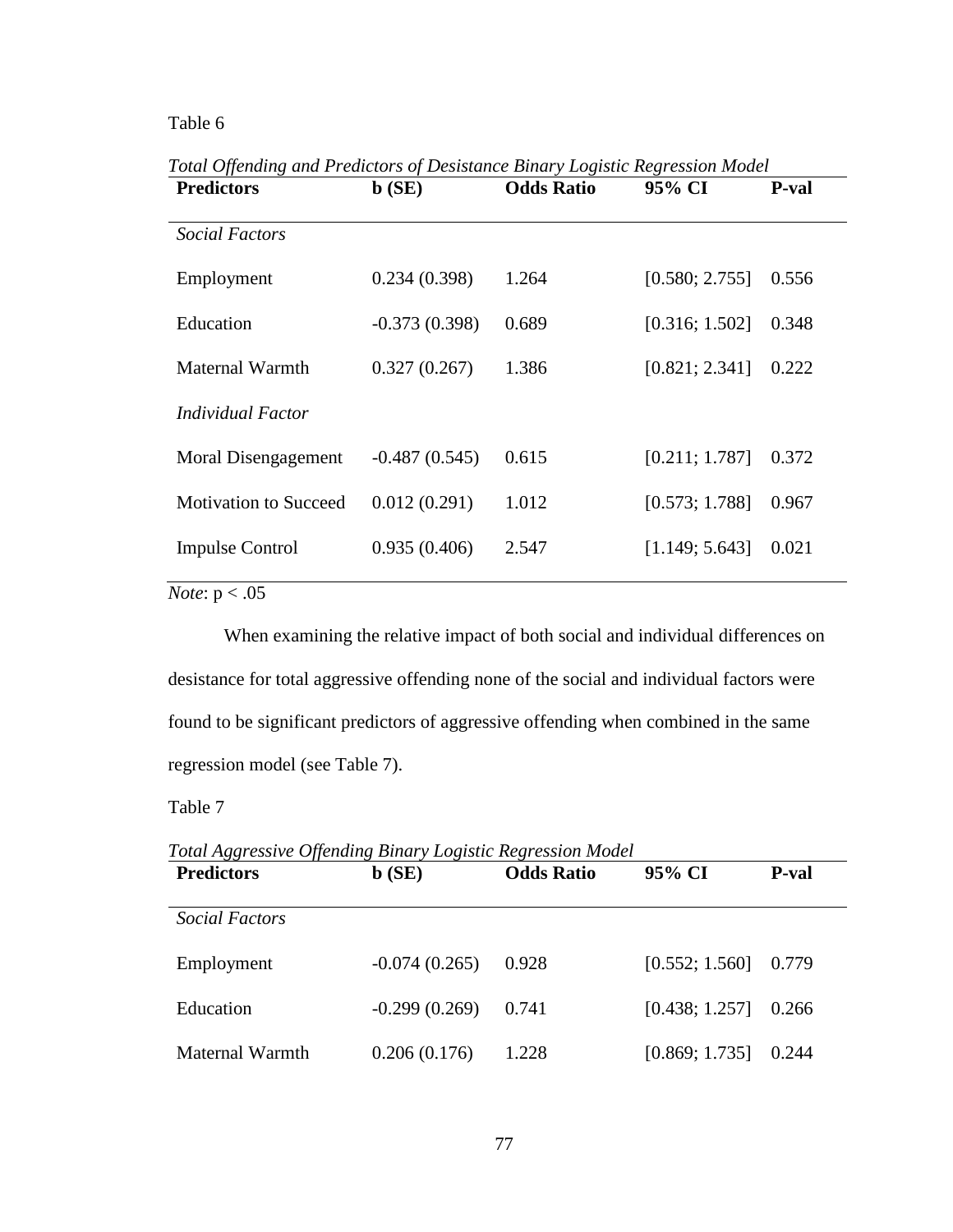Table 7 (continued)

*Individual Factor*

| Moral Disengagement                  | $-0.607(0.369)$ 0.545 |       | $[0.265; 1.123]$ 0.100 |  |
|--------------------------------------|-----------------------|-------|------------------------|--|
| Motivation to Succeed $0.021(0.196)$ |                       | 1.022 | $[0.695; 1.501]$ 0.914 |  |
| <b>Impulse Control</b>               | $0.277(0.270)$ 1.319  |       | $[0.776; 2.241]$ 0.306 |  |

*Note*:  $p < .05$ 

The regression model of total income offending yielded more significant social and individual predictors (Table 8). When examining the relative impact of both social and individual differences on desistance for total income offending (Table 8) impulse control indicated to be the only significant predictor of income offending with the odds of desistance increasing by 3.116 times as impulse control increases.

Table 8

| Foldt mcome Offenality Dinary Logistic Regression model<br><b>Predictors</b> | $\mathbf{b}$ (SE) | <b>Odds Ratio</b> | 95% CI         | P-val |
|------------------------------------------------------------------------------|-------------------|-------------------|----------------|-------|
| <b>Social Factors</b>                                                        |                   |                   |                |       |
| Employment                                                                   | 0.444(0.271)      | 1.559             | [0.917; 2.651] | 0.101 |
| Education                                                                    | $-0.098(0.253)$   | 0.907             | [0.552; 1.490] | 0.700 |
| Maternal Warmth                                                              | 0.053(0.165)      | 1.054             | [0.763; 1.457] | 0.750 |
| Individual Factor                                                            |                   |                   |                |       |
| Moral Disengagement                                                          | $-0.604(0.363)$   | 0.547             | [0.268; 1.114] | 0.096 |
| <b>Motivation to Succeed</b>                                                 | 0.269(0.165)      | 1.054             | [0.896; 1.911] | 0.164 |
| <b>Impulse Control</b>                                                       | 1.136(0.262)      | 3.116             | [1.866; 5.203] | 0.000 |
|                                                                              |                   |                   |                |       |

*Total Income Offending Binary Logistic Regression Model*

*Note*:  $p < .05$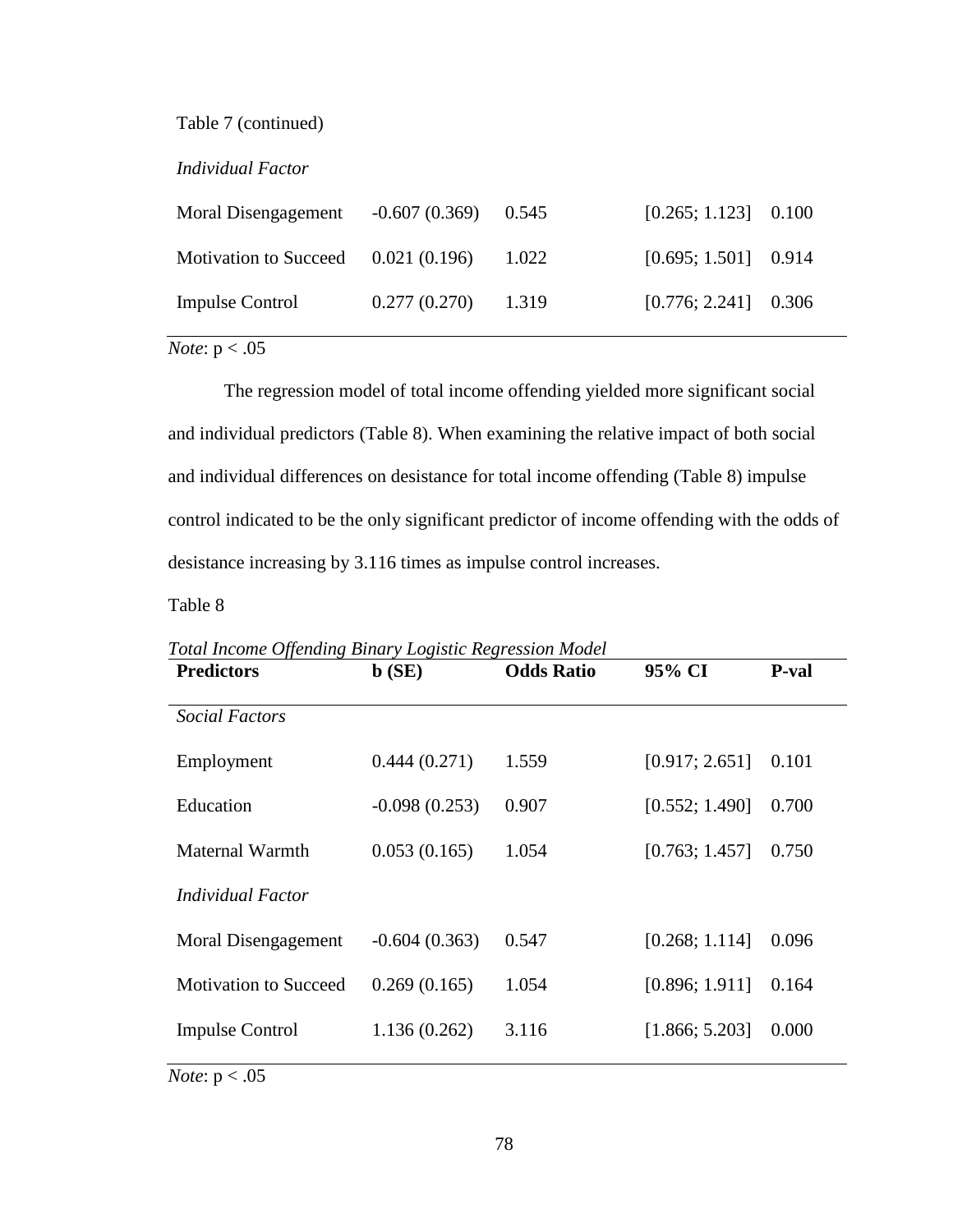In summary, the interaction of both social and individual factors in the models (see Tables 6-8) indicated several predictors to be effective for desistance from crime. Interestingly, there was no one predictor that was found to be significant in all three models. However, impulse control was found to be impactful on desistance from crime in two out of three models. In all two instances impulse control was found to be significant, with the odds of desistance indicated an increase with increase impulse control. Owing to no one model that was proved to be most effective in desistance from crime the alternate hypothesis was partially supported.

## **Population Without Intellectual Disability: Exploratory Analyses**

To analyze the impact of having an intellectual disability on the population of study, individuals with ID were removed from the total population and logistic regression analyses carried out. The results of the analyses are reported below in Tables 9-11. For the total offending variety, impulse control was the only significant predictor for desistance when individuals with ID are removed from the total population. Fascinatingly, no social factors were found to be significant predictors of desistance in the *without ID model*.

Table 9

| <b>Predictors</b>     | $\mathbf{b}$ (SE) | <b>Odds Ratio</b> | 95% CI         | <b>P</b> -val |
|-----------------------|-------------------|-------------------|----------------|---------------|
| <i>Social Factors</i> |                   |                   |                |               |
| Employment            | 0.373(0.445)      | 1.451             | [1.081; 3.151] | 0.403         |
| Education             | $-0.557(0.473)$   | 0.573             | [0.227; 1.449] | 0.239         |
| Maternal Warmth       | 0.274(0.297)      | 1.316             | [0.735; 1.853] | 0.356         |

*Binary Logistic Regression Model of Total Offending Population Without ID*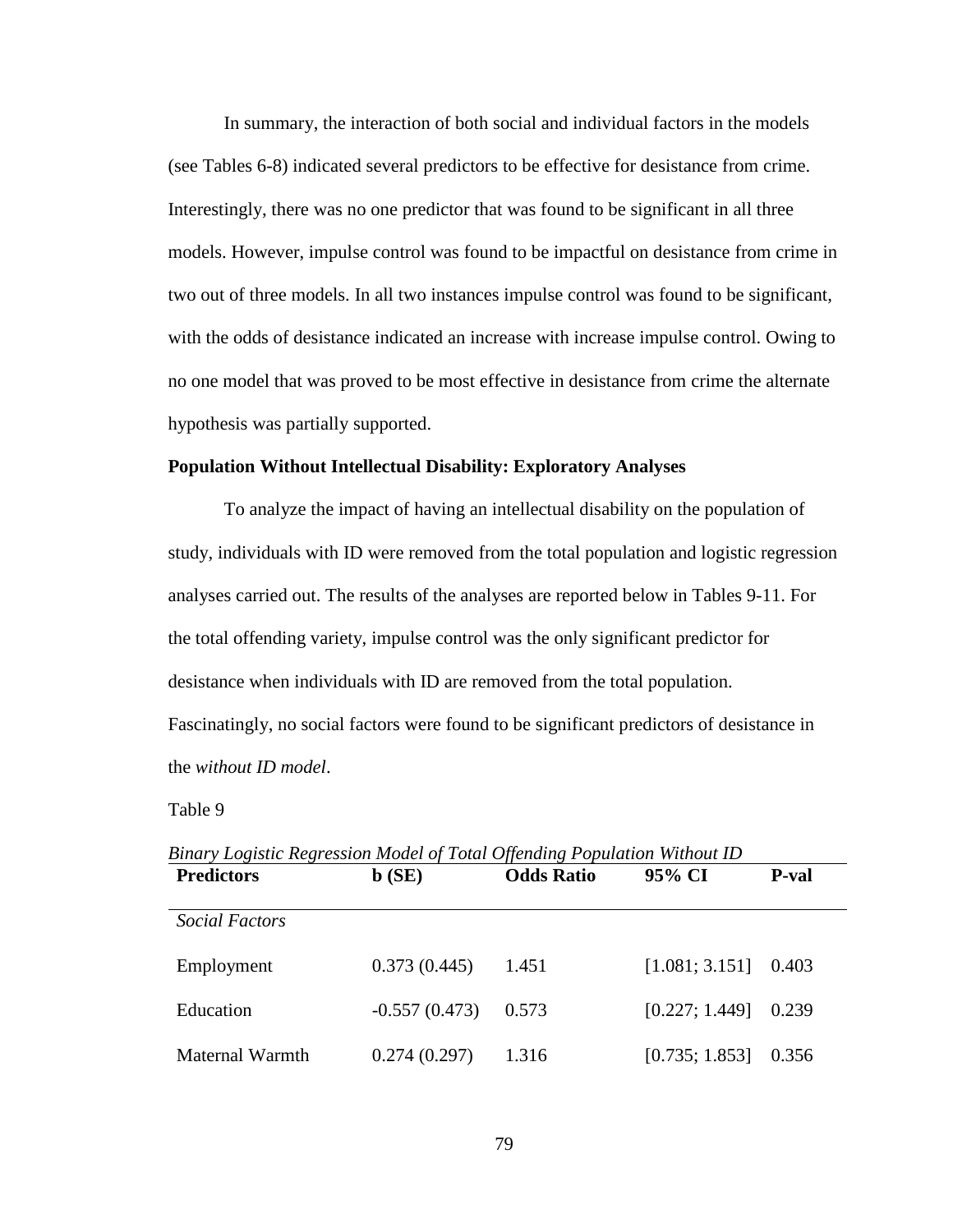Table 9 (continued)

*Individual Factor*

| Moral Disengagement          | $-0.392(0.634)$ 0.676 | $[0.207; 1.602]$ 0.536 |  |
|------------------------------|-----------------------|------------------------|--|
| <b>Motivation to Succeed</b> | $-0.084(0.322)$ 0.919 | $[0.489; 1.727]$ 0.793 |  |
| <b>Impulse Control</b>       | $0.936(0.442)$ 2.551  | $[1.073; 4.310]$ 0.034 |  |

*Note*: **ID** = **Intellectual Disability**  $p < .05$ 

For total aggressive offending, when individuals with ID are removed from the total population no social or individual factors were found to be significant (see Table 10).

Table 10

| <b>Predictors</b>            | $\mathbf{b}$ (SE) | <b>Odds Ratio</b> | 95% CI         | P-val |
|------------------------------|-------------------|-------------------|----------------|-------|
| <i>Social Factors</i>        |                   |                   |                |       |
| Employment                   | $-0.165(0.282)$   | 0.848             | [0.487; 1.474] | 0.559 |
| Education                    | $-0.371(0.306)$   | 0.680             | [0.379; 1.257] | 0.226 |
| Maternal Warmth              | 0.130(0.194)      | 1.139             | [0.778; 1.666] | 0.503 |
| Individual Factor            |                   |                   |                |       |
| Moral Disengagement          | $-0.664(0.431)$   | 0.515             | [0.221; 1.199] | 0.124 |
| <b>Motivation to Succeed</b> | 0.013(0.215)      | 1.013             | [0.665; 1.543] | 0.953 |
| <b>Impulse Control</b>       | 0.243(0.294)      | 1.276             | [0.333; 1.319] | 0.407 |

*Binary Logistic Regression Model of Total Aggressive Offending Population Without ID*

*Note*: **ID** = **Intellectual Disability**  $p < .05$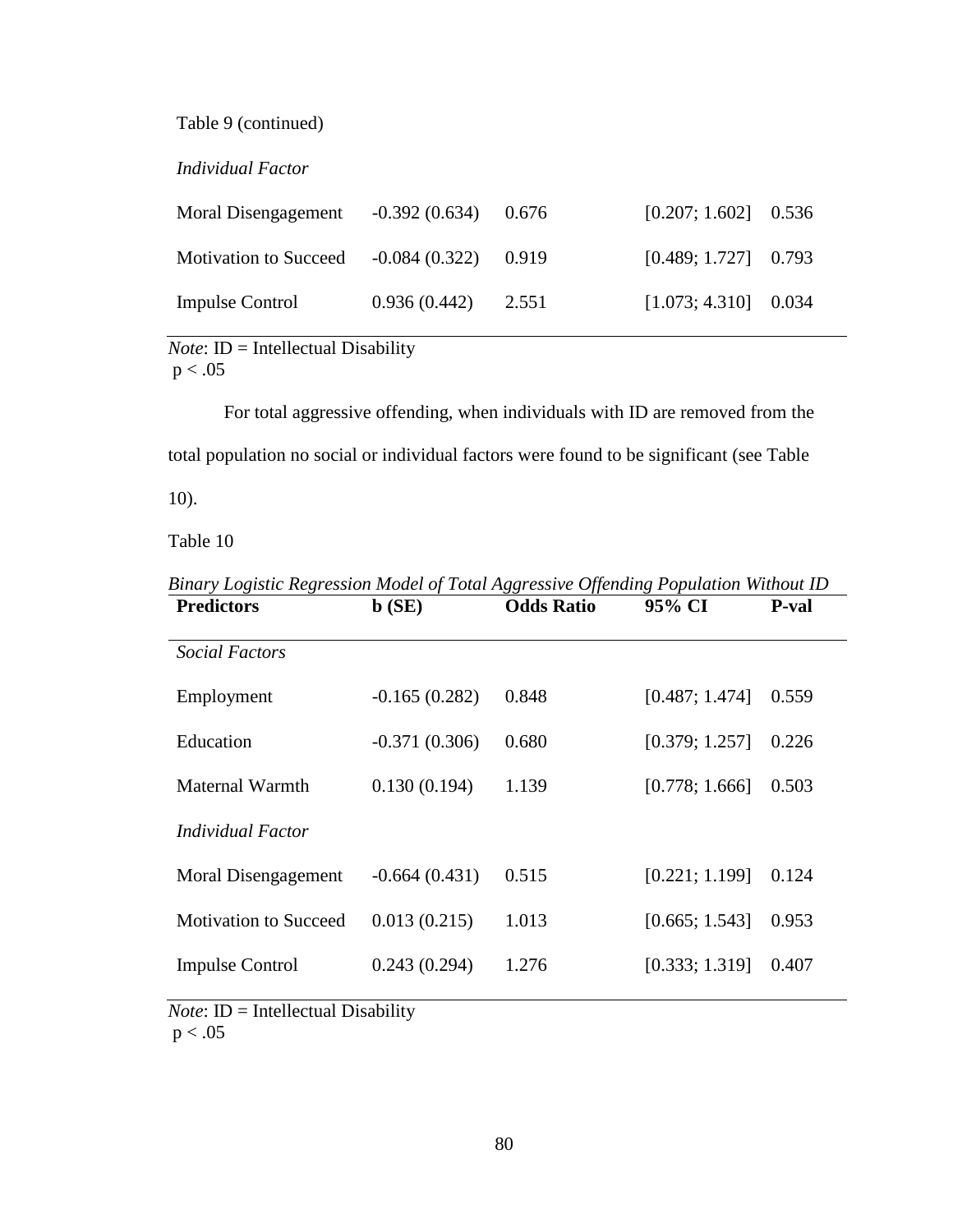When individuals with ID were removed from the total population, employment and impulse control were found to be the only significant factors. Impulse control indicated to be the most impactful of the two with the odds of desistance from income offending increasing 2.521 times as impulse control increases.

Table 11

| <b>Predictors</b>            | $\mathbf{b}$ (SE) | <b>Odds Ratio</b> | 95% CI         | <b>P-val</b> |
|------------------------------|-------------------|-------------------|----------------|--------------|
| <b>Social Factors</b>        |                   |                   |                |              |
| Employment                   | 0.640(0.295)      | 1.897             | [1.308; 2.674] | 0.030        |
| Education                    | $-0.383(0.289)$   | 2.521             | [0.391; 0.821] | 0.185        |
| Maternal Warmth              | 0.076(0.184)      | 1.079             | [0.753; 1.548] | 0.173        |
| Individual Factor            |                   |                   |                |              |
| Moral Disengagement          | $-0.664(0.417)$   | 0.515             | [0.227; 1.166] | 0.112        |
| <b>Motivation to Succeed</b> | 0.223(0.209)      | 1.250             | [0.830; 1.882] | 0.285        |
| <b>Impulse Control</b>       | 0.925(0.277)      | 2.521             | [1.111; 1.548] | 0.001        |

*Binary Logistic Regression Model of Total Income Offending Population Without ID*

*Note*: ID = Intellectual Disability  $p < .05$ 

### **ID Only Population**

To the final question "*which interaction of social and individual factors predicts the best model for desistance for serious juvenile offenders with ID*" was examined using regression models (see Table 12-14). Most notably, none of the social and individual factors proved to be significant predictors of desistance for the ID only population as it relates to total offending and total aggressive offending (Table 11 and 12 respectively).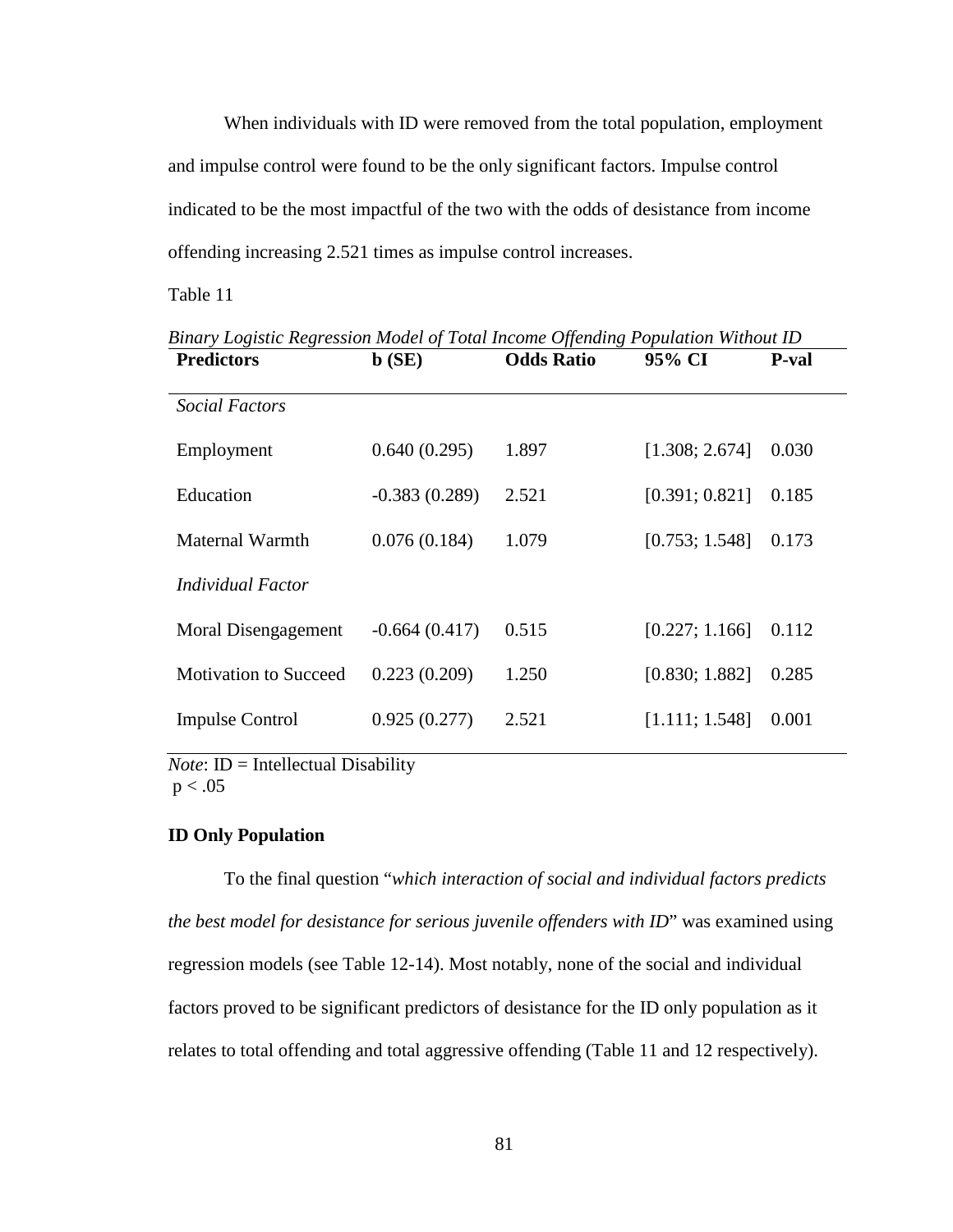# Table 12

| $\mathbf{b}$ (SE) | <b>Odds Ratio</b> | 95% CI         | P-val |
|-------------------|-------------------|----------------|-------|
|                   |                   |                |       |
| 0.431(0.985)      | 1.540             | [0.455; 5.499] | 0.661 |
| $-0.011(0.804)$   | 0.989             | [0.495; 4.450] | 0.989 |
| $-0.415(0.662)$   | 0.660             | [0.317; 1.581] | 0.531 |
|                   |                   |                |       |
| 0.833(1.229)      | 2.300             | [0.311; 5.824] | 0.459 |
| $-0.786(0.493)$   | 0.863             | [0.087; 2.393] | 0.353 |
| $-0.793(0.316)$   | 1.150             | [0.342; 1.180] | 0.490 |
|                   |                   |                |       |

*Binary Logistic Regression Model of Total Offending with ID Only*

 $p < 0.05$ 

Table 13

*Binary Logistic Regression Model of Total Aggressive Offending with ID Only*

| <b>Predictors</b>            | $\mathbf{b}$ (SE) | <b>Odds Ratio</b> | 95% CI         | P-val |
|------------------------------|-------------------|-------------------|----------------|-------|
| <i>Social Factors</i>        |                   |                   |                |       |
| Employment                   | 0.511(0.896)      | 1.667             | [0.288; 2.703] | 0.568 |
| Education                    | $-0.158(0.588)$   | 0.854             | [0.248; 1.093] | 0.085 |
| Maternal Warmth              | 0.135(0.243)      | 1.145             | [0.711; 1.843] | 0.578 |
| Individual Factor            |                   |                   |                |       |
| Moral Disengagement          | $-.615(0.786)$    | 0.541             | [0.116; 2.526] | 0.434 |
| <b>Motivation to Succeed</b> | 0.319(0.555)      | 1.376             | [0.515; 1.772] | 0.566 |
| <b>Impulse Control</b>       | 0.372(0.751)      | 1.450             | [0.822; 1.817] | 0.621 |
|                              |                   |                   |                |       |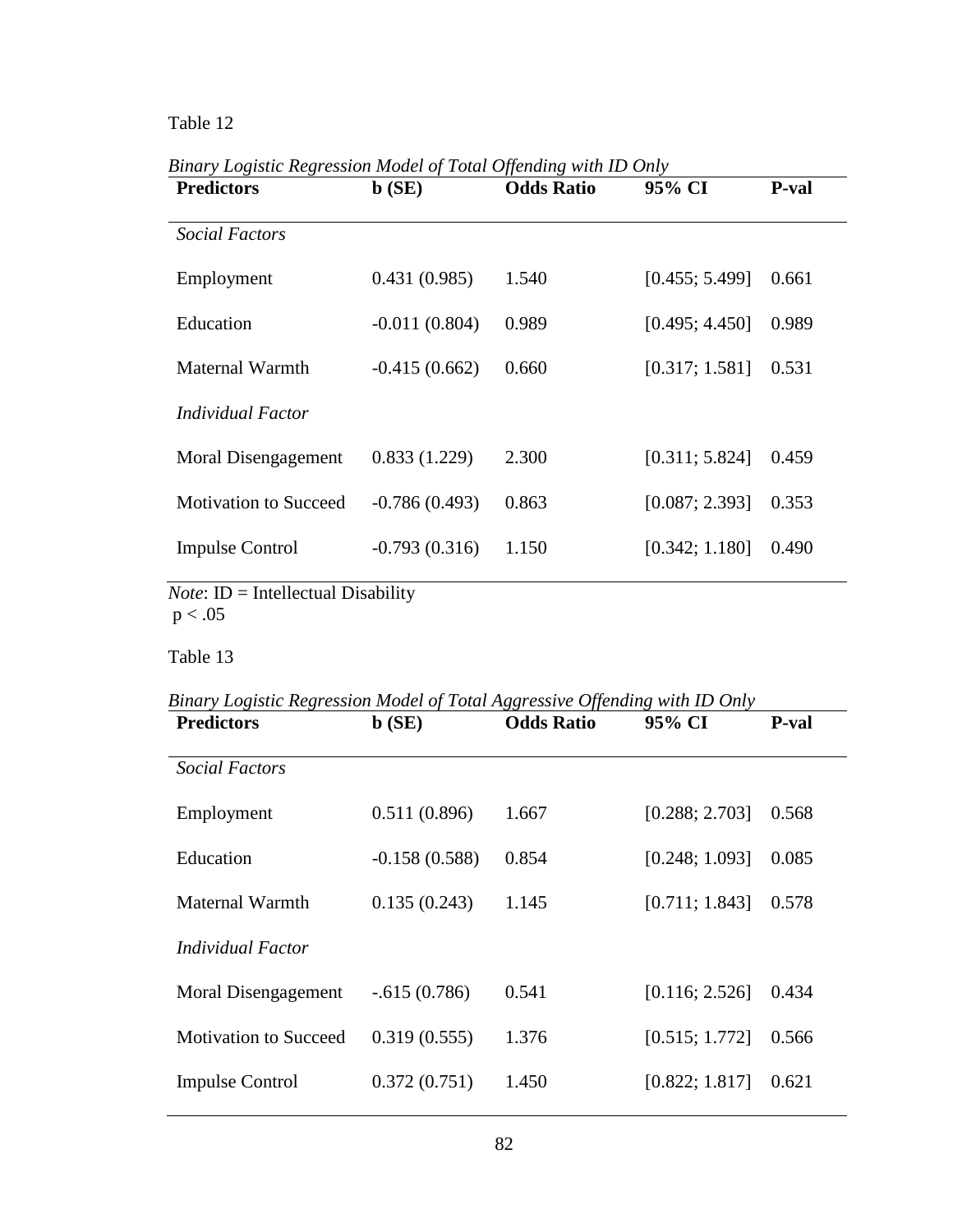### Table 13 (continued)

*Note*: **ID** = **Intellectual Disability**  $p < .05$ 

Research question six investigated "*which interaction of social and individual factors predicts the best model for desistance for serious juvenile offenders with intellectual impairment*", the only variable shown to be significant predictors of desistance for the ID only group as it relates to total income offending are individual factors (Table 14). More specifically, moral disengagement and impulse control were found to increase the odds of desistance from crime. Thus, when individuals with ID experience increased impulse control, the odds of desistance are multiplied by 2.591 times and is the most impactful of the two individual factors. Results indicated that the total income offending regression model indicated the most predictors of desistance and hence is deemed the best model for desistance. This rejects the null hypothesis stating no significance in social and individual interaction will be observed.

Table 14

*Binary Logistic Regression Model of Total Income Offending with ID Only*

| <b>Predictors</b>            | $\mathbf{b}$ (SE) | <b>Odds Ratio</b> | 95% CI         | <b>P</b> -val |
|------------------------------|-------------------|-------------------|----------------|---------------|
| <b>Social Factors</b>        |                   |                   |                |               |
| Employment                   | $-1.320(0.868)$   | 0.267             | [0.049; 1.465] | 0.128         |
| Education                    | 0.425(0.375)      | 1.529             | [0.733; 3.189] | 0.257         |
| Maternal Warmth              | $-0.332(0.464)$   | 0.718             | [0.289; 1.781] | 0.474         |
| Individual Factor            |                   |                   |                |               |
| Moral Disengagement          | 0.488(0.825)      | 1.628             | [0.309; 2.219] | 0.001         |
| <b>Motivation to Succeed</b> | 0.950(0.709)      | 2.586             | [0.622; 2.461] | 0.180         |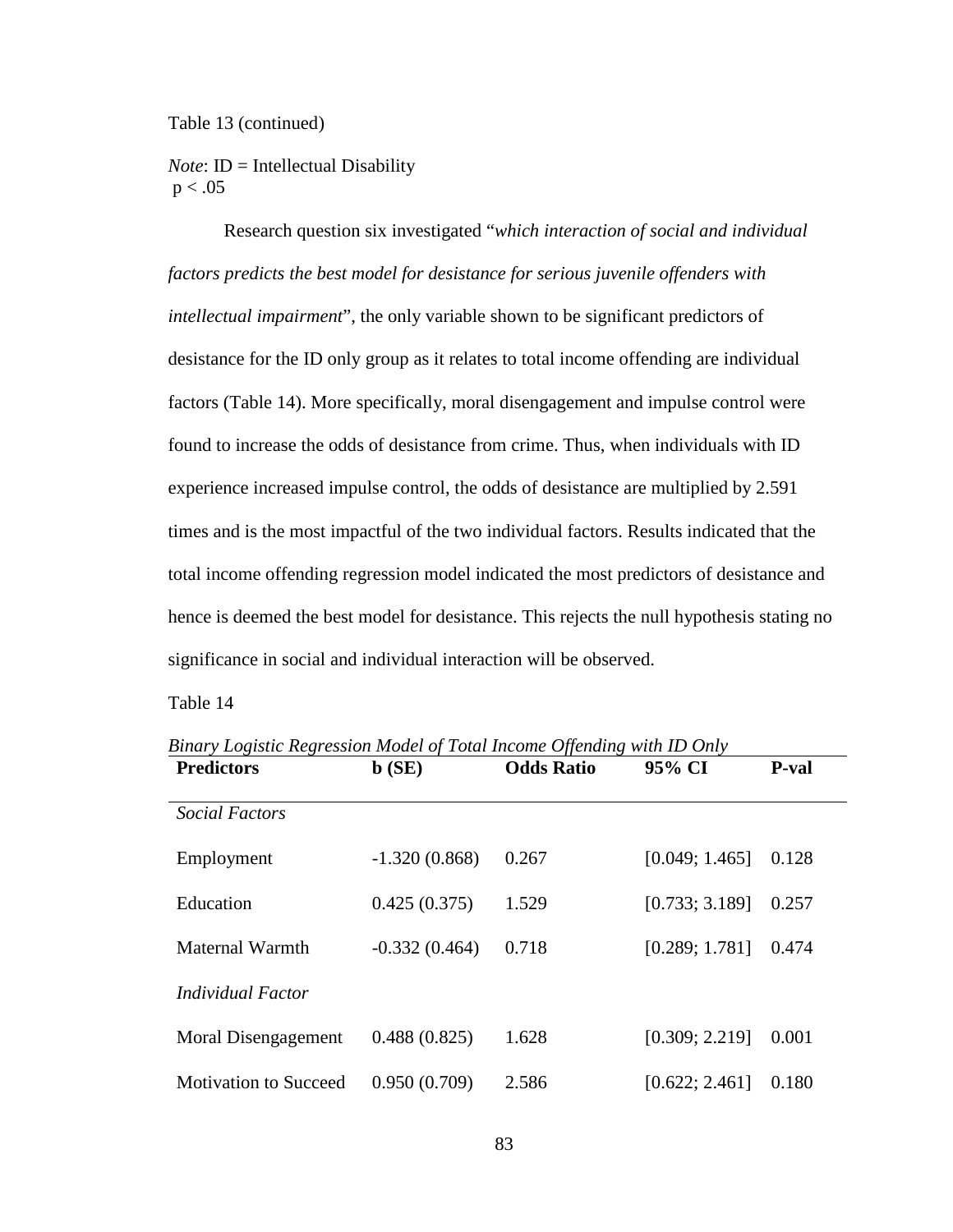Table 14 (continued)

Impulse Control  $0.952 (0.229)$   $2.591$  [1.654; 4.059] 0.001

*Note*: **ID** = Intellectual Disability  $p < .05$ 

## CHAPTER 5

### **Discussion**

Desistance from crime has become largely acknowledged despite not being thoroughly understood in criminology and rehabilitation research (Farrall & Calverley, 2005; Kazemian & Maruna, 2009; Steinberg, Cauffman, & Monahan, 2015). Also, it is widely accepted that not all juvenile offenders continue on into adult offending and can lead successful lives post criminal justice involvement (Farrall & Calverley, 2005). However, what is not clear is the process by which individuals decrease criminal behavior to eventually cease criminal offending. This research intended to address the social and individual factors that affect desistance from crime for serious juvenile offenders. In addition, this study sought to understand the factors associated with desistance for juvenile offenders with intellectual disability (ID). As intellectual disability is commonly observed among juvenile offenders (Falligant, Alexander, & Burkhart, 2017), it is important to know how these factors affect this population of offenders to better assist them in their rehabilitation efforts of a life without crime. In this chapter, I will discuss in further detail the findings of the study, key implications and limitations related to the study.

### **Social Predictors and Desistance from Crime**

The importance of social factors impacting the desistance process has been the focus of research and factors such as employment, education (Laub & Sampson, 2003)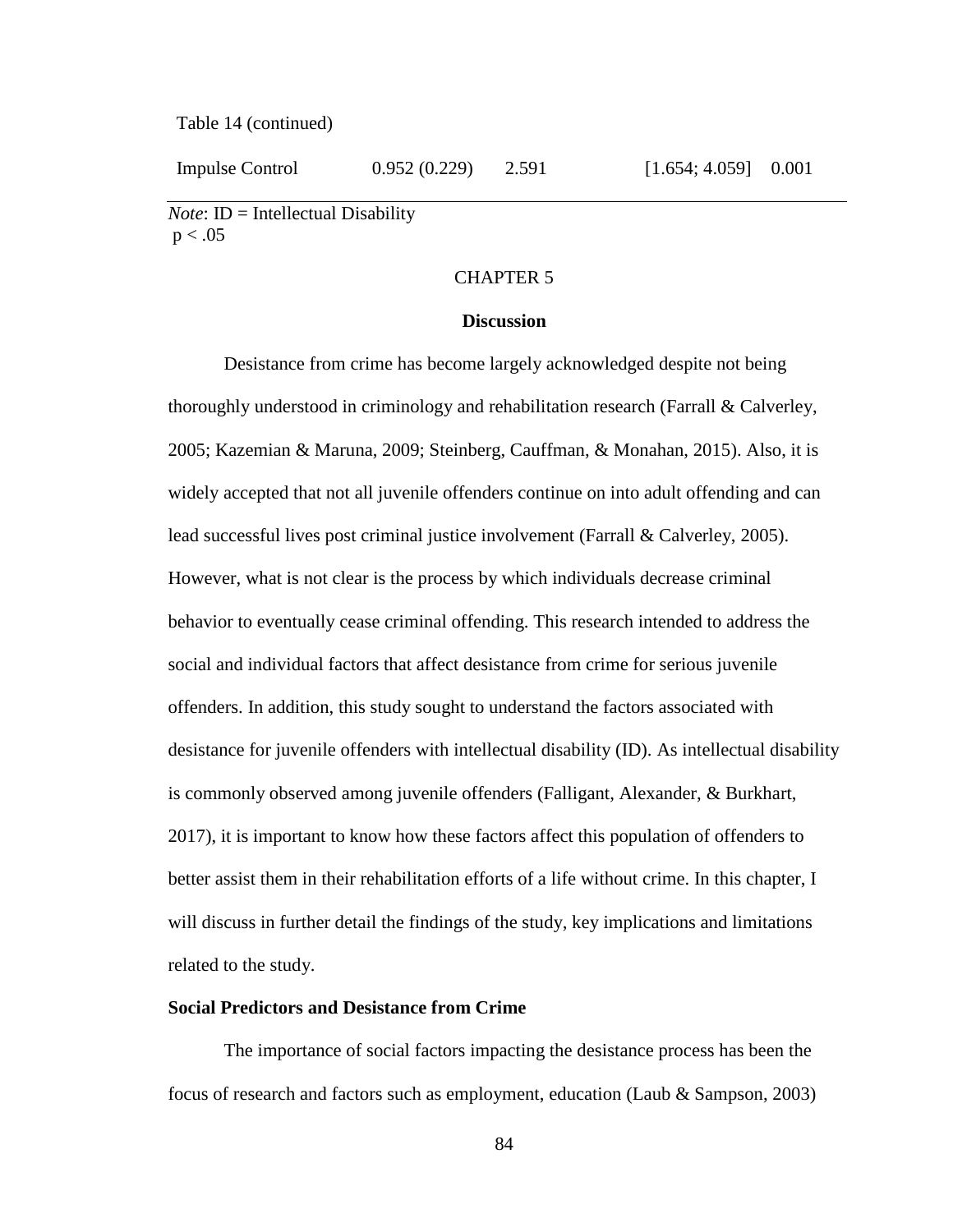and parental warmth have been proven to contribute to desistance from crime (Basto-Pereira et al., 2015). The life course perspective explains the effects of these factors as effective to desistance due to the social bonds developed over time (Laub et al., 1998). The findings of the current study are consistent with those of Laub and Sampson in which employment, maternal warmth and education were found to be significant predictors when analyzed individually (see Table 3). One of the reasons stated in the literature for the predictive nature of education and employment, is that they both serve as prosocial behaviors that allow juveniles to invest their time into more meaningful and socially acceptable outlets. Also, employment acts as a turning point in juveniles' lives where a commitment to leading a life without criminal activities is embraced (Hoeve & van der Laan, 2016; Loughran et al., 2016). The risk of losing their investment into education and employment after positive social bonds are forged may prove to be disadvantageous.

Results from the study identified maternal warmth as a predictor of desistance from crime. Maternal warmth as a predictor of desistance is not surprising provided that parents continue to play a vital role in adolescent's lives and especially through transitional periods (Harris-McKoy & Cui, 2012). Parental warmth and ties have been validated to have protective factors against deviance behaviors and as a result was expected to be a positive predictor of desistance from crime as observed in the current study (Table 3). These findings are similar to those found in other studies examining parental warmth and family processes (Chen, Liu, & Li, 2000; Umlauf, Bolland, & Lian, 2011). Furthermore, maternal warmth is found to be even more of a protective factor and predictor of a crime free life for youths living in distressed inner-city neighborhoods (see Bolland et al., 2007; Umlauf et al., 2011), and for ethnically marginalized youths (Harris,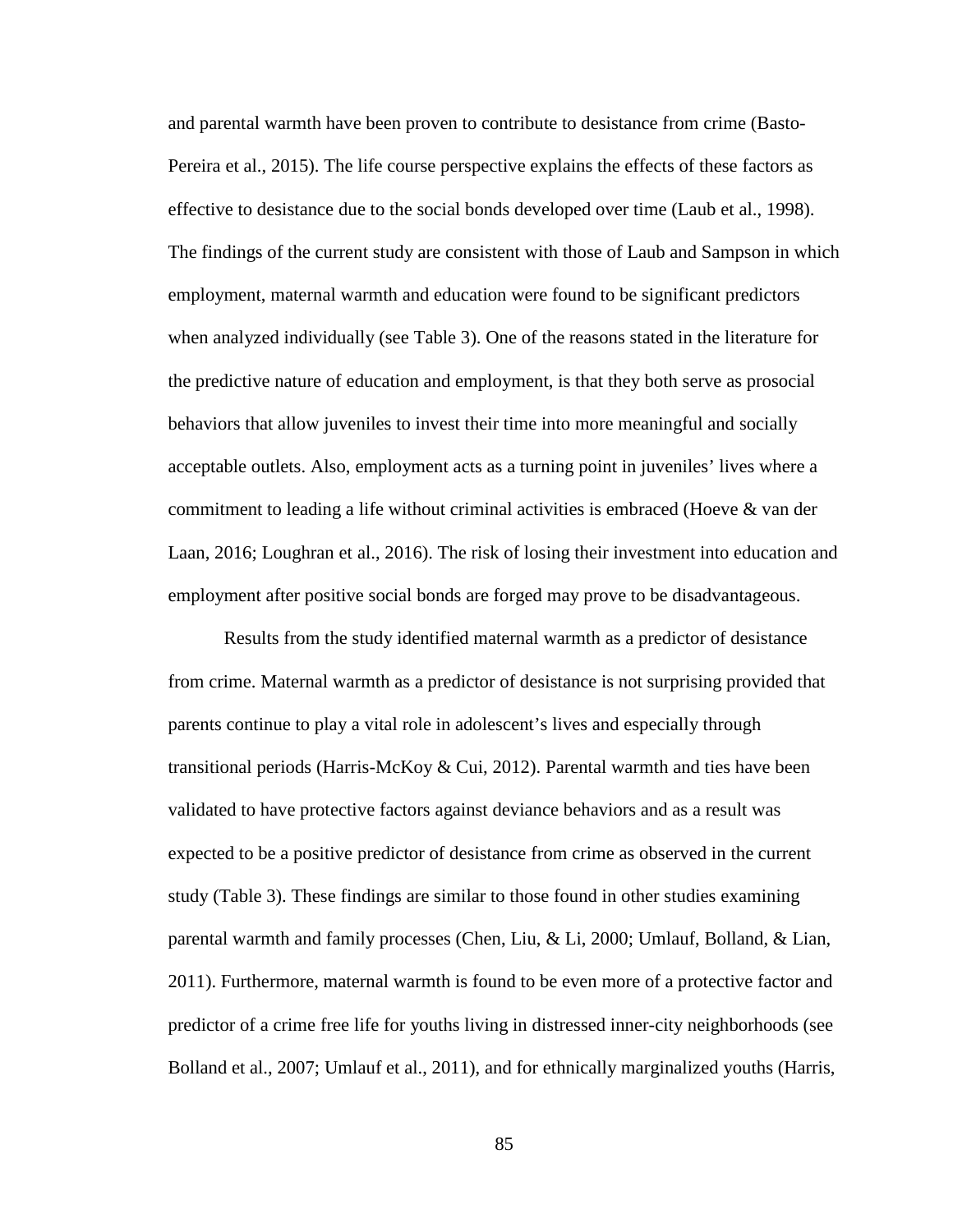2016). Ethnically marginalized juveniles made up the majority of the participants in the current study.

Single parent households are frequently observed among ethnically marginalized populations with justice involved youths (Fader, Kurlychek, & Morgan, 2014). In the current study, single parent households with the mother as the parental figure were the most common household structure (over 50%), followed by both biological parents and any adult figure other than biological parents (guardians) for participants in this study. Research has clearly documented the positive effects of non-biological adults/mentors on adolescent lives (Eitle, Gunkel, & Gundy, 2004). Despite not being a biological mother, female adult caretakers of adolescents have been found to provide high levels of warmth and acceptance, which decreases the likelihood of problem behaviors among adolescents (Haddad et al., 2011). Therefore, maternal warmth may have been expressed towards those juvenile offenders living with biological and non-biological adults in their household. However, it can be assumed that parental warmth and attachment experienced during childhood may have aided in the reduction of the high levels of offending and have fostered an empathetic concern for others, feelings of remorse and guilt as observed in good parent-child attachment (Pardini et al., 2015). In essence, maternal warmth may lead to healthy development of individual factors related to desistance and serves as a protective factor against youths who exhibit negative unemotional traits.

In contrast, the opposite is stated to hold true for hostile parenting whether biological or otherwise. Those juveniles who are exposed to high levels of rejection and criticism from parents are more likely to exhibit delinquent behaviors. Low parental warmth may have adverse effects on and lead to the development of conduct problems.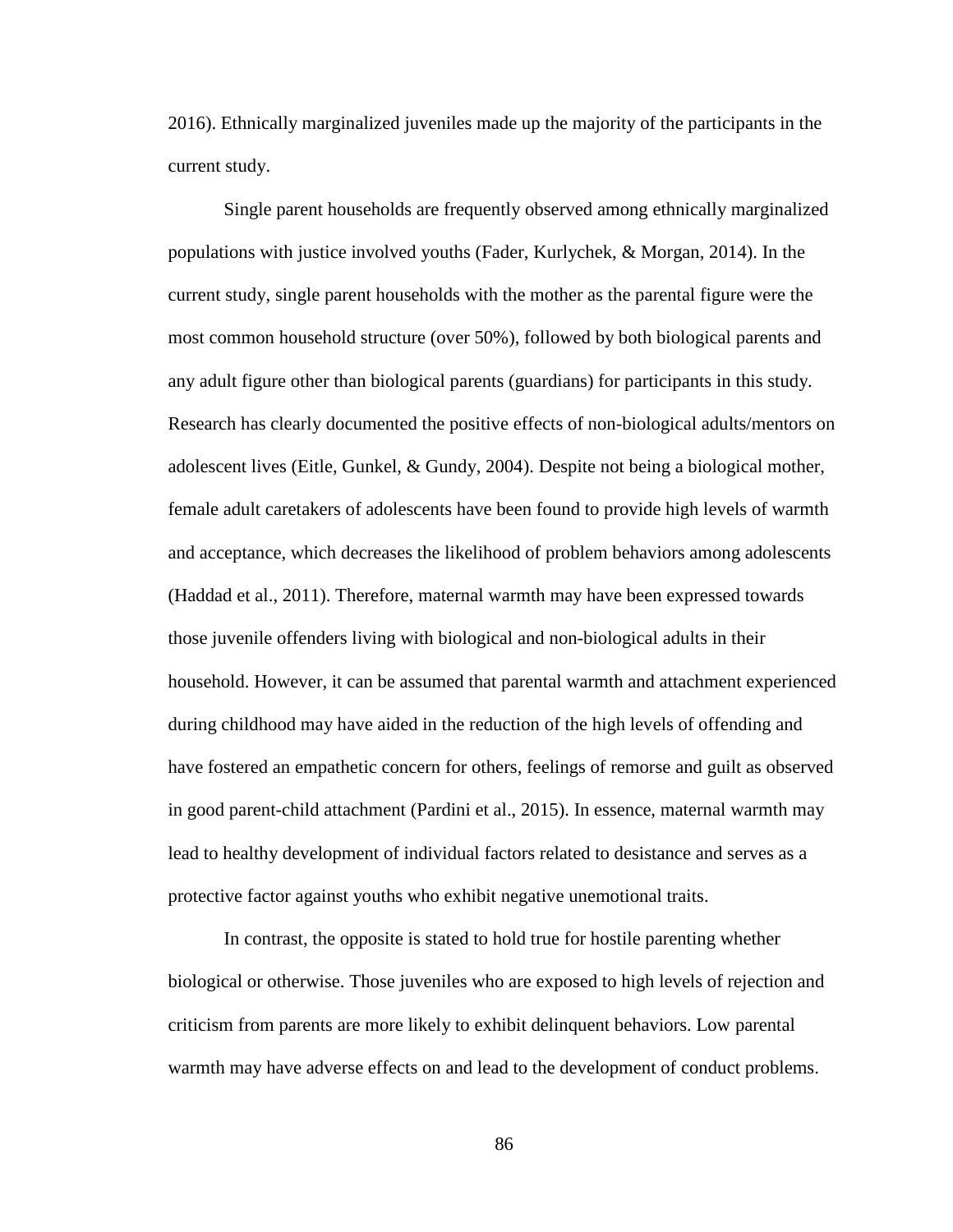This is strongly associated with African American youths as opposed to Caucasian youths (Harris-McKoy & Cui, 2012; Pardini et al., 2015). Therefore, results of the current study indicated maternal warmth is a positive predictor of desistance, which may decrease long term criminal behaviors of juveniles and especially those of ethnically marginalized backgrounds.

## **Social Predictors in Aggressive and Income Offending**

**Aggressive Offending Predictors**. Serious violent and aggressive offending has been an ongoing concern for researchers, policy makers and professionals (Hein et al., 2017). Individuals differ greatly in their reactions to social life events and stimuli (e.g., education, employment and maternal warmth). In addition, gender, ethnicity, personality and socioeconomic background may play an adverse effect (Averdijk et al., 2012; Maruna, 1999). Similarly, parental practices have adverse effects on desistance and violent offending. Research has indicated that African Americans and European Americans adolescents experience a decrease in criminality with increased parental warmth and support. However, the opposite is found to be true for Hispanic Americans (Bradley et al, 2001). Some researchers such as Vazsonyi, Trejos-Castillo, and Huang, (2006) believe that parental warmth is not influenced by ethnicity. The literature appears divided on the impact of ethnicity on maternal warmth as it relates to violent offending. However, one important finding highlighted that culture is influential on parent-child relationships as culture is impacted by norms and values (Lahlah, Van de Knaap, Bogaerts, & Lens, 2014). Juvenile offenders are from a diverse background and these findings reiterate the individualized effects of social factors on desistance from crime.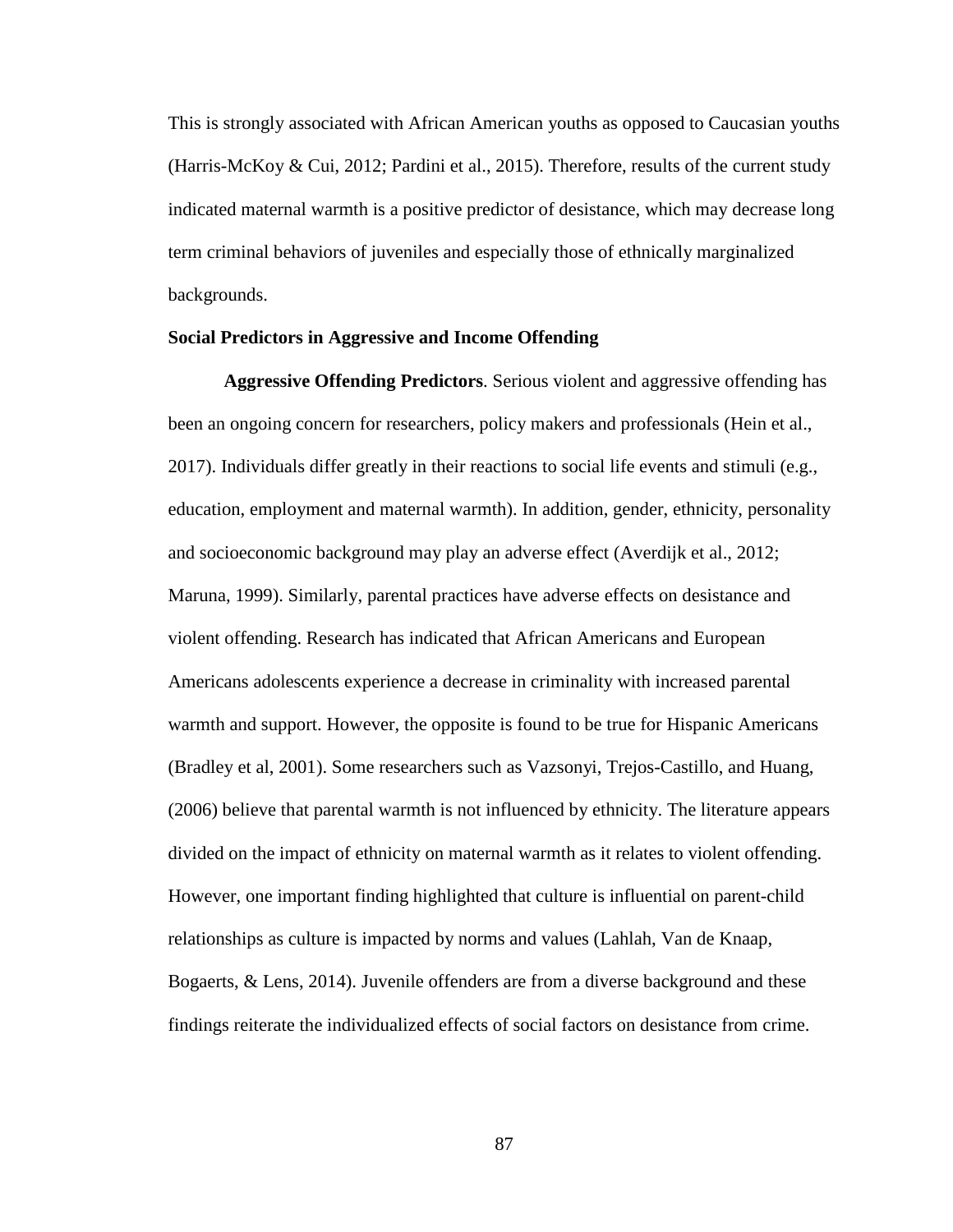From a life course perspective, employment acts as a turning point that can redirect an individual's life from a path of crime. Research have corroborated that desistance is correlated to employment (Sampson & Laub, 1993; Wensveen, Palmen, Blokland, & Meeus, 2012). However, findings have also posed different results stating employment does not affect the rate of criminality or the differences are small or in the incorrect direction (Hirschi, 1990; Maruna 1999). This is similar to the results obtained when examining the impact of aggressive offending and employment in the current study. No significance was found for employment and the opposite direction for education despite being significant. Furthermore, Nordhaus, (2016) found similar findings in their study of serious juvenile offenders where being employed was not statistically significant. Work may not be a viable pathway for a substantial portion of the population provided that many of the population in the current study are ethnically marginalized youths. According to Maruna (1999) and Averdijk et al., (2012), minorities are more likely to experience poor work histories and have less overall work experience. They may be perceived as having a lack of soft skills and other social deficits that are important for obtaining and maintaining employment. As a precursor, ethnically marginalized individuals may perceive more opportunities through illegal means, which may result in them accumulating extensive criminal records. Furthermore, women experience less detachment from employment and are more likely to commit crimes than abstain from it (Tanner, Davis & O'Grady, 1999). Females are more likely to form attachments to other roles that and instrumental in decreasing criminality such as motherhood, forming intimate relationships and leaving home for more independence (Broidy & Cauffman, 2006; Rumgay, 2004). Despite gender differences observed in the literature, it should be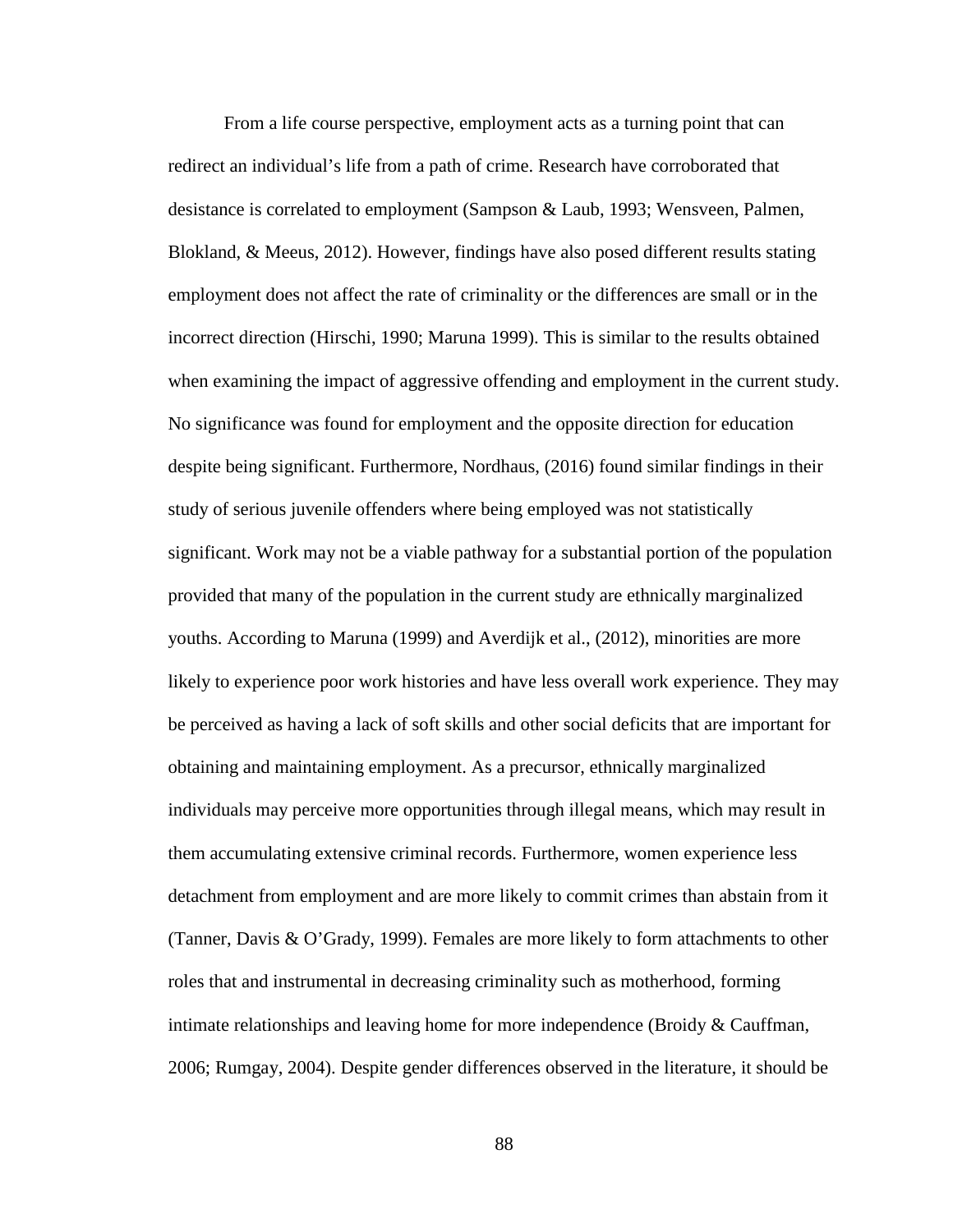noted that commitment to social factors do not always protect against criminal involvement. According to Terry (2012), some offenders do struggle to maintain their new life roles and commitments and ended up reoffending despite having had these opportunities. Adding to this point, justice involved youths with disabilities (e.g., intellectual and mental health) may experience additional barriers to employment such as workplace discrimination and underpayment (McKnight, Stewart, Himmelweit & Palillo; 2016; Schur, Colella, & Adya, 2016).

Additional influencing factors may play a role in the effects of employment on desistance. Researchers have argued the role of race and neighborhood strongly influences unemployment rates (Abeling-Judge, 2016; Chung & Steinberg, 2006; Wang, Mears & Beals, 2010). Disadvantaged neighborhoods may provide limited economic resources for individuals, which in return, limit job opportunities and promotion. Furthermore, discrimination and lack of credentials may limit disadvantaged individuals from employment opportunities which adds to the fact that employment as a stand-alone predictor of desistance may be insignificant (Haynie, Weiss, & Piquero, 2008). In addition to external factors (e.g., disadvantaged neighborhoods) and social barriers (e.g., discrimination), desistance from aggressive crimes may stem from individual factors where a shift in cognitions may strongly encourage desistance from offending (Serin  $\&$ Lloyd, 2009).

**Social Predictors of Income Offending**. Adopting a life course perspective to explain the results obtained regarding income offending will indicate that social factors function as a hook for desistance. In fact, if this perspective holds true, then maternal warmth, employment and education should affect desistance from crime. Accordingly,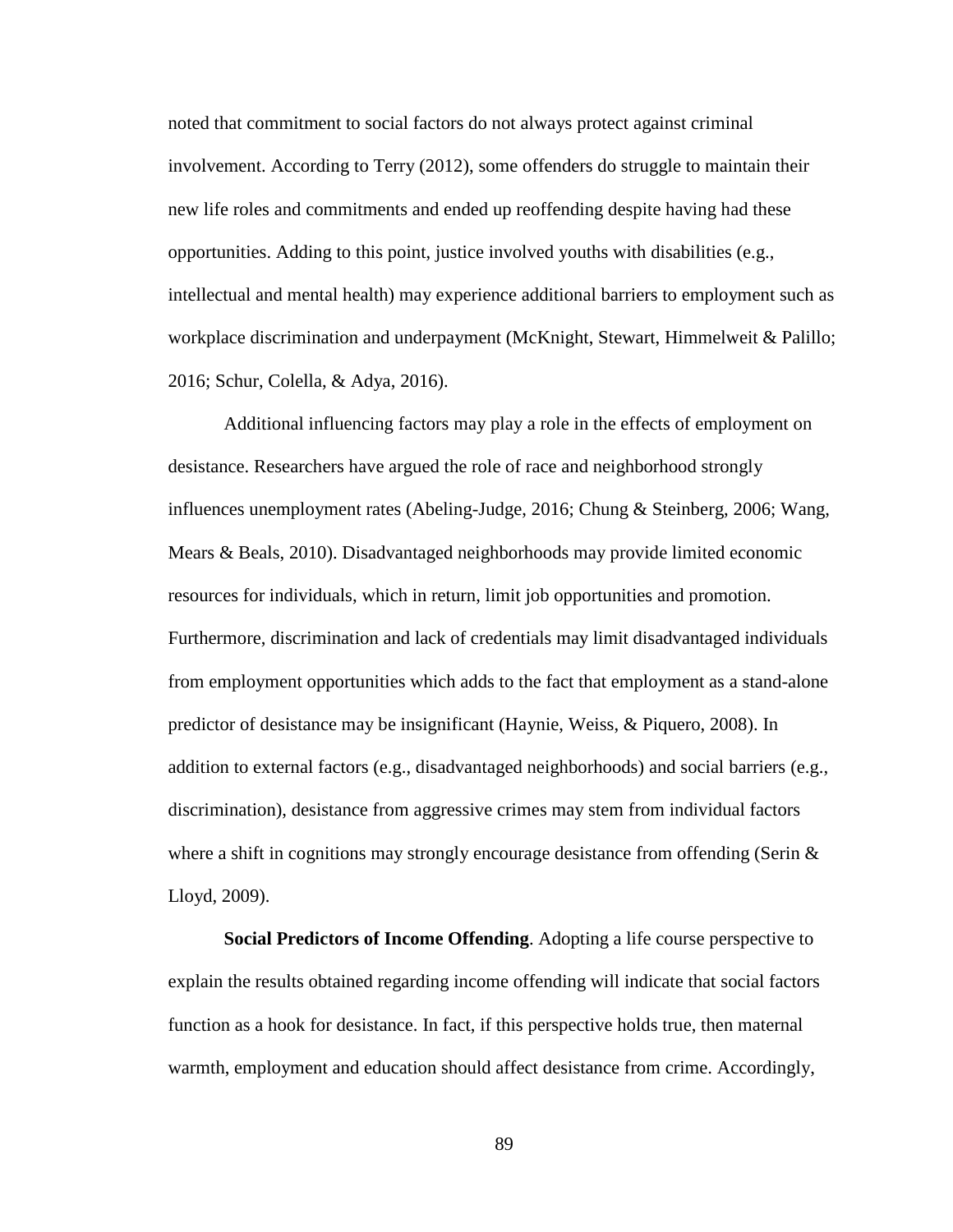the analyses from the current study indicated that with the increase in social factors such as maternal warmth and employment, desistance is more likely to occur which are similar to results obtained in extant studies (Steinberg, 2006; Williams & Steinberg, 2011). However, as previously mentioned external environmental factors may impact the way social factors influence adolescents' pathway to desistance. For example, research has long indicated the association of income related crimes and its connection to poverty (Reuter, MacCoun, Murphy, Abrahamse, & Simon, 1990; Short, 2018; Sociales, 2001). With poverty comes a host of issues related to low socioeconomic environments such as more single parent household (female headed), lack of social supports, high unemployment rates and increased crime rates (Kramer, 2000; Brody & Floor, 1998).

Contrary to previous findings, education was found to decrease the chances of a serious juvenile offender living a life without crime. Previous studies have put forward that obtaining a GED or high school diploma and pursuing higher education have shown to positively impact desistance from crime (Stouthamer-Loeber et al., 2004). However, in the current study education status was measured as opposed to academic achievement and level of education. Due to the age of participants in the current study, a majority responded as being enrolled in school and as a result education may not have yielded a positive impact on desistance from crime. The results of this study by no means refute that education does not act as turning points in the life course of adolescents. However, education status may not be sufficient to influence the odds of desistance in a positive way. According to some desistance literature and theories on social control, and the life course perspective, education serves to develop social bonds and a positive outlet for activities, which prevents the involvement in criminal activities. For adolescents,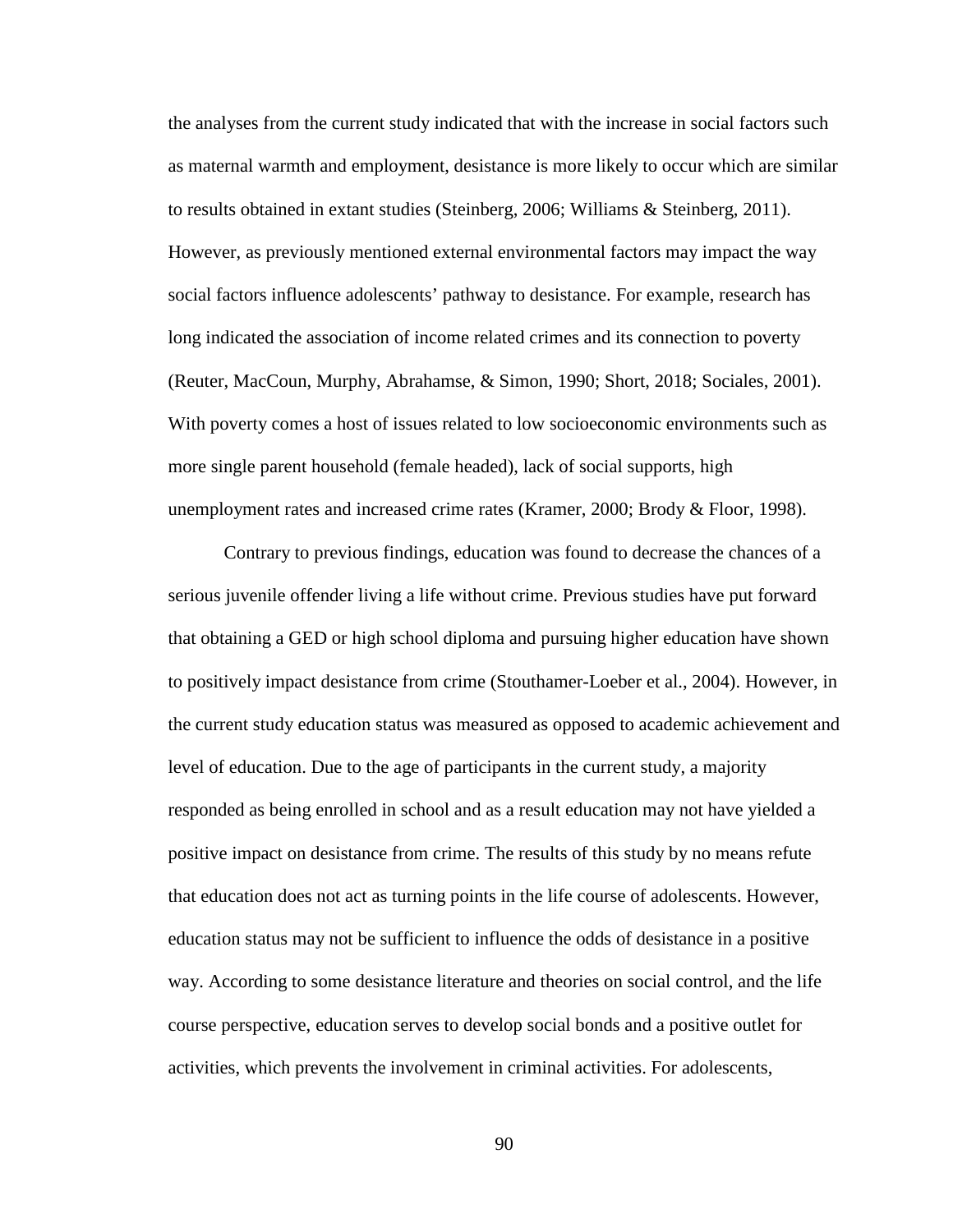education may not necessarily serve this purpose for all. For example, the school system is not without its own flaws where the ease of antisocial peer influence and antisocial bonds are often formed (Akers, 2017). Also, with many adolescents in the school system with disabilities and other factors affecting educational achievement, school performance may not be satisfactory. As a result, with poor school performance adolescents may not feel as invested in their education.

### **Individual Predictors of Total, Aggressive and Income Offending**

Individual factors of desistance pertain to the internal thought process and cognitive transformation of an individual, which promotes the process of desistance (Healy, 2010). Research explains that having social structures established (e.g., commitment to employment and education) was not enough to affect and maintain desistance. In addition to established social factors, adolescents would need to have a conscious mindset of living the life of a desister to have success in their related roles (Terry, 2012). Through their own internal motivations and beliefs adolescents have the power to shape their future. With individual factors gaining increased attention in the extant literature. The importance of examining these factors is undoubtedly relevant to the desistance and rehabilitation process.

Similar to the findings obtained from the social factors of desistance, individual factors (moral disengagement, motivation to succeed and impulse control) are all significant predictors of desistance. Similar to research findings on desistance, moral disengagement and impulse control had negative effects on the process of desistance. More specifically, moral disengagement reflects a lack of attachment and social bond to aspects of society. Individuals may have a rejecting attitude to the standards and values of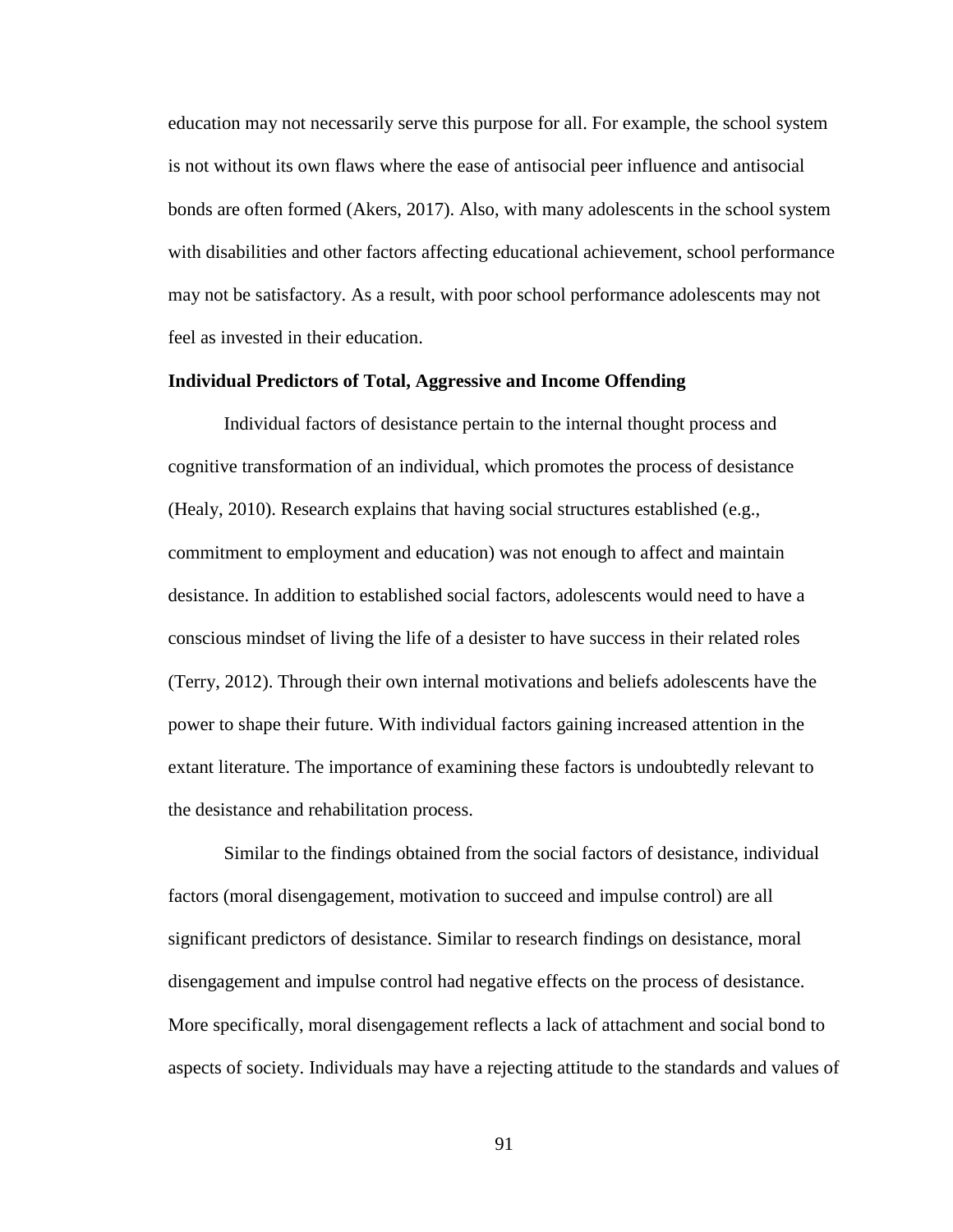society manifested through aggression and delinquency (Hodgdon, 2009; Shulman et al., 2011). As a result, this experienced disengagement prevents bonds and attachment to be formed to aspects of society, which threatens the process of desistance. Furthermore, moral disengagement can be impacted by demographic variables whereby females and Whites are more likely to exhibit low moral disengagement compared to Hispanics where levels are higher (Cardwell et al., 2015). With all things considered, having strong external and internal control can improve the likelihood of offending and those more accepting of an attitude of moral disengagement are less likely to become desisters.

Change from a life of crime cannot occur without a change in mindset reflecting that of a non-offender (Giordano et al., 2002). This process of self- transformation of unlearning criminal ways and thinking helps to foster the motivation to succeed in society, which contributes to the desistance process. When offenders experience changes from within, they accept that success is a true possibility and they can achieve it (Pittaro, 2008). The current study found motivation to succeed one of the most impactful predictors on desistance from income offending. It can be perceived that off all internal or individual factors possessing the motivation to be successful in desistance is a powerful drive. For example, Pittaro (2008) explains that given the challenges exoffenders face to reintegrate back into society (e.g., family issues, lack of supports, low educational, stigma, discrimination and substance abuse issues) the deficiencies experienced are primary contributors of relapsing into a life of crime. Therefore, from an individual perspective, having the willpower and mindset to overcome these challenges may be considered utmost important for adolescents looking towards a future without criminal activities (LeBel, 2008). Panuccio, Christian, Martinez, and Sullivan (2012) add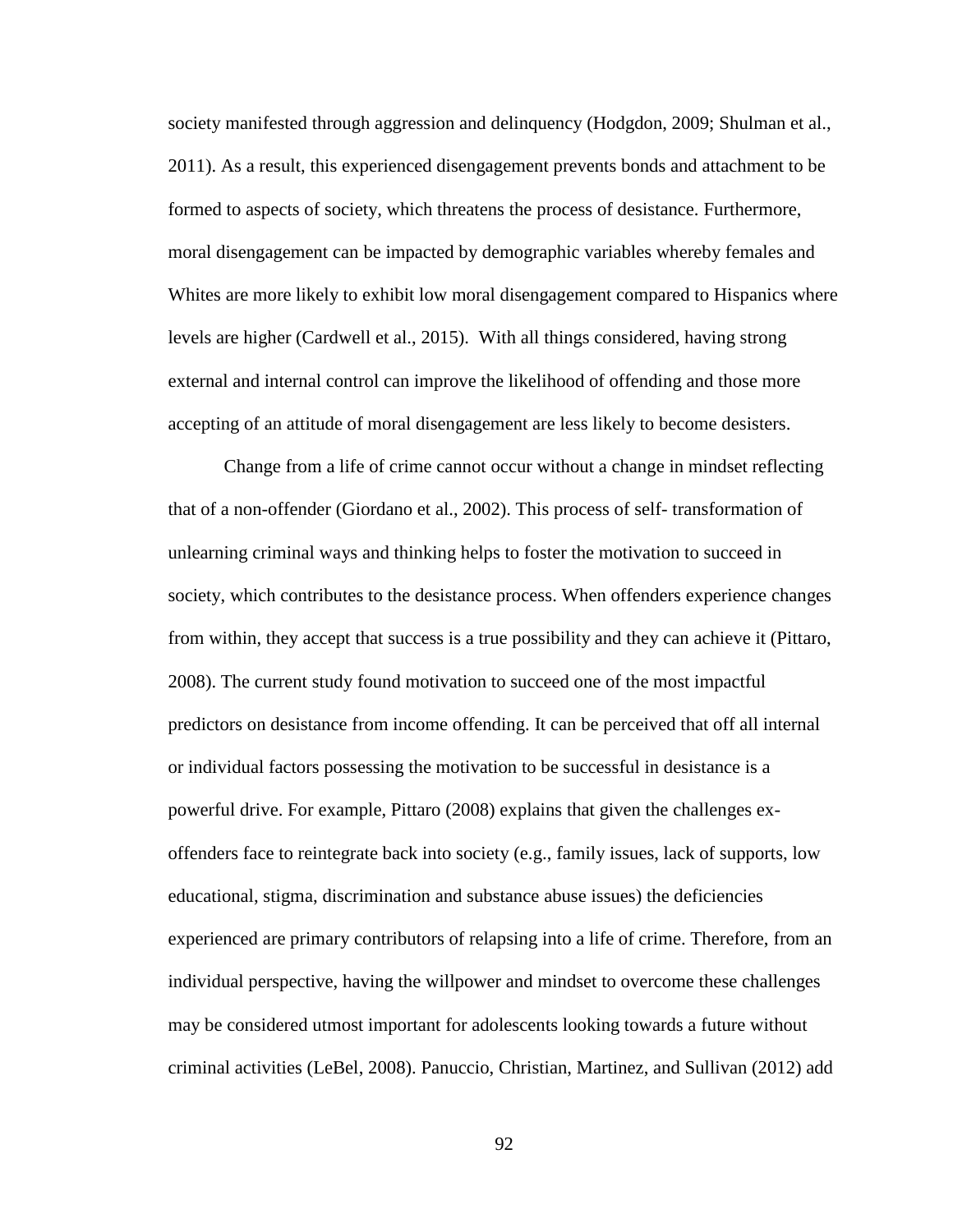that motivation should be both stemming from within the individual and also reinforced from social support for success to be achieved in the desistance process. This may provide an explanation for motivation to succeed indicated to be not significant in several regression models. Juvenile offender may lack the social support (e.g., maternal support, positive peer relationships, and knowledge) necessary to encourage positive thoughts and to motivate youths to embrace a life of non-offending.

Impulse control has shown to be another impactful predictor of desistance in this study, similar to that found in desistance literature (Monahan et al., 2009; Mulvey et al., 2010). Impulse control has a negative impact on the desistance process as the likelihood of desistance decreases when adolescents do not possess the ability to refrain from antisocial behavior and act upon impulses. The idea is that when adolescents have poor impulse control they exhibit a lack of sensitivity and remorse for the needs and feelings of others (Rocque, 2015). Life course theorists argue that adolescents who continue on offending and do not become desisters have relatively lower levels of psychosocial maturity. These individuals exhibit more antisocial behavior possible owing to different brain systems especially areas responsible for the suppression of aggression. When offenders continue to exhibit antisocial behaviors and lack of self-control, they have less connection to the ethical rules and regulations that binds society together (Monahan et al., 2009). The opposite is also stated to be true about impulse control. When increased control of impulses and behaviors are exhibited, decreased deviant behaviors manifests, which increases the likelihood of desistance.

This was the case for impulse control for both income and aggressive offending. Results of this study indicated that an increase in this variable causes the odds of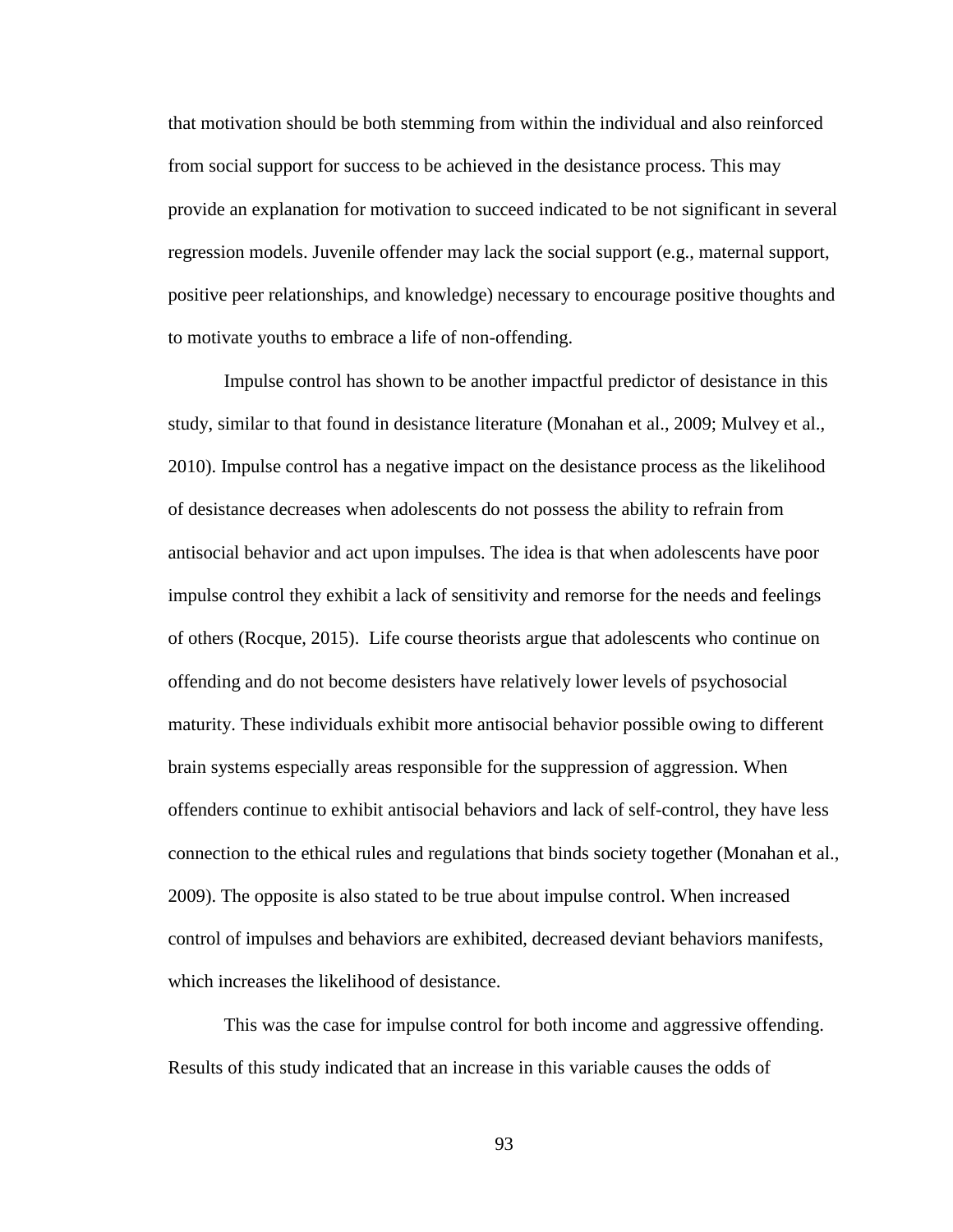desistance to increase (Table 4). It can be interpreted that with increased self-control or control of impulses, individuals increase their chances of desistance. With better control of self and impulse, adolescents are better able to resist antisocial peer influences and associate with more prosocial peers (Monahan, Steinberg, Cauffman & Mulvey, 2013). According to Crank (2014), increased self-control may mediate positive changes in cognitions which helps to encourage more prosocial thoughts, and as a result the desistance process. This gives rise to the question of interaction effects among predictor variables of desistance. If social and individual predictors interact with each other, each could influence the results of the other and its impact on desistance. Therefore, additional research in this area is needed to explore those relationships.

#### **Predictive Models of Desistance**

When all factors were included in the same regression model the significance of each indicated varied results. In the total offending model, the only predictor found significant was impulse control for individual factors and no social factors found significant. These results do not imply that the other predictors are unimportant. Rather, when examined individually they have proven to be significant. As it relates to impulse control, as previously mentioned, control of ones' impulses and behavior lead to refraining from criminal activity while inability to control such impulses does not encourage desistance. Impulse control may serve as a mediating variable which affects other variables in the process of desistance. Furthermore, for the other factors found not significant such as employment, could be explained by the barriers to employment adolescents may face in society (e.g., lack of supports and disadvantaged neighborhoods). Adolescents tend to have spotty employment histories with low wages, which may act as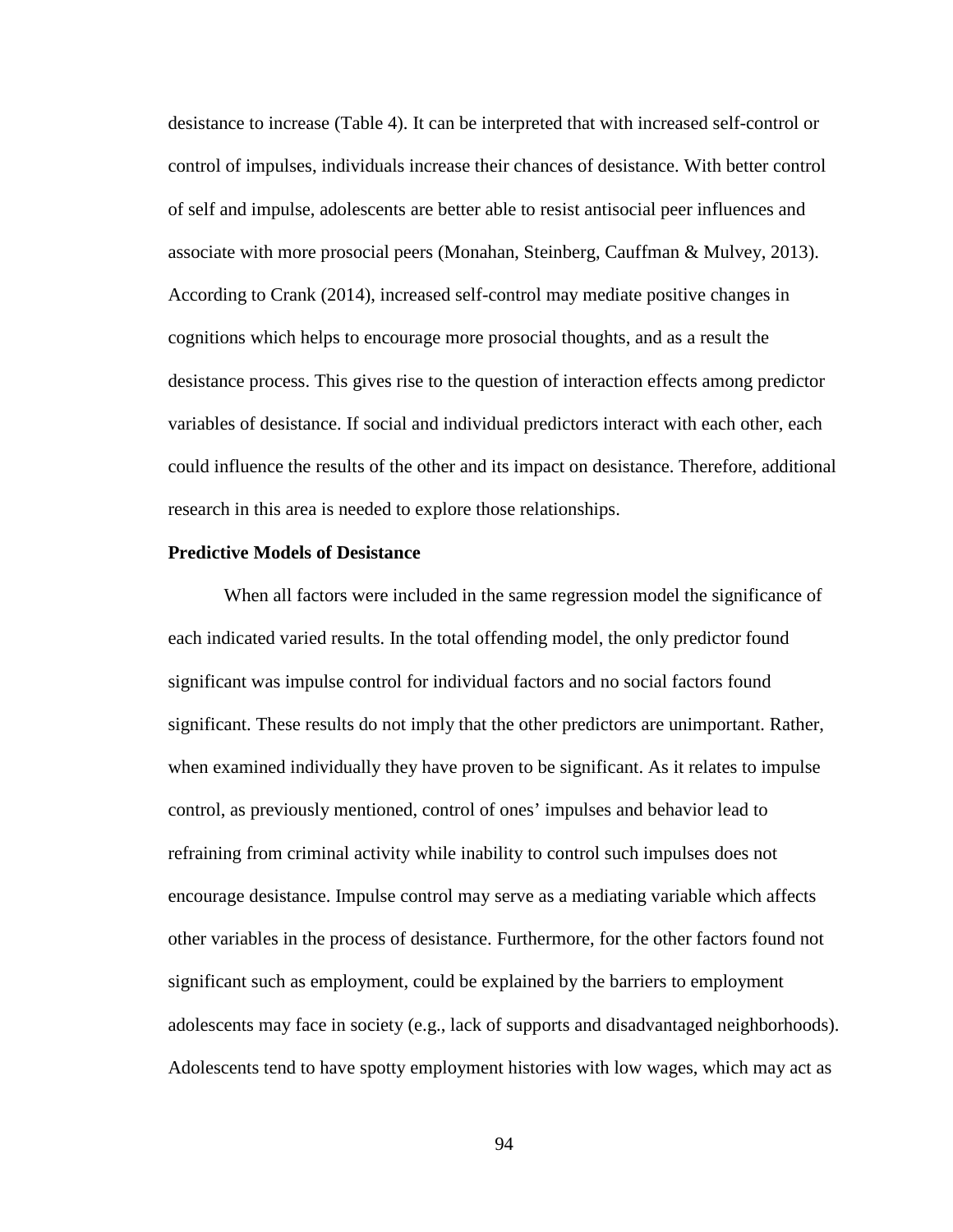deterrence from desistance. Furthermore, for employment to serve as a positive predictor, individuals need to actively invest in ties to this prosocial activity. Also, employment is needed to be permanent and full time, which is not often the case with adolescents. Research has suggested that employment does not necessarily serve as a predictor of desistance but as a consequence (Skardhamar & Savolainen, 2014).

Surprisingly, none of the factors were found to be significant in the aggressive offending regression model. Aggressive offending consists of the most violent of offending (e.g. murder, violent sex offenses etc.) and the development of such criminal behaviors may be affected by the lack of morals, cultural norms and expectations (Lai, Zeng  $& Chu, 2016$ ). Individual or internal cognitions serve as the primary factor, which may imply that internal change is needed to deter adolescents from the most serious or heinous of offenses. In conjunction, some juvenile offenders find that their commitment to violent offending may not worth the risk of another charge or being reincarcerated. As a result, they may develop the courage to curb their impulses and as a result commit to living a crime free life. One other possibility for the lack of significance could very well be that most of the participants included in this study were income offenders as opposed to being involved in aggressive offending.

One outstanding observation from the analyses of all three regression models of offending variety is that maternal warmth was not found to be significant. According to research, the experience of maternal warmth should decrease the likelihood for any behavioral issues to develop (Bachman & Paternoster, 2017). Despite being shown to be significant individually, when combined in with all other predictors the desired level of significance was not obtained. Some studies that have deemed maternal warmth as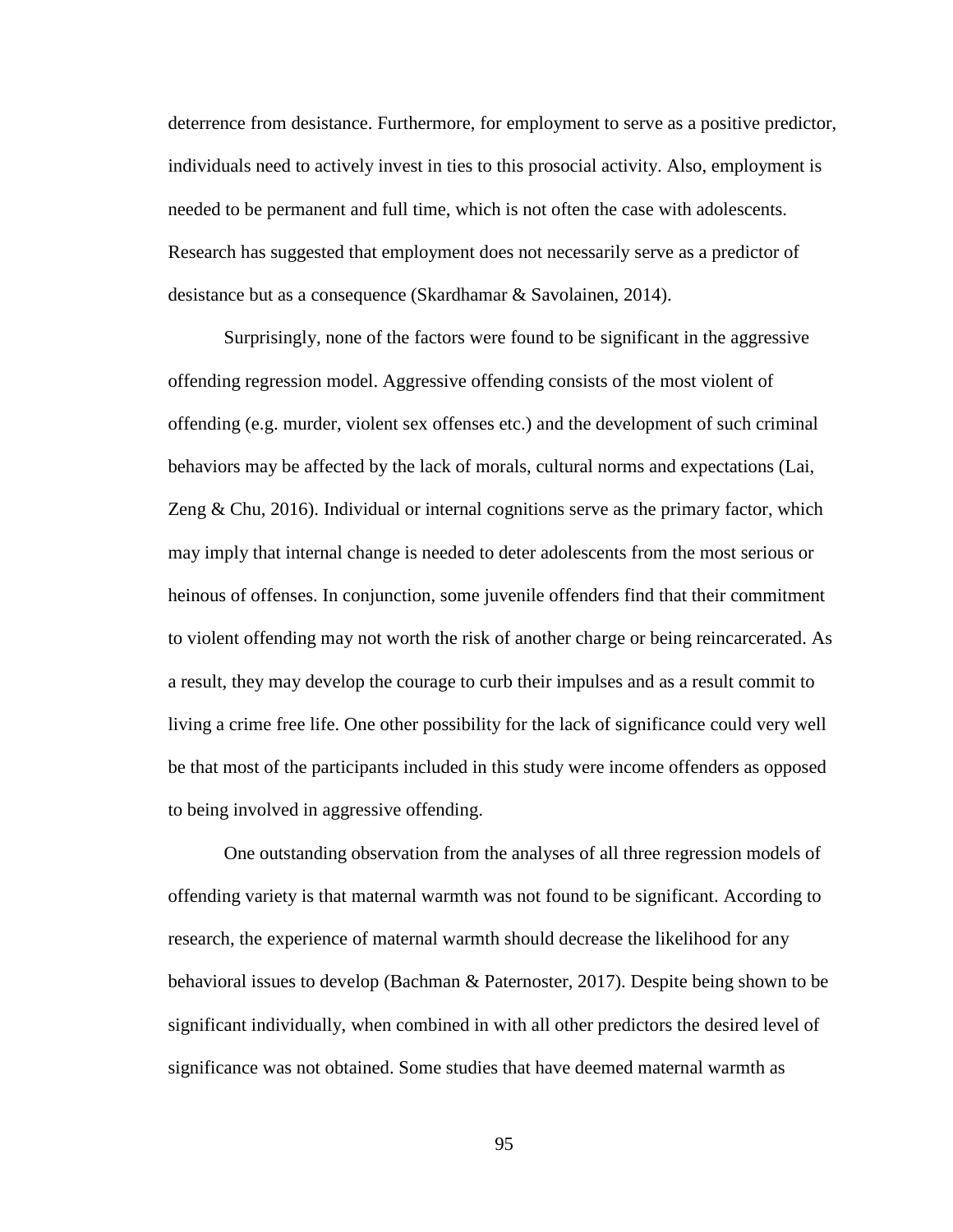significant were qualitative in nature and as a result this variable may not have held up as well in quantitative analyses. This does not mean that this variable is not impactful on desistance but may not have had enough power when compared to other predictors of desistance. Furthermore, research has indicated other environmental factors being important which may be correlated to the impact of maternal warmth on desistance. For example, Sapouna and Wolke (2013) explained that along with maternal warmth, sibling warmth and a positive home environment were associated with decreasing deviant behaviors. Possibly, if these conditions were satisfied in the current study maternal warmth may have proven to be a significant and impactful in the related regression models. However, the exploration of home life and environment were not one of the goals of the current research, but it does provide an avenue for extended research in the area.

With many juvenile offenders stated to have a disability of some kind ranging from intellectual, physical and emotional disabilities. This factor is important to take into consideration because in addition to family structure and environment, emotional disabilities such as depression have been associated with aggressive behaviors (Sijtsema, Oldehinkel, Veenstra, Verhulst, & Ormel, 2013). There appears to be a moderating relationship among disability (e.g., depression), and family dynamics which may also be comorbid in nature. Sijtsema et al. (2013) explain that increased problem development and deviant behaviors is greatly due to the relationships between parental rejection or expressed warmth for adolescents. Similarly, personal relationships with romantic partners may also add an additional factor to the impact of maternal warmth and desistance from crime. Despite experienced maternal warmth, having an antisocial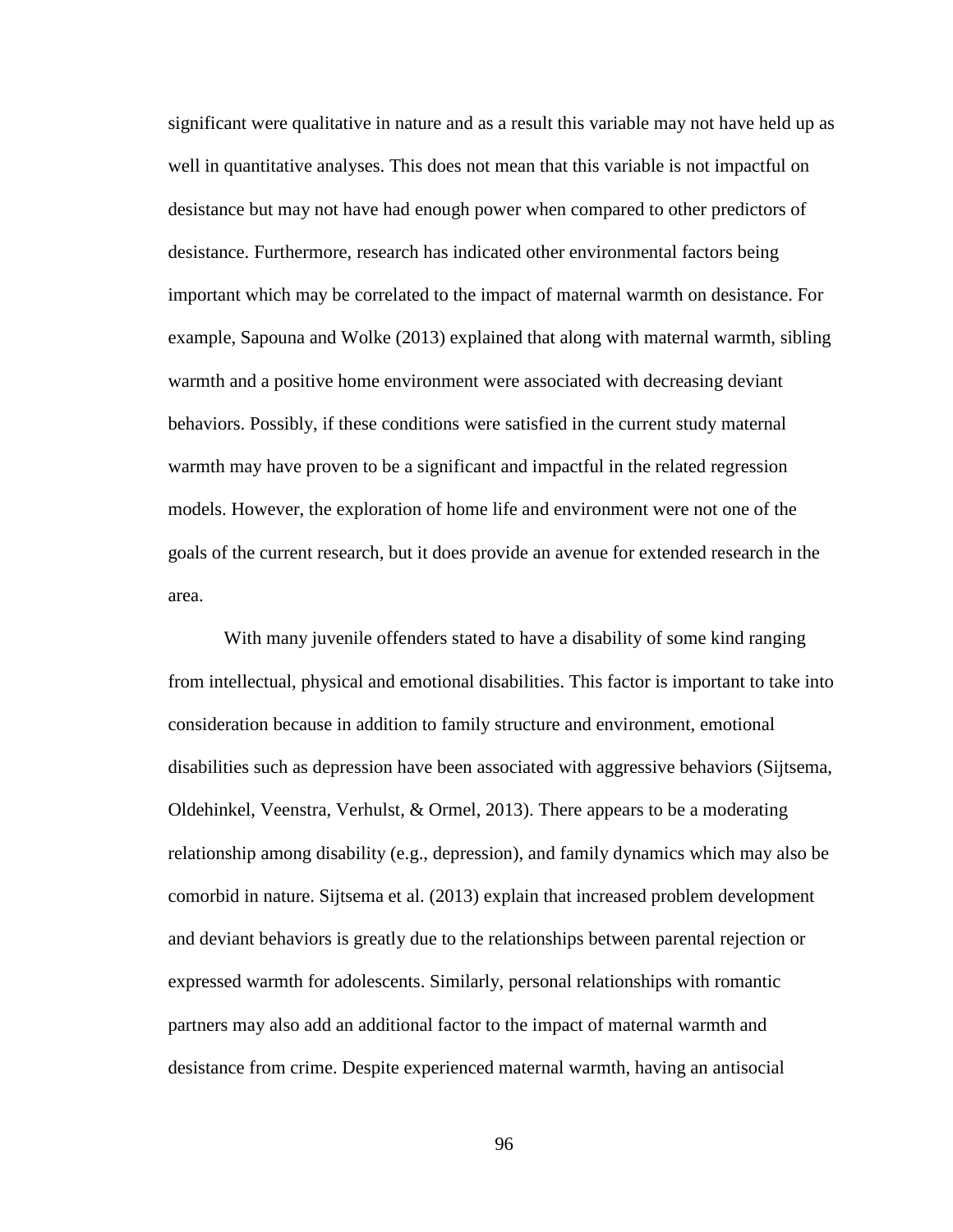partner may add to increased criminal offending and reporting (Cauffman, Farruggia, & Goldweber, 2008).

#### **Predictors of Desistance and Intellectual Impairment**

One area that is under researched in desistance research is the impact of disability such as intellectual disability on the process of desistance. More so, the impact of social and individual predictors of desistance as well as its impact on offending variety types to investigate any differences that may exist. There were no significant predictors found for social and individual factors as it relates to total offending and total aggressive. With similar results obtained by Asscher et al., (2012) when examining risk factors for criminal offending for juvenile offenders with ID, it may be the case when examining predictive factors for desistance. Looking at this aspect of desistance research with the current sample of serious juvenile offenders, proved the need for more research in the area with larger sample sizes. Despite these unpredictable results, moral disengagement and impulse control were shown to be predictors of desistance for the income offending regression model (see Table 14). With impulse control being a predictor in most of the result analyses, this is deemed a very powerful finding indicating the important effect that self-control have on individuals with disabilities and juvenile offenders overall.

Juvenile offenders with ID do exhibit differences than their counterparts without ID. For example, these individuals encounter more difficulties with controlling aggression and attitudes and minute differences observed with respect to school, family life and leisurely issues (Asscher et al., 2012). According to Van Nieuwenhuijzen et al. (2009), for children with ID, a combination of poor social skills leads to low impulse control and high aggressive social problem-solving strategies. With frequent aggression,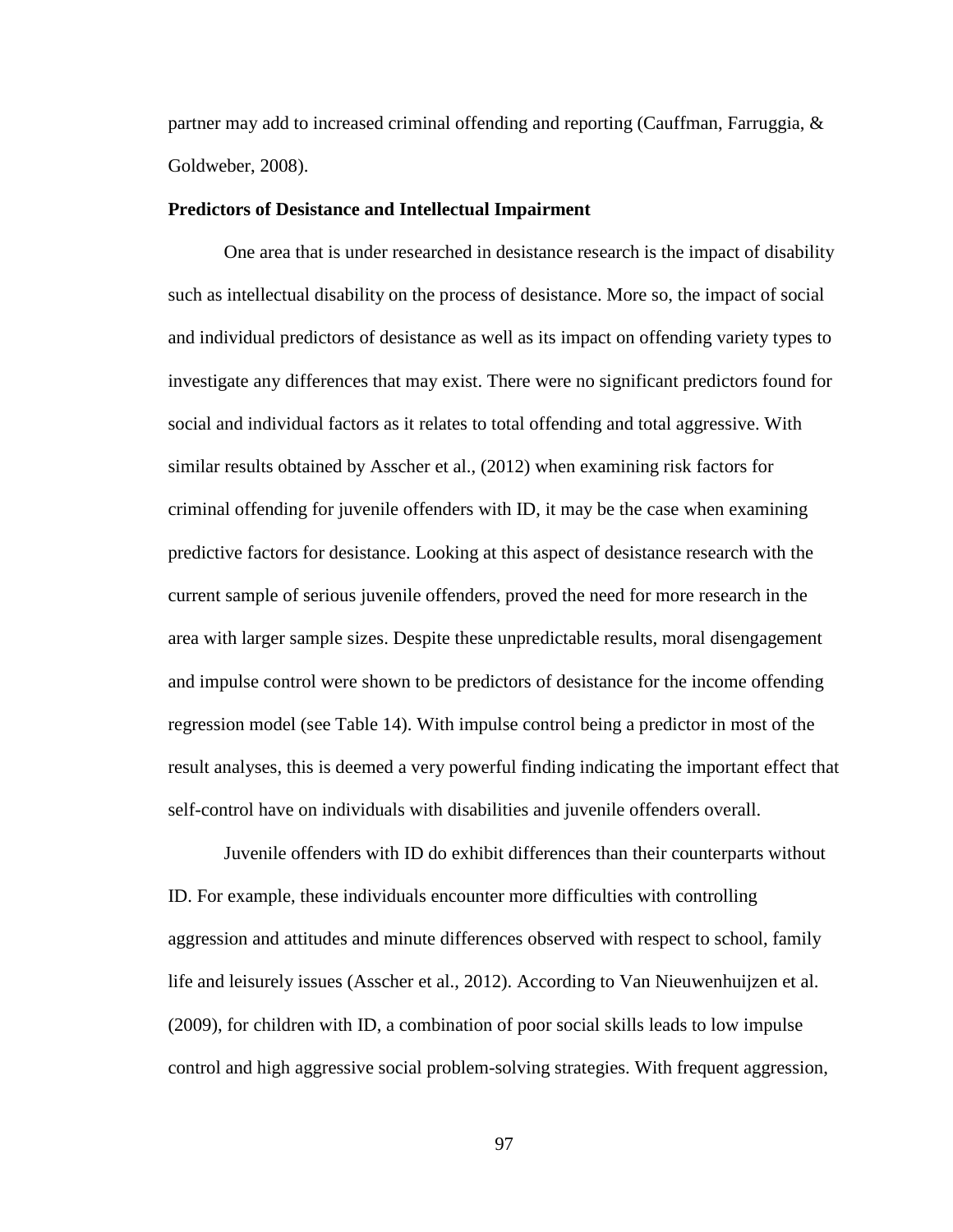comes a higher probability of deviance and criminal behaviors. As a result, these individuals are less likely to engage in desistance promoting behaviors. In contrast, when adolescents with ID practice socially acceptable problem-solving behaviors this may lead to less social aggression and a decrease in deviant behavior.

Aggression is, without a doubt, a contributing factor to disadvantages for individuals with ID, which may result in negative consequences. Consequences may include exclusion from social networks, loss of employment and negative effects on the family (Cooper et al., 2009). Furthermore, a lack of self-control and aggression may lead to various types of offending including income offending. In fact, many juvenile offenders have co-occurring disabilities such as mental illness and substance abuse (Baillargeon et al., 2010), which further influence their ability to control impulses and depict prosocial behaviors. Since impulse control correlates with many social functions and behaviors it is clear to see the need for adolescents with ID to practice good selfcontrol to prevent negative consequences in society. For example, the impact of stigma on disability is widely researched and perpetuates social inequalities in the lives of individuals with disabilities in all aspects of society. Particularly, individuals with ID continue to be victims of crimes, bullying and harassment (Ditchman, Kosyluk, Lee & Jones, 2016). Battling these barriers in society is never easy however, maintaining composure and prosocial responses are essential for adolescents with ID to prevent becoming justice involved and to maintain desistance.

To further explore the impact of having an intellectual disability on the factors of desistance, individuals deemed to have an intellectual disability were removed from the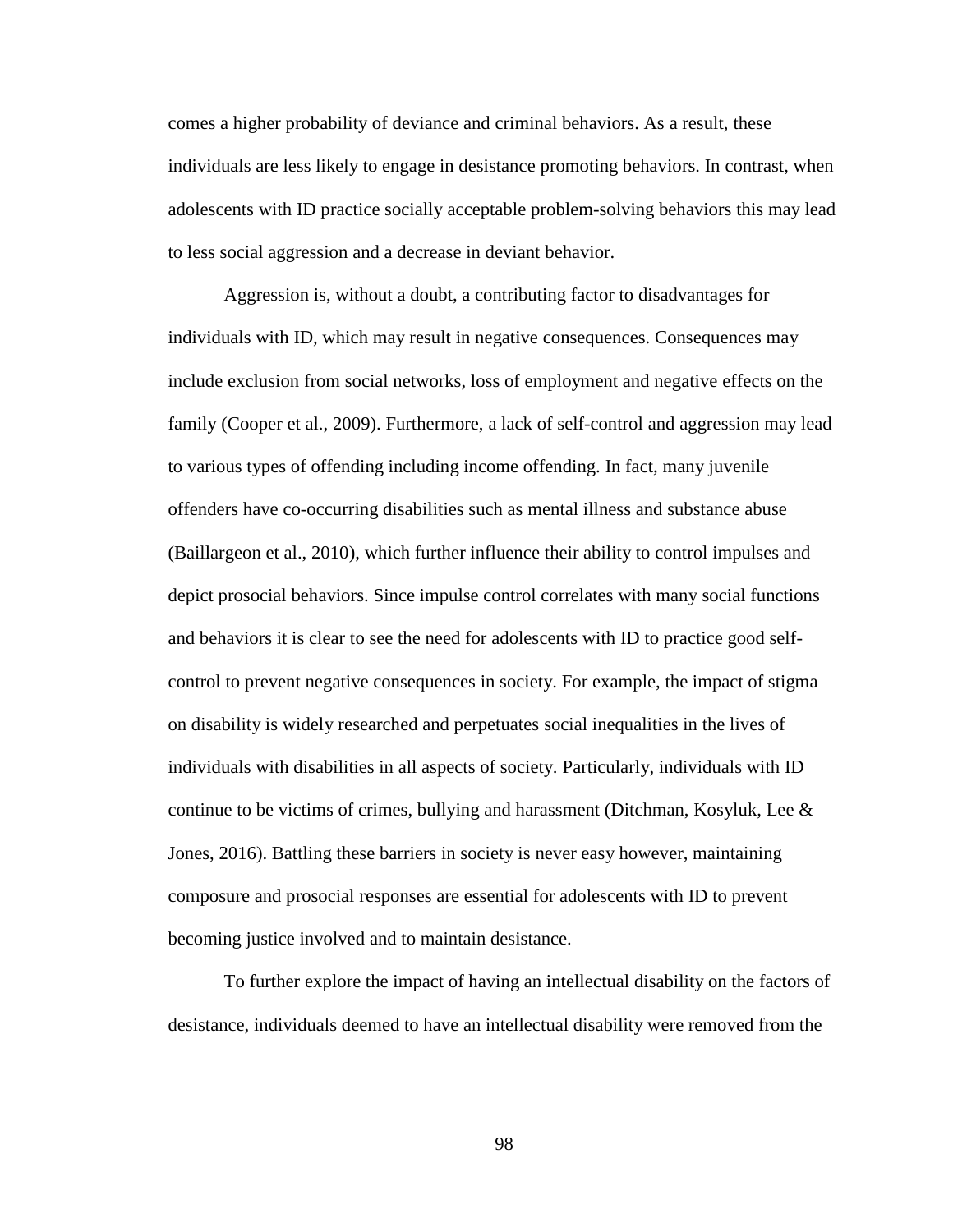total sample population. However, when regression analyses were conducted results obtained varied slightly to the total population with ID included (see Tables 9-11).

Education was not found to be significant in models with and without ID across offending variety. Education may not be such a strong turning point for juveniles with or without disabilities and hence no significance was found when combined in the same regression model. Most significant findings on education can be observed in the literature centered around adult offenders who participate in educational activities by choice. This may have been perceived as a means to an end with criminal activity and display more commitment to this mean. This can be observed in research on adult offenders' participation in correctional education programs (Szifris, Fox & Bradbury, 2018), on offenders in higher education (Runell, 2018) and offenders in substance use educational programs (Best, Hall & Musgrove, 2018). On the other hand, adolescents are required to attend school, which may not depict the same level of dedication as adults who actively chose to engage in education. Given these results, findings should be interpreted with caution. Results obtained may have indicated otherwise if more in depth measures on education were employed such as the quality of education being received, information on school accommodations and level of education.

#### **Implications**

The current study examined the impact of individual and social factors on desistance. Results indicated that both sets of factors are important for serious juvenile offenders if they are to become desistant from crime. This information is valuable for rehabilitation and human services professional as it directs the triangulation of services required to help justice involved adolescents successfully reintegrate in society. Having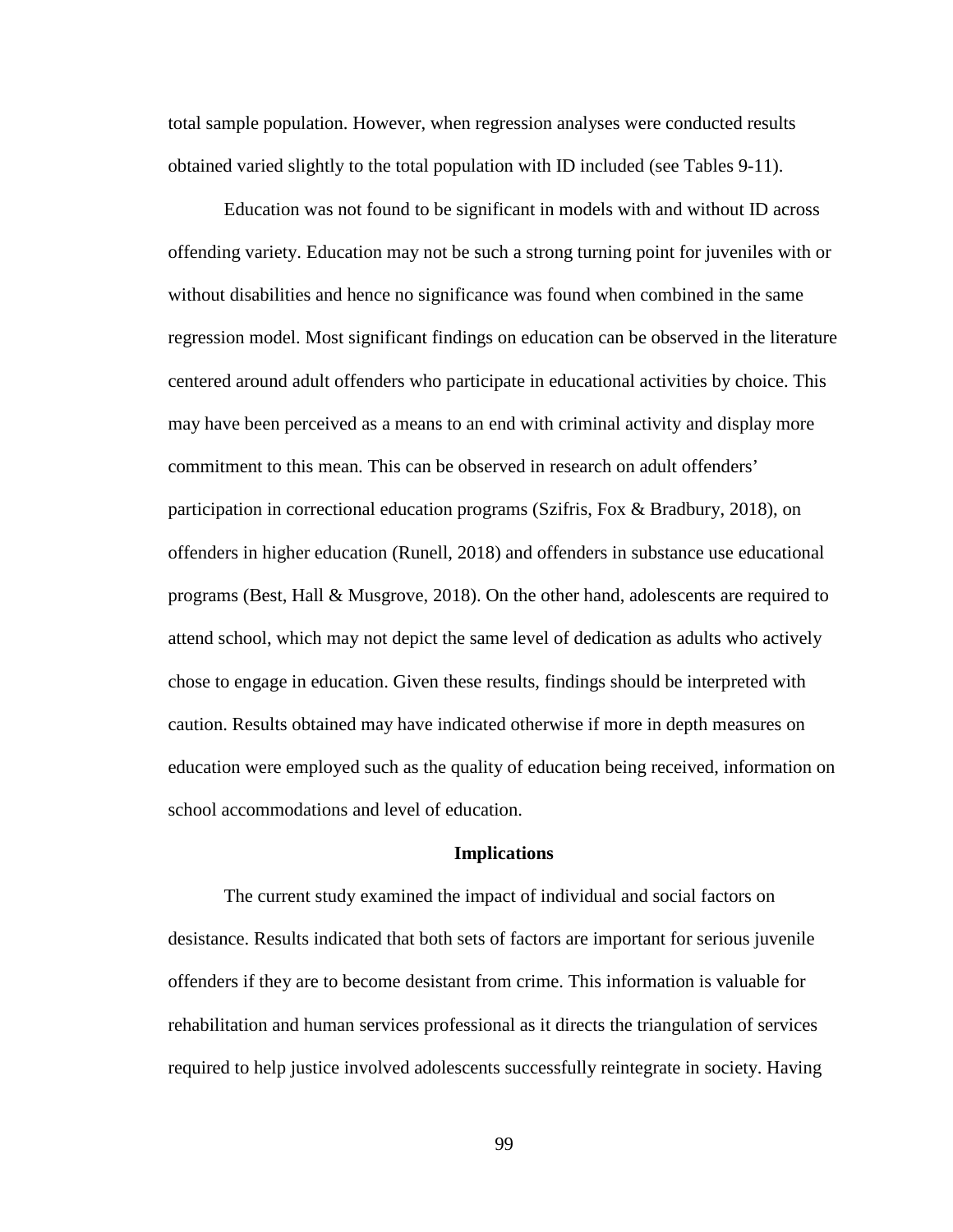knowledge of these factors will lead these professionals to incorporate the individual and the family more in-service planning to address the needs of the juvenile. Also, having knowledge of the power of individual motivations and pushes for the appreciation of differences in desistance characteristics across juvenile offenders. It allows professionals to examine the environmental context of juvenile offenders and to identify social factors that encourages the desistance process. Information obtained from this study can help professional to acknowledge the need for variability in service delivery and individual involvement to promote desistance for juveniles transitioning into adulthood.

## **Implications for Vocational Rehabilitation and Other Counseling Professionals**

Rehabilitation and other counseling professionals (e.g., substance abuse counselors, correctional counselors, social workers and transition specialists) are from diverse educational backgrounds and training with a goal of assisting with the successful reintegration of offenders into society. They possess competency in providing care, therapeutic counseling services and a commitment to the overall helping process for offenders to successfully live a life post incarceration. They work in diverse settings such as community-based programs, in-patient treatment services, correctional agencies and other human services settings (Van Voorhis & Salisbury, 2013). Similarly, vocational rehabilitation (VR) counselors work individuals to provide services to people with disabilities to reach their personal social and vocational goals (Maiden, 2014). These individuals also include justice involved youths with disabilities. For these professionals, the need for both direct social services and specialized training as well as the need for individual counseling to work with adolescents on developing healthy individual factors (finding the motivation to succeed in the community) is one implication brought up by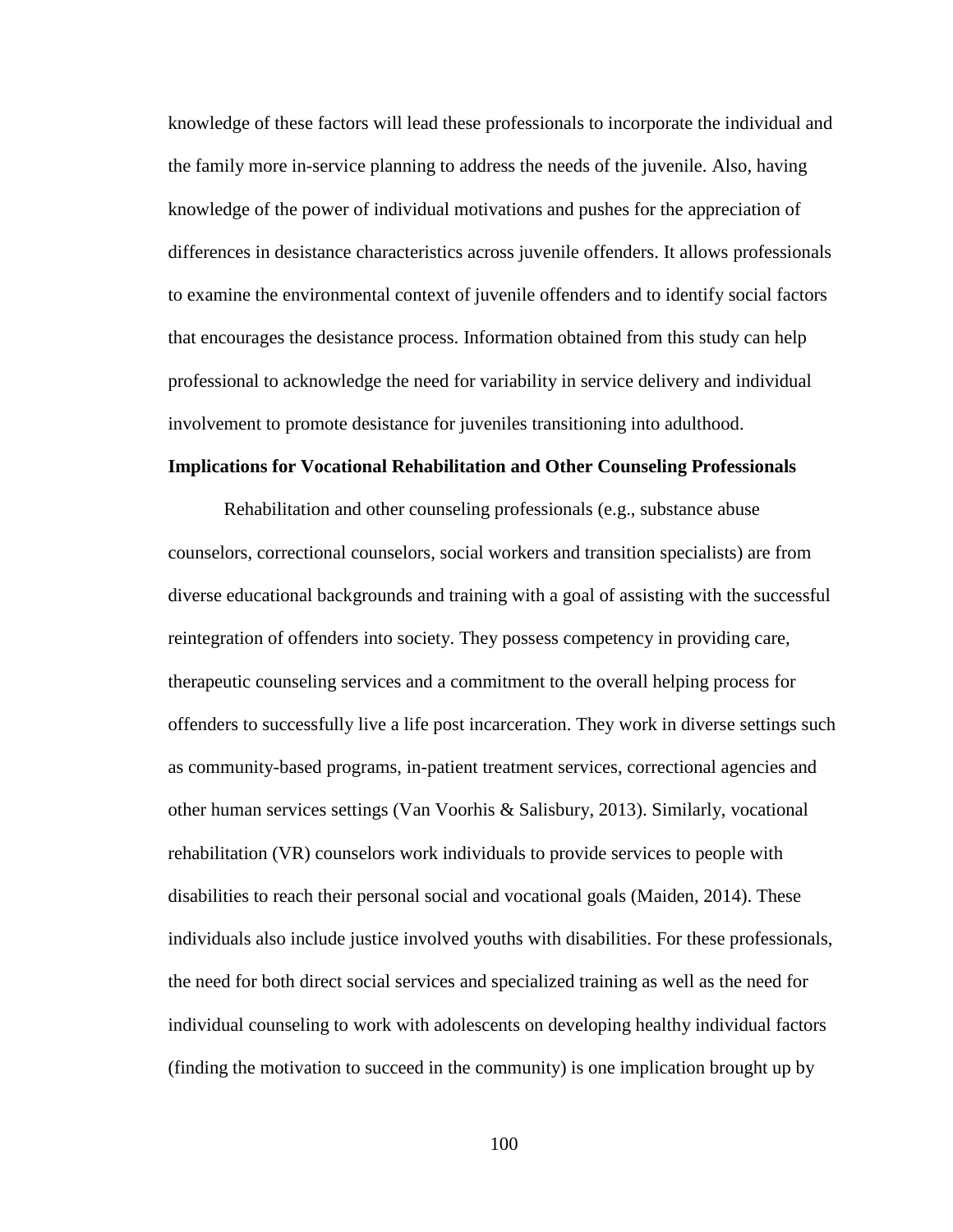the current study. Some studies have suggested the need for specialized (justice involved/offender only) caseloads to help professionals develop better working alliance with this population (Bates-Maves, 2017). This is helpful as offenders have unique needs and face additional barriers in society that are different than non-justice involved clients.

Despite maternal warmth not indicating significance in the overall regression models, individually this factor has proven to be significant. Taking this into account, vocational rehabilitation and other counseling service professionals can work with families to help develop healthy ways of displaying warmth, affection and encouragement to their justice involved youths. This of course, is dependent upon the unique roles and working environment of the professional as not all will work with families. Some professionals only work directly with the justice involved youths. For justice involved youths to be successful family and environmental factors play a role in encouraging desistance (Sapouna & Wolke, 2013). This is also true for those professionals working with younger children who exhibit delinquent behaviors and are on a trajectory to criminal offending. Children acquire problem-solving skills and learn how to interact with their environment through experimenting with approaches to conflict. Increase warmth and support from parents or caregivers may help in promoting social values and norms in children and adolescents which will encourage desistance from delinquent behaviors. In addition, this can also impact feelings of moral disengagement and the forming of prosocial bonds to society.

Education and employment have yielded mixed results for serious juvenile offenders across desistance literature and especially offending variety type. The same can be observed from the current study. Uggen and Staff (2001) explain that the effects of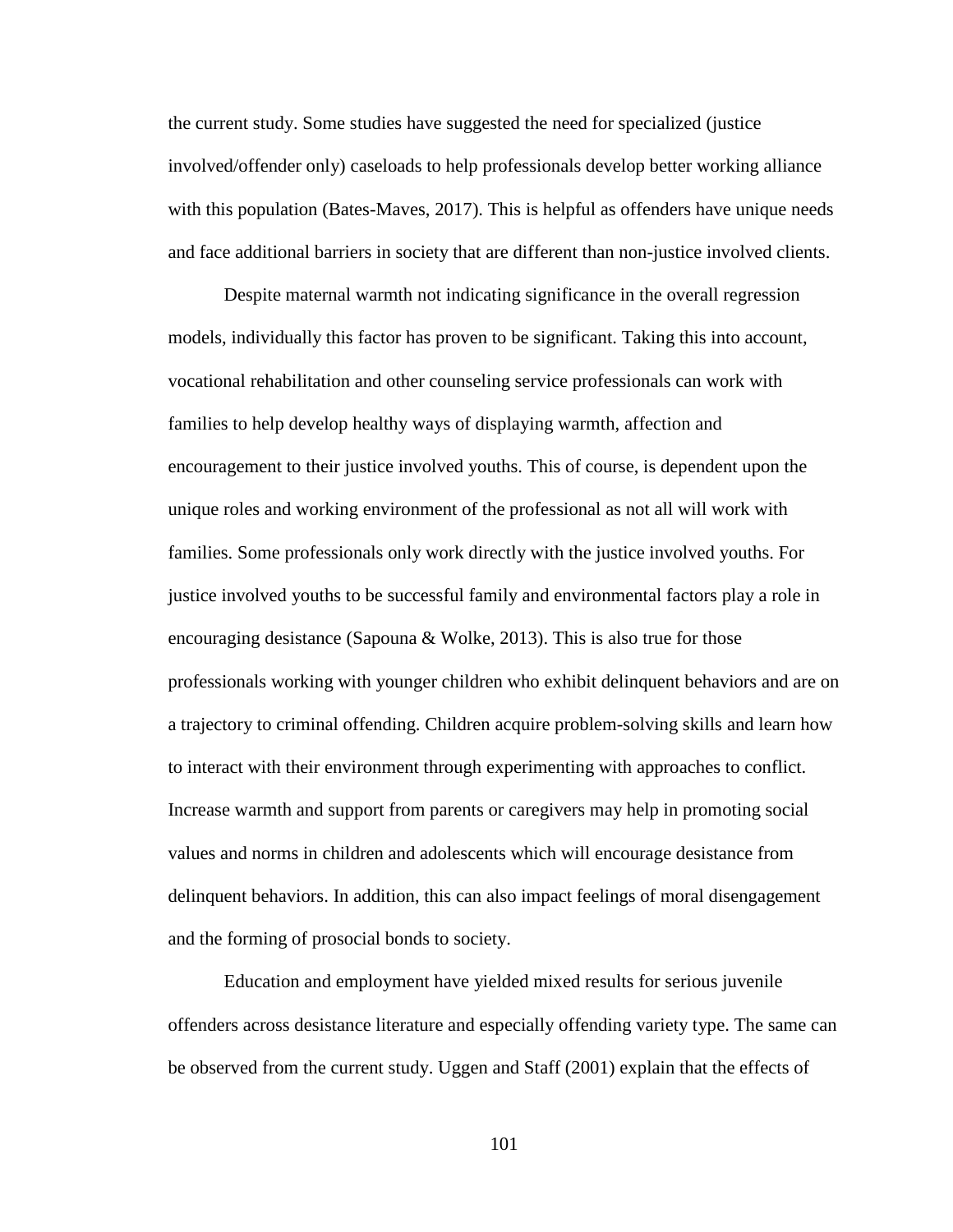education and employment vary for individuals at different stages of the life course. The current study yielded similar results and highlighted possible correlations between other factors associated with desistance. With many internal variables and social factors that encourage and discourage the desistance process, rehabilitation professionals should help juvenile offenders to develop the skills needed to combat their individual barriers. Adolescents may face barriers stemming from stigma, disadvantaged economic backgrounds and disability- related difficulties. Professionals especially VR counselors may assist adolescents with education completion options, accommodations necessary for work or school, and problem-solving skills needed to navigate their intricate environment.

Offenders exit the juvenile justice system with the hopes of becoming desisters but lack the guidance and information needed to be successful through the desistance process. To complicate the process even further, the pathway to desistance is stated to be an individualized process and adolescents may vary in their stages of the distance process (Bushway et al., 2009; Serin & Lloyd, 2009). As a result, rehabilitation professionals will need to provide individualized services that integrate the individual (juvenile offender) and their environment. Some adolescents may need more intensive treatment or services than others or may need such services at varied periods over the duration process when motivation to succeed are fading. Services may include individual, group and or family intervention services. It should also be noted that substance abuse, medical and other health services are needed to assist individuals who are in need of such services. Given this information, VR counselors can employ a range of services needed in a more specified way when considering the offending background of juvenile offenders. VR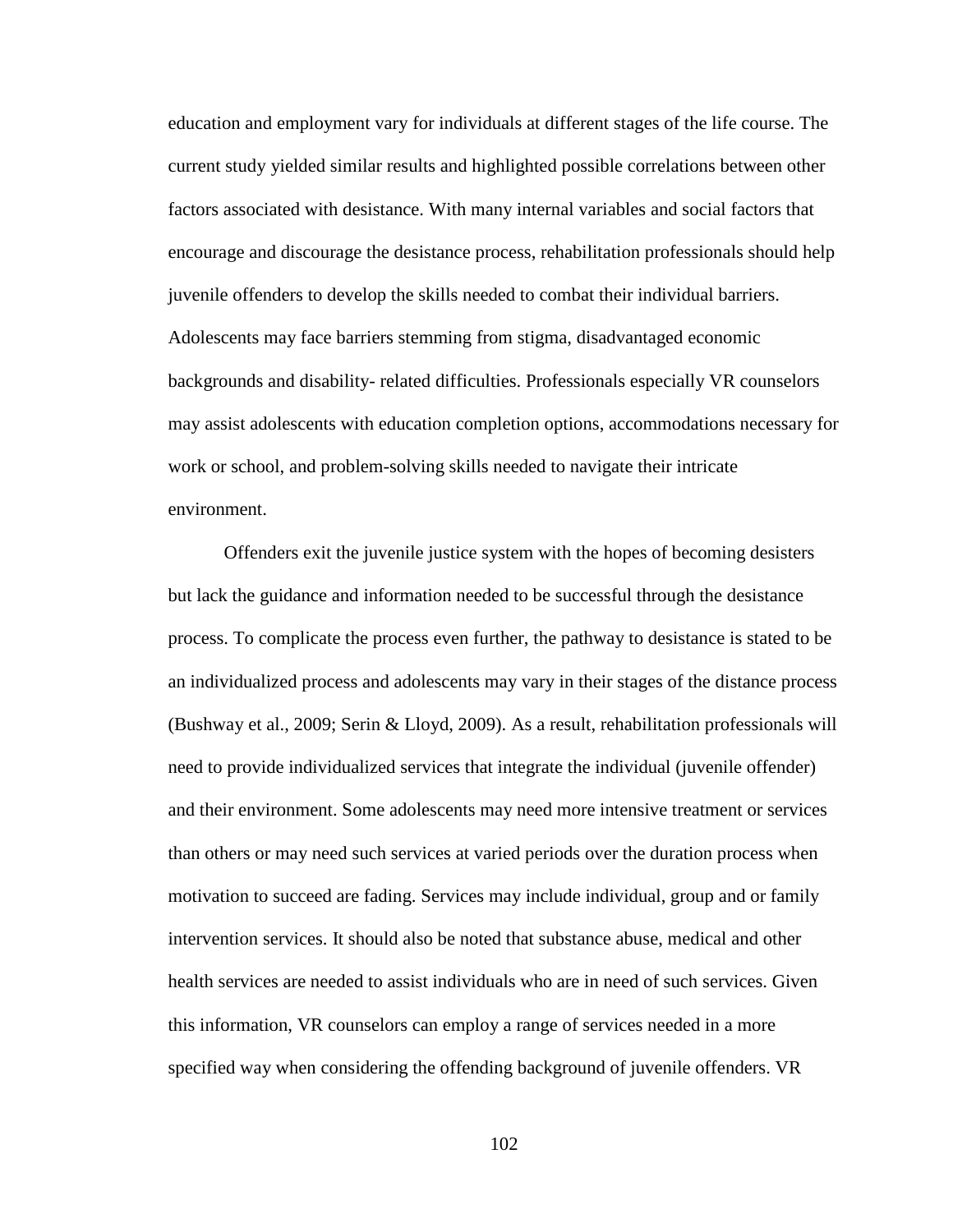counselors work with a network of community agencies and services which at times may be fragmented as no one agency provide a comprehensive enough list of services that may be needed for the juvenile offender. They have the skills necessary to help connect the offender to the services need albeit from multiple sources to change the mindset of justice involved youths and to encourage their motivation in working community-based programs to aid with living a life without crime. Furthermore, VR counselors provide rehabilitation services for individuals across the lifespan and services provided may support juvenile offenders successfully transition into adulthood which will encourage sustained desistance.

# **Implications for Policy**

Building effective policies to ensure the safety of the community and justice involved adolescents is a primary focus of the criminal justice system and policy makers in society. Importantly, research is used to inform policy implications and one important finding suggest that mass incarceration and harsher punishment for offenders fails to reduce crime. A shift in the ideology of criminal rehabilitation especially for young adults should implement services in the community that promote the factors of desistance which may prove to be more successful in helping juvenile offenders go straight (Andrew  $\&$ Bonta, 2010). Results of the study suggest that for serious juvenile offenders, ties to social institutions and maternal attachment contribute to desistance. As a result, incarceration may prove to be counterproductive to desistance as families are torn apart and ties that hold families and offenders to communities are severed, which are important social ingredients for desistance. Refraining from over incarceration will result in a decrease in the number of offenders being in custody of the juvenile justice system each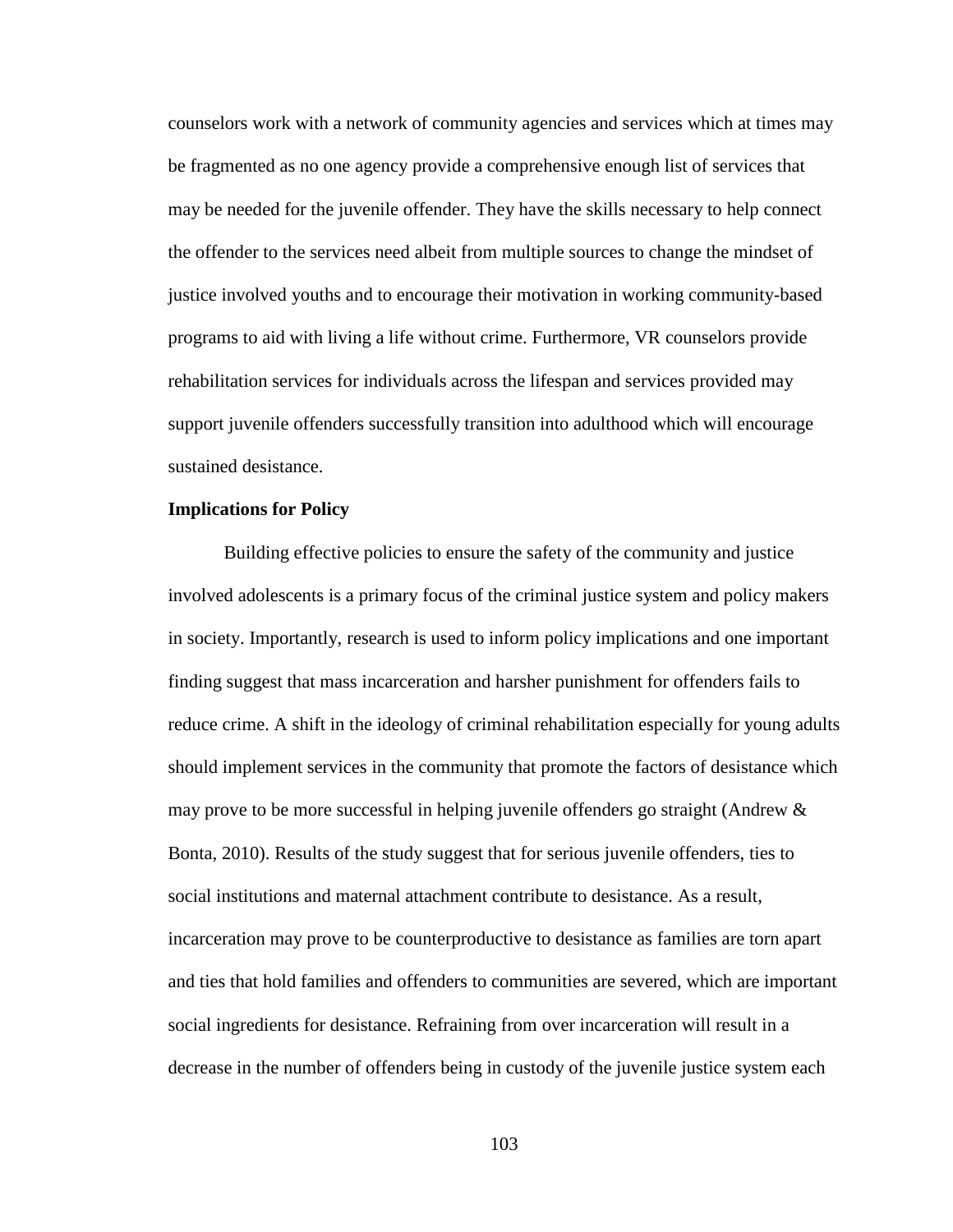year and the cost of correctional expenditure will decrease. Furthermore, due to the importance of social bonds and healthy attachments, a juvenile detention reform is necessary. Policy leading to the re-examination of juvenile detention confinement to reduce the continued reliance on placing juveniles behind bars unwarranted for the safety of the public is more harmful for juveniles (Marrett, 2017). Alternative to communitybased supervision and a lean towards a more community like age appropriate rehabilitation will prove more efficient for public safety and promote community ties thus encouraging desistance. This perspective to reform, reinvest and replace in the juvenile justice system in accordance with the perspectives of the National Conference of State Legislators (NCSL, 2017). They conclude by emphasizing the use of risk assessments to guide detention decision making to help support alternate options for juvenile detention. This is not to refute that some states are not capitalizing on these measures however very few states such as Kentucky have been helping juvenile offenders recognize a more promising pathway to a life without crime.

Analyses of individual differences suggest that juvenile offenders' thoughts and cognitions are very influential in their behavior whether this is to desist or persist in criminal offending. A policy implication in light of this is to incorporate more juvenile offenders in the decision process of rehabilitation efforts which is primarily dictated by the juvenile courts. By doing so allows juveniles to become invested in the pathways they wish to take thereafter and form commitments, boost self esteem and accountability which will aid in their motivation to succeed. Furthermore, this allows for juvenile offenders who were previously morally disengaged to repair ties and work to uphold the values, ethics and norms that govern society. To further support juveniles, including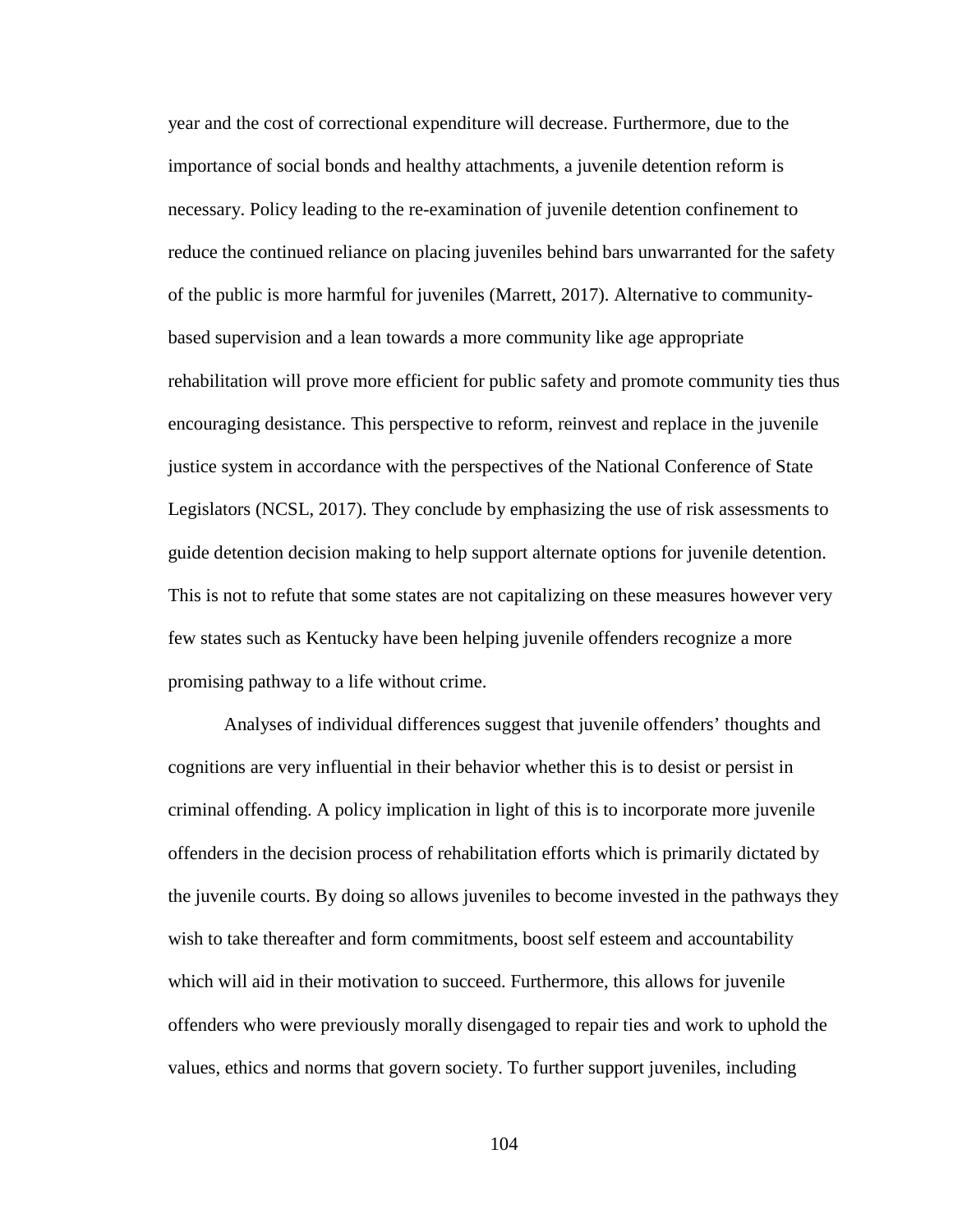increased parent involvement may prove to beneficial to long term success in desistance as juvenile learn to build healthy partnerships with a caring adult. The historic view of 'parent as the problem' for justice involved youths have resulted in missed parenting practices and meaningful family engagement. Traditionally, there are no guarantees of reliable visitation schedules and parental visits have been incorrectly perceived as rewards for good behavior and privileges that are earned (Schmitz, 2017). Changes in policy should embrace the view that rewards for being a 'good inmate' to influence parental visitations is harmful to the developing juvenile offenders and should be deemed a necessity for health growth and development of the juvenile. According to Rocque, Welsh, and Raine (2012) "…biology does not operate in a vacuum. Rather human development (and behavior) involves the body and the environment" (p. 13) so should policy implemented to support juvenile offenders process of desistance from crime.

The importance of supporting and implementing more effective policy and practice for offender reintegration has been the focus of justice system for several years. Adopting a more individual level focus has gained much attention with reentry programs to achieve desistance and are still deemed as 'promising' interventions (Visher, 2017). One important implication for policy is the inclusion of individual level programs and focus for offenders that are currently in detention facilities to better prepare them for a life without crime. In addition, this will allow juvenile to receive a continuation of services especially those with intellectual disabilities receiving accommodation supports in the classroom. Currently, micro-individual re-entry programs focus on the community interventions and strategies (Visher, 2017). The Office of the Surgeon General (2001) proposes the use of meta-analysis and the use of rigorous statistical methods to obtain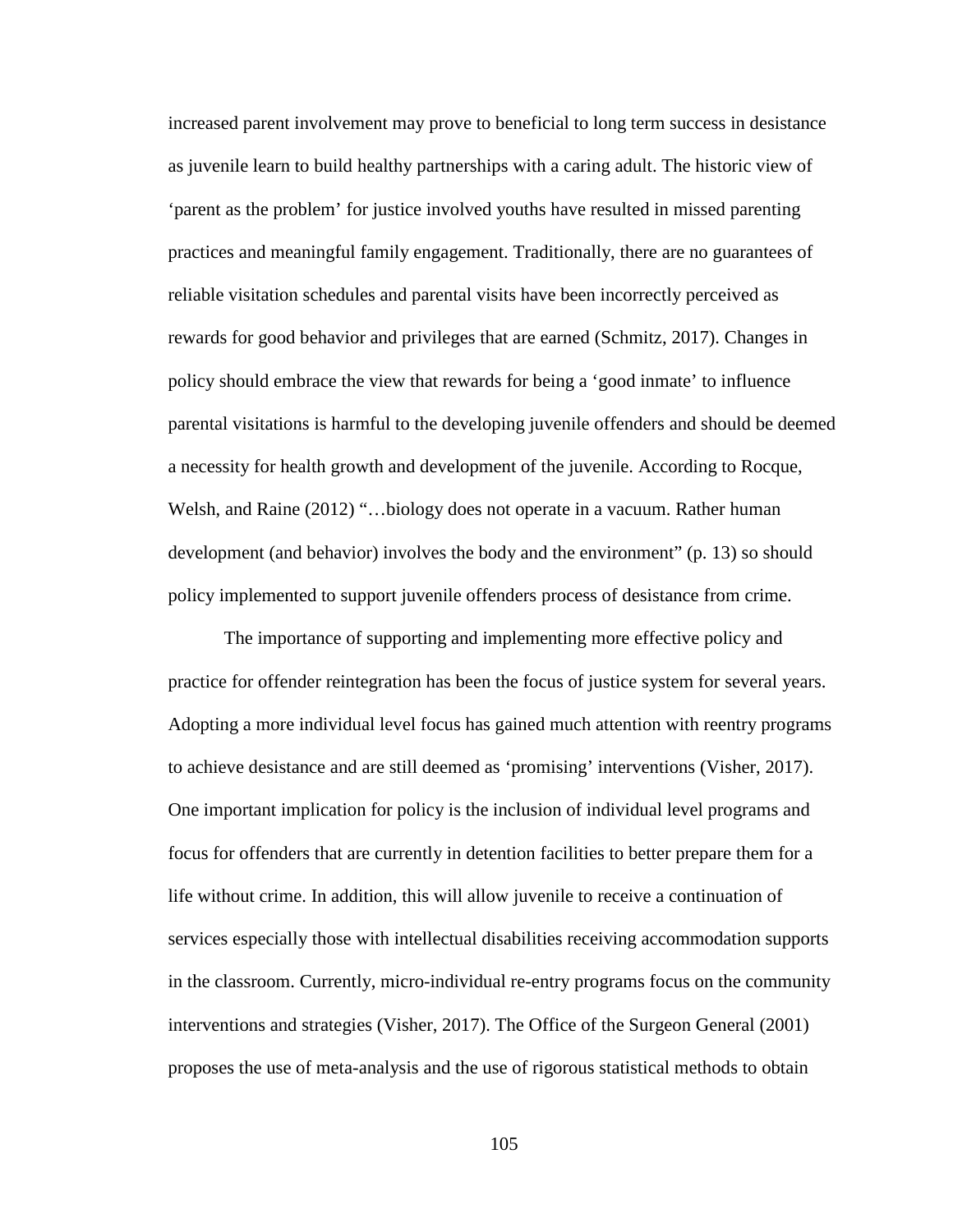reliable information on the demonstrated effects of rehabilitation programs in society. Similarly, the use of meta-analysis and evaluations to formulate evidenced based programs (Greenwood, 2008), the same can be implanted for individual programs for juveniles in detention facilities. Program models can then be developed and tailored to offending variety types (income or aggressive offending), gender, marginally ethnic youths, and should be disability inclusive. An important component of supporting effective evidenced based programs is to have clear established standards and proven cost benefits analysis. The benefits of investing in effective programs may potentially prove to be more cost effective in getting a head start on the desistance process by preparing juvenile offenders to maintain a crime free life post incarceration.

It is important to acknowledge the connection between crime and poverty as made clear by McLaughlin (2011). Poverty stricken areas and many minority populations have a high percentage of unemployment, poor education, and scarce resources, which reduces opportunities for desistance success (Jardine, 2017). Policy focusing on changes in employment opportunities, improved educational opportunities, and treatment services for individuals with disabilities is still a dire need for justice involved youths. Despite improvements of educational and employment opportunities, justice involved youths and especially those with disabilities are stigmatized, experienced underemployment (despite being part time if in school) and lack of accommodations in the workplace and educational settings (Sinclair, Unruh, Griller Clark & Waintrup, 2017; Sveinsdottir & Bond, 2017). With the scarcity of resources juvenile offenders may lose internal motivations to live a crime free life. Employment and education have been indicated to improve criminal offending despite conflicting research findings. As a result, it is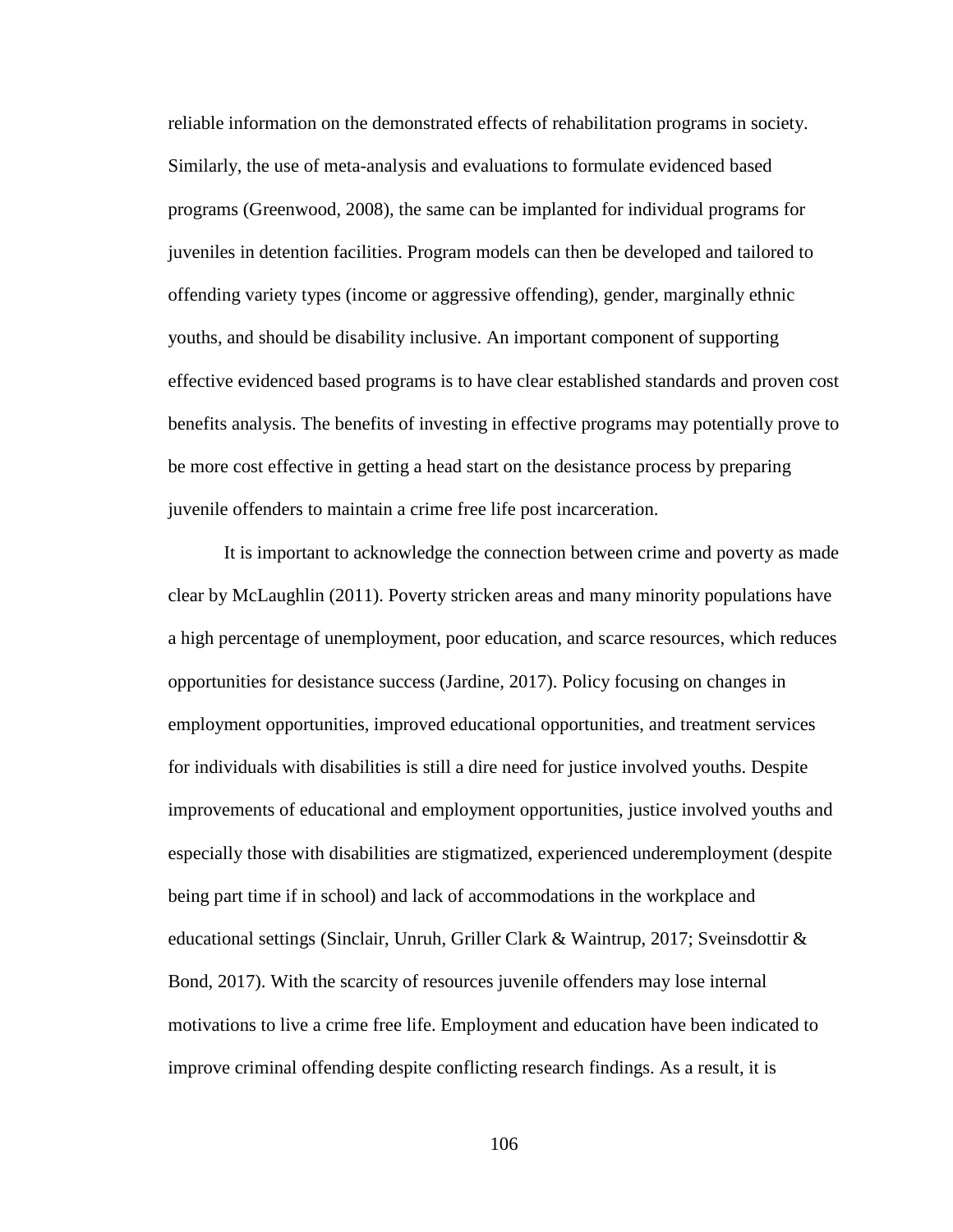worthwhile improving low wages and work conditions for adolescents, which may improve investment and commitment to employment. It should be monitored to ensure adolescents are not overworked and sufficient time is left for educational commitments to avoid any conflicts. These policy considerations will help to discontinue the cycle of low income, poor education, decrease the crime involvement cycle, improve quality care and economic development. (Haynie, Weiss & Piquero, 2008).

# **Strengths and Limitations**

The current study offers several strengths. First is the large sample size of the Pathways study. Advantages of this large sample size include but are not limited to the opportunity of studying the full diversity of the population of juvenile offenders and the opportunity of capturing the characteristics more representative of the population of serious juvenile offenders. The second strength is the numerous amounts of measures utilized in the study. Owing to this, social and individual factors were able to be captured and information investigated in such a sparsely researched population. The third strength is that the Pathways study is a longitudinal dataset which makes it possible to observe developmental trends despite only the baseline wave of the data that was used in the current study.

In contrast, findings of the current study should be interpreted against several limitations. First, the study was intended to highlight the social and individual factors for desistance from crime of serious juvenile offenders. That is the study can only make inferences from those factors identified and studied. Other social and individual factors cannot be generalized from the current study (e.g., peer relationships). Secondly, many of the measure used (e.g., criminal offending, maternal warmth and employment) were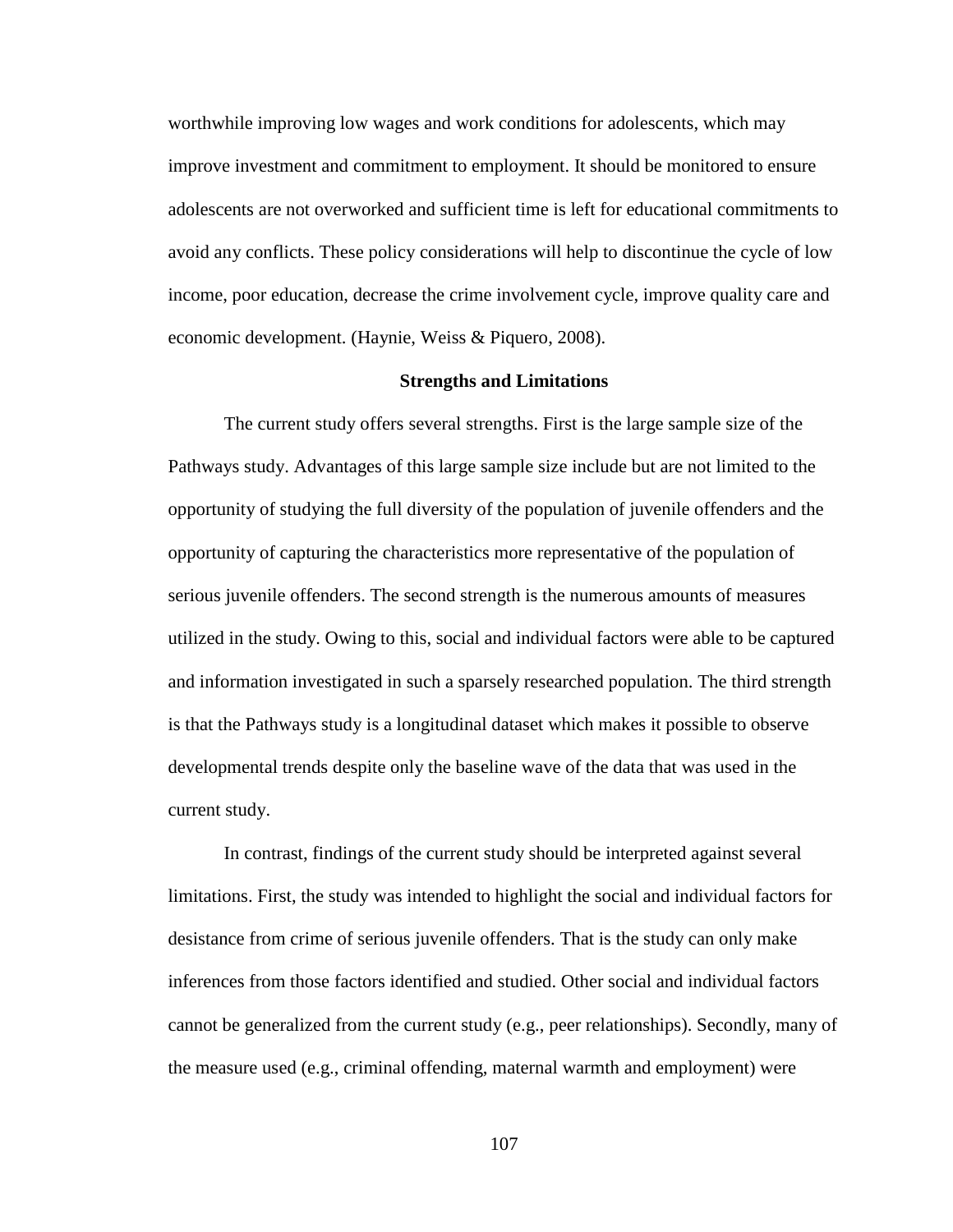based on self-reports and may have been a product of bias and lends itself to overreporting. Research indicate that self-reported data are highly subjective by nature and are prone to exaggeration (Kormos & Gifford, 2014). However, for these variables self-reported information serves to collect rich data that may not otherwise not be observed or have yielded different results. One particular variable, maternal warmth, which yielded surprising results as expressed previously, could have been better analyzed provided that earlier childhood data were available. Like maternal warmth, for many of the variables collected by the primary researchers and did not allow for further analyses to be carried out because more detailed information on the variables were not included in the dataset. However, some variables such as employment had additional factors explored which could provide more in-depth information, however this information was available in other waves of the data beyond that used in the current study.

Another limitation was that majority of the sample comprised of male serious juvenile offenders. Caution should be exercised when generalizing findings to serious female juvenile offenders. The same measure of caution should be taken for ethnicity as majority of the sample were of ethnically marginalized populations, thus not allowing generalization to non-ethnically marginalized serious juvenile offenders. Additionally, the data did not readily lend itself to look at co-occurring disorders. When smaller sample sizes were used (e.g., ID only population and offending variety) finding any significance among factors decreased with the addition of variables in the regression model. The population sample size would have been too small and may not yield significant effects to compare multiple groups. Purposeful research on disability types may help to combat this gap in the research where larger sample sizes may be collected.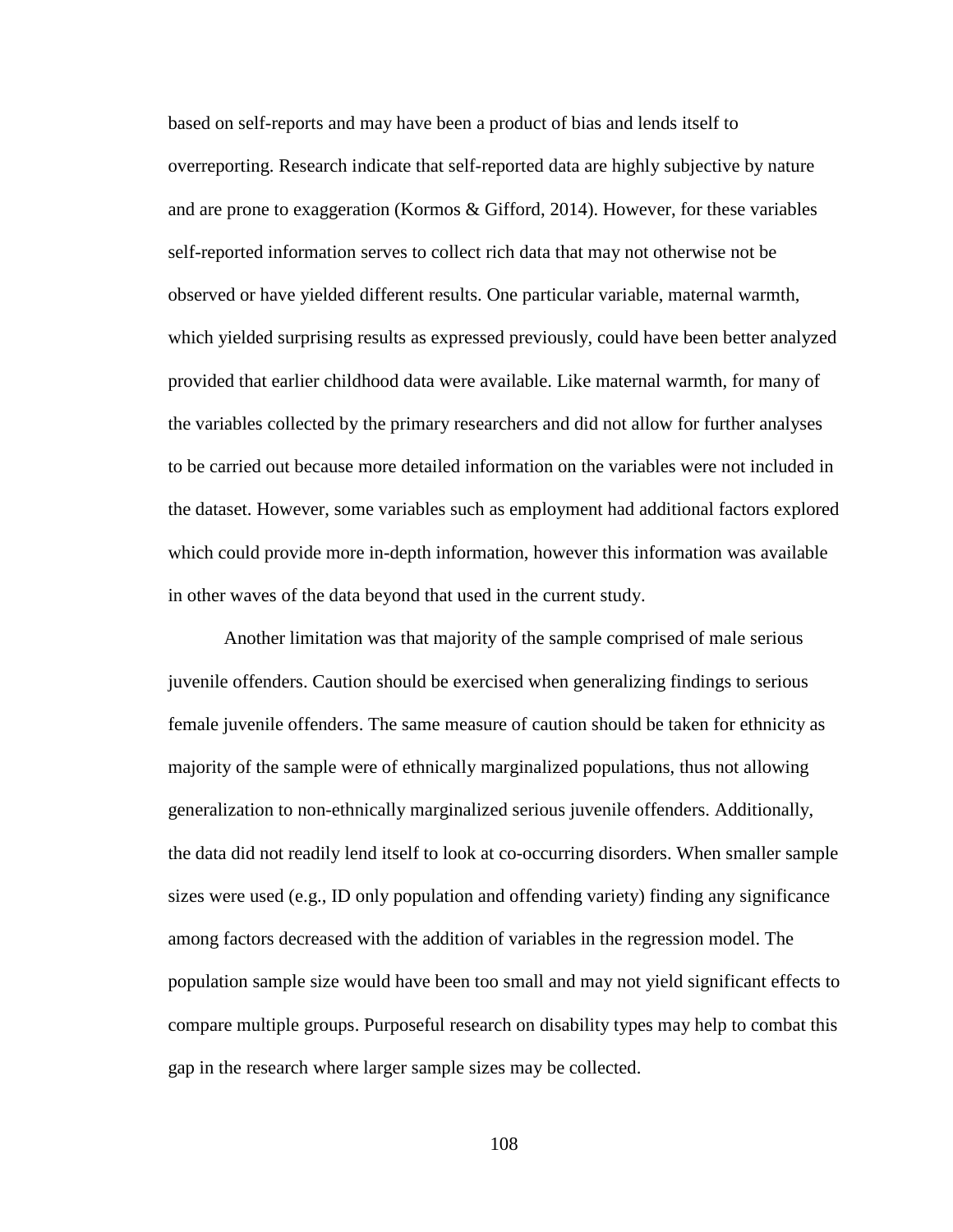An additional limitation for the current is the length of time observed to predict desistance from crime. Many research have hinted towards how long is best to study desistance from crime with ranges progressing into years of non-offending before desistance can be effectively observed. Taking this notion into consideration, a cross sectional study on desistance may not be a long enough time to observe desistance among serious juvenile offenders. However, this method does add a starting point or reference where longitudinal studies are not able to be carried out. Not all researchers are able to conduct longitudinal studies therefore the use of cross sectional designs are useful to make predictive inferences on desistance. Despite the type of design implemented, true desistance is difficult to impossible to be determined.

# **Future Research**

This cross-sectional analysis is only one step in the right direction in rehabilitation and desistance research. Desistance research is capturing the interest of many criminology researchers and may be considered fairly new when compared to recidivism. Future research should include longitudinal analyses to continue unraveling the relations and predictive nature of factors of desistance and offending. This is especially important for research examining offending variety such as income and aggressive offending. Too frequent research has dwelled on the overall grouping of crimes and offenses committed. It will prove beneficial to take a closer look at each type of offending variety to investigate their individual characteristics and how it impacts desistance from crime. It may prove interesting to see how juvenile offenders fair over time as they enter adulthood, especially as it relates to offending variety (income or aggressive). This information may inform services to prevent persistent offending into adulthood.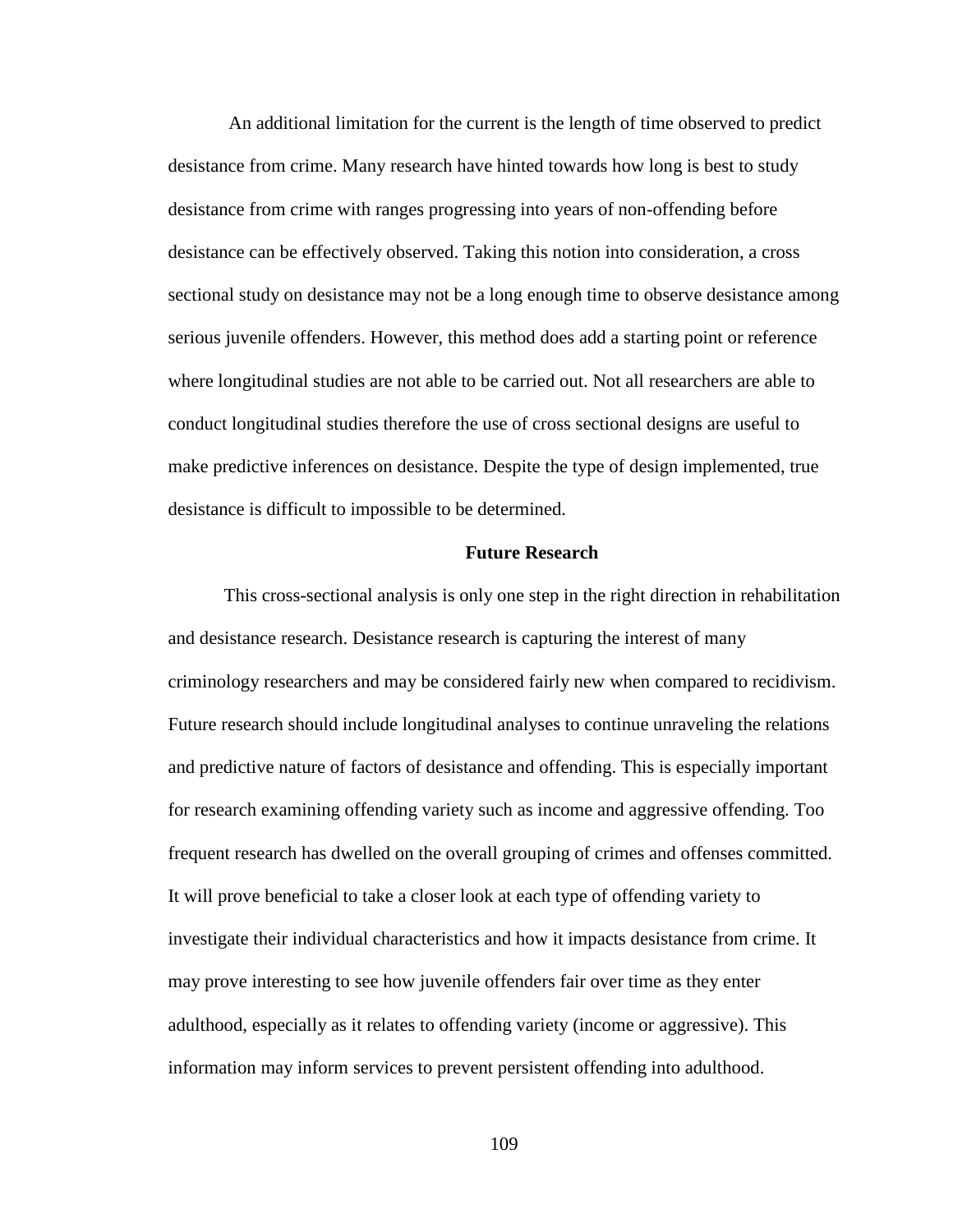A need for more desistance research examining the interaction or interplay of social and individual factors within the same models may increase understanding on how these factors impact adolescents' desistance process. Failure to include the two components may prove misleading, as both sets of factors do not exist exclusively from the offender. More extensive instruments focusing on developmental factors and capturing more aspects of the individual's environment (e.g., home life, school, and work) should be incorporated to obtain more comprehensive data on factors associated with desistance. Better predictions, which may lead to generalizations, can be obtained with more in-depth reviews of factors. More associations and interactions as well as explanations for results can produce more useful information to policy makers and researchers alike.

Further, future research should examine the impact of having a disability on these factors as well as the process of desistance. The prevalence of substance abuse, mental illness and other disability types are impactful on not only the daily lives of offenders but also on the process of desistance. Extensive examination of co-morbidity of disabilities on the distance process is lacking in the literature. There is a need for this area as more individuals, especially juvenile offenders, are being diagnosed with multiple disabilities and medical conditions (Quinn, Rutherford, Leone, Osher & Poirier, 2005). With more research into these areas a wealth of information can be obtained to assist vocational rehabilitation counselors and the justice system on how best to encourage desistance among this unique population.

Gender and ethnicity play an important role when examining desistance from crime (Bersani, Laub & Nieuwbeerta, 2009). Purposeful sampling to examine these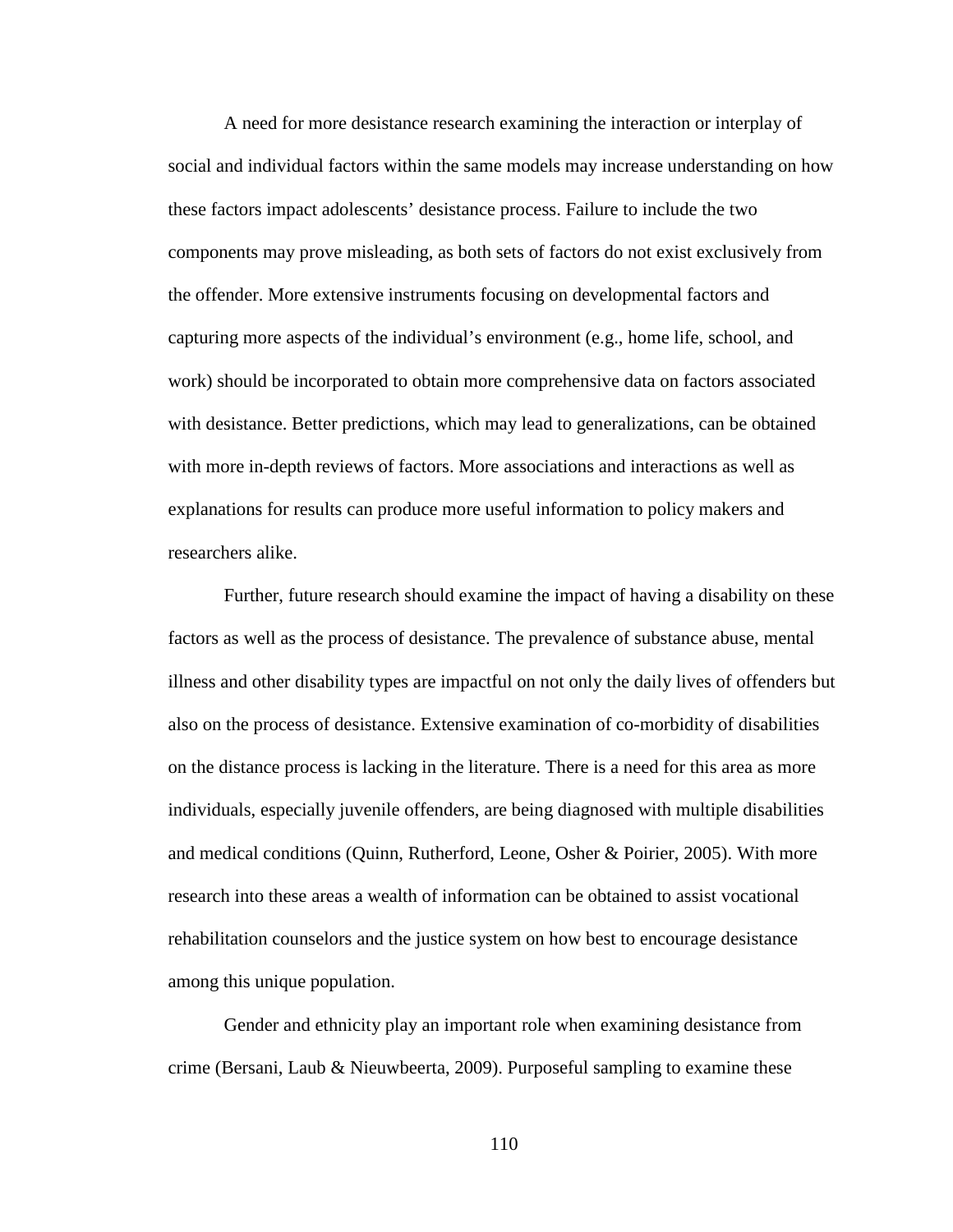important factors will help in the development of rehabilitation programs and policy. Also, the importance of economic impact and socio-cultural contexts may influence criminal behavior and response to such behaviors. Research should be more inclusive of the diversity of cultures in today's society to better provide identify and develop appropriate services for individuals of these various societal backgrounds. After all, the goal is to aid in them becoming successful in the process of desistance when they are reintegrated into their communities and society.

The current study utilized the baseline date of the Pathways study which had a completion date of 2003 for baseline data. Juvenile offenders in today may have different experiences as it relates to employment and education as well as a shift in individual differences. With increased opportunities over the years for education and employment, today's youth may have more opportunities at a better education and have more work experiences to encourage desistance from crime. Matter of fact, the types of offenses being committed may be different or similar to those juveniles included in the Pathways study. Also, there is the question of is the rate of desistance higher then than now or vice versa given the implantation of new rehabilitation or justice reform efforts? With longitudinal studies this question may be answered and new insight into the characteristics of today's juvenile offenders. There is the possibility of increased desistance in today's society due to an observed reduction in juvenile incarceration over the past 12 years (Gass, 2015).

### **Conclusion**

The current study made several important contributions to the literature upon examining the social and individual factors associated to desistance. Firstly, the study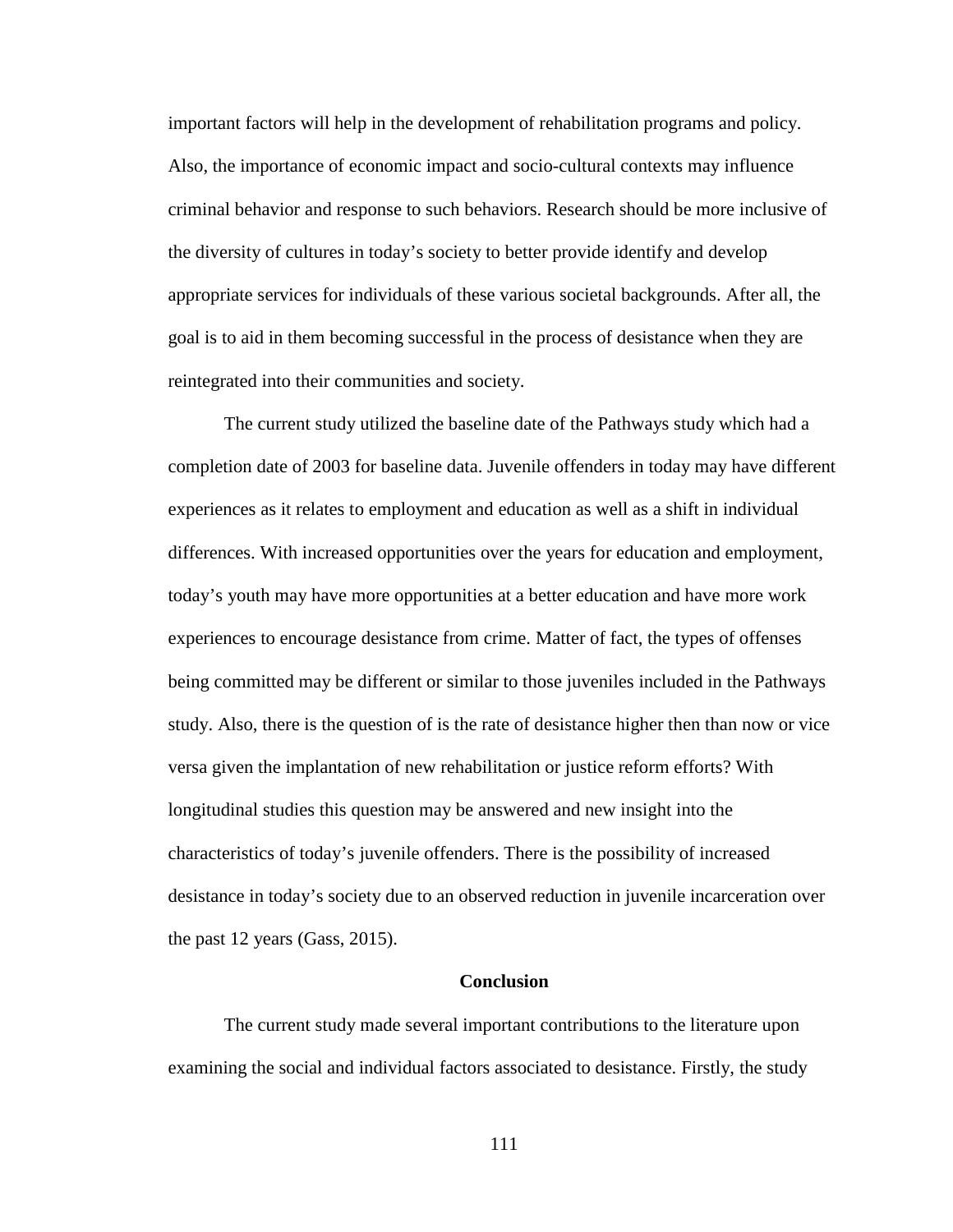highlighted that both sets of factors are important to the process of desistance and should not be examined without taking the other into consideration. Secondly, the importance of social and individual factors on aggressive and income offending indicated vast differences in the factors important to desistance. Lastly, factors such as impulse control are pertinent to the successful outcome of desistance for juvenile offenders with desistance. The findings of the study raised awareness for the need for future research in this area of desistance to explore areas that are vastly under developed (e.g., disability and desistance).

Implications for VR and other human services professionals were presented and how best to assist serious juvenile offenders to become successful desisters. In addition, policy implications were discussed which highlighted the need for a shift from punitive reactions to crime to a more community rehabilitative focus for juvenile offenders. The ultimate choice to become desistant is one the individual will have to make on his or her own, however, an understanding of factors that promote desistance is a necessary step in desistance awareness.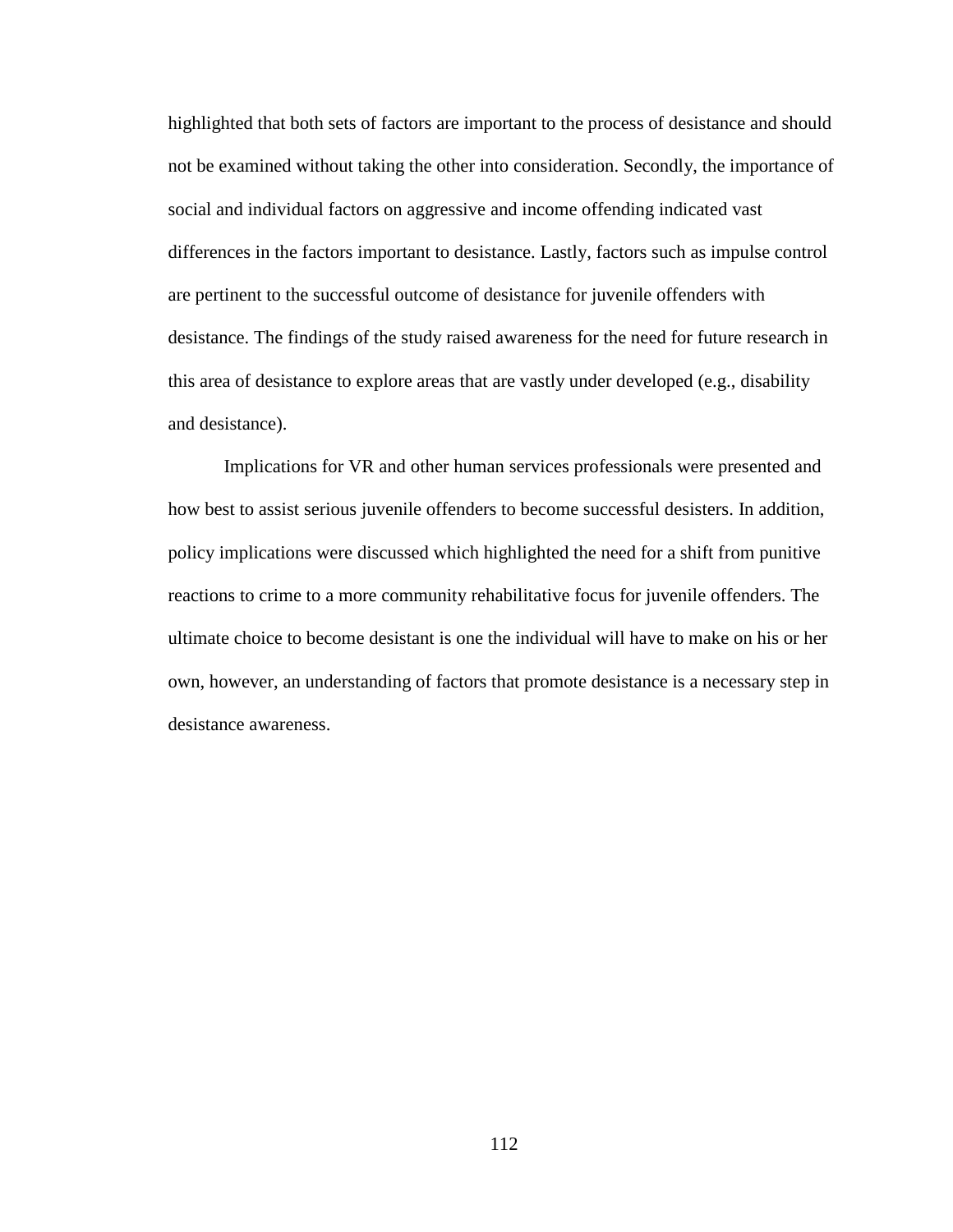# References

- Akers, R. (2017). *Social learning and social structure: A general theory of crime and deviance*. Routledge.
- Alston, R. J., & Harley, D. (1995). Hirschi's Social Control Theory: A Sociological Perspective on Drug Abuse Among Persons with Disabilities. *Journal Of Rehabilitation*, *61*(4), 31-35.
- Andrews, D. A., & Bonta, J. (2010). Rehabilitating criminal justice policy and practice. *Psychology, Public Policy, and Law*, *16*(1), 39.
- Anthony, E. K., Samples, M. D., de Kervor, D. N., Ituarte, S., Lee, C., & Austin, M. J. (2010). Coming back home: The reintegration of formerly incarcerated youth with service implications. *Children and Youth Services Review*, *32*(10), 1271-1277.

Archer, M. (2002). Realism and the problem of agency. *Alethia*, *5*(1), 11-20.

- Asscher, J. J., van der Put, C. E., & Stams, G. J. J. (2012). Differences between juvenile offenders with and without intellectual disability in offense type and risk factors. *Research in developmental disabilities*, *33*(6), 1905-1913.
- Averdijk, M., Elffers, H., Ruiter, S., Loeber, R., Hoeve, M., Slot, N. W., & van der Laan, P. (2012). Disentangling context effects on criminal careers. *Persisters and desisters in crime from adolescence into adulthood: Explanation, prevention and punishment*, 51-76.
- Avinun, R., & Knafo, A. (2014). Parenting as a reaction evoked by children's genotype: A meta-analysis of children-as-twins studies. *Personality and Social Psychology Review*, *18*(1), 87-102.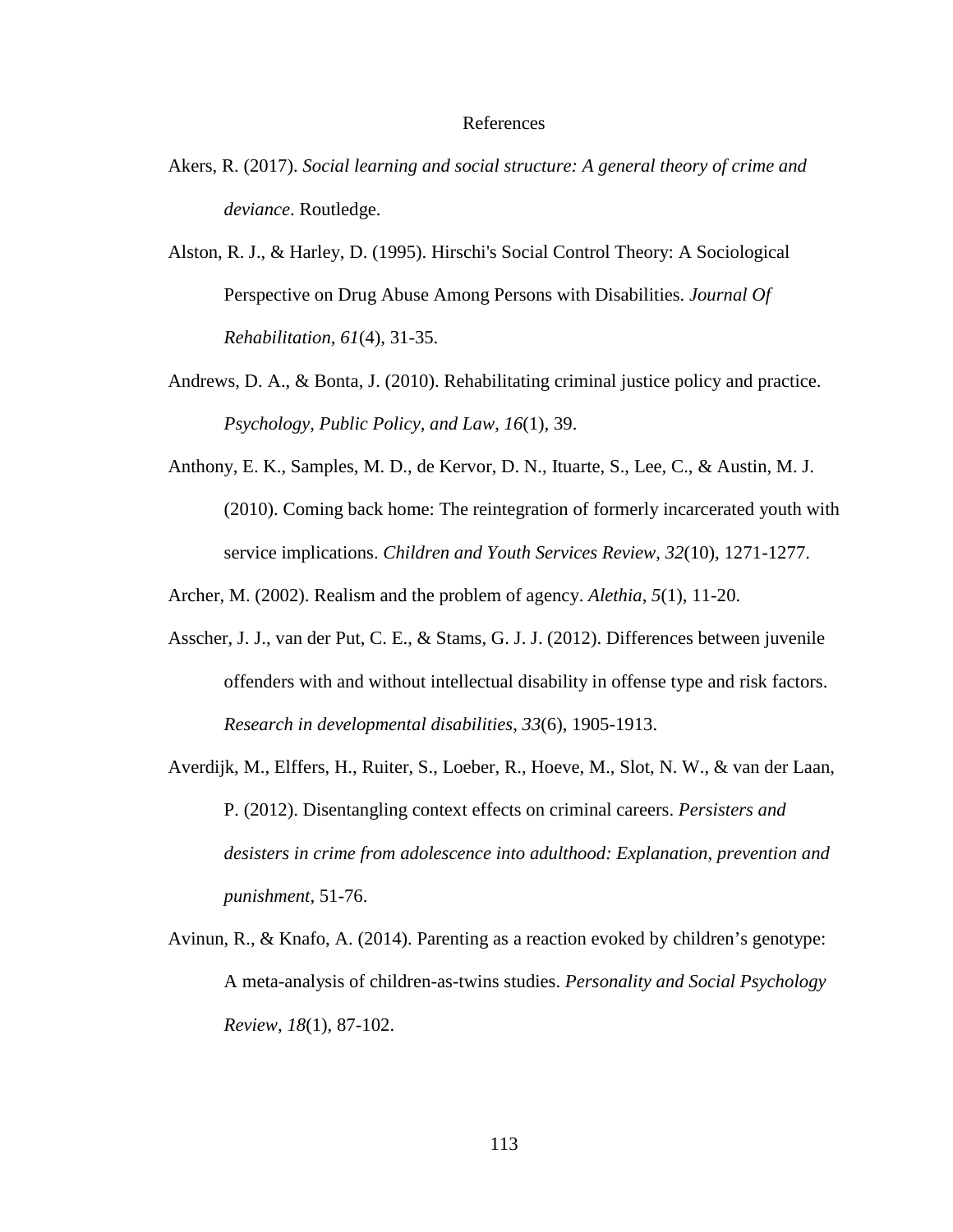- Baglivio, M. T., Jackowski, K., Greenwald, M. A., & Howell, J. C. (2014). Serious, violent, and chronic juvenile offenders. *Criminology & Public Policy*, *13*(1), 83- 116.
- Baillargeon, J., Penn, J. V., Knight, K., Harzke, A. J., Baillargeon, G., & Becker, E. A. (2010). Risk of reincarceration among prisoners with co-occurring severe mental illness and substance use disorders. *Administration and Policy in Mental Health and Mental Health Services Research*, *37*(4), 367-374.
- Bandura, A. (2017). Mechanisms of moral disengagement. In *Insurgent terrorism* (pp. 85-115). Routledge.
- Bandura, A. (1999). Moral disengagement in the perpetration of inhumanities. *Personality and social psychology review*, *3*(3), 193-209.
- Bandura, A. (1993). Perceived self-efficacy in cognitive development and functioning. *Educational psychologist*, *28*(2), 117-148.
- Bandura, A. (1991). Social cognitive theory of self-regulation. *Organizational behavior and human decision processes*, *50*(2), 248-287.
- Barry, M. (2010). Youth transitions: from offending to desistance. *Journal Of Youth Studies*, *13*(1), 121-136. doi:10.1080/13676260903233712
- Basto-Pereira, M., Começanha, R., Ribeiro, S., & Maia, Â. (2015). Long-term predictors of crime desistance in juvenile delinquents: A systematic review of longitudinal studies. *Aggression and violent behavior*, *25*, 332-342.
- Bates-Maves, J. K., & O'Sullivan, D. (2017). Making the Case for Specialized Caseloads Among Vocational Rehabilitation Counselors Working With Ex-Offenders: A Pilot Study. *Rehabilitation Research, Policy, and Education*, *31*(2), 121-134.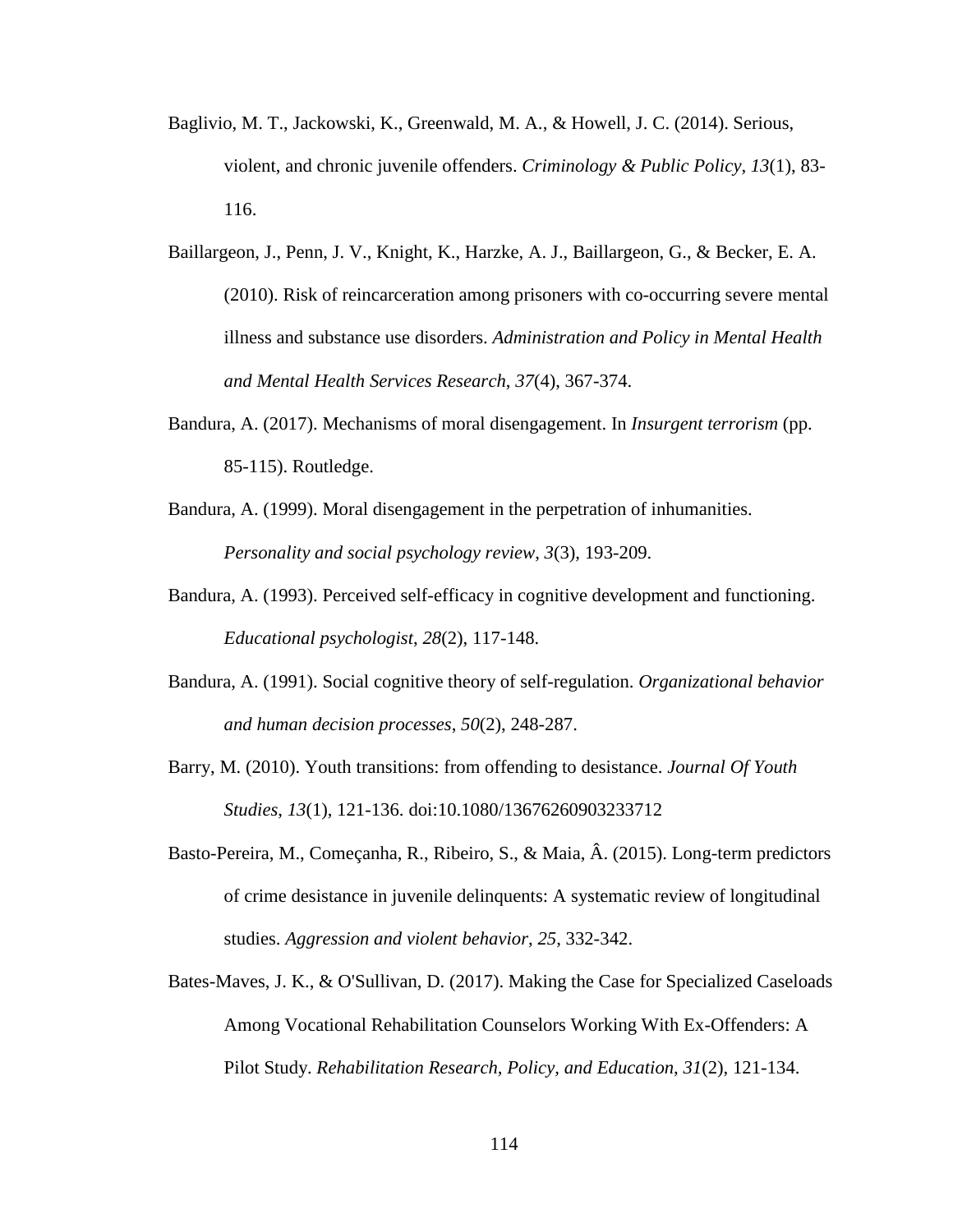- Bersani, B. E., Laub, J. H., & Nieuwbeerta, P. (2009). Marriage and desistance from crime in the Netherlands: Do gender and socio-historical context matter? *Journal of Quantitative Criminology*, *25*(1), 3-24.
- Best, D., Hall, L., & Musgrove, A. (2018). The bridge between social identity and community capital on the path to recovery and desistance. *Probation Journal*.

Blonigen, D. M. (2010). Explaining the relationship between age and crime: Contributions from the developmental literature on personality. *Clinical psychology review*, *30*(1), 89-100.

- Boat, T.F. (2015). National Academies of Sciences, Engineering, and Medicine. *Mental disorders and disabilities among low-income children*. National Academies Press.
- Bradley, R. H., Corwyn, R. F., Burchinal, M., McAdoo, H. P., & Col, C. G. (2001). The home environments of children in the United States. Part II: Relations with behavioral development through age thirteen. *Child Development, 72*, 1868–1886.
- Brault, M. W. (2012). *Americans with disabilities: 2010* (pp. 1-23). Washington, DC: US Department of Commerce, Economics and Statistics Administration, US Census Bureau.
- Brody, G. H., & Flor, D. L. (1998). Maternal resources, parenting practices, and child competence in rural, single‐parent African American families. *Child development*, *69*(3), 803-816.
- Broidy, L. M., & Cauffman, E. E. (2006). Understanding the female offender, final report. *National Institute of Justice*.
- Burchardt, T. (2004). Capabilities and disability: the capabilities framework and the social model of disability. *Disability & society*, *19*(7), 735-751.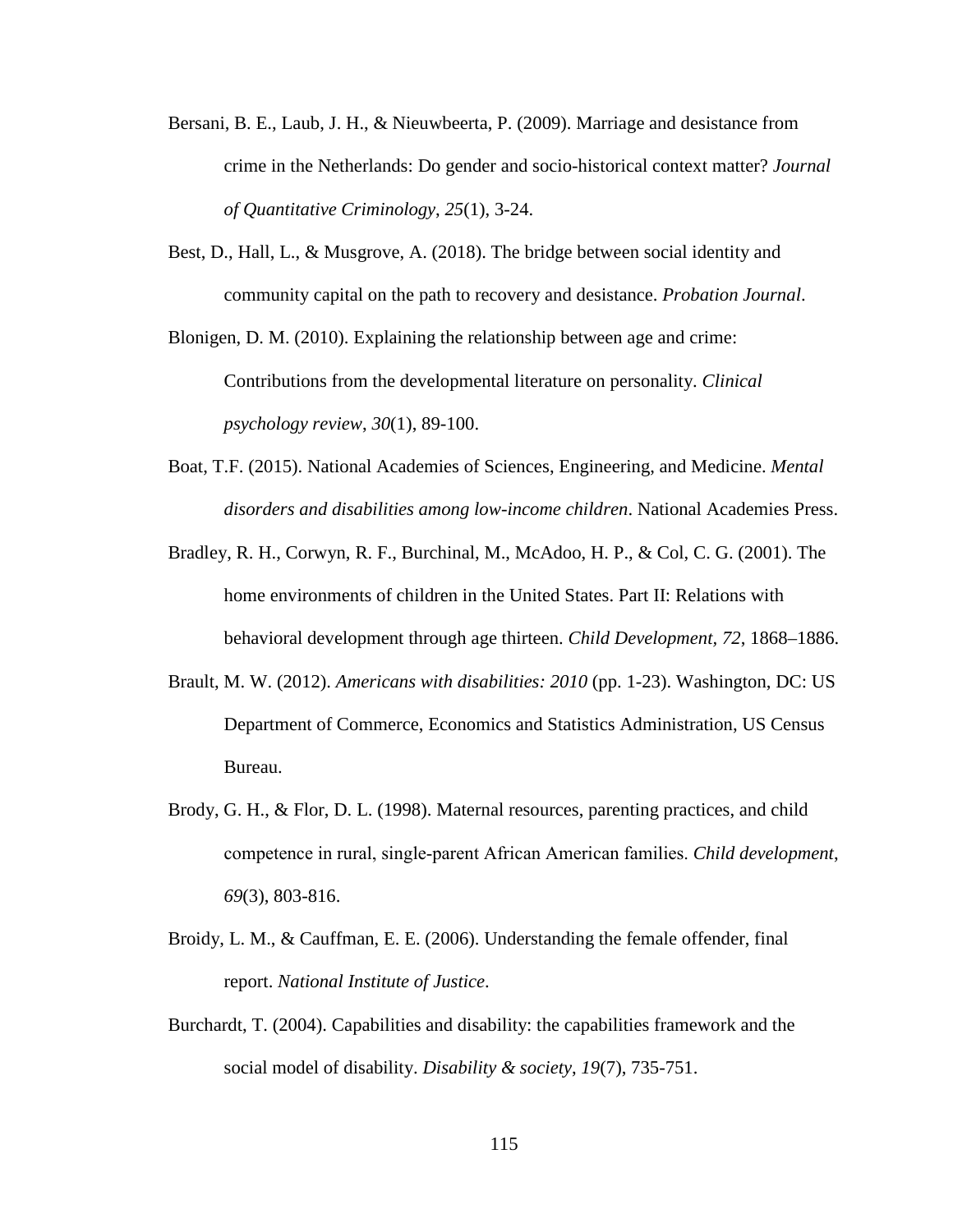- Bushway, S. D., & Apel, R. (2012). A signaling perspective on employment-based reentry programming. *Criminology & public policy*, *11*(1), 21-50.
- Bushway, S. D., Brame, R., & Paternoster, R. (2004). Connecting desistance and recidivism: measuring changes in criminality over the lifespan. *After crime and punishment: Pathways to offender reintegration*, 85-101.
- Bushway, S. D., Piquero, A. R., Broidy, L. M., Cauffman, E., & Mazerolle, P. (2001). An empirical framework for studying desistance as a process. *Criminology*, *39*(2), 491-516.
- Bushway, S. D., Sweeten, G., & Nieuwbeerta, P. (2009). Measuring long term individual trajectories of offending using multiple methods. *Journal of Quantitative Criminology*, *25*(3), 259-286.
- Bushway, S. D., Thornberry, T. P., & Krohn, M. D. (2003). Desistance as a developmental process: A comparison of static and dynamic approaches. *Journal of Quantitative Criminology*, *19*(2), 129-153.
- Bustamante, A., & Chaux, E. (2014). Reducing moral disengagement mechanisms: A comparison of two interventions. *Journal of Latino/Latin American Studies*, *6*(1), 52-54.
- Cardwell, S. M., Piquero, A. R., Jennings, W. G., Copes, H., Schubert, C. A., & Mulvey, E. P. (2015). Variability in moral disengagement and its relation to offending in a sample of serious youthful offenders. *Criminal justice and behavior*, *42*(8), 819- 839.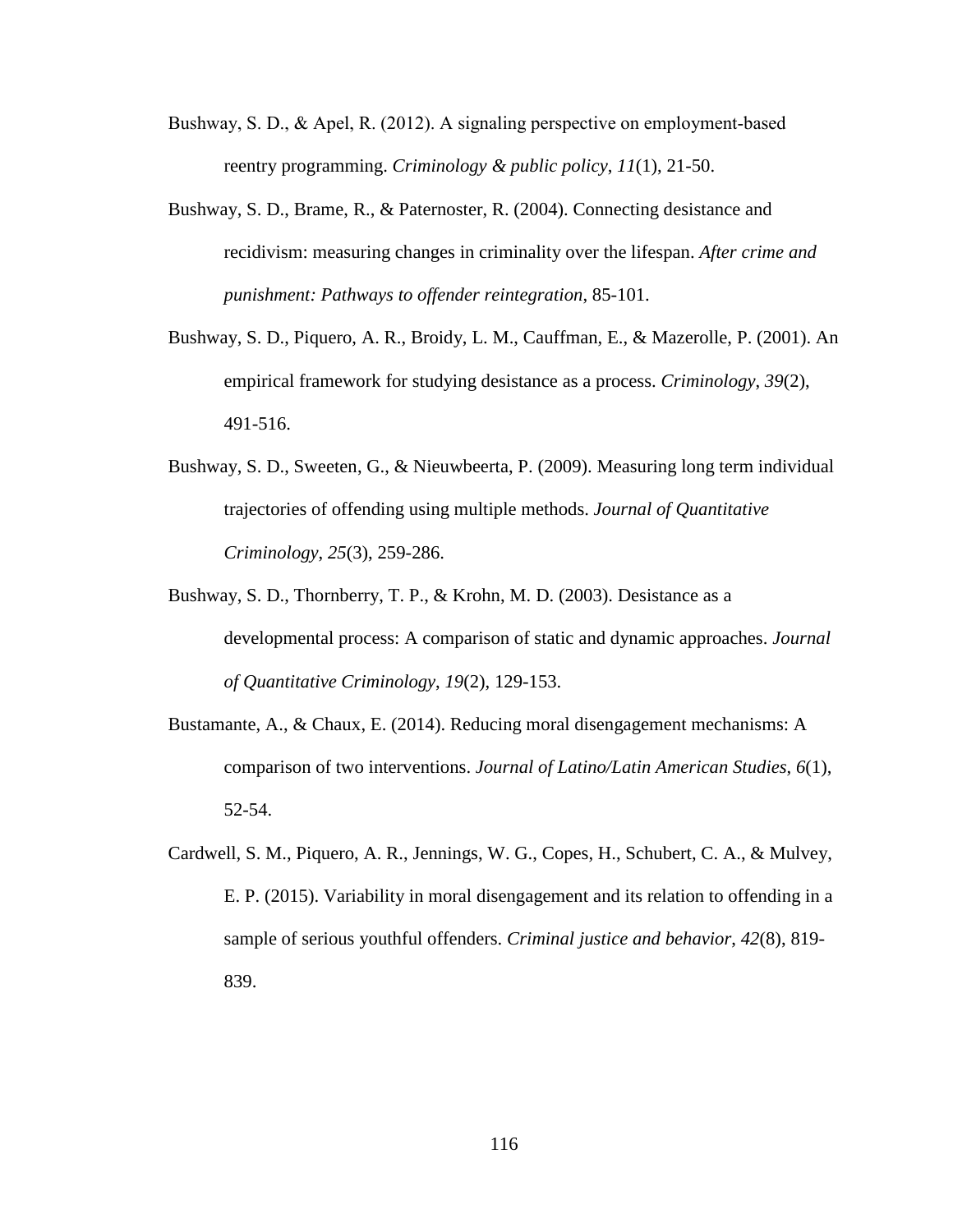- Carlsson, C. (2011). Using 'turning points' to understand processes of change in offending: Notes from a Swedish study on life courses and crime. *The British Journal of Criminology*, *52*(1), 1-16.
- Carrington, P. J. (2001). Population aging and crime in Canada, 2000-2041. *Canadian J. Criminology*, *43*, 331.
- Caspi, A., Moffitt, T. E., Morgan, J., Rutter, M., Taylor, A., Arseneault, L., ... & Polo-Tomas, M. (2004). Maternal expressed emotion predicts children's antisocial behavior problems: using monozygotic-twin differences to identify environmental effects on behavioral development. *Developmental psychology*, *40*(2), 149.
- Cauffman, E., Farruggia, S. P., & Goldweber, A. (2008). Bad boys or poor parents: Relations to female juvenile delinquency. *Journal of Research on Adolescence*, *18*(4), 699-712.
- Chung, H. L., & Steinberg, L. (2006). Relations Between Neighborhood Factors, Parenting Behaviors, Peer Deviance, and Delinquency Among Serious Juvenile Offenders. *Developmental Psychology*, *42*(2), 319–331. http://doi.org/10.1037/0012-1649.42.2.319
- Cleere, G. (2013). *Prison education, social capital and desistance: an exploration of prisoners' experiences in Ireland*. Retrieved from http://repository.wit.ie/2729/

Cooper, S. A., Smiley, E., Jackson, A., Finlayson, J., Allan, L., Mantry, D., & Morrison, J. (2009). Adults with intellectual disabilities: prevalence, incidence and remission of aggressive behaviour and related factors. *Journal of Intellectual Disability Research*, *53*(3), 217-232.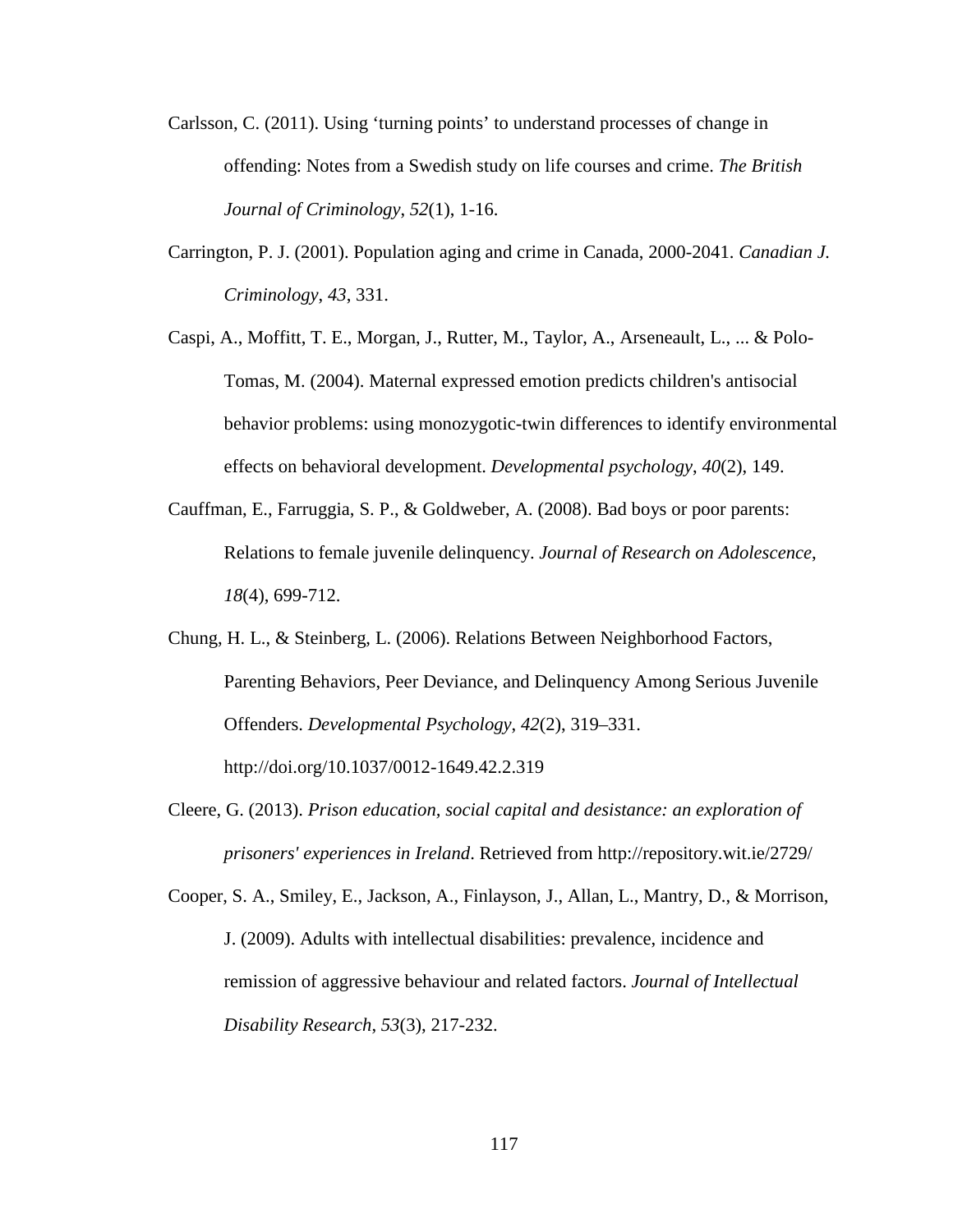- Cook, J. A. (2006). Employment barriers for persons with psychiatric disabilities: Update of a report for the President's Commission. *Psychiatric services*, *57*(10), 1391- 1405.
- Cools, M., De Ruyver, B., Easton, M., Ponsaers, P., & Pauwels, L. (Eds.). (2011). *EU Criminal Justice, Financial & Economic Crime: New Perspectives* (Vol. 5). Maklu.
- Crank, B. R. (2014). *The role of subjective and social factors in the desistance process: A within-individual examination*. Georgia State University.
- Daly, M. (2001). Risk-taking, intrasexual competition, and homicide Martin Daly and Margo Wilson. In *Symposium on motivation* (Vol. 47, pp. 1-36).
- Davis, L. (2015). Youth with disability in the juvenile justice system: A nationwide problem. *Coalition for Juvenile Justice*. Retrieved from http://www.juvjustice.org/blog/971
- DeLisi, M., & Vaughn, M.G. (2008). The Gottfredson-Hirschi critiques revisited: Reconciling self-control theory, criminal careers, and career criminals. *International Journal of Offender Therapy and Comparative Criminology, 52*, 520-537. doi:10.1177/0306624X07308553
- Denney, A. S. (2017). Prison Chaplains: Perceptions of Criminality, Effective Prison Programming Characteristics, and the Role of Religion in the Desistance from Crime. *American Journal of Criminal Justice*, 1-30.
- Devers, L. (2011). Desistance and developmental life course theories. *Research summary*. Retrieved from

https://www.bja.gov/publications/desistanceresearchsummary.pdf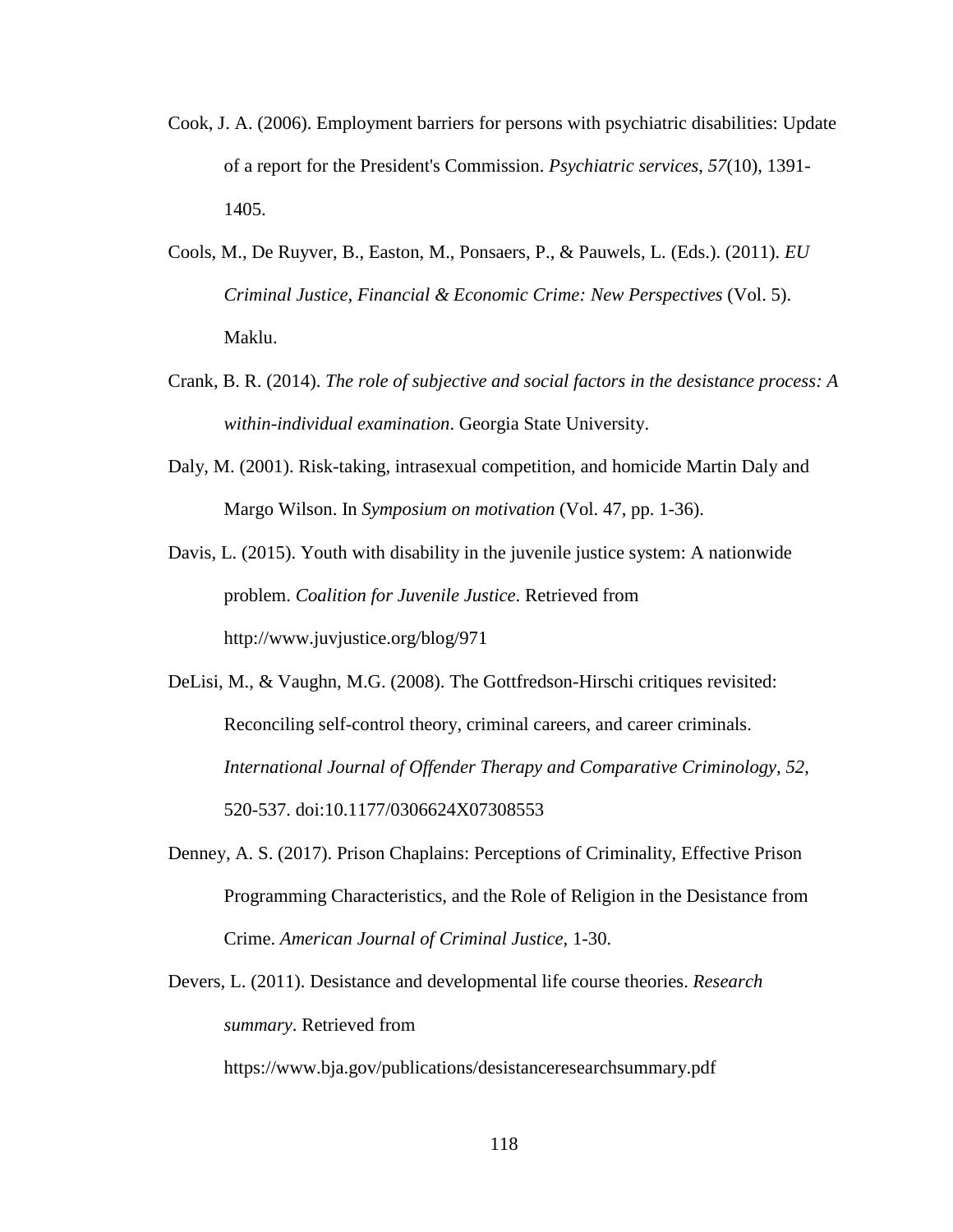- Ditchman, N., Kosyluk, K., Lee, E. J., & Jones, N. (2016). How Stigma Affects the Lives of People with Intellectual Disabilities: An Overview. In *Intellectual Disability and Stigma* (pp. 31-47). Palgrave Macmillan, London.
- Doherty, E. E. (2006). Self-control, social bonds, and desistance: A test of life-course interdependence. *Criminology*, *44*(4), 807-833.
- Durrant, R. (2017). Why do protective factors protect? An evolutionary developmental perspective. *Aggression and violent behavior*, *32*, 4-10.
- Elder, G. H. (1998). The life course as developmental theory. *Child development*, *69*(1), 1-12.
- Elder, G. H., Johnson, M. K., & Crosnoe, R. (2003). The emergence and development of life course theory. In *Handbook of the life course* (pp. 3-19). Springer, Boston, MA.
- Fader, J. J., Kurlychek, M. C., & Morgan, K. A. (2014). The color of juvenile justice: Racial disparities in dispositional decisions. *Social Science Research*, *44*, 126- 140.
- Fagan, J. (1989). Cessation of family violence: Deterrence and dissuasion. *Crime and Justice,*

*11*, 377-425.

Falligant, J. M., Alexander, A. A., & Burkhart, B. R. (2017). Offence characteristics and cognitive functioning in juveniles adjudicated for illegal sexual behaviour. *Journal of Sexual Aggression*, *23*(3), 291-299.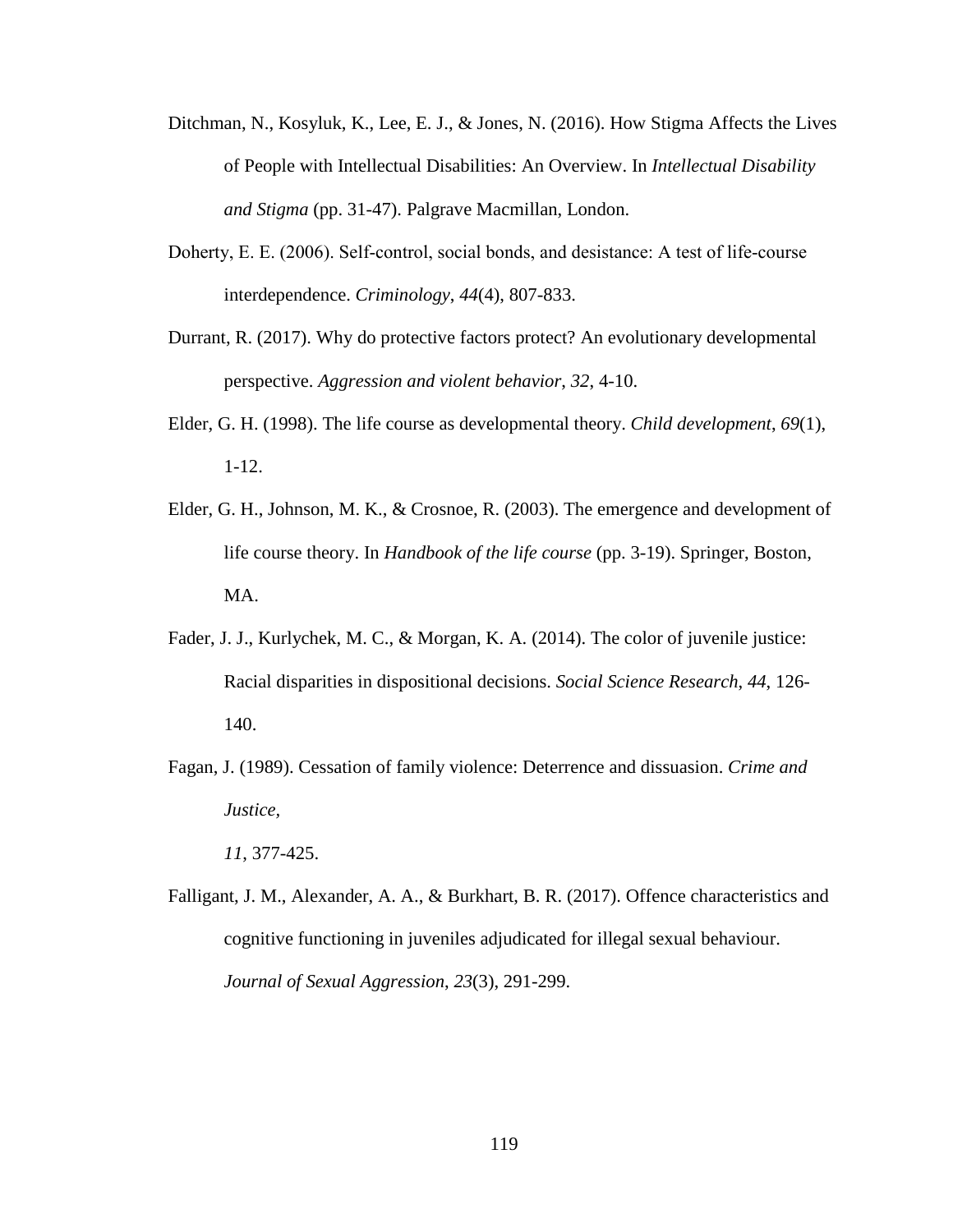- Farmer, J. F., & Dawson, J. (2017). American College Students' Shoplifting Experience: A Comparison of Retrospective Self-Reports to Micro-Level Criminological Theory. *International Journal of Criminal Justice Sciences*, *12*(1), 1.
- Farrall, S., & Bowling, B. (1999). Structuration, human development and desistance from crime. *British Journal of criminology*, *39*(2), 253-268.
- Farrall, S., & Calverley, A. (2005). *Understanding desistance from crime*. McGraw-Hill Education (UK).
- Farrington, D. P. (2017). A general age-graded theory of crime: Lessons learned and the future of life-course criminology. In *Integrated developmental and life-course theories of offending* (pp. 175-192). Routledge.
- Farrington, D. P. (2007). Advancing knowledge about desistance. *Journal of Contemporary Criminal Justice, 23,* 125-134.
- Farrington, D. P. (1998). *Serious and violent juvenile offenders: Risk factors and successful interventions*. Sage.
- Farrington, D. P. (1986). Age and crime. *Crime and justice*, *7*, 189-250.
- Farrington, D. P., & Loeber, R. (2000). Epidemiology of juvenile violence. *Child and adolescent psychiatric clinics of North America*.
- Farrington, D. P., Ttofi, M. M., Crago, R. V., & Coid, J. W. (2014). Prevalence, frequency, onset, desistance and criminal career duration in self‐reports compared with official records. *Criminal Behaviour and Mental Health*, *24*(4), 241-253.
- Findler, L., Jacoby, A. K., & Gabis, L. (2016). Subjective happiness among mothers of children with disabilities: The role of stress, attachment, guilt and social support. *Research in developmental disabilities*, *55*, 44-54.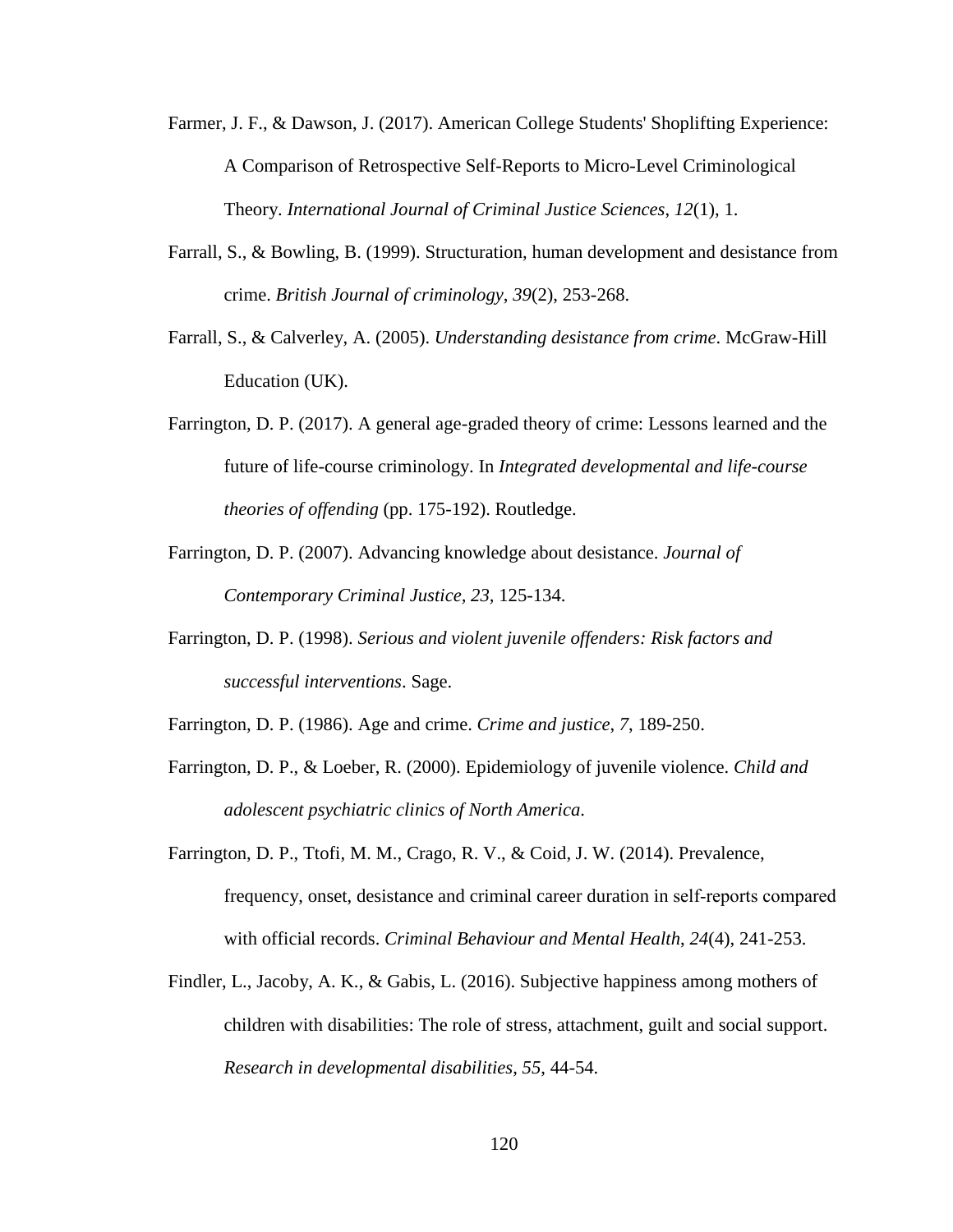- Ford, J. A., & Schroeder, R. D. (2010). Higher education and criminal offending over the life course. *Sociological Spectrum*, *31*(1), 32-58.
- Fox, B. H., Perez, N., Cass, E., Baglivio, M. T., & Epps, N. (2015). Trauma changes everything: Examining the relationship between adverse childhood experiences and serious, violent and chronic juvenile offenders. *Child Abuse & Neglect*, *46*, 163-173.
- Fox, B. H., Piquero, A. R., & Jennings, W. (2014). *Serious, chronic, and violent offenders. In W. Church, & D. Springer (Eds.), Juvenile justice sourcebook: Past, present and future* (pp. 554–579). New York: Oxford University Press.
- Furstenberg, F. F. (1999). *Managing to make it: Urban families and adolescent success*. University of Chicago Press.
- Friedman, C., & Rizzolo, M. C. (2016). The state of transportation for people with intellectual and developmental disabilities in Medicaid Home and Community-Based Services 1915 (c) waivers. *Journal of Disability Policy Studies*, *27*(3), 168- 177.

Gargiulo, M. (2016). Disability and Stigma. *Cliniques méditerranéennes*, (2), 125-138.

- Gass, H. (2015). Juvenile incarceration rate has dropped in half. Is trend sustainable? Retrieved from http://www.justicepolicy.org/news/9854
- Gilliom, M. (2004). Desistance from childhood physical aggression. *Unpublished doctoral dissertation, University of Pittsburgh*.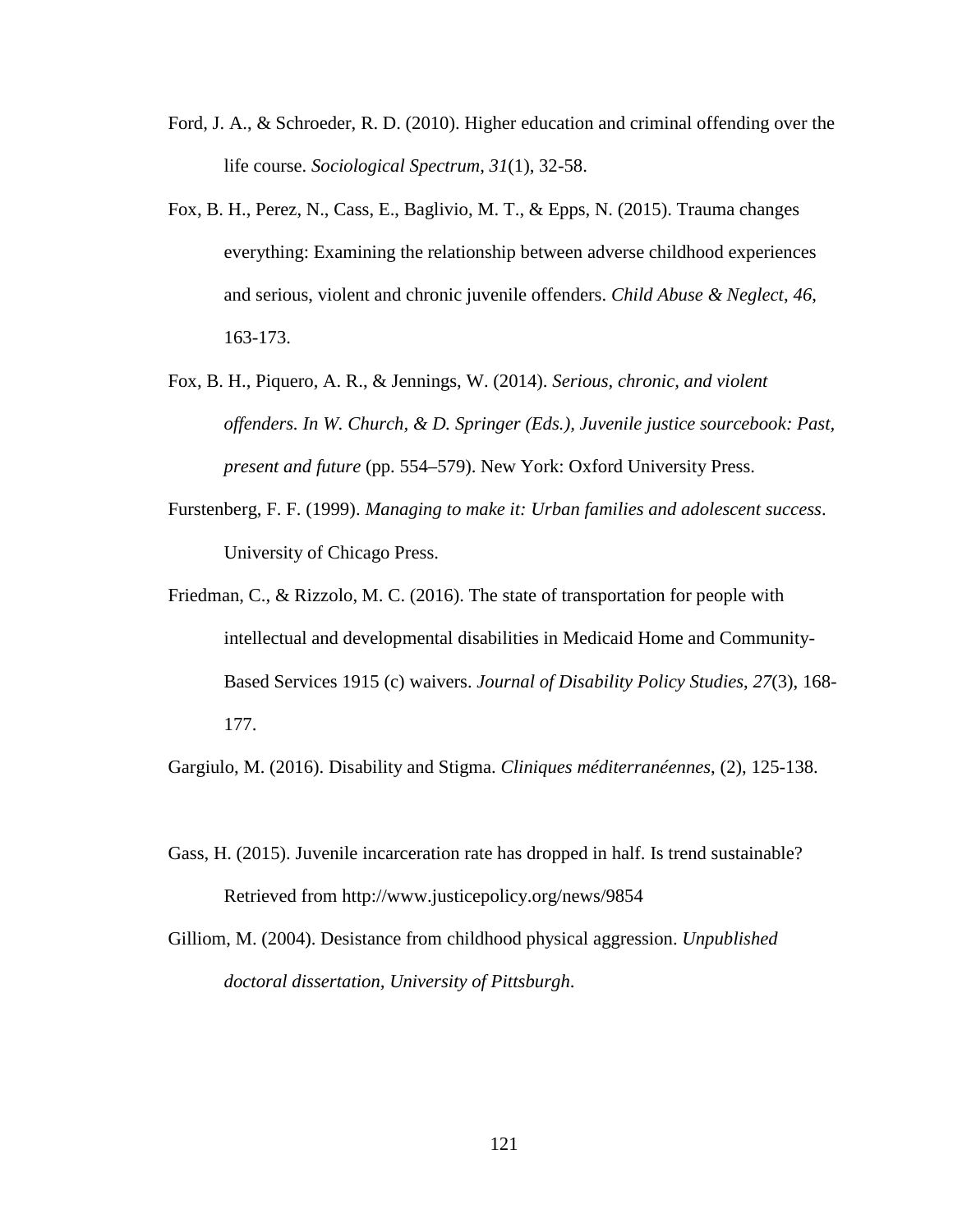- Giordano, P. C., Cernkovich, S. A., & Rudolph, J. L. (2002). Gender, crime, and desistance: Toward a theory of cognitive transformation. *American journal of sociology*, *107*(4), 990-1064.
- Gottfredson, M. R., & Hirschi, T. (1990). *A general theory of crime*. Stanford University Press.
- Greenwood, P. (2008). Prevention and intervention programs for juvenile offenders. *The future of Children*, *18*(2), 185-210.
- Haddad, E., Chen, C., & Greenberger, E. (2011). The role of important non-parental adults (VIPs) in the lives of older adolescents: A comparison of three ethnic groups. *Journal of Youth and Adolescence*, *40*(3), 310-319.
- Haigh, Y. (2009). Desistance from crime: reflections on the transitional experiences of young people with a history of offending. *Journal Of Youth Studies*, *12*(3), 307- 322. doi:10.1080/13676260902775077
- Hampton, A. S., Drabick, D. A., & Steinberg, L. (2014). Does IQ moderate the relation between psychopathy and juvenile offending? *Law and human behavior*, *38*(1), 23.
- Harris, C. (2016). *Understanding the pathways to youth involvement in the juvenile justice system: A longitudinal investigation of poor, inner-city African American adolescents*. University of Kentucky.
- Harris, C., Vazsonyi, A. T., & Bolland, J. M. (2017). Bidirectional Relationships Between Parenting Processes and Deviance in a Sample of Inner-City African American Youth. *Journal of Research on Adolescence: The Official Journal of*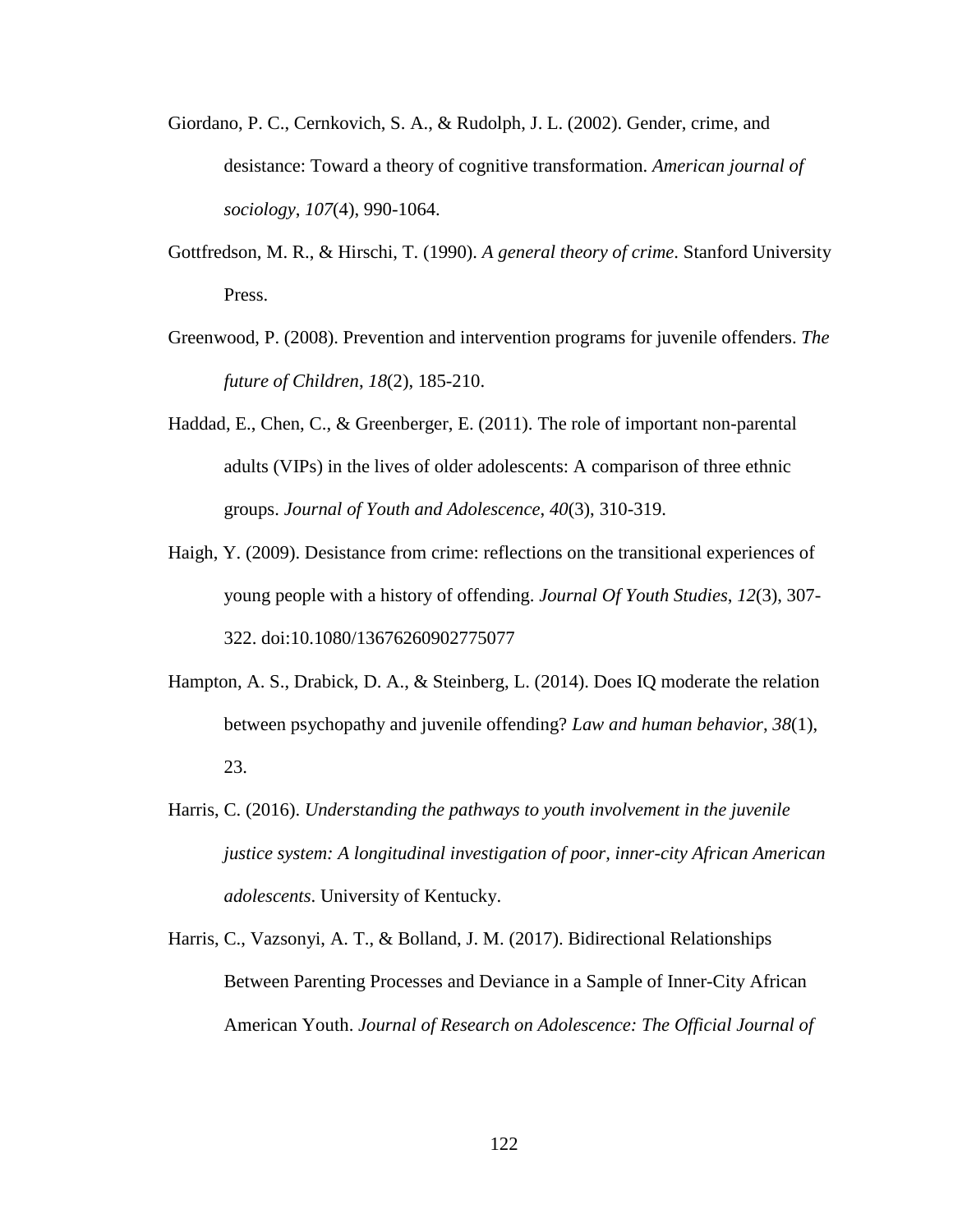*the Society for Research on Adolescence*, *27*(1), 201–213.

http://doi.org/10.1111/jora.12267

- Harris-McKoy, D., & Cui, M. (2013). Parental control, adolescent delinquency, and young adult criminal behavior. *Journal of child and family studies*, *22*(6), 836- 843.
- Haynie, D. L., Weiss, H. E., & Piquero, A. (2008). Race, the economic maturity gap, and criminal offending in young adulthood. *Justice Quarterly*, *25*(4), 595-622.
- Healy, D. (2013). Changing fate? Agency and the desistance process. *Theoretical Criminology*, *17*(4), 557-574.
- Hellenbach, M., Karatzias, T., & Brown, M. (2017). Intellectual Disabilities Among Prisoners: Prevalence and Mental and Physical Health Comorbidities. *Journal Of Applied Research In Intellectual Disabilities*, *30*(2), 230-241. doi:10.1111/jar.12234
- Hirschi, T. (1969). A control theory of delinquency. *Criminology theory: Selected classic readings*, 289-305.
- Hirschi, T., & Gottfredson, M. R. (1995). Control theory and the life-course perspective. *Studies on Crime & Crime Prevention*.
- Hoeve, M., & van der Laan, P. H. (2016). *Persisters and desisters in crime from adolescence into adulthood: Explanation, prevention and punishment*. Routledge.
- Holmes, M. R. (2013). Aggressive behavior of children exposed to intimate partner violence: An examination of maternal mental health, maternal warmth and child maltreatment. *Child abuse & neglect*, *37*(8), 520-530.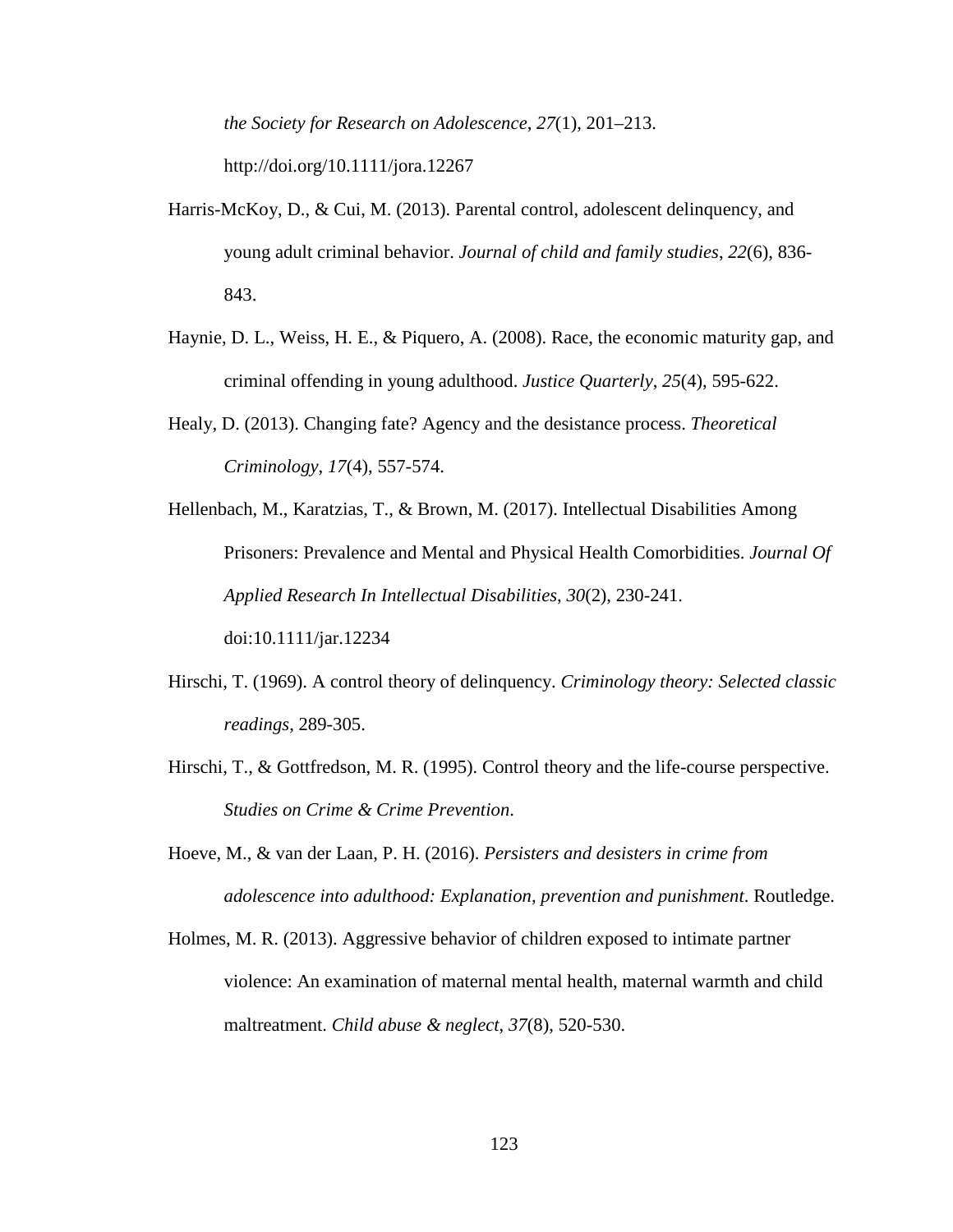- Huizinga, G. A., Visser, A., Van der Graaf, W. T. A., Hoekstra, H. J., & Hoekstra-Weebers, J. E. H. M. (2005). The quality of communication between parents and adolescent children in the case of parental cancer. *Annals of Oncology*, *16*(12), 1956-1961.
- Hyun, E., Hahn, L., & McConnell, D. (2014). Experiences of people with learning disabilities in the criminal justice system. *British journal of learning disabilities*, *42*(4), 308-314.
- Jans, L. H., Kaye, H. S., & Jones, E. C. (2012). Getting hired: Successfully employed people with disabilities offer advice on disclosure, interviewing, and job search. *Journal of occupational rehabilitation*, *22*(2), 155-165.
- Jardine, C. (2017). Supporting Families, Promoting Desistance? Exploring the Impact of Imprisonment on Family Relationships. In *New Perspectives on Desistance* (pp. 163-186). Palgrave Macmillan, London.
- Kazemian, L. (2007). Desistance from crime: Theoretical, empirical, methodological, and policy considerations. *Journal of Contemporary Criminal Justice*, *23*(1), 5-27.
- Kazemian, L., & Maruna, S. (2009). Desistance from crime. In *Handbook on crime and deviance* (pp. 277-295). Springer, New York, NY.
- Kiriakidis, S. P. (2008). Moral disengagement: Relation to delinquency and independence from indices of social dysfunction. *International journal of offender therapy and comparative criminology*, *52*(5), 571-583.
- Kleinbaum, D. G., Kupper, L. L., Nizam, A., & Rosenberg, E. S. (2013). *Applied regression analysis and other multivariable methods*. Cengage Learning.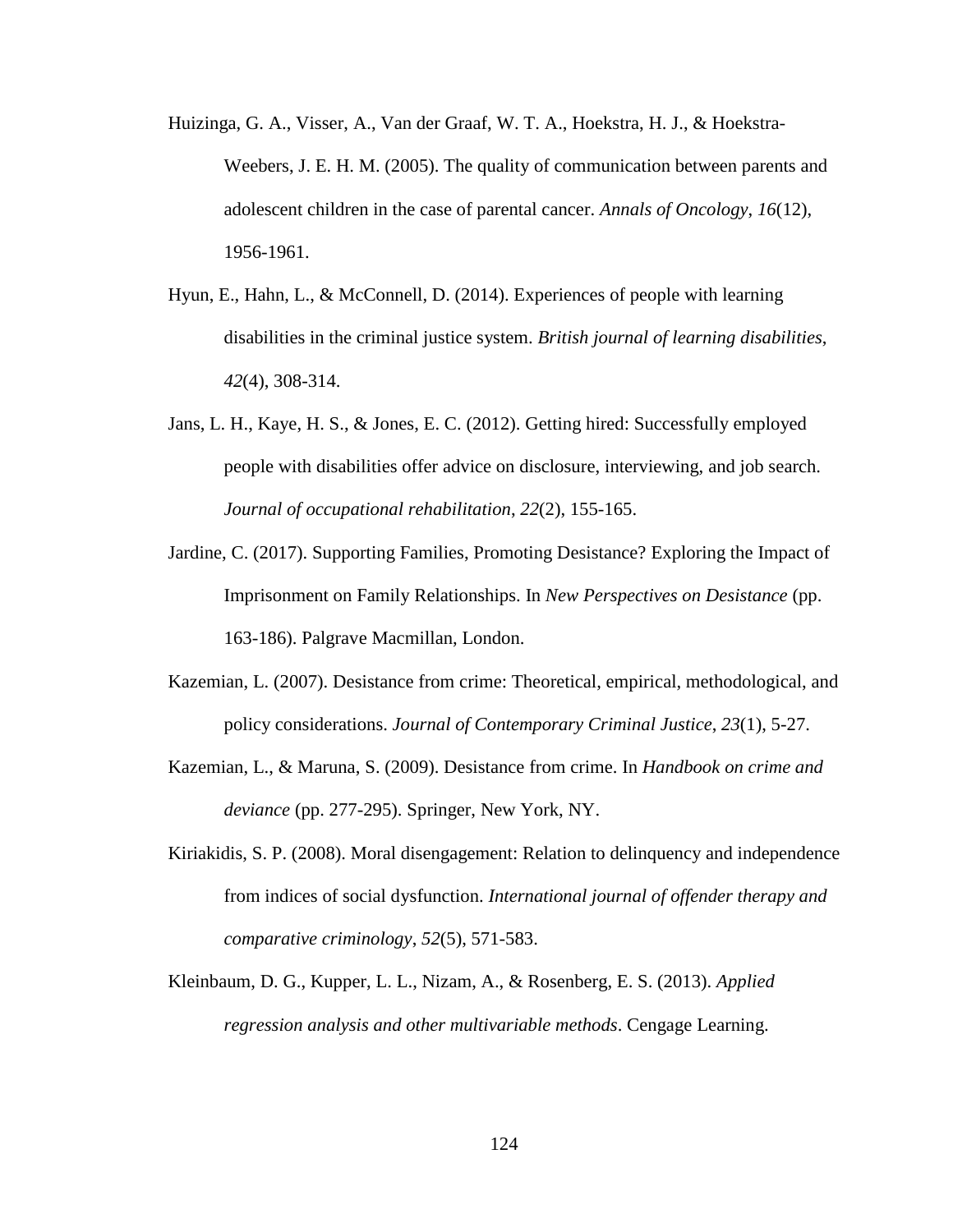- Kohler, P. D., & Field, S. (2003). Transition-focused education: Foundation for the future. *The Journal of Special Education*, *37*(3), 174-183.
- Kormos, C., & Gifford, R. (2014). The validity of self-report measures of proenvironmental behavior: A meta-analytic review. *Journal of Environmental Psychology*, *40*, 359-371.
- Kramer, R. C. (2000). Poverty, inequality, and youth violence. *The Annals of the American Academy of Political and Social Science*, *567*(1), 123-139.
- Kruttschnitt, C., Uggen, C., & Shelton, K. (2000). Predictors of desistance among sex offenders: The interaction of formal and informal social controls. *Justice Quarterly*, *17*(1), 61-87.
- Lahlah, E., Van der Knaap, L. M., Bogaerts, S., & Lens, K. M. (2014). Ethnic differences in the effect of perceived parenting on juvenile violent delinquency of Dutch and Moroccan-Dutch boys. *Journal of child and family studies*, *23*(2), 333-346.
- Lai, V., Zeng, G., & Chu, C. M. (2016). Violent and Nonviolent Youth Offenders: Preliminary Evidence on Group Subtypes. *Youth Violence and Juvenile Justice*, *14*(3), 313–329. http://doi.org/10.1177/1541204015615193
- Lancaster, R. L., Balling, K., Hastings, R., & Lloyd, T. J. (2014). Attributions, criticism and warmth in mothers of children with intellectual disability and challenging behaviour: a pilot study. *Journal Of Intellectual Disability Research*, *58*(11), 1060-1071. doi:10.1111/jir.12029
- Landenberger, N. A., & Lipsey, M. W. (2005). The positive effects of cognitive– behavioral programs for offenders: A meta-analysis of factors associated with effective treatment. *Journal of experimental criminology*, *1*(4), 451-476.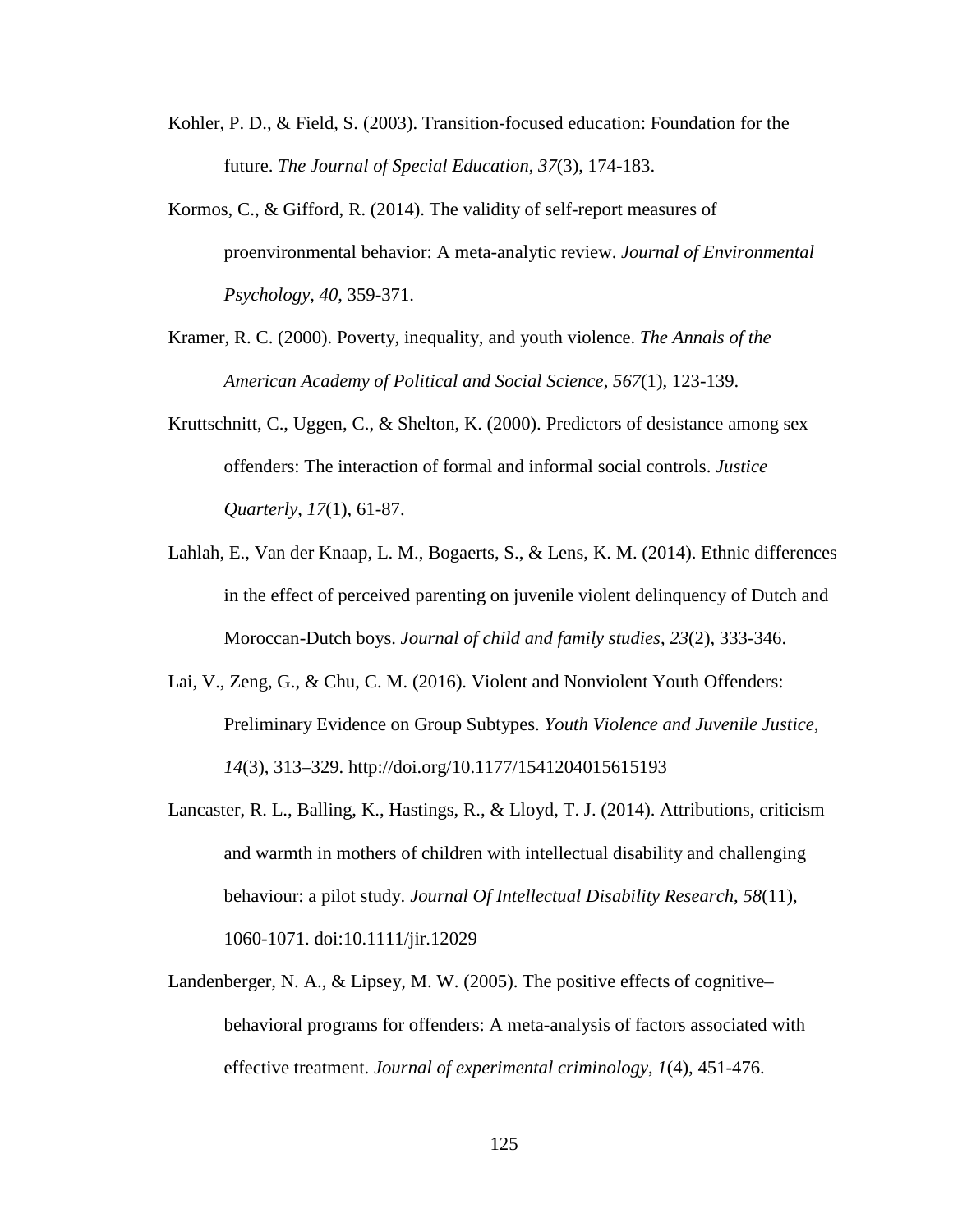- Lange, R. T., Iverson, G. L., Zakrzewski, M. J., Ethel-King, P. E., & Franzen, M. D. (2005). Interpreting the trail making test following traumatic brain injury: comparison of traditional time scores and derived indices. *Journal of clinical and experimental neuropsychology*, *27*(7), 897-906.
- Laub, J. H. (2006). Assessing Sampson and Laub's life-course theory of crime. *Taking stock: The status of criminological theory*, *15*, 313-334.
- Laub, J. H., & Boonstoppel, S. L. (2012). Understanding desistance from juvenile offending: Challenges and opportunities. *The Oxford handbook of juvenile crime and juvenile justice*, 373-394.
- Laub, J. H., Nagin, D. S., & Sampson, R. J. (1998). Trajectories of change in criminal offending: Good marriages and the desistance process. *American Sociological Review*, 225-238.
- Laub, J. H., & Sampson, R. J. (2001). Understanding desistance from crime. *Crime and justice*, *28*, 1-69.
- Laws, D. R., & Ward, T. (2011). *Desistance from sex offending: Alternatives to throwing away the keys*. Guilford Press.
- LeBel, T. P., Burnett, R., Maruna, S., & Bushway, S. (2008). The 'chicken and egg' of subjective and social factors in desistance from crime. *European Journal of Criminology*, *5*(2), 131-159.
- Liberman, A. M., Kirk, D. S., & Kim, K. (2014). Labeling effects of first juvenile arrests: Secondary deviance and secondary sanctioning. *Criminology*, *52*, 345–370. doi: 10.1111/1745-9125.12039.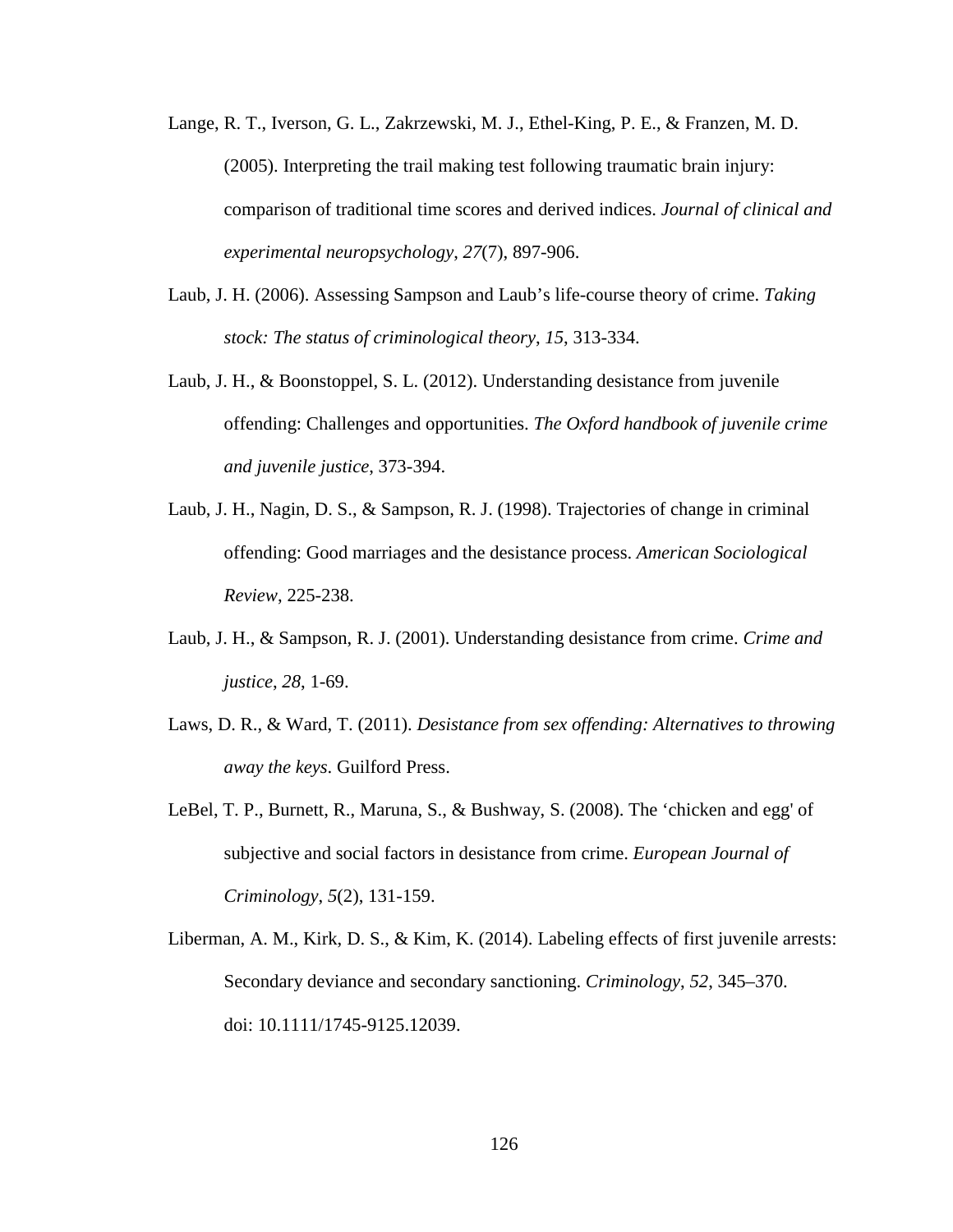- Liem, M., & Richardson, N. J. (2014). The role of transformation narratives in desistance among released lifers. *Criminal Justice and Behavior*, *41*(6), 692-712.
- Lochner, L. (2007). Education and crime. *University of Western Ontario*, *5*(8), 1-14.
- Loeber, R., & Farrington, D. P. (Eds.). (2012). *From juvenile delinquency to adult crime: Criminal careers, justice policy and prevention*. Oxford University Press.
- Loughran, T. A., Nagin, D. S., & Nguyen, H. (2016). Crime and legal work: a Markovian model of the desistance process. *Social Problems*, *64*(1), 30-52.
- Lynam, D., Moffitt, T., & Stouthamer-Loeber, M. (1993). Explaining the relation between IQ and delinquency: Class, race, test motivation, school failure, or selfcontrol?. *Journal of abnormal psychology*, *102*(2), 187.
- Maguire, M., & Raynor, P. (2006). How the resettlement of prisoners promotes desistance from crime: Or does it?. *Criminology & Criminal Justice*, *6*(1), 19-38.
- Maiden, R. J. (2014). *Vocational rehabilitation counselors' perceptions and experiences of career theory usage with people with a disability and a criminal record*. The University of Iowa.
- Mallett, C. A. (2014). The "learning disabilities to juvenile detention" pipeline: A case study. *Children & Schools*, *36*(3), 147-154.
- Marrett, S. (2017). Beyond Rehabilitation: Constitutional Violations Associated with the Isolation and Discrimination of Transgender Youth in the Juvenile Justice System. *BCL Rev.*, *58*, 351.
- Maruna, S. (2001). *Making Good: How ex-convicts reform and rebuild their lives.* Washington, DC: America Psychological Association.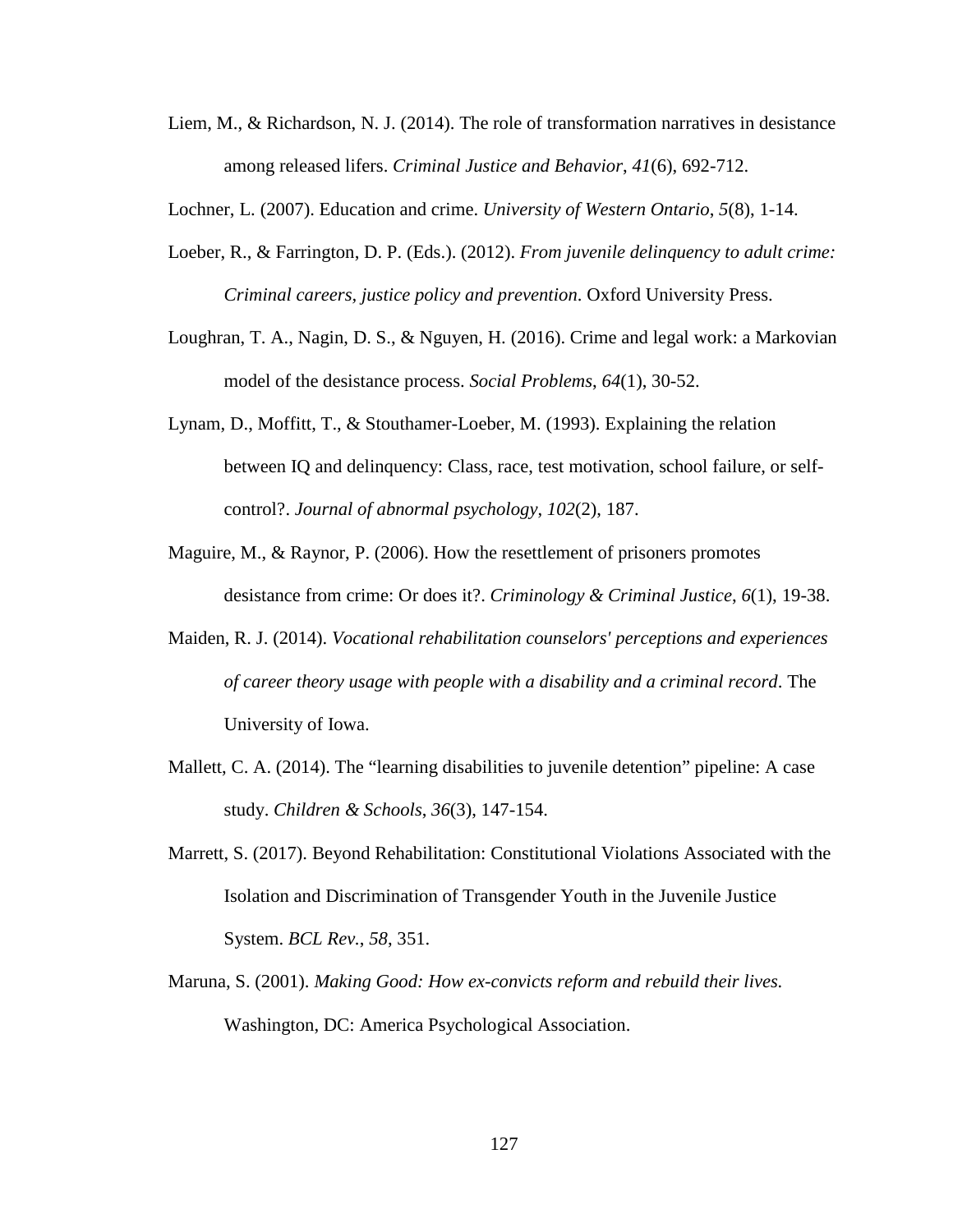- Maruna, S. (1999). Desistance and development: The psychosocial process of going straight. In *The British criminology conferences: Selected proceedings* (Vol. 2, pp. 1-19).
- Maruna, S., & Roy, K. (2007). Amputation or reconstruction? Notes on the concept of "knifing off" and desistance from crime. *Journal of Contemporary Criminal Justice*, *23*(1), 104-124.
- Matsuura, N., Hashimoto, T., & Toichi, M. (2010). The characteristics of AD/HD symptoms, self-esteem, and aggression among serious juvenile offenders in Japan. *Research in developmental disabilities*, *31*(6), 1197-1203.
- McAlister, A. L., Perry, C. L., & Parcel, G. S. (2008). How individuals, environments, and health behaviors interact. *Health Behavior*, *169*.
- McKnight, A., Stewart, K., Himmelweit, S. M., & Palillo, M. (2016). Low pay and inwork poverty: preventative measures and preventative approaches. *Evidence Review prepared for DG for Employment, Social Affairs and Inclusion*.
- McLaughlin, L. (2011). *The Poverty-Crime Connection*. Retrieved from http://www.jacksonfreepress.com/news/2011/oct/19/the-poverty-crimeconnection/
- McNeill, F., Farrall, S., Lightowler, C., & Maruna, S. (2012). How and why people stop offending: discovering desistance. *Insights evidence summary to support social services in Scotland*.
- Meichenbaum, D. (2017). Teaching thinking: A cognitive behavioral perspective. In *The Evolution of Cognitive Behavior Therapy* (pp. 85-104). Routledge.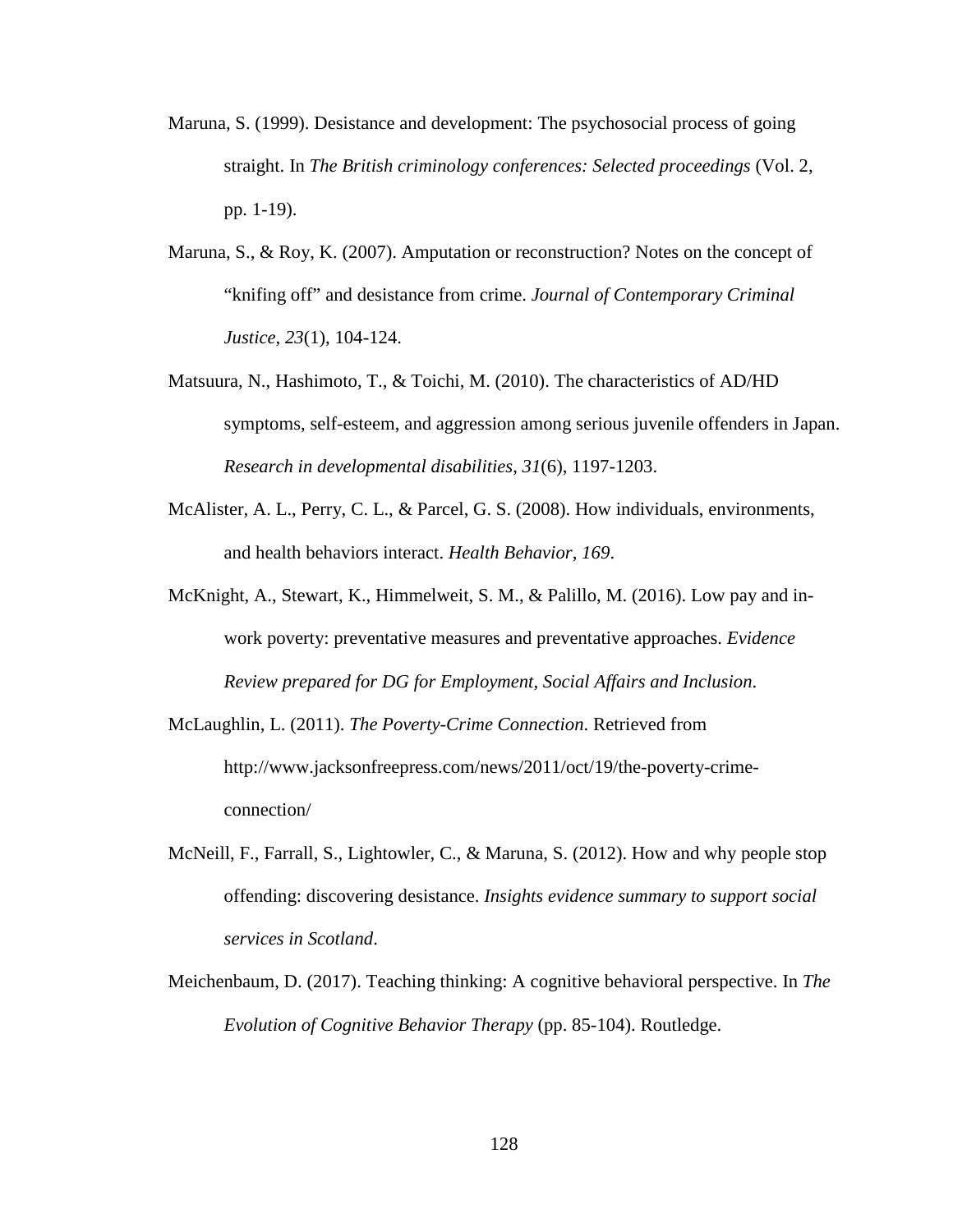- Meldrum, R. C., Trucco, E. M., Cope, L. M., Zucker, R. A., & Heitzeg, M. M. (2017). Brain activity, low self-control, and delinquency: An fMRI study of at-risk adolescents. *Journal of Criminal Justice*.
- Mitra, S., Posarac, A., & Vick, B. (2013). Disability and poverty in developing countries: a multidimensional study. *World Development*, *41*, 1-18.
- Molly, J. (2017). The Impact of Perceptions of Success: Juvenile Reoffending in the Pathways to Desistance Study. *Society for Social Work and Research*. Retrieved from https://sswr.confex.com/sswr/2017/webprogram/Paper29160.html
- Moffitt, T. E. (1997). Adolescence-limited and life-course-persistent offending: A complementary pair of developmental theories. *Developmental theories of crime and delinquency*, *7*, 11-54.
- Moffitt, T. E., Arseneault, L., Belsky, D., Dickson, N., Hancox, R. J., Harrington, H., ... & Sears, M. R. (2011). A gradient of childhood self-control predicts health, wealth, and public safety. *Proceedings of the National Academy of Sciences*, *108*(7), 2693-2698.
- Monahan, K. C., Steinberg, L., Cauffman, E., & Mulvey, E. P. (2013). Psychosocial (im) maturity from adolescence to early adulthood: Distinguishing between adolescence-limited and persisting antisocial behavior. *Development and Psychopathology*, *25*(4pt1), 1093-1105.
- Monahan, K. C., Steinberg, L., Cauffman, E., & Mulvey, E. P. (2009). Trajectories of antisocial behavior and psychosocial maturity from adolescence to young adulthood. *Developmental psychology*, *45*(6), 1654.

Moore, C. (2015). Moral disengagement. *Current Opinion in Psychology*, *6*, 199-204.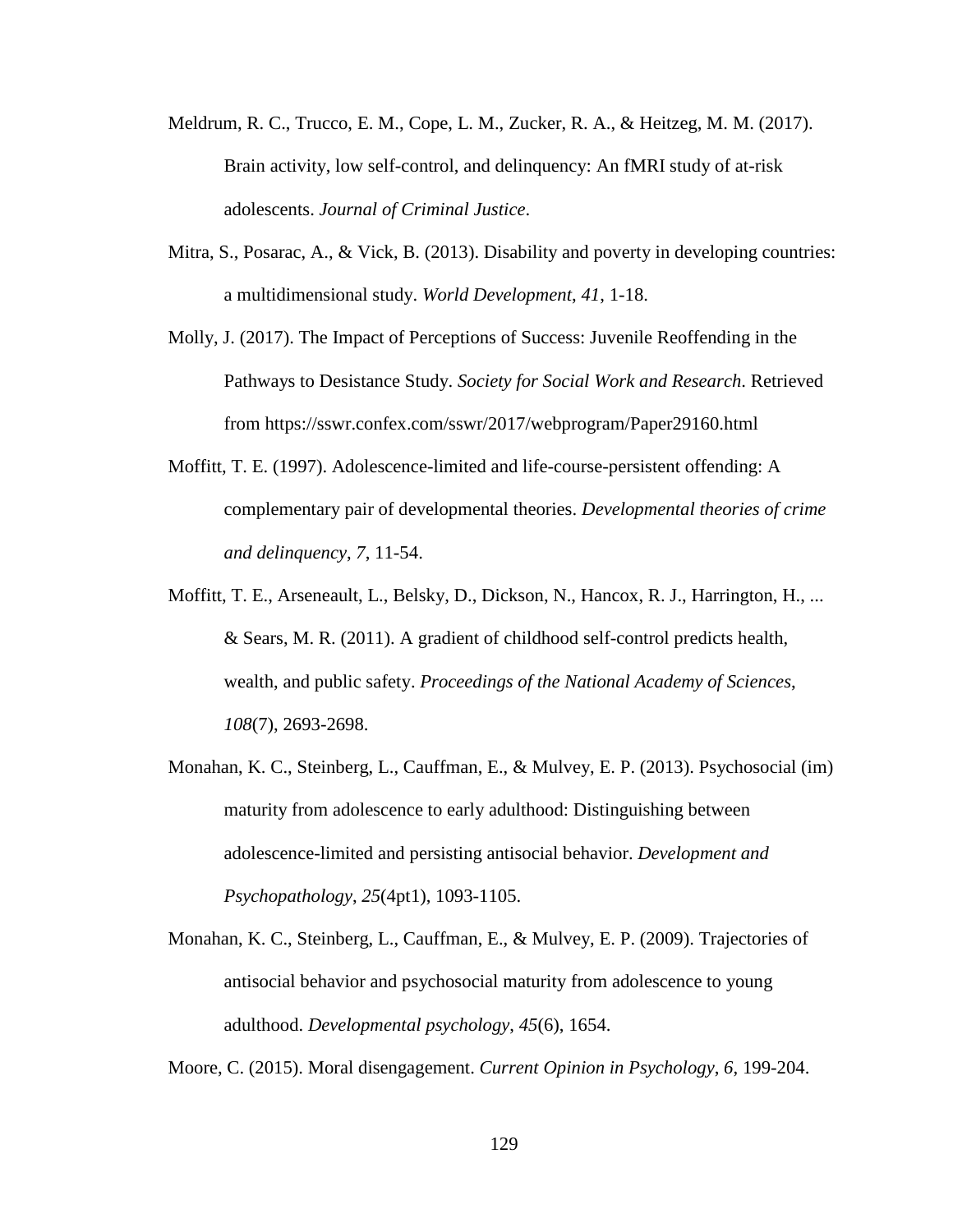- Morizot, J., & Le Blanc, M. (2007). Behavioral, self, and social control predictors of desistance from crime: A test of launch and contemporaneous effect models. *Journal of Contemporary Criminal Justice*, *23*(1), 50-71.
- Mulvey, E. P. (2013). Research on pathways to desistance [Maricopa County, AZ and Philadelphia County, PA]: Subject measures, 2000-2010. ICPSR29961-v2. Ann Arbor, MI: Inter-university Consortium for Political and Social Research, 2013- 01-07. doi: 10.3886/ICPSR29961.v2
- Mulvey, E. P. (2011). *Highlights from pathways to desistance: A longitudinal study of serious adolescent offenders*. US Department of Justice, Office of Justice Programs, Office of Juvenile and Delinquency Prevention.
- Mulvey, E. P. (2004). Introduction: Pathways to Desistance Study. *Youth Violence and Juvenile Justice*.
- Mulvey, E. P., & Schubert, C. A. (2012). Some initial findings and policy implications of the Pathways to Desistance Study. *Victims & Offenders: An International Journal of Evidence-based Research, Policy, and Practice, 7,* 407-427
- Mulvey, E. P., Steinberg, L., Fagan, J., Cauffman, E., Piquero, A. R., Chassin, L., ... & Losoya, S. H. (2004). Theory and research on desistance from antisocial activity among serious adolescent offenders. *Youth Violence and Juvenile Justice*, *2*(3), 213-236.
- Mulvey, E. P., Steinberg, L., Piquero, A. R., Besana, M., Fagan, J., Schubert, C., & Cauffman, E. (2010). Trajectories of desistance and continuity in antisocial behavior following court adjudication among serious adolescent offenders. *Development and psychopathology*, *22*(2), 453-475.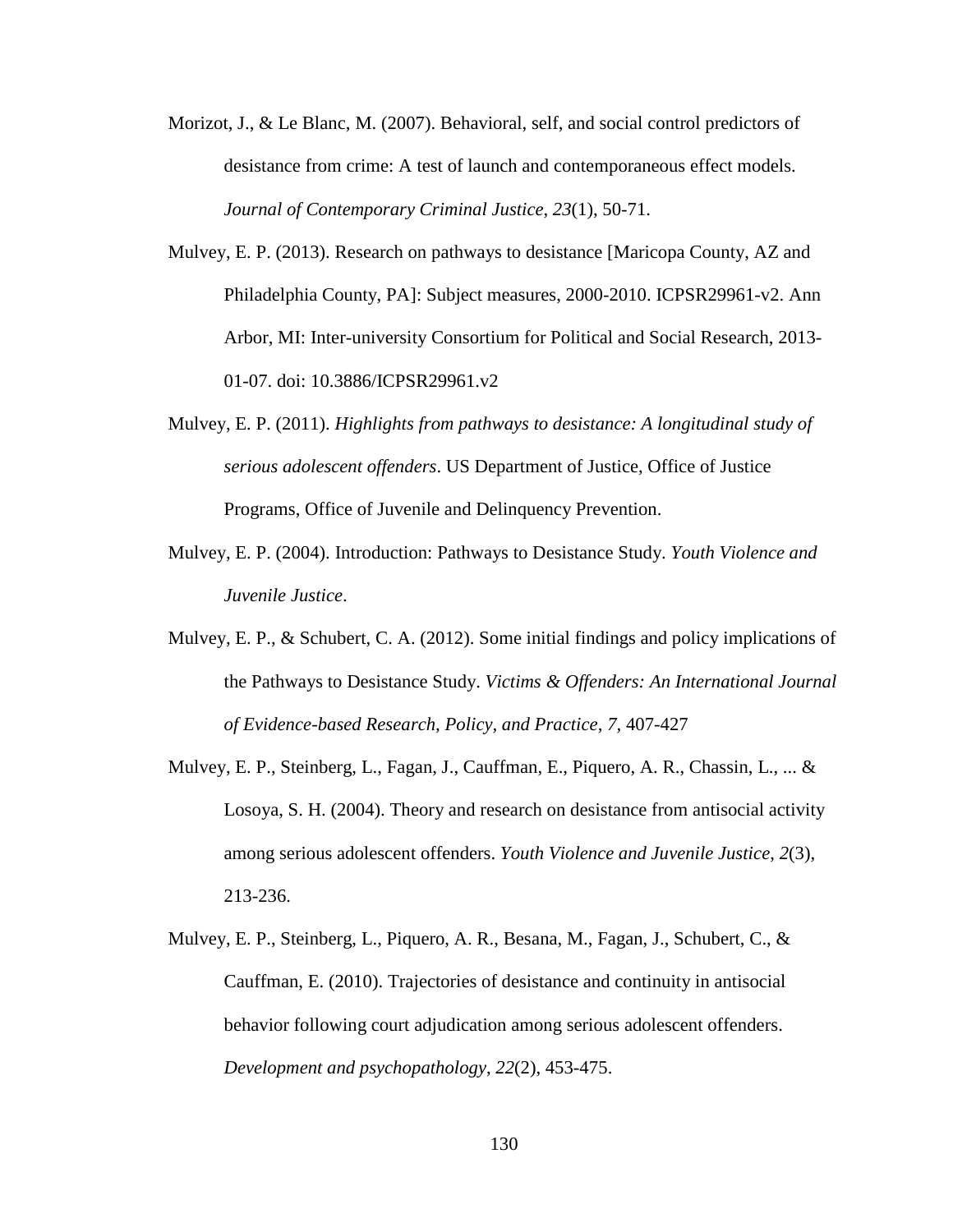- Myron-Wilson, R. (1999). *Parental Style: And How It May Influence a Child's Role in Bullying*. Retrieved from https://eric.ed.gov/?id=ED429731
- National Conference of State Legislators. (2017). Alternative to incarceration and juvenile detention reform. Retrieved from http://www.ncsl.org/research/civil-andcriminal-justice/juvenile-detention-reform.aspx

National Council on Disability. (2015). *Breaking the School-to-Prison Pipeline for Students with Disabilities*. Retrieved from https://www.ncd.gov/publications/2015/06182015

Newman, L., Wagner, M., Knokey, A. M., Marder, C., Nagle, K., Shaver, D., & Wei, X. (2011). The Post-High School Outcomes of Young Adults with Disabilities up to 8 Years after High School: A Report from the National Longitudinal Transition Study-2 (NLTS2). NCSER 2011-3005. *National Center for Special Education Research*.

- Nordhaus, A. (2016). The Influence of Romantic Relationships, Employment, and Education on Desistance from Crime for Young Adults that are Former Serious Juvenile Offenders. Retrieved from https://shareok.org/handle/11244/34744
- Office of the Surgeon General. (2001). *Youth Violence: A report of the Surgeon General*. Retrieved from https://www.ncbi.nlm.nih.gov/books/NBK44295/.
- O'Hara, B. (2004). Twice penalized: Employment discrimination against women with disabilities. *Journal of Disability Policy Studies*, *15*(1), 27-34.
- Opsal, T. (2012). 'Livin'on the Straights': Identity, Desistance, and Work among Women Post‐Incarceration. *Sociological Inquiry*, *82*(3), 378-403.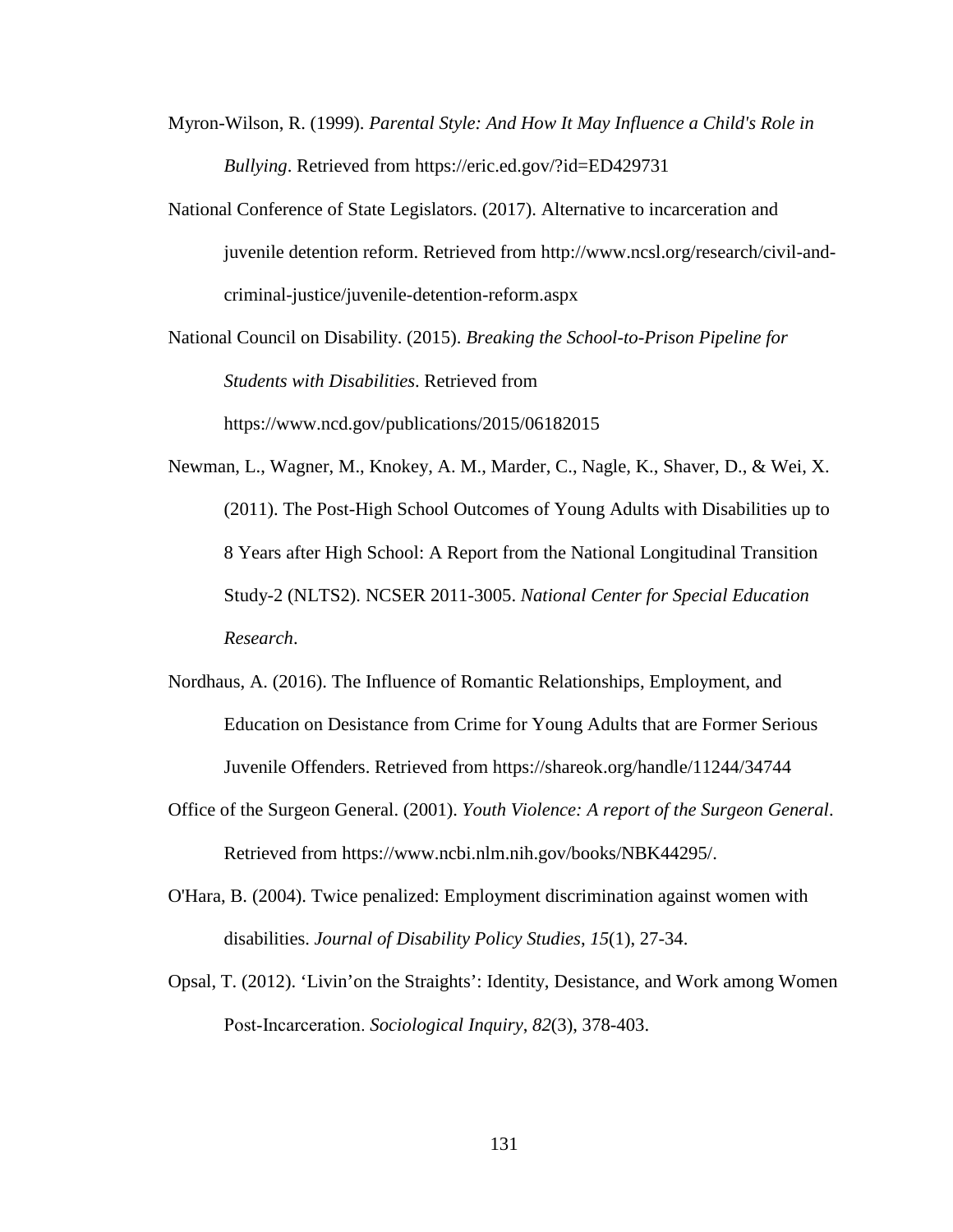- Ozkan, T. (2016). Reoffending among serious juvenile offenders: A developmental perspective. *Journal Of Criminal Justice*, *46*18-31. doi:10.1016/j.jcrimjus.2016.02.017
- Paciello, M., Fida, R., Tramontano, C., Lupinetti, C., & Caprara, G. V. (2008). Stability and change of moral disengagement and its impact on aggression and violence in late adolescence. *Child Development*, *79*(5), 1288-1309.
- Panuccio, E. A., Christian, J., Martinez, D. J., & Sullivan, M. L. (2012). Social support, motivation, and the process of juvenile reentry: An exploratory analysis of desistance. *Journal of offender rehabilitation*, *51*(3), 135-160.
- Pardini, D. A., Waller, R., & Hawes, S. W. (2015). 13 Familial Influences on the Development of Serious Conduct Problems and Delinquency. In *The development of criminal and antisocial behavior* (pp. 201-220). Springer International Publishing.
- Parent, M. J. (2003). Self-control vs. social control as an explanation for delinquency. Retrieved from http://scholar.uwindsor.ca/etd/3415/
- Parker, J. R. (2010). *Desistance from crime: An examination of offenders on probation*. Southern Illinois University at Carbondale.
- Perianez, J. A., Rios-Lago, M., Rodriguez-Sanchez, J. M., Adrover-Roig, D., Sanchez-Cubillo, I., Crespo-Facorro, B. E. E. A., ... & Barcelo, F. (2007). Trail Making Test in traumatic brain injury, schizophrenia, and normal ageing: Sample comparisons and normative data. *Archives of Clinical Neuropsychology*, *22*(4), 433-447.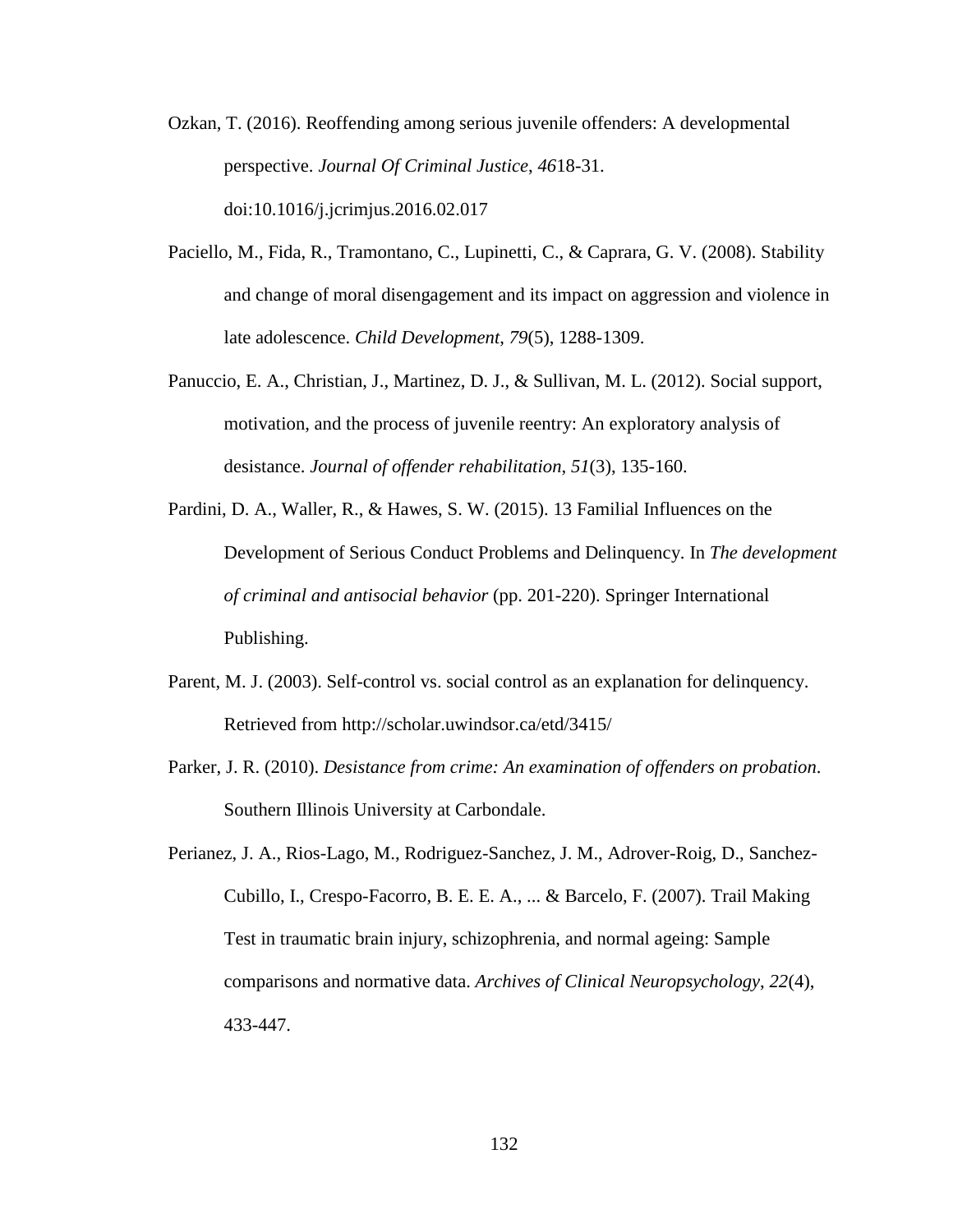- Pfiffner, L. J., McBurnett, K., Rathouz, P. J., & Judice, S. (2005). Family correlates of oppositional and conduct disorders in children with attention deficit/hyperactivity disorder. *Journal of abnormal child psychology*, *33*(5), 551-563.
- Piquero, A. R., Schubert, C. A., & Brame, R. (2014). Comparing official and self-report records of offending across gender and race/ethnicity in a longitudinal study of serious youthful offenders. *Journal of Research in Crime and Delinquency*, *51*(4), 526-556.
- Pittaro, M. (2008). Prisoner reintegration challenges of assimilation and crime desistance. *Professional Issues in Criminal Justice*, *3*(2), 49-67.
- Poremski, D., Whitley, R., & Latimer, E. (2014). Barriers to obtaining employment for people with severe mental illness experiencing homelessness. *Journal of Mental Health*, *23*(4), 181-185.
- Quinn, M. M., Rutherford, R. B., Leone, P. E., Osher, D. M., & Poirier, J. M. (2005). Youth with disabilities in juvenile corrections: A national survey. *Exceptional children*, *71*(3), 339-345.
- Rabiner, D. L., Cole, J. D., Miller-Johnson, S., Boykin, A. M., & Lochman, J. E. (2005). Predicting the Persistence of Aggressive Offending of African American Males From Adolescence Into Young Adulthood: The Importance of Peer Relations, Aggressive Behavior, and ADHD Symptoms. *Journal Of Emotional & Behavioral Disorders*, *13*(3), 131-140.
- Rayner, K., Wood, H., & Beail, N. (2015). The 'double‐bind of dependency': early relationships in men with learning disabilities in secure settings. *British Journal of Learning Disabilities*, *43*(3), 186-193.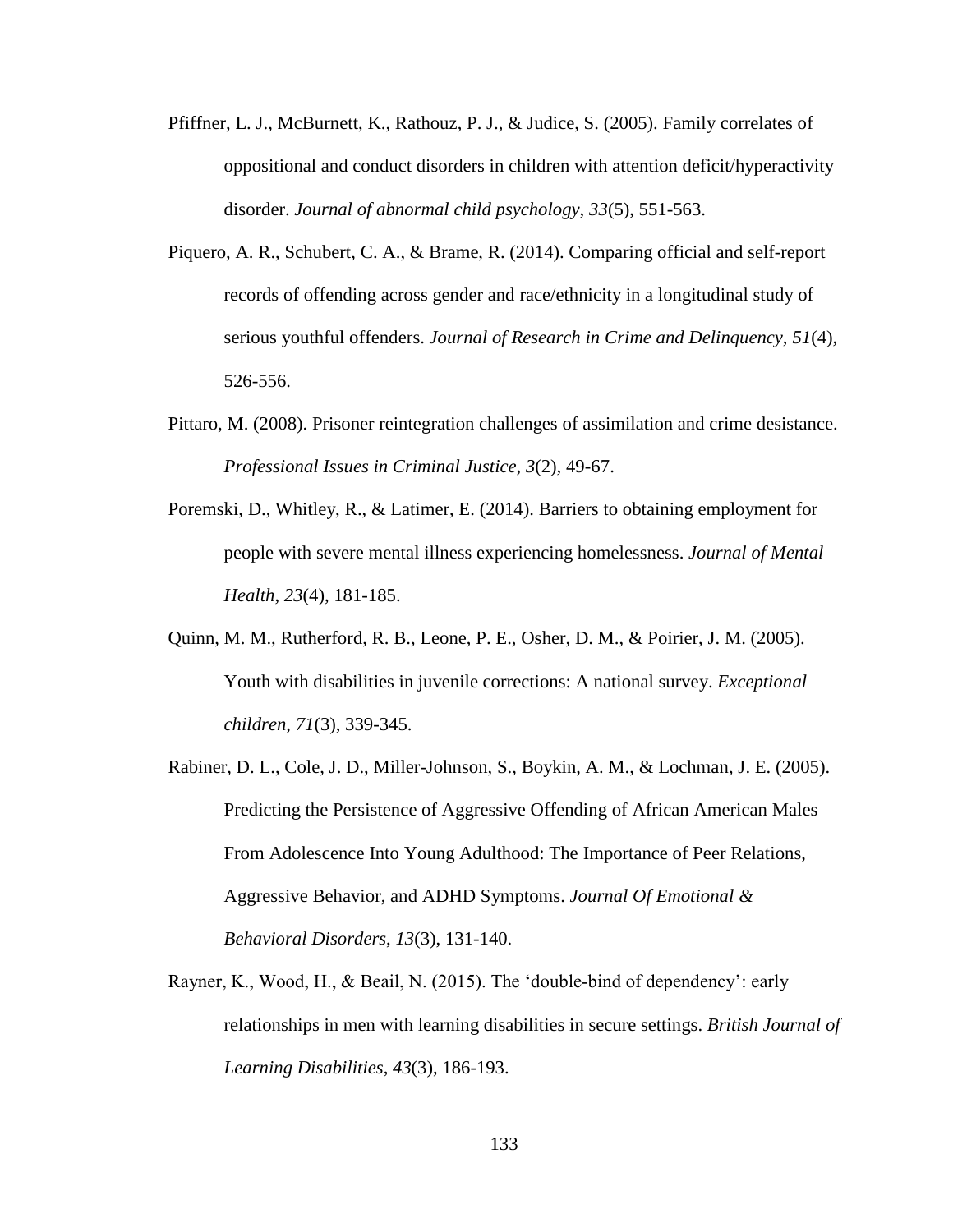- Reuter, P. H., MacCoun, R. J., Murphy, P., Abrahamse, A., & Simon, B. (1990). *Money from crime*. Rand Corporation.
- Rocque, M. (2015). The lost concept: The (re) emerging link between maturation and desistance from crime. *Criminology & Criminal Justice*, *15*(3), 340-360.
- Rocque, M., Posick, C., & Hoyle, J. (2015). Age and crime. *The Encyclopedia of Crime and Punishment*.
- Rocque, M., Welsh, B. C., & Raine, A. (2012). Biosocial criminology and modern crime prevention. *Journal of Criminal Justice*, *40*(4), 306-312.
- Rodermond, E., Kruttschnitt, C., Slotboom, A. M., & Bijleveld, C. C. (2016). Female desistance: A review of the literature. *European Journal of Criminology*, *13*(1), 3- 28.
- Rosa, E. M., & Tudge, J. (2013). Urie Bronfenbrenner's theory of human development: Its evolution from ecology to bioecology. *Journal of Family Theory & Review*, *5*(4), 243-258.
- Roulstone, A., & Mason-Bish, H. (Eds.). (2012). *Disability, hate crime and violence*. Routledge.
- Rumgay, J. (2004). Scripts for safer survival: Pathways out of female crime. *The Howard Journal of Crime and Justice*, *43*(4), 405-419.
- Runell, L. L. (2018). Arrested Development: Pursuing a Higher Education in Carceral Contexts. *The Prison Journal*, 0032885518776379.
- Runell, L. L. (2015). Identifying Desistance Pathways in a Higher Education Program for Formerly Incarcerated Individuals. International journal of offender therapy and comparative criminology, 0306624X15608374.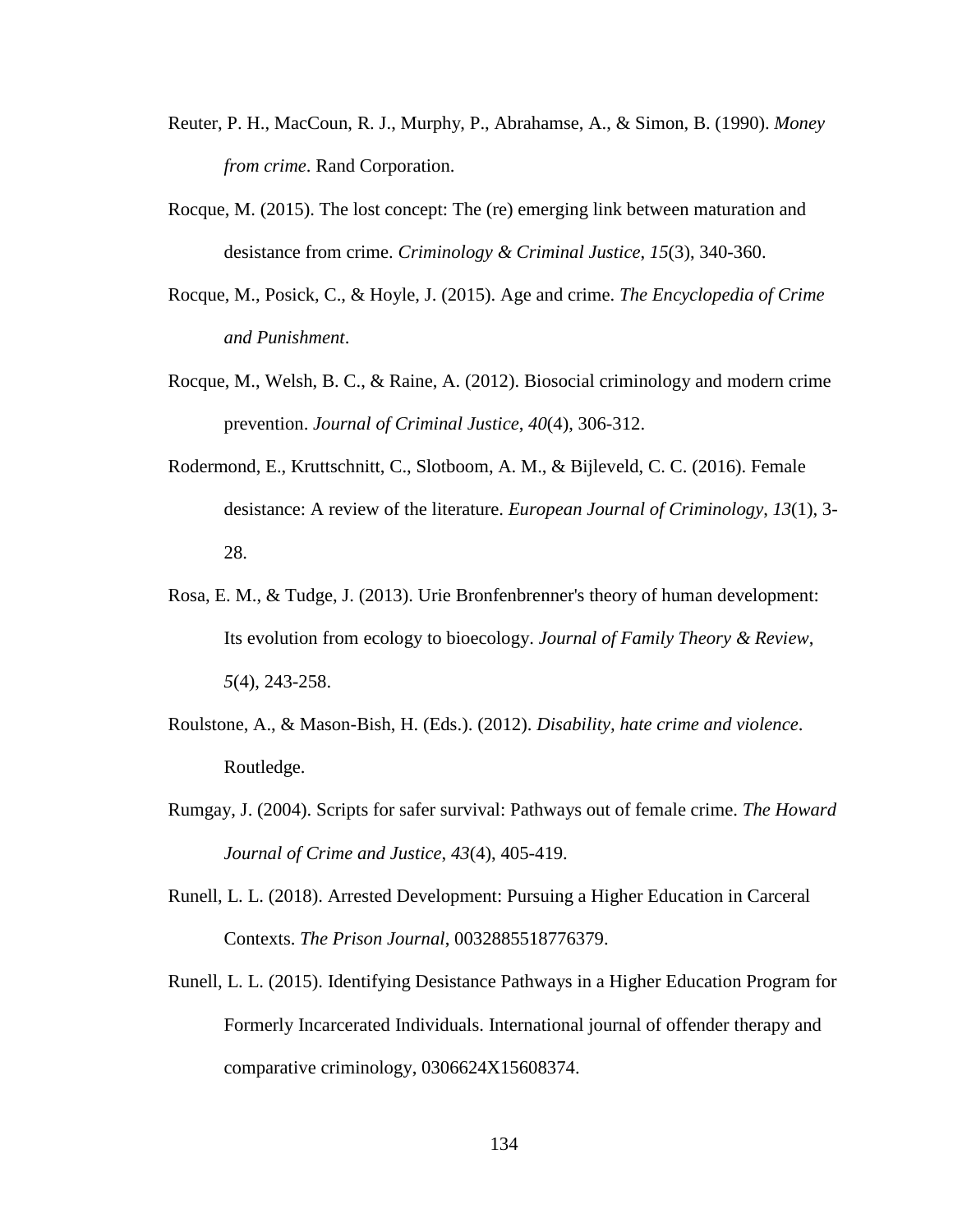- Rüsch, N., Zlati, A., Black, G., & Thornicroft, G. (2014). Does the stigma of mental illness contribute to suicidality?. Retrieved from http://bjp.rcpsych.org/content/205/4/257
- Sampson, R. J., & Laub, J. H. (2003). Life-course desisters? Trajectories of crime among delinquent boys followed to age 70. *Criminology*, *41*(3), 555-592.
- Sampson, R. J., & Laub, J. H. (1993). *Crime in the Making.* Cambridge: Harvard University Press.
- Sanders, M. R. (2008). Triple P-Positive Parenting Program as a public health approach to strengthening parenting. *Journal of family psychology*, *22*(4), 506.
- Sapouna, M., & Wolke, D. (2013). Resilience to bullying victimization: The role of individual, family and peer characteristics. *Child abuse & neglect*, *37*(11), 997- 1006.
- Savolainen, J. (2009). Work, family and criminal desistance: Adult social bonds in a Nordic welfare state. *The British Journal of Criminology*, *49*(3), 285-304.
- Scarpati, A. S., & Pina, A. (2017). Cultural and moral dimensions of sexual aggression: The role of moral disengagement in men's likelihood to sexually aggress. *Aggression & Violent Behavior*, *37*115-121. doi:10.1016/j.avb.2017.09.001
- Schubert, C. A., Mulvey, E. P., Steinberg, L., Cauffman, E., Losoya, S. H., Hecker, T., … Knight, G. P. (2004). Operational Lessons from the Pathways to Desistance Project. *Youth Violence and Juvenile Justice*, *2*(3), 237. http://doi.org/10.1177/1541204004265875
- Schur, L., Colella, A., & Adya, M. (2016). Introduction to special issue on people with disabilities in the workplace.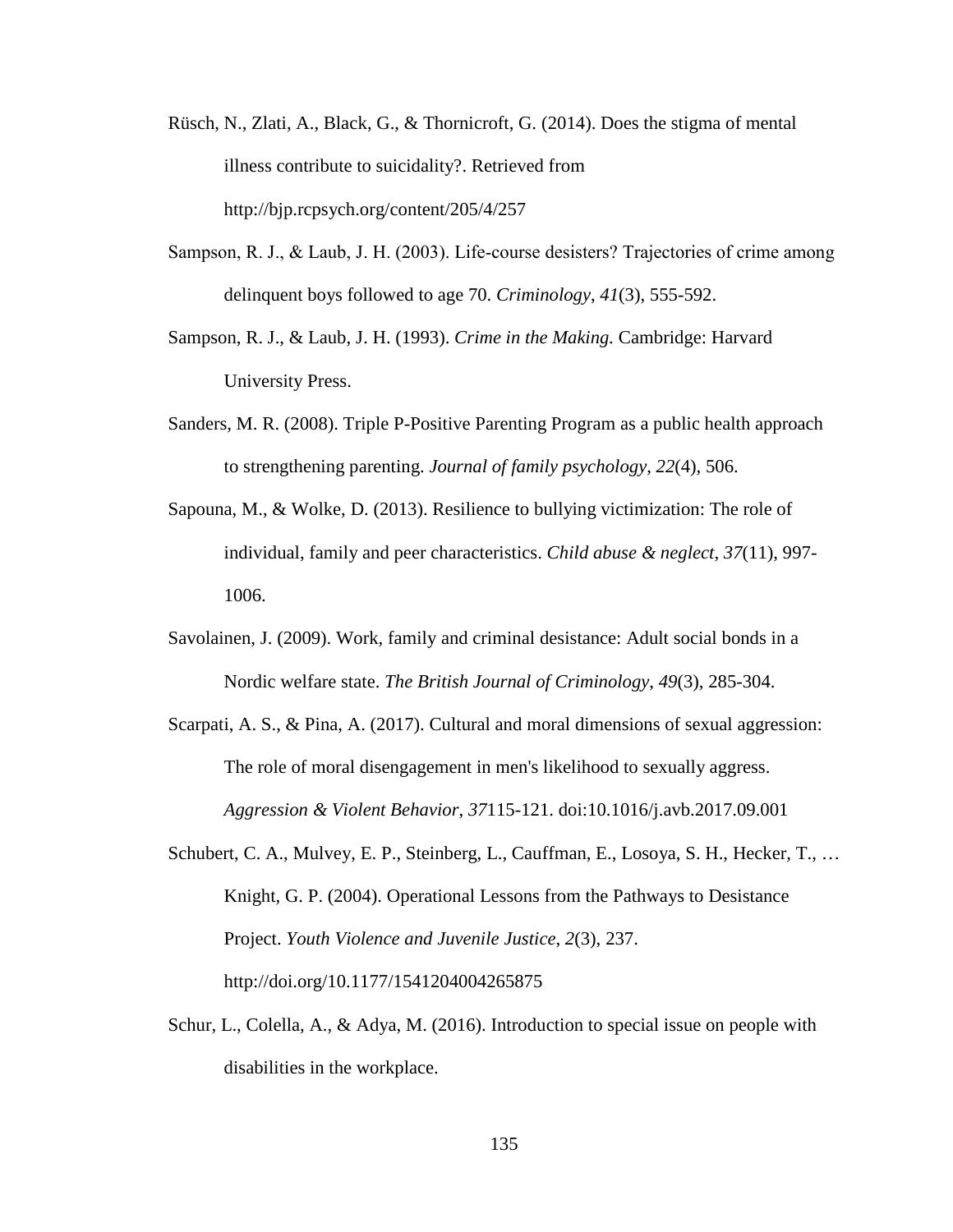- Schmitz, M. (2017). The Juvenile Justice and Delinquency Prevention Act's Contempt Provision: Time to Amend. *JL & Soc. Deviance*, *13*, 147.
- Serin, R. C., & Lloyd, C. D. (2009). Examining the process of offender change: The transition to crime desistance. *Psychology, Crime & Law*, *15*(4), 347-364. doi:10.1080/10683160802261078
- Sheehan, R., Hassiotis, A., Walters, K., Osborn, D., Strydom, A., & Horsfall, L. (2015). Mental illness, challenging behaviour, and psychotropic drug prescribing in people with intellectual disability: UK population based cohort study. *Bmj*, *351*, h4326.
- Short Jr, J. F. (2018). *Poverty, ethnicity, and violent crime*. Routledge.
- Shover, N. (1996). *Great pretenders: Pursuits and careers of persistent thieves*. Crime And Society. Boulder, CO: Westview.
- Shulman, E. P., Cauffman, E., Piquero, A. R., & Fagan, J. (2011). Moral disengagement among serious juvenile offenders: A longitudinal study of the relations between morally disengaged attitudes and offending. *Developmental psychology*, *47*(6), 1619.
- Shulman, E. P., Harden, K. P., Chein, J. M., & Steinberg, L. (2015). Sex differences in the developmental trajectories of impulse control and sensation-seeking from early adolescence to early adulthood. *Journal of youth and adolescence*, *44*(1), 1- 17.
- Shulman, E. P., Steinberg, L. D., & Piquero, A. R. (2013). The age–crime curve in adolescence and early adulthood is not due to age differences in economic status. *Journal of Youth and Adolescence*, *42*(6), 848-860.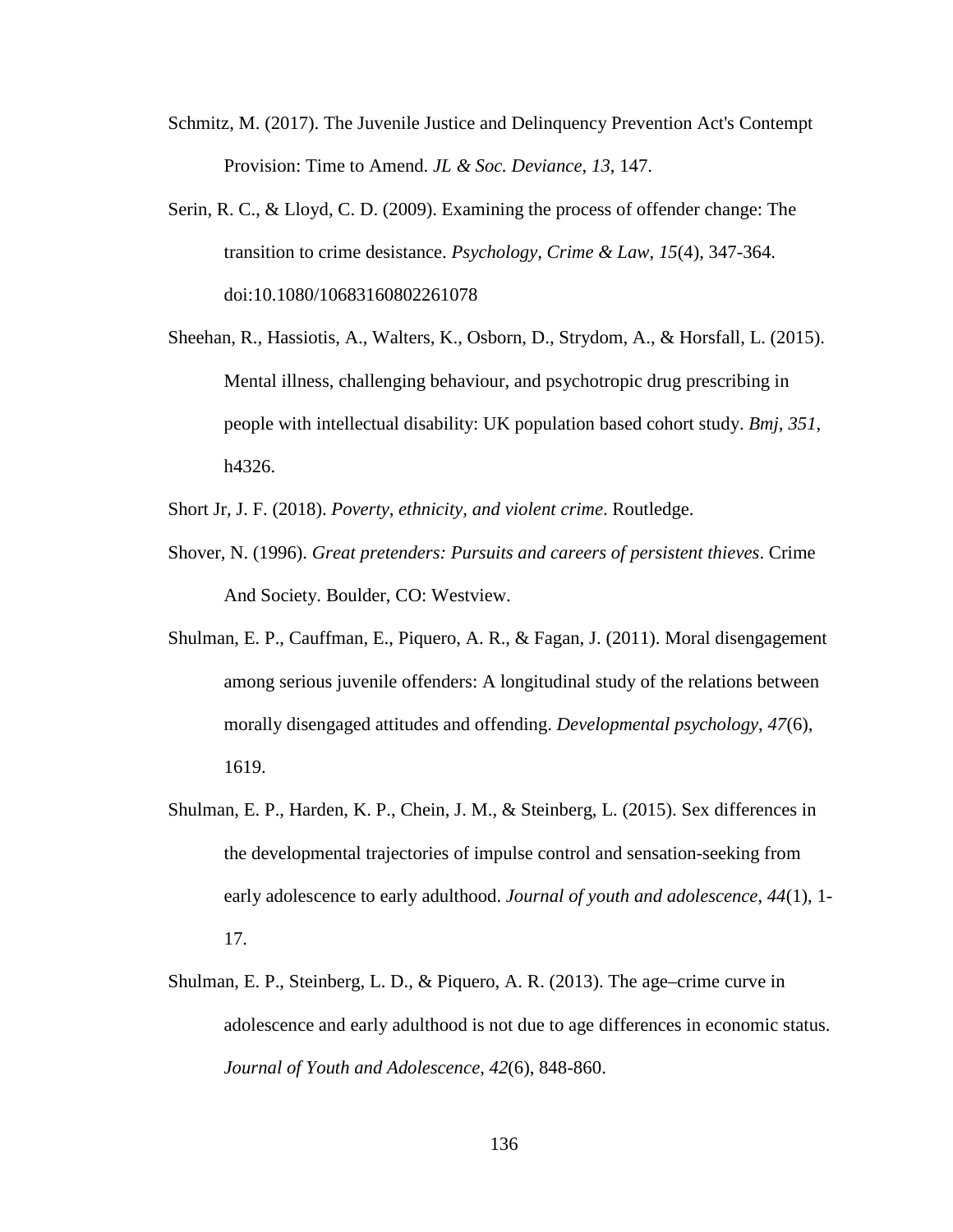- Silver, I. A., & Nedelec, J. L. (2018). The moderating effects of intelligence: An examination of how IQ influences the association between environmental factors and antisocial behavior. *Journal of Criminal Justice*, *54*, 62-75.
- Sinclair, J. S., Unruh, D. K., Griller Clark, H., & Waintrup, M. G. (2017). School personnel perceptions of youth with disabilities returning to high school from the juvenile justice system. *The Journal of Special Education*, *51*(2), 95-105.
- Skardhamar, T., & Savolainen, J. (2014). Changes in criminal offending around the time of job entry: A study of employment and desistance. *Criminology*, *52*(2), 263- 291.
- Sociales, P. (2001). Crime as a social cost of poverty and inequality: a review focusing on developing countries. *Facets of Globalization*, 171.
- Steinberg, L., Blatt-Eisengart, I., & Cauffman, E. (2006). Patterns of competence and adjustment among adolescents from authoritative, authoritarian, indulgent, and neglectful homes: A replication in a sample of serious juvenile offenders. *Journal of research on adolescence*, *16*(1), 47-58.
- Steinberg, L. D., Cauffman, E., & Monahan, K. (2015). *Psychosocial maturity and desistance from crime in a sample of serious juvenile offenders*. US Department of Justice, Office of Justice Programs, Office of Juvenile Justice and Delinquency Prevention.
- Stouthamer-Loeber, M., Wei, E., Loeber, R., & Masten, A. S. (2004). Desistance from persistent serious delinquency in the transition to adulthood. *Development and Psychopathology, 16,* 897-918.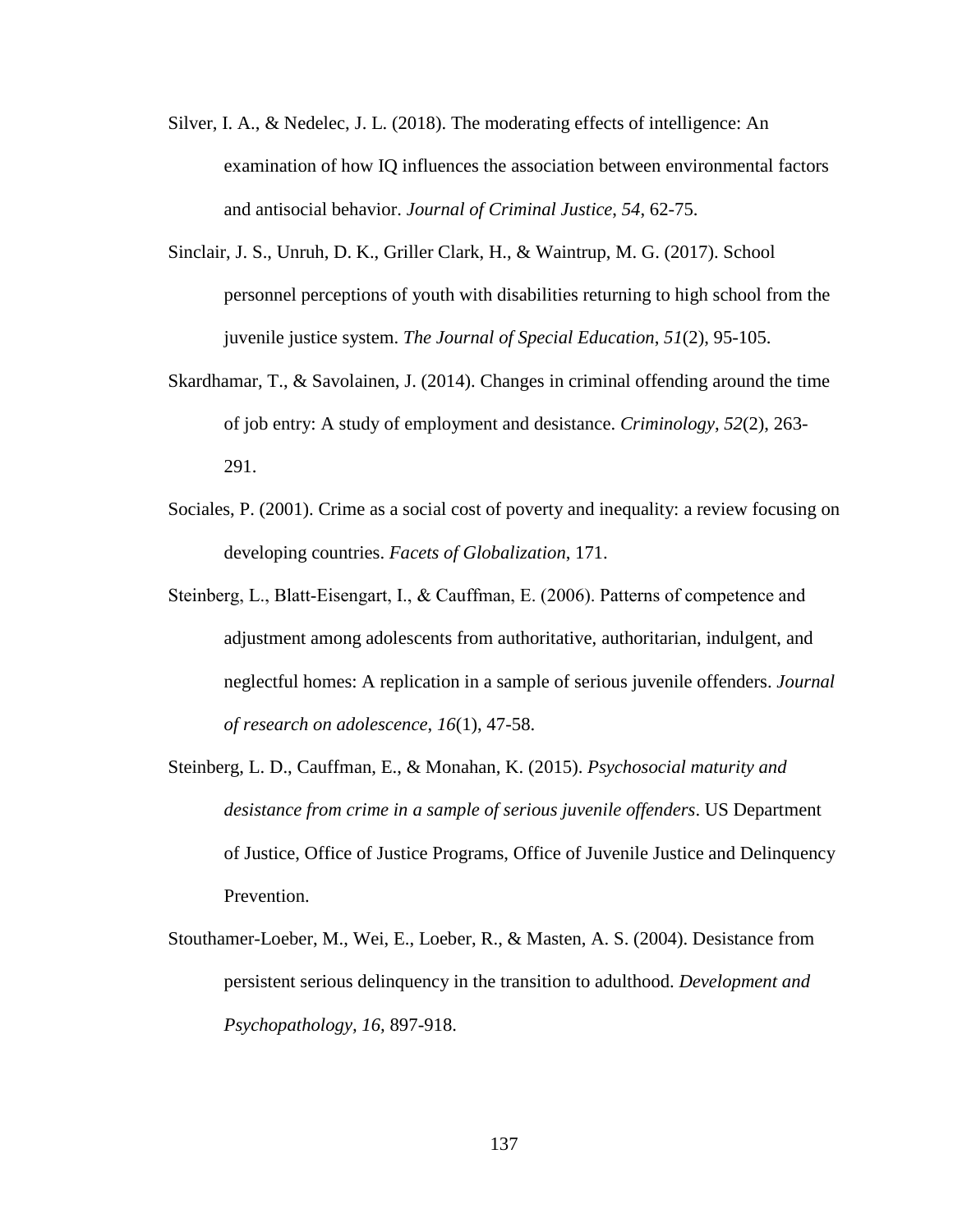- Stuart, H. (2006). Mental illness and employment discrimination. *Current Opinion in Psychiatry*, *19*(5), 522-526.
- Sullivan, K. M. (2013). *Motivating and maintaining desistance from crime: male Aboriginal serial offenders' experience of'going good'*. Retrieved from https://openresearch-

repository.anu.edu.au/bitstream/1885/9847/2/02Whole\_Sullivan.pdf

- Sveinsdottir, V., & Bond, G. R. (2017). Barriers to employment for people with severe mental illness and criminal justice involvement. *Journal of Mental Health*, 1-9.
- Swain, J., French, S., Barnes, C., & Thomas, C. (Eds.). (2013). *Disabling barriersenabling environments*. Sage.
- Szifris, K., Fox, C., & Bradbury, A. (2018). A Realist Model of Prison Education, Growth, and Desistance: A New Theory. *Journal of Prison Education and Reentry*, *5*(1), 4.
- Tanner-Smith, E. E., Wilson, S. J., & Lipsey, M. W. (2013). Risk factors and crime. *The Oxford handbook of criminological theory*, 89-111.
- Terry, D. J. (2012). *Social Supports and Criminal Desistance among Formerly Incarcerated Youth in the Transition to Adulthood*. University of California, Los Angeles.
- Tittle, C. R., Ward, D. A., & Grasmick, H. G. (2003). Self-control and crime/deviance: Cognitive vs. behavioral measures. *Journal of Quantitative Criminology*, *19*(4), 333-365.
- Tripodi, S. J. (2010). The influence of social bonds on recidivism: A study of Texas male prisoners. *Victims & Offenders*, *5*(4), 354-370.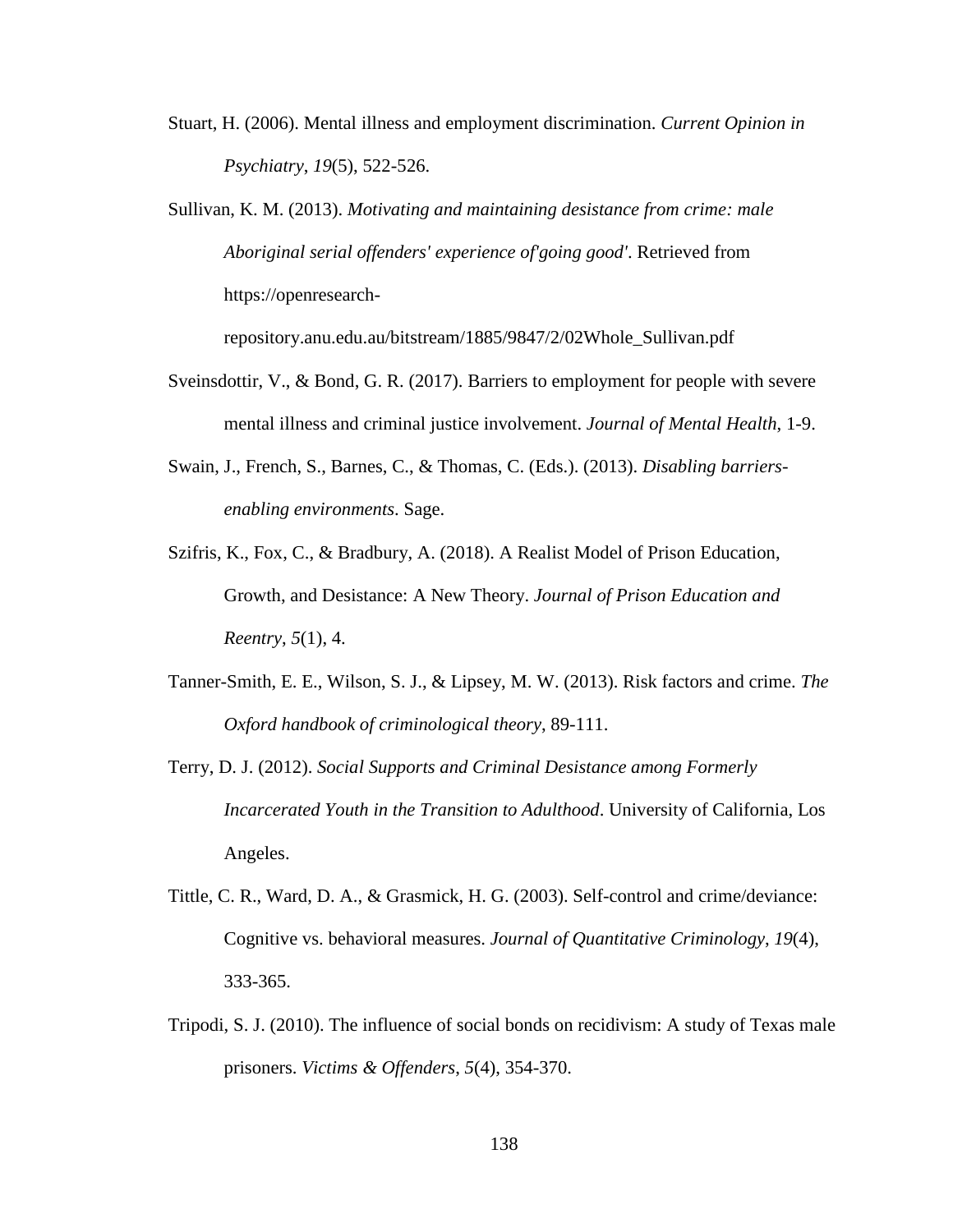- Tripodi, S. J., Kim, J. S., & Bender, K. (2010). Is employment associated with reduced recidivism? The complex relationship between employment and crime. *International Journal of Offender Therapy and Comparative Criminology*, *54*(5), 706-720.
- Tsai, J., & Rosenheck, R. A. (2016). US veterans' use of VA mental health services and disability compensation increased from 2001 to 2010. *Health Affairs*, *35*(6), 966- 973.
- Uggen, C., & Massoglia, M. (2003). Desistance from crime and deviance as a turning point in the life course. In *Handbook of the life course* (pp. 311-329). Springer, Boston, MA.
- Uggen, C., & Staff, J. (2001). Work as a turning point for criminal offenders. *Corrections Management Quarterly*, *5*, 1-16.
- Unruh, D., Povenmire-Kirk, T., & Yamamoto, S. (2009). Perceived Barriers and Protective Factors of Juvenile Offenders on their Developmental Pathway to Adulthood. *Journal Of Correctional Education*, *60*(3), 201-224.
- Van Nieuwenhuijzen, M., Orobio de Castro, B., Van Aken, M. A. G., & Matthys, W. (2009). Impulse control and aggressive response generation as predictors of aggressive behaviour in children with mild intellectual disabilities and borderline intelligence. *Journal of intellectual disability research*, *53*(3), 233-242.
- van Noorden, T. H., Haselager, G. J., Cillessen, A. H., & Bukowski, W. M. (2014). Dehumanization in children: The link with moral disengagement in bullying and victimization. *Aggressive Behavior*, *40*(4), 320-328. doi:10.1002/ab.21522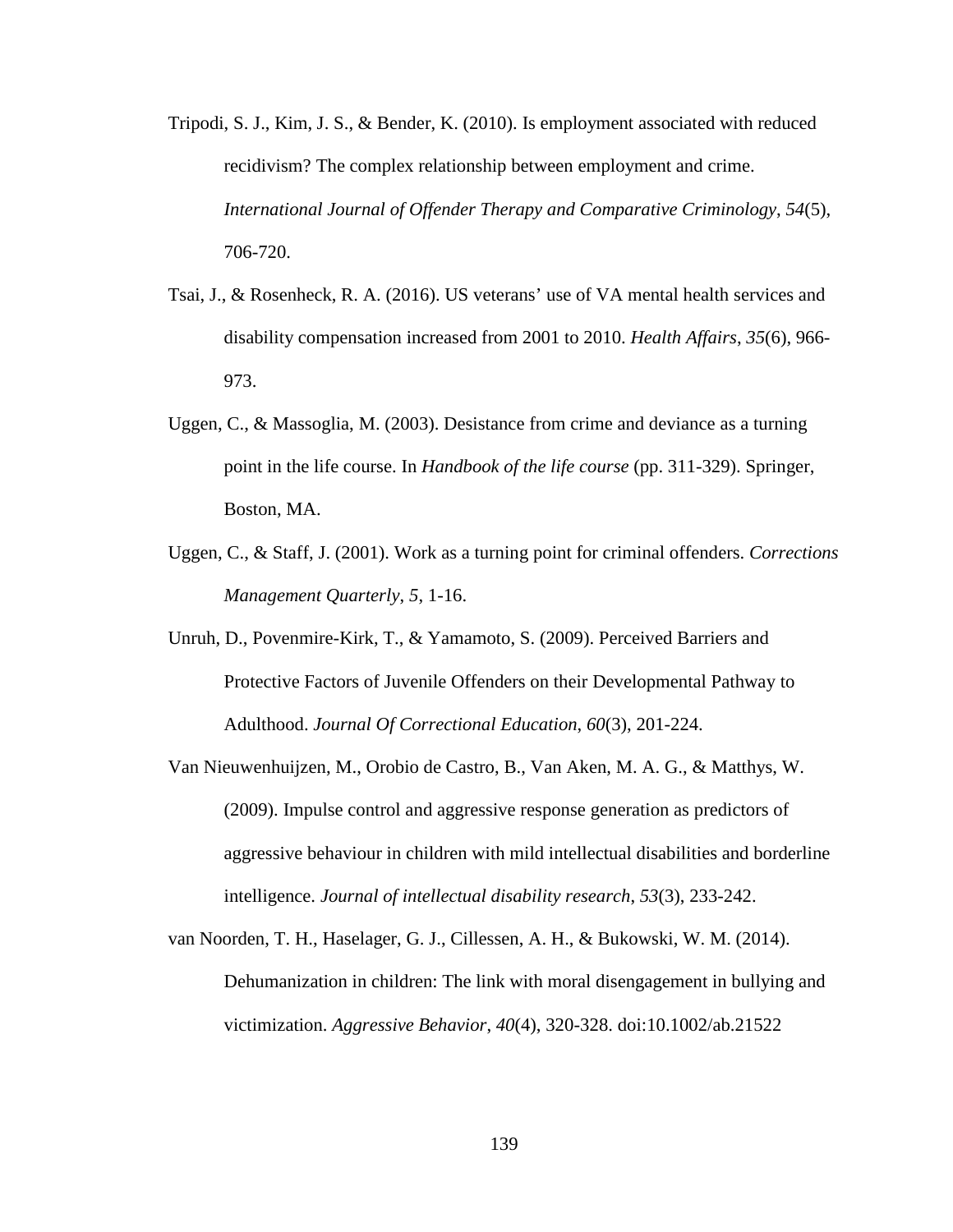- Van Voorhis, P., & Salisbury, E. (2013). *Correctional counseling and rehabilitation*. Routledge.
- Vazsonyi, A. T., Trejos-Castillo, E., & Huang, L. (2006). Are developmental processes affected by immigration? Family processes, internalizing behaviors, and externalizing behaviors.

*Journal of Youth and Adolescence, 35*, 799–813.

- Veen, V. C., Stevens, G. W. J. M., Doreleijers, T. A. H., Walters, G. D. (2018). Procedural Justice, Legitimacy Beliefs, and Moral Disengagement in Emerging Adulthood: Explaining Continuity and Desistance in the Moral Model of Criminal Lifestyle Development. *Law & Human Behavior (American Psychological Association)*, *42*(1), 37-49. doi:10.1037/lhb0000266
- Visher, C. A. (2017). Social Networks and Desistance. *Criminology & Public Policy*, *16*(3), 749-752.
- Wang, X., Lei, L., Yang, J., Gao, L., & Zhao, F. (2017). Moral disengagement as mediator and moderator of the relation between empathy and aggression among Chinese male juvenile delinquents. *Child Psychiatry & Human Development*, *48*(2), 316-326.
- Wang, X., Mears, D. P., & Bales, W. D. (2010). Race-specific employment contexts and recidivism. *Criminology, 48*(4), 1171-1211.
- Warr, M. (1998). Life-course transitions and desistance from crime. *Criminology*, 36(2), 183-216.
- Wensveen, M., Palmen, H., Blokland, A., & Meeus, W. (2012). Werk, werkkenmerken en delinquentie. *Tijdschrift voor Criminologie*, *54*(2), 136.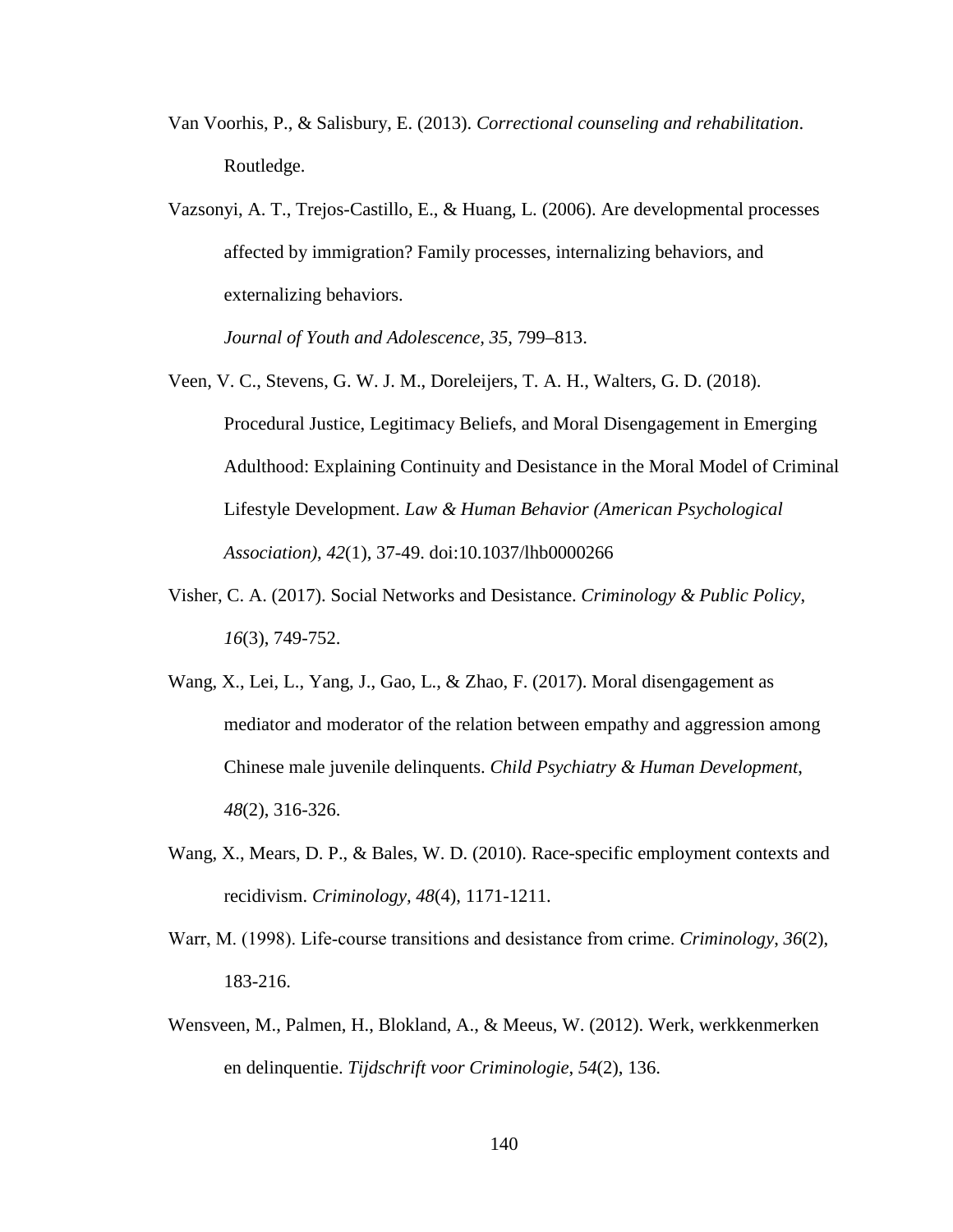- Wieland, N., Green, S., Ellingsen, R., & Baker, B. L. (2014). Parent-child problem solving in families of children with or without intellectual disability. *Journal Of Intellectual Disability Research*, *58*(1), 17-30. doi:10.1111/jir.12009
- Williams, L. R., & Steinberg, L. (2011). Reciprocal relations between parenting and adjustment in a sample of juvenile offenders. *Child Development*, *82*(2), 633-645.
- Wright, J. P., & Cullen, F. T. (2004). Employment, peers, and life-course transitions. *Justice Quarterly*, *21*(1), 183-205.
- Wright, J. P., & Cullen, F. T. (2001). Parental efficacy and delinquent behavior: Do control and support matter? *Criminology*, *39*, 677–706. doi: 10.1111/j.1745- 9125.2001.tb00937.x
- Yang, G. S., & McLoyd, V. C. (2015). Do Parenting and Family Characteristics Moderate the Relation between Peer Victimization and Antisocial Behavior? A 5 year Longitudinal Study. *Social Development*, *24*(4), 748-765. doi:10.1111/sode.12118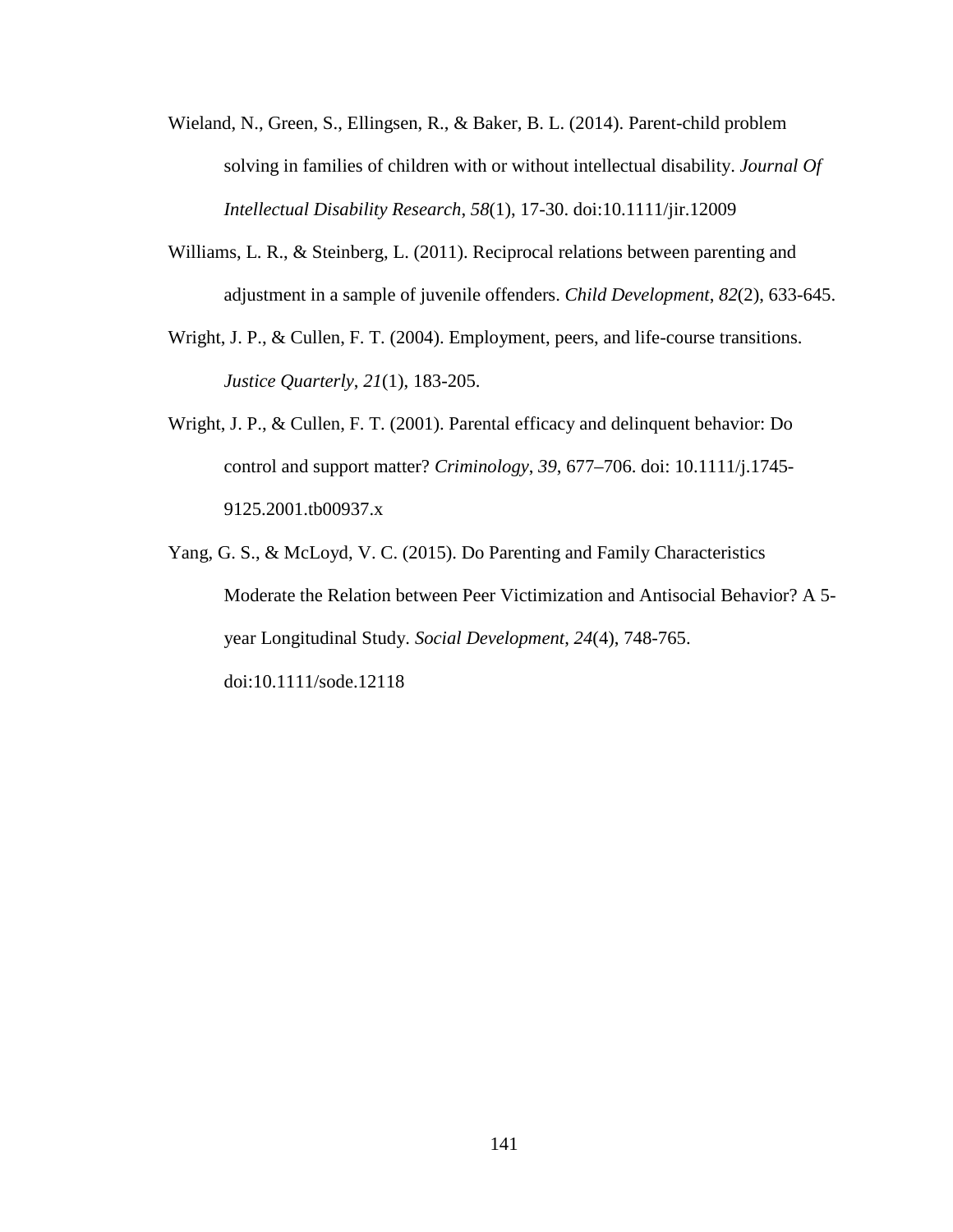#### VITA

## **Lisa R. Dunkley \_\_\_\_\_\_\_\_\_\_\_\_\_\_\_\_\_\_\_\_\_\_\_\_\_\_\_\_\_\_\_\_\_\_\_\_\_\_\_\_\_\_\_\_\_\_\_\_\_\_\_\_\_\_\_\_\_\_\_\_\_\_\_\_\_\_\_\_\_\_\_\_**

| <b>EDUCATION</b> |                                                |
|------------------|------------------------------------------------|
| C.A.G.S.         | <b>Graduate Certificate in Developmental</b>   |
| December 2016    | <b>Disabilities</b>                            |
|                  | Human Development Institute                    |
|                  | University of Kentucky, Lexington KY, USA      |
| M.A., C.A.G.S    | <b>Rehabilitation Counseling</b>               |
| May 2013         | Assumption College, Worcester MA, USA          |
| B.Sc.            | <b>Major: Psychology</b>                       |
| November 2008    | <b>Minor: Social Policy and Administration</b> |
|                  | <b>Upper Second-Class Honors</b>               |
|                  | University of the West Indies, Mona, Kingston, |
|                  | Jamaica                                        |

#### **PUBLICATIONS AND BOOK CHAPTERS**

**Dunkley, L.,** Alfulayyih, M., Tiro, L., Kim, B., & Harley, D.A. (2017). Adolescents and Transition Students with Disabilities in Rural Areas. In D.A. Harley, N. Ysasi, M. Bishop & A. Fleming (Eds.). Disability and vocational rehabilitation in rural, frontier, and territory communities: Challenges and solutions to service delivery. Switzerland: Springer International Publishing.

**\_\_\_\_\_\_\_\_\_\_\_\_\_\_\_\_\_\_\_\_\_\_\_\_\_\_\_\_\_\_\_\_\_\_\_\_\_\_\_\_\_\_\_\_\_\_\_\_\_\_\_\_\_\_\_\_\_\_\_\_\_\_\_\_\_\_\_\_\_\_\_\_**

- Harley, D. A. & **Dunkley, L.** (2017). Offender populations with disabilities in rural settings. In D.A. Harley, N. Ysasi, M. Bishop & A. Fleming (Eds.). Disability and vocational rehabilitation in rural, frontier, and territory communities: Challenges and solutions to service delivery. Switzerland: Springer International Publishing.
- Ysasi, N. A., Marini, I., McDaniels, B., **Dunkley, L.,** Chen, R. (2016). Physiatrists' professional opinions of secondary complications after spinal cord injury. Journal of Life Care Planning.
- Harley, D.A., Gassaway, L., & **Dunkley, L**. (2015). Socialization, recreation, and inclusion of LGBT elders. In D.A. Harley & P.B. Teaster (Eds.), Handbook of LGBT elders: An interdisciplinary approach to principles, practices, and policies. New York, NY: Springer.
- Fleming, A., Bishop, M., Crystal, R., Kinyanjui, B, **Dunkley, L.**, Tiro, L., & Dornbusch, A. (2015). Kentucky Comprehensive Statewide Needs Assessment.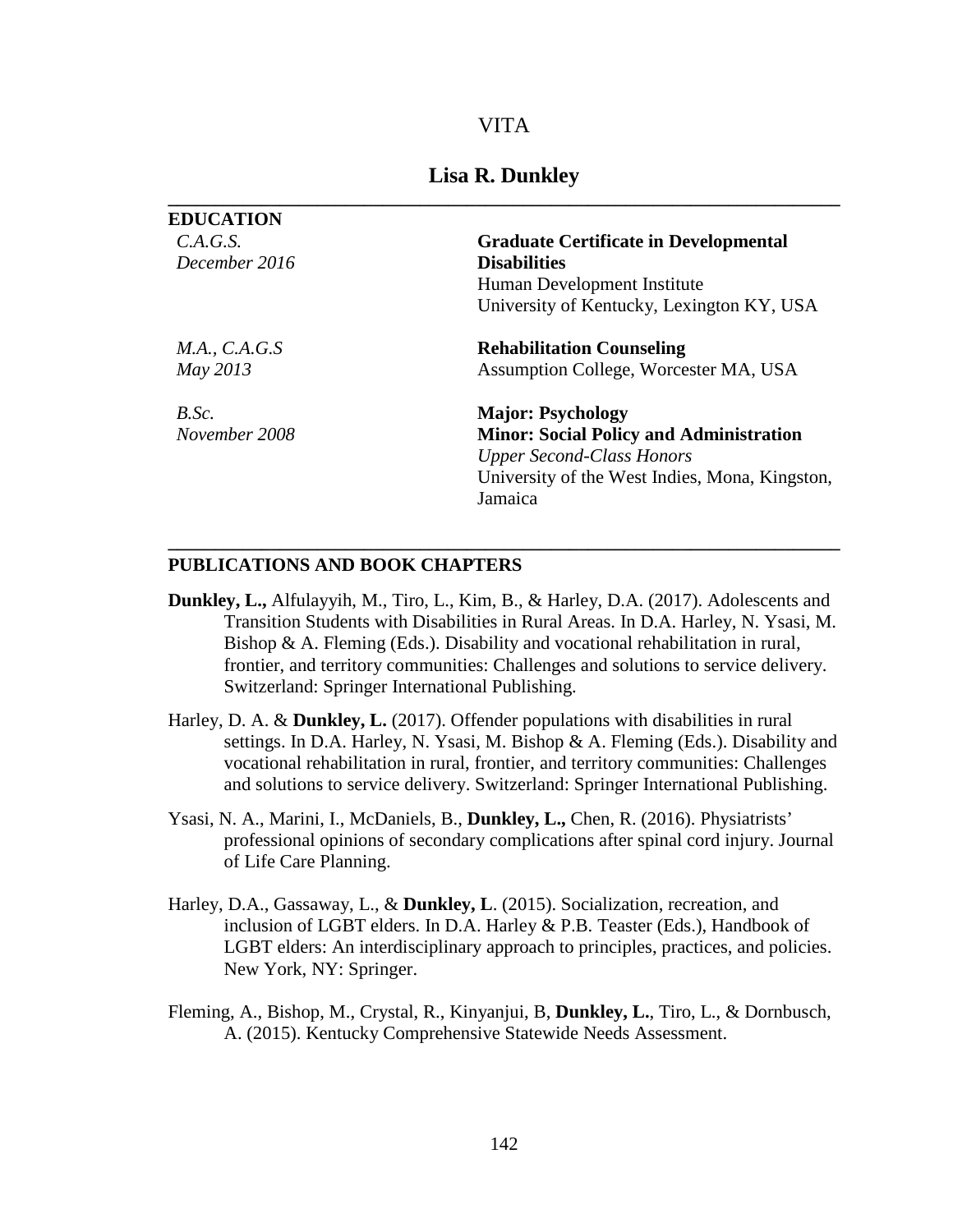## **PROFESSIONAL EXPERIENCE- Research**

| $2016 - 2017$ | <b>Research Assistant</b><br>College and Career Readiness Project                                                   |
|---------------|---------------------------------------------------------------------------------------------------------------------|
| $2014 - 2015$ | <b>Research Assistant</b><br>Comprehensive Needs Assessment for the Kentucky Office<br>of Vocational Rehabilitation |
| 2008          | <b>Research Assistant</b><br>Inner City Youths in Jamaica and the Education System                                  |

**\_\_\_\_\_\_\_\_\_\_\_\_\_\_\_\_\_\_\_\_\_\_\_\_\_\_\_\_\_\_\_\_\_\_\_\_\_\_\_\_\_\_\_\_\_\_\_\_\_\_\_\_\_\_\_\_\_\_\_\_\_\_\_\_\_\_\_\_**

**\_\_\_\_\_\_\_\_\_\_\_\_\_\_\_\_\_\_\_\_\_\_\_\_\_\_\_\_\_\_\_\_\_\_\_\_\_\_\_\_\_\_\_\_\_\_\_\_\_\_\_\_\_\_\_\_\_\_\_\_\_\_\_\_\_\_\_\_\_\_\_\_**

## **PRACTICAL PROFESSIONAL EXPERIENCE**

| 2017          | <b>Disability Resources Associate, Disability Resource Center</b>                           |
|---------------|---------------------------------------------------------------------------------------------|
| 2017          | <b>Social Services Clinician, The Ridge Behavioral Health</b><br>System                     |
| 2016          | <b>Student Correctional Associate, Fayette Regional Juvenile</b><br><b>Detention Center</b> |
| $2014 - 2016$ | <b>Graduate Resident Director, University of Kentucky</b>                                   |
| $2013 - 2014$ | <b>Rehabilitation Counselor, Massachusetts Rehabilitation</b><br>Commission                 |
| 2012          | <b>Clinician, Henry Lee Willis Center, Outpatient Department</b>                            |
| 2012          | <b>Transition Counselor, Center for Living and Working</b><br>(CLW),                        |
| $2011 - 2013$ | <b>Graduate Resident Assistant, Assumption College</b>                                      |

# **UNIVERSITY TEACHING**

*University of Kentucky*

| Spring 2015-2018 |  | Masters level teaching experience |  |
|------------------|--|-----------------------------------|--|
|------------------|--|-----------------------------------|--|